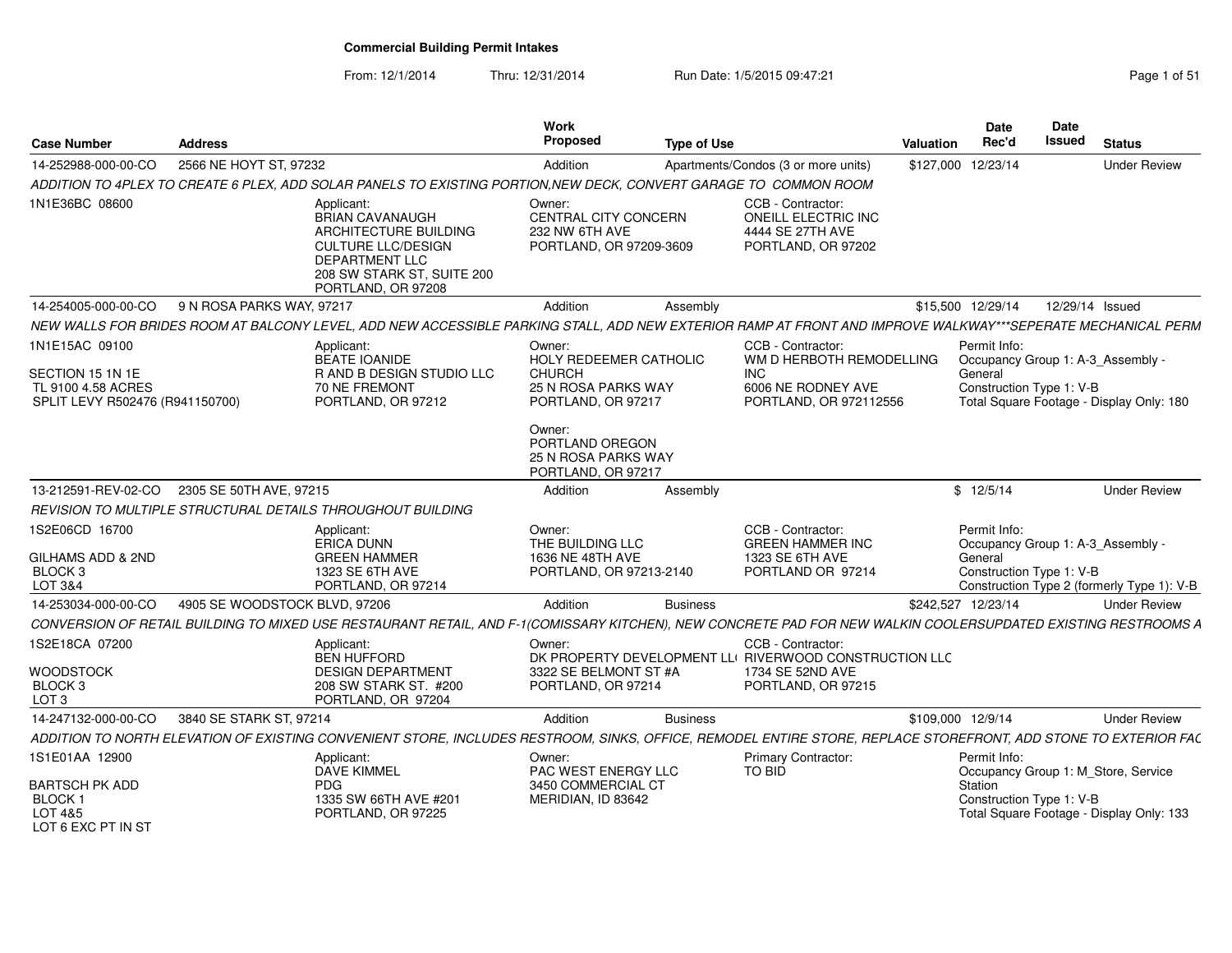From: 12/1/2014

Thru: 12/31/2014 Run Date: 1/5/2015 09:47:21 Page 2 of 51

| <b>Case Number</b><br><b>Address</b>                                                                                                                             |                                                                                         | Work<br>Proposed                                                                | <b>Type of Use</b> |                                                               | Date<br>Rec'd<br>Valuation          | <b>Date</b><br>Issued<br><b>Status</b>                               |
|------------------------------------------------------------------------------------------------------------------------------------------------------------------|-----------------------------------------------------------------------------------------|---------------------------------------------------------------------------------|--------------------|---------------------------------------------------------------|-------------------------------------|----------------------------------------------------------------------|
| 14-251903-000-00-CO<br>8448 NE 33RD DR                                                                                                                           |                                                                                         | Addition                                                                        | <b>Business</b>    |                                                               | \$2,000,000 12/19/14                | <b>Under Review</b>                                                  |
| ADDITION TO EXISTING BUILDING FOR NEW OFFICE, MEZZANINE AND STORAGE SPACE, MAIN FLOOR INCLUDES OFFICE SPACE, NEW RESTROOMS, AND VESTIBULE; MEZZANINE LEVEL INCLU |                                                                                         |                                                                                 |                    |                                                               |                                     |                                                                      |
| 1N1E12CA 00701A1<br>PARTITION PLAT 1999-67                                                                                                                       | Applicant:<br>SUZANNAH STANLEY<br><b>MACKENZIE</b>                                      | Owner:<br>SPII LLC & UNITED SALAD CO<br>8448 NE 33RD DR #200                    |                    | CCB - Contractor<br>TEAM CONSTRUCTION LLC<br>4201 NE 66TH AVE |                                     |                                                                      |
| LOT <sub>1</sub><br>IMPS ONLY SEE R240573 (R649792650) FOR<br>LAND                                                                                               | 1515 SE WATER AVENUE 100<br>PORTLAND OREGON 97214                                       | PORTLAND, OR 97211-2105                                                         |                    | VANCOUVER, WA 98661                                           |                                     |                                                                      |
| 14-155256-DFS-01-CO 3707 NE FREMONT ST, 97212                                                                                                                    |                                                                                         | Addition                                                                        | <b>Business</b>    |                                                               | \$1 12/8/14                         | 12/8/14 Issued                                                       |
| DFS FOR COM CHECK INTERIOR LIGHTING                                                                                                                              |                                                                                         |                                                                                 |                    |                                                               |                                     |                                                                      |
| 1N1E24DD 17700                                                                                                                                                   | Applicant:                                                                              | Owner:                                                                          |                    | CCB - Contractor:                                             | Permit Info:                        |                                                                      |
| <b>FULLERTON</b><br>BLOCK 3<br>LOT 1 EXC PT IN ST<br>W 47' OF LOT 2 EXC PT IN ST                                                                                 | <b>IVON STREET STUDIO</b><br>1524 SE IVON ST<br>PORTLAND OR 97202                       | <b>WILSHIRE MARKET LLC</b><br>PO BOX 13679<br>PORTLAND, OR 97213-0679           |                    | FIRE & STONE LLC<br>5734 NE GOING ST<br>PORTLAND, OR 97218    |                                     | Occupancy Group 1: A-2_Restaurant<br>Construction Type 1: V-B        |
| 829 SE CESAR E CHAVEZ BLVD, 97214<br>14-194509-000-00-CO                                                                                                         |                                                                                         | Addition                                                                        | <b>Business</b>    |                                                               | \$6,400 12/8/14                     | 12/8/14 Issued                                                       |
| ADDITION TO NORTH SIDE OF THE RESTAURANT TO ADD FRONT COVERED PATIO FOR SEATING AREA.                                                                            |                                                                                         |                                                                                 |                    |                                                               |                                     |                                                                      |
| 1S1E01AA 08600                                                                                                                                                   | Applicant:<br><b>TWO BROTHERS CAFE &amp; GRILL</b>                                      | Owner:<br>LONG KHAC NGUYEN                                                      |                    |                                                               | Permit Info:                        | Occupancy Group 1: B Bank, Off.,                                     |
| BARTSCH PK ADD<br><b>BLOCK 4</b><br>LOT 12 EXC PT IN STS                                                                                                         | 829 SE 39TH AVE<br>PORTLAND OR 97214                                                    | 16476 SW TIMBERLAND DR<br>BEAVERTON, OR 97007                                   |                    |                                                               | Med.Off., Pub.Bldg.                 | Construction Type 1: V-B<br>Total Square Footage - Display Only: 320 |
|                                                                                                                                                                  |                                                                                         | Owner:<br>HUYEN THI LE<br>16476 SW TIMBERLAND DR<br>BEAVERTON, OR 97007         |                    |                                                               |                                     |                                                                      |
| 14-246136-000-00-CO 819 SW OAK ST, 97205                                                                                                                         |                                                                                         | Addition                                                                        | <b>Business</b>    |                                                               | \$750,000 12/5/14                   | <b>Under Review</b>                                                  |
| REPLACE COOLING TOWERS #3 AND #4. REPLACE LADDERS AND REBUILD CATWALK TO EXTEND TO EXISTING COOLING TOWERS                                                       |                                                                                         |                                                                                 |                    |                                                               |                                     |                                                                      |
| 1N1E34CC 01700<br>PORTLAND<br><b>BLOCK 86 TL 1700</b><br>DEPT OF REVENUE                                                                                         | Applicant:<br><b>MARK KNOKE</b><br>KDW<br>10202 5TH AVE NE STE 102<br>SEATTLE, WA 98125 | Owner:<br>AT&T COMMUNICATIONS OF<br>PO BOX 7207<br>BEDMINSTER, NJ 07921-7207    |                    | <b>Primary Contractor:</b><br>TO BID                          | Permit Info:<br>Med.Off., Pub.Bldg. | Occupancy Group 1: B Bank, Off.,<br>Construction Type 1: I-A         |
|                                                                                                                                                                  |                                                                                         | Owner:<br>THE PACIFIC NORTHWEST INC<br>PO BOX 7207<br>BEDMINSTER, NJ 07921-7207 |                    |                                                               |                                     |                                                                      |
| 10629 SW BARBUR BLVD, 97219<br>14-244066-000-00-CO                                                                                                               |                                                                                         | Addition                                                                        | <b>Business</b>    |                                                               | \$50,873 12/5/14                    | <b>Under Review</b>                                                  |
| TI FOR EXISTING TENANT, NEW BUMP OUT FOR VESTIBULE ENTRY ON EAST SIDE OF BUILDING. RECONFIGURE WALLS TO CONVERT EXISTING BATHROOM TO ADA.                        |                                                                                         |                                                                                 |                    |                                                               |                                     |                                                                      |
| 1S1E30DC 04800                                                                                                                                                   | Applicant:<br><b>COLLEEN MURPHY</b>                                                     | Owner:<br>GARY L WOOD                                                           |                    | CCB - Contractor:<br>BNK CONSTRUCTION INC                     |                                     |                                                                      |
| SECTION 30 1S 1E<br>TL 4800 0.47 ACRES                                                                                                                           | FLUENT DESIGN INC<br>427 NW 6TH AVENUE<br>PORTLAND OR 97209                             | 10629 SW BARBUR BLVD<br>PORTLAND, OR 97219-6850                                 |                    | 45 82nd dr. ste 53b<br>gladstone, or 97027                    |                                     |                                                                      |
|                                                                                                                                                                  |                                                                                         | Owner:<br>BARBARA J WOOD<br>10629 SW BARBUR BLVD<br>PORTLAND, OR 97219-6850     |                    |                                                               |                                     |                                                                      |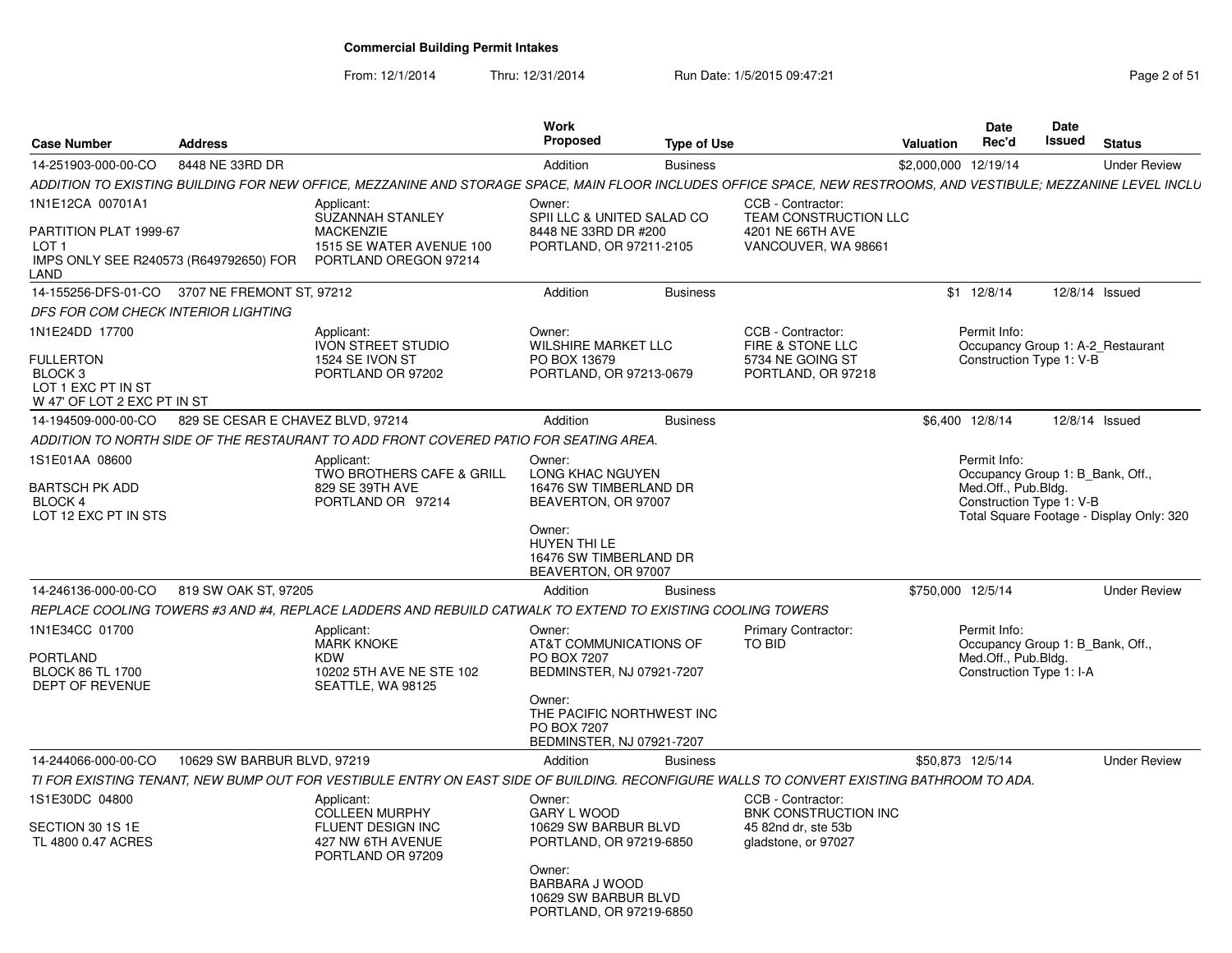From: 12/1/2014

Thru: 12/31/2014 Run Date: 1/5/2015 09:47:21 Research 2010 12/31/2014 Page 3 of 51

| <b>Case Number</b>                                                       | <b>Address</b>                                        |                                                                                                                                                               | Work<br><b>Proposed</b>                                                                                                | <b>Type of Use</b> |                                                                                                                                 | Valuation         | <b>Date</b><br>Rec'd                                                                                 | Date<br><b>Issued</b> | <b>Status</b>                              |
|--------------------------------------------------------------------------|-------------------------------------------------------|---------------------------------------------------------------------------------------------------------------------------------------------------------------|------------------------------------------------------------------------------------------------------------------------|--------------------|---------------------------------------------------------------------------------------------------------------------------------|-------------------|------------------------------------------------------------------------------------------------------|-----------------------|--------------------------------------------|
| 14-242223-000-00-CO                                                      | 2001 SW JEFFERSON ST, 97205                           |                                                                                                                                                               | Addition                                                                                                               | <b>Business</b>    |                                                                                                                                 | \$125,000 12/5/14 |                                                                                                      | 12/5/14 Issued        |                                            |
|                                                                          |                                                       | EXTERIOR UPGRADES TO BUILDING, REMOVE WHITE METAL PANELS AND REPLACE WITH WHITE STUCCO, NEW STICK FRAME CANOPY AT EAST ELEVATION                              |                                                                                                                        |                    |                                                                                                                                 |                   |                                                                                                      |                       |                                            |
| 1S1E04BA 03100<br>AMOS N KINGS<br>BLOCK 9&15 TL 3100                     |                                                       | Applicant:<br><b>JACK LYON</b><br>STUDIO 410<br>11575 SW Pacific Hwy ste 111<br>Tigard, OR 97223                                                              | Owner:<br>LITHIA REAL ESTATE INC<br><b>150 N BARTLETT ST</b><br>MEDFORD, OR 97501                                      |                    | CCB - Contractor:<br>JHC GENERAL LLC<br>11125 SW BARBUR BLVD<br>PORTLAND OR 97219                                               |                   | Permit Info:<br>Occupancy Group 1: B_Bank, Off.<br>Med.Off., Pub.Bldg.<br>Construction Type 1: III-B |                       |                                            |
| 14-219170-REV-01-CO                                                      | 1937 NW 23RD PL, 97210                                |                                                                                                                                                               | Addition                                                                                                               | <b>Business</b>    |                                                                                                                                 |                   | \$12/16/14                                                                                           | 12/16/14 Issued       |                                            |
|                                                                          |                                                       | REVISION TO CHANGE RISER AT GREASE INTERCEPTOR FROM 12" TO 16"                                                                                                |                                                                                                                        |                    |                                                                                                                                 |                   |                                                                                                      |                       |                                            |
| 1N1E28CC 05600<br><b>WILSONS ADD</b><br><b>BLOCK 4</b><br>TL 5600 LOT 17 |                                                       | Applicant:<br>ANNETTE YANG<br>LE VIEUX<br>4117 N ALBINA AVE<br>PORTLAND, OR 97217                                                                             | Owner:<br>T AND D INVESTMENTS LLC<br>1315 SW RIVINGTON DR<br>PORTLAND, OR 97201                                        |                    | CCB - Contractor:<br><b>DON TROTTER</b><br><b>OREGON RESTAURANT</b><br><b>EQUIPMENT</b><br>PO BOX 2560<br>OREGON CITY, OR 97045 |                   | Permit Info:<br>Occupancy Group 1: B_Bank, Off.<br>Med.Off., Pub.Bldg.<br>Construction Type 1: V-B   |                       |                                            |
| 14-248941-000-00-CO                                                      | 2525 E BURNSIDE ST, 97232                             |                                                                                                                                                               | Addition                                                                                                               | <b>Business</b>    |                                                                                                                                 |                   | \$54,000 12/12/14                                                                                    |                       | <b>Under Review</b>                        |
|                                                                          |                                                       | ADDITION TO CREATE STORAGE SHED, CHANGE OF OCCUPANCY TO CONVERT EXISTING GARAGE TO OFFICE SPACE, NEW STAIRS TO BASEMENT, NEW WALLS TO CREATE ADDITIONAL BATHI |                                                                                                                        |                    |                                                                                                                                 |                   |                                                                                                      |                       |                                            |
| 1N1E36CB 05200<br>ETNA<br>BLOCK 5<br>LOT 14 EXC PT IN ST                 |                                                       | Applicant:<br><b>JESSE GRADEN</b><br>SCOTT EDWARDS ARCHITECTURE 2525 E BURNSIDE ST<br>2525 E BURNSIDE ST<br>PORTLAND, OR 97214                                | Owner:<br>ONE GUY LLC<br>PORTLAND, OR 97214                                                                            |                    | CCB - Contractor:<br>PARADIGM CONSTRUCTION<br>10260 SW GREENBURG RD #400<br>PORTLAND OR 97223                                   |                   | Permit Info:<br>Occupancy Group 1: B Bank, Off.<br>Med.Off., Pub.Bldg.<br>Construction Type 1: V-B   |                       | Total Square Footage - Display Only: 3233  |
| W 40' OF LOT 15 EXC PT IN ST                                             |                                                       |                                                                                                                                                               | Owner:<br><b>KELLY EDWARDS LLC</b><br>2525 E BURNSIDE ST<br>PORTLAND, OR 97214                                         |                    |                                                                                                                                 |                   |                                                                                                      |                       |                                            |
| 14-152149-REV-01-CO                                                      | 4030 NE HALSEY ST. 97232                              |                                                                                                                                                               | Addition                                                                                                               | <b>Business</b>    |                                                                                                                                 |                   | \$12/12/14                                                                                           |                       | 12/12/14 Under Inspection                  |
|                                                                          |                                                       | REVISION TO CHANGE ENTRY DOOR FROM SLIDING TO BIFOLD. CHANGED ENTRY DOOR STORAGE FROM WALL POCKET TO NEXT TO WALL IN DISPLAY AREA. DIMENSION CHANGES THROUGH  |                                                                                                                        |                    |                                                                                                                                 |                   |                                                                                                      |                       |                                            |
| 1N1E36AA 00200<br>LAURELHURST<br>BLOCK 44<br>LOT 1-8 TL 200              |                                                       | Applicant:<br><b>MATTHEW LILLARD</b><br><b>BAYSINGER PARTNERS</b><br><b>ARCHITECTURE PC</b><br>1006 SE GRAND AVE., SUITE 300<br>PORTLAND OR 97214             | Owner:<br><b>KTJ 232 LLC</b><br>5125 COUNTY ROAD 101 #100<br><b>MINNETONKA, MN 55345-4158</b>                          |                    | CCB - Contractor:<br><b>LCG PENCE</b><br>2720 SW CORBETT<br>PORTLAND OR 97201                                                   |                   | Permit Info:<br>Occupancy Group 1: M_Store, Service<br>Station<br>Construction Type 1: III-B         |                       |                                            |
| 14-124076-REV-01-CO                                                      | 5520 NE KILLINGSWORTH ST, 97218                       |                                                                                                                                                               | Addition                                                                                                               | Educational        |                                                                                                                                 |                   | \$12/12/14                                                                                           | 12/12/14 Issued       |                                            |
|                                                                          | <b>REVISION TO REPLACE 5 TREES DUE TO WIND DAMAGE</b> |                                                                                                                                                               |                                                                                                                        |                    |                                                                                                                                 |                   |                                                                                                      |                       |                                            |
| 1N2E19AB 00400                                                           |                                                       | Applicant:<br>CHARLES KUNERT<br>5520 NE KILLINGSWORTH<br>PORTLAND OR 97218                                                                                    | Owner:<br>TRINITY EVANGELICAL<br>LUTHERAN CHURCH OF<br>PORTLAND<br>5520 NE KILLINGSWORTH ST<br>PORTLAND, OR 97218-2416 |                    |                                                                                                                                 |                   | Permit Info:<br>Occupancy Group 1: E_School<br>Construction Type 1: V-A                              |                       | Construction Type 2 (formerly Type 1): V-A |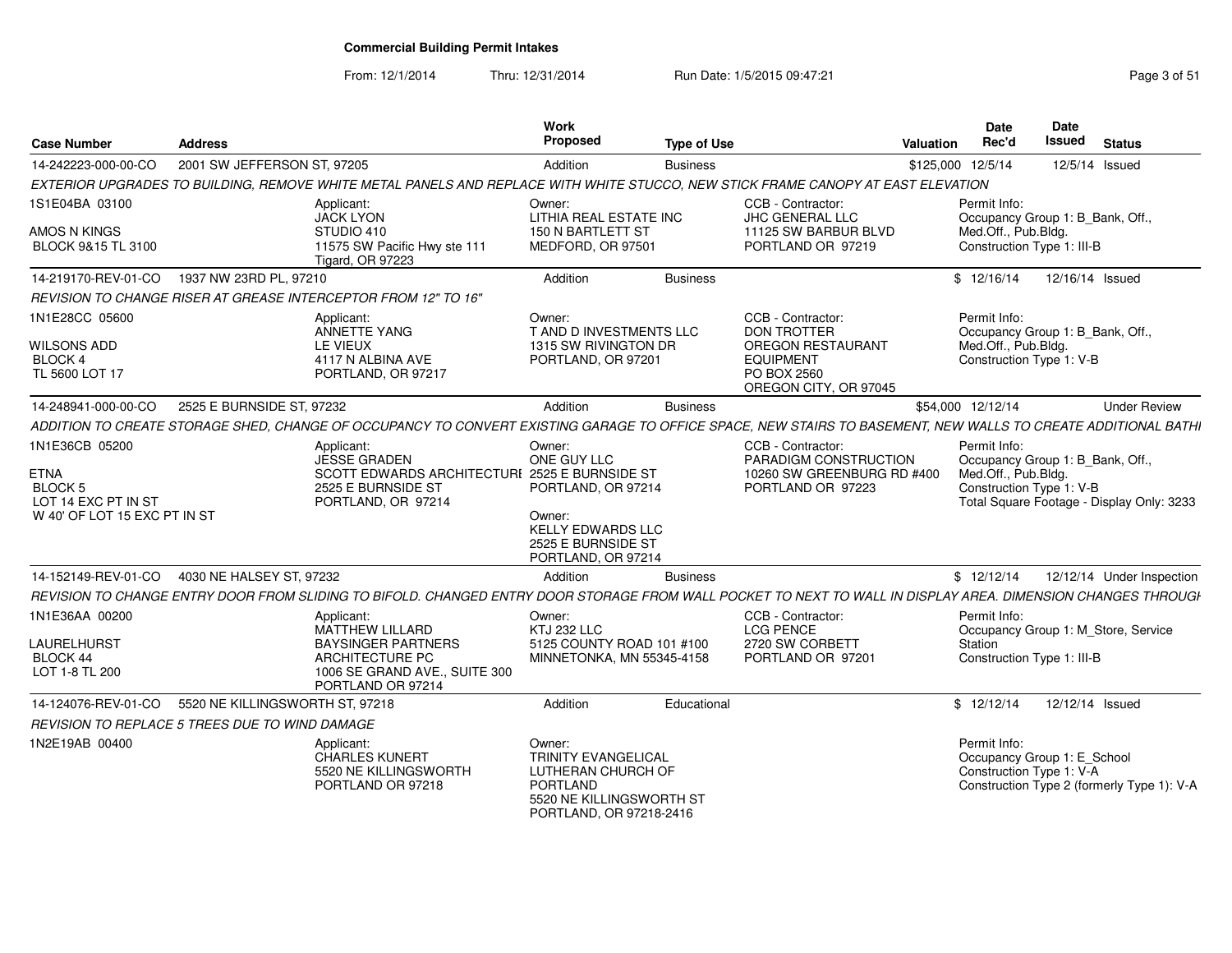From: 12/1/2014Thru: 12/31/2014 Run Date: 1/5/2015 09:47:21 Research 2010 Rage 4 of 51

| <b>Case Number</b>                                                                                                                 | <b>Address</b>           |                                                                                                                                                                  | Work<br>Proposed                                                                                                  | <b>Type of Use</b> |                                                                                                | <b>Valuation</b>   | <b>Date</b><br>Rec'd                                   | <b>Date</b><br>Issued | <b>Status</b>                                                                           |
|------------------------------------------------------------------------------------------------------------------------------------|--------------------------|------------------------------------------------------------------------------------------------------------------------------------------------------------------|-------------------------------------------------------------------------------------------------------------------|--------------------|------------------------------------------------------------------------------------------------|--------------------|--------------------------------------------------------|-----------------------|-----------------------------------------------------------------------------------------|
| 14-156126-DFS-02-CO                                                                                                                | 1021 NE GRAND AVE, 97232 |                                                                                                                                                                  | Addition                                                                                                          | Hotel/Motel        |                                                                                                | \$425,000 12/1/14  |                                                        |                       | 12/19/14 Issued                                                                         |
| DFS FOR COMPOSITE ALUMINUM WALL PANELS                                                                                             |                          |                                                                                                                                                                  |                                                                                                                   |                    |                                                                                                |                    |                                                        |                       |                                                                                         |
| 1N1E35BB 03800<br><b>HOLLADAYS ADD</b>                                                                                             |                          | Applicant:<br>MEGAN BURNS<br>SD DEACON CORP                                                                                                                      | Owner:<br><b>GRAND VENTURES HOTEL LLC</b><br>1021 NE GRAND AVE                                                    |                    | CCB - Contractor:<br>SD DEACON CORP OF OREGON<br>901 NE GLISAN ST STE 100                      |                    | Permit Info:<br>Construction Type 1: I-B               |                       | Occupancy Group 1: R-1_Hotel or Motel                                                   |
| BLOCK 46<br>LOT 1-4 EXC PT IN ST<br><b>LOT 5-8</b>                                                                                 |                          | 901 NE GLISAN ST SUITE #100<br>PORTLAND, OR 97232                                                                                                                | PORTLAND, OR 97232-2060                                                                                           |                    | PORTLAND OR 97232                                                                              |                    |                                                        |                       | Construction Type 2 (formerly Type 1): I-B                                              |
| 14-156126-DFS-03-CO                                                                                                                | 1021 NE GRAND AVE, 97232 |                                                                                                                                                                  | Addition                                                                                                          | Hotel/Motel        |                                                                                                | \$200,000 12/3/14  |                                                        |                       | <b>Under Review</b>                                                                     |
| DFS - SOIL STABILIZATION FOR VAULT                                                                                                 |                          |                                                                                                                                                                  |                                                                                                                   |                    |                                                                                                |                    |                                                        |                       |                                                                                         |
| 1N1E35BB 03800                                                                                                                     |                          | Applicant:<br><b>MEGAN BURNS</b>                                                                                                                                 | Owner:<br><b>GRAND VENTURES HOTEL LLC</b>                                                                         |                    | CCB - Contractor:<br>SD DEACON CORP OF OREGON                                                  |                    | Permit Info:                                           |                       | Occupancy Group 1: R-1_Hotel or Motel                                                   |
| <b>HOLLADAYS ADD</b><br>BLOCK 46<br>LOT 1-4 EXC PT IN ST<br><b>LOT 5-8</b>                                                         |                          | SD DEACON CORP<br>901 NE GLISAN ST SUITE #100<br>PORTLAND, OR 97232                                                                                              | 1021 NE GRAND AVE<br>PORTLAND, OR 97232-2060                                                                      |                    | 901 NE GLISAN ST STE 100<br>PORTLAND OR 97232                                                  |                    | Construction Type 1: I-B                               |                       | Construction Type 2 (formerly Type 1): I-B                                              |
| 14-156126-DFS-04-CO                                                                                                                | 1021 NE GRAND AVE, 97232 |                                                                                                                                                                  | Addition                                                                                                          | Hotel/Motel        |                                                                                                | \$15,000 12/15/14  |                                                        |                       | <b>Under Review</b>                                                                     |
| DFS FOR SEISMIC ATTACHMENT OF MECHANICAL EQUIPMENT                                                                                 |                          |                                                                                                                                                                  |                                                                                                                   |                    |                                                                                                |                    |                                                        |                       |                                                                                         |
| 1N1E35BB 03800<br><b>HOLLADAYS ADD</b><br>BLOCK 46<br>LOT 1-4 EXC PT IN ST<br><b>LOT 5-8</b>                                       |                          | Applicant:<br><b>MEGAN BURNS</b><br>SD DEACON CORP<br>901 NE GLISAN ST SUITE #100<br>PORTLAND, OR 97232                                                          | Owner:<br>GRAND VENTURES HOTEL LLC<br>1021 NE GRAND AVE<br>PORTLAND, OR 97232-2060                                |                    | CCB - Contractor:<br>SD DEACON CORP OF OREGON<br>901 NE GLISAN ST STE 100<br>PORTLAND OR 97232 |                    | Permit Info:<br>Construction Type 1: I-B               |                       | Occupancy Group 1: R-1_Hotel or Motel<br>Construction Type 2 (formerly Type 1): I-B     |
| 08-178794-REV-03-CO                                                                                                                | 5420 SE 82ND AVE         |                                                                                                                                                                  | Addition                                                                                                          | Mercantile         |                                                                                                |                    | \$12/18/14                                             |                       | 12/18/14 Issued                                                                         |
|                                                                                                                                    |                          | REVISION TO CHANGE DETAIL 6 INFORMATION TO DELETE INTERIOR FINISH FROM PERIMETER WALLS - COMPLIANT INSULATION FOR ENERGY ENVELOPE TO BE COMPLETED                |                                                                                                                   |                    |                                                                                                |                    |                                                        |                       |                                                                                         |
| 1S2E16CB 04800A1                                                                                                                   |                          | Applicant:<br><b>CARTER CASE</b>                                                                                                                                 | Owner:<br>KYU HA YU                                                                                               |                    | CCB - Contractor:<br><b>DANIEL KIM</b>                                                         |                    | Permit Info:                                           |                       | Occupancy Group 1: A-2 Restaurant                                                       |
| <b>MARION PK</b><br>BLOCK <sub>1</sub><br>LOT 1-23 TL 4800<br><b>IMPS &amp; BLACKTOP ONLY</b><br>SEE R213406 (R540500410) FOR LAND |                          | CASE DESIGN GROUP<br>1314 NW IRVING ST #203<br>PORTLAND, OR 97209                                                                                                | 11367 SW ARTESA CT<br>PORTLAND, OR 97225<br>Owner:<br><b>GRACE YU</b><br>11367 SW ARTESA CT<br>PORTLAND, OR 97225 |                    | RED BULL DEVELOPMENT<br>12984 SW PINE VIEW ST<br>TIGARD OR 97224                               |                    | Construction Type 1: V-B                               |                       |                                                                                         |
| 14-248464-000-00-CO                                                                                                                | 1313 NE 122ND AVE, 97220 |                                                                                                                                                                  | Addition                                                                                                          | Storage            |                                                                                                | \$141,853 12/11/14 |                                                        |                       | <b>Under Review</b>                                                                     |
|                                                                                                                                    |                          | RENOVATION AND ADDITION TO CONVERT AN EXISTING BODY SHOP INTO A QUICK LUBE/OIL SERVICE CENTER AND CUSTOMER RECEPTION AND WAITING AREA WITH RESTROOM, ADDITION I. |                                                                                                                   |                    |                                                                                                |                    |                                                        |                       |                                                                                         |
| 1N2E34AA 01300                                                                                                                     |                          | Applicant:<br><b>STEVEN MAGUIRE</b>                                                                                                                              | Owner:<br><b>BOYER PROPERTY</b>                                                                                   |                    | CCB - Contractor:<br>DESIGN STRUCTURES LLC                                                     |                    | Permit Info:                                           |                       | Occupancy Group 1: S-1_Storage -                                                        |
| <b>HAZELWOOD</b><br>LOT 5 TL 1300                                                                                                  |                          | AXIS DESIGN GROUP<br>11104 SE STARK<br>PORTLAND OR 97216                                                                                                         | MANAGEMENT LLC<br>1313 NE 122ND AVE<br>PORTLAND, OR 97230                                                         |                    | 6605 UNIVERSITY AV<br>MIDDLETON, WI 53562                                                      |                    | Moderate Hazard, Warehouse<br>Construction Type 1: V-B |                       | Construction Type 2 (formerly Type 1): V-B<br>Total Square Footage - Display Only: 4642 |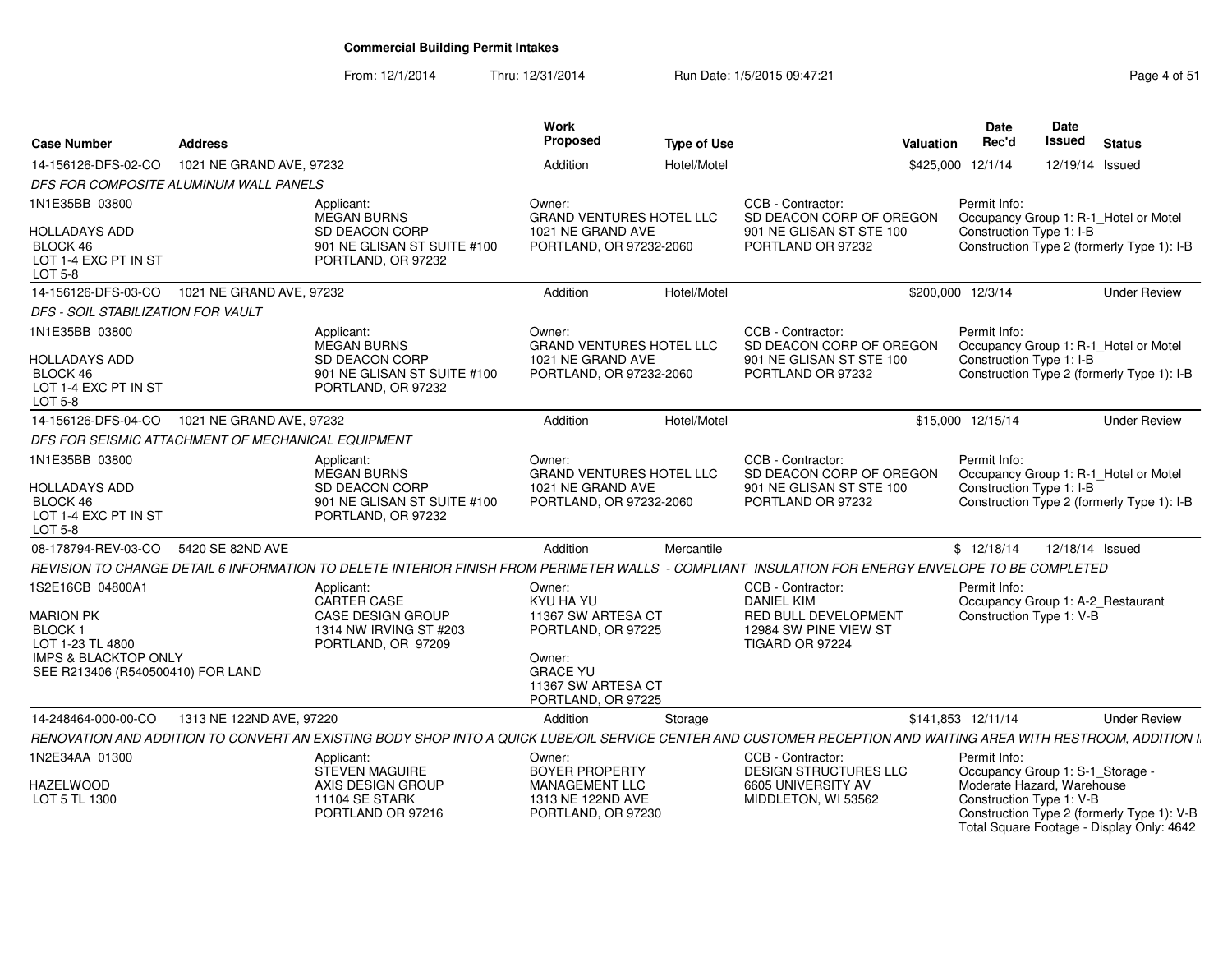From: 12/1/2014Thru: 12/31/2014 Run Date: 1/5/2015 09:47:21 Page 5 of 51

| <b>Case Number</b>                                                                                                 | <b>Address</b>                |                                                                                                                                                                      | <b>Work</b><br><b>Proposed</b>                                                                      | <b>Type of Use</b> |                                                                                                              | Valuation         | <b>Date</b><br>Rec'd                                                                                       | <b>Date</b><br>Issued | <b>Status</b>                             |
|--------------------------------------------------------------------------------------------------------------------|-------------------------------|----------------------------------------------------------------------------------------------------------------------------------------------------------------------|-----------------------------------------------------------------------------------------------------|--------------------|--------------------------------------------------------------------------------------------------------------|-------------------|------------------------------------------------------------------------------------------------------------|-----------------------|-------------------------------------------|
| 14-244197-000-00-CO                                                                                                | .97206                        |                                                                                                                                                                      | Addition                                                                                            | Storage            |                                                                                                              | \$274,476 12/2/14 |                                                                                                            |                       | <b>Under Review</b>                       |
|                                                                                                                    |                               | NEW 4.840SQ FT ADDITION TO SW SIDE OF THE BUILDING: NEW STORM WATER PLANTER:                                                                                         |                                                                                                     |                    |                                                                                                              |                   |                                                                                                            |                       |                                           |
| 1S2E08DD 01400<br>LA DENE PK<br>BLOCK 1                                                                            |                               | Applicant:<br>EDWARD RADULESCU<br>EPR DESIGN LLC<br>919 NE 19TH AVE SUITE 155                                                                                        | Owner:<br>MARY J OGDEN<br>24030 NE AIRPORT RD<br>AURORA, OR 97002                                   |                    | CCB - Contractor:<br><b>FREDERICK G SHERVEY</b><br><b>CONSTRUCTION INC</b><br>PO BOX 86320                   |                   | Permit Info:<br>Occupancy Group 1: S-1_Storage -<br>Moderate Hazard, Warehouse<br>Construction Type 1: V-B |                       |                                           |
| LOT 23-25<br>LOT 26 EXC PT IN ST                                                                                   |                               | PORTLAND OR 97232                                                                                                                                                    |                                                                                                     |                    | PORTLAND, OR 97286                                                                                           |                   |                                                                                                            |                       | Total Square Footage - Display Only: 4840 |
| 14-207103-REV-01-CO                                                                                                | 7933 NE 21ST AVE, 97211       |                                                                                                                                                                      | Addition                                                                                            | Utility            |                                                                                                              |                   | \$12/3/14                                                                                                  |                       | 12/3/14 Issued                            |
| REVISION TO ELIMINATE A DOOR ON THE EXISTING BUILDING                                                              |                               |                                                                                                                                                                      |                                                                                                     |                    |                                                                                                              |                   |                                                                                                            |                       |                                           |
| 1N1E11D 00500<br>SECTION 11 1N 1E<br>TL 500 5.16 ACRES<br>LAND & IMPS SEE R646260 (R941111083)<br>FOR MACH & EQUIP |                               | Applicant:<br><b>AARON LOTHROP</b><br><b>STRIDE CORP</b><br>9222 SE WOODSTOCK BLVD<br>PORTLAND, OR 972665263                                                         | Owner:<br>SAPA PROFILES INC<br>AIRPORT OFFICE PARK BLDG #2<br>400 ROUSER<br>MOON TOWNSHIP, PA 15108 |                    | CCB - Contractor:<br>AARON LOTHROP<br><b>STRIDE CORP</b><br>9222 SE WOODSTOCK BLVD<br>PORTLAND, OR 972665263 |                   |                                                                                                            |                       |                                           |
| 14-248976-000-00-CO                                                                                                | 17622 NW ST HELENS RD         |                                                                                                                                                                      | Addition                                                                                            | Utility            |                                                                                                              |                   | \$15,000 12/12/14                                                                                          |                       | <b>Under Review</b>                       |
|                                                                                                                    |                               | REPLACE T-ARM ANTENNA MOUNT WITH QUAD SECTOR WITH SAFETY RAILINGS, ADD (3) PANEL ANTENNAS, (6) RRUs, (3) TMAs, AND (1) RAYCAP SPLITTER ON EXISTING MONOPOLE. ADD SUR |                                                                                                     |                    |                                                                                                              |                   |                                                                                                            |                       |                                           |
| 2N1W18D 00200                                                                                                      |                               | Applicant:<br><b>AILEEN ZAVALES</b>                                                                                                                                  | Owner:<br><b>JOSHUA H ENYART</b>                                                                    |                    | <b>Primary Contractor:</b><br><b>TO BID</b>                                                                  |                   | Permit Info:<br>Occupancy Group 1: U_Private                                                               |                       |                                           |
| SECTION 18 2N 1W<br>TL 200 7.64 ACRES<br>DEFERRAL-POTENTIAL ADDITIONAL TAX                                         |                               | <b>LYNX CONSULTING</b><br>17311 135TH AVE NE #A-100<br>WOODINVILLE WA 98072                                                                                          | 20803 NW REEDER RD<br>PORTLAND, OR 97231-1412                                                       |                    |                                                                                                              |                   | Garage\Utility Misc.<br>Construction Type 1: II-B                                                          |                       |                                           |
| 14-247386-000-00-CO                                                                                                | 2250 NW KEARNEY ST, 97210     |                                                                                                                                                                      | Addition                                                                                            | Utility            |                                                                                                              |                   | \$12,000 12/11/14                                                                                          |                       | <b>Under Review</b>                       |
|                                                                                                                    |                               | THREE REPLACEMENT PANEL ANTENNAS AND ADDITION OF ONE REMOTE RADIO UNIT PER SECTOR (3 TOTAL) ON EXISTING BUILDING                                                     |                                                                                                     |                    |                                                                                                              |                   |                                                                                                            |                       |                                           |
| 1N1E33BD 14100<br>KINGS 2ND ADD<br>BLOCK <sub>2</sub><br>LOT 7&9&10&11                                             |                               | Applicant:<br>AMANDA HOFFMAN<br><b>SMARTLINK LLC</b><br>621 SW ALDER ST SUITE 660<br>PORTLAND OR 97205                                                               | Owner:<br><b>KEARNEY STREET L L C</b><br>1502 SW MONTGOMERY ST<br>PORTLAND, OR 97201-2559           |                    |                                                                                                              |                   | Permit Info:<br>Occupancy Group 1: U_Private<br>Garage\Utility Misc.                                       |                       |                                           |
| 14-150851-REV-01-CO                                                                                                | 4836 SE POWELL BLVD, 97206    |                                                                                                                                                                      | Addition                                                                                            | Utility            |                                                                                                              |                   | \$8,000 12/19/14                                                                                           |                       | <b>Under Review</b>                       |
|                                                                                                                    |                               | VALUE ADDED REVISION TO ADD ONE MICROWAVE DISH TO EXISTING MONOPOLE                                                                                                  |                                                                                                     |                    |                                                                                                              |                   |                                                                                                            |                       |                                           |
| 1S2E07CA 09900<br>SECTION 07 1S 2E<br>TL 9900 1.04 ACRES                                                           |                               | Applicant:<br><b>BRANDON CLOWER</b><br>5505 SE TOLMAN ST<br>PORTLAND, OREGON 97206                                                                                   | Owner:<br><b>EASTSIDE VAN</b><br>4836 SE POWELL BLVD<br>PORTLAND, OR 97206-3144                     |                    | CCB - Contractor:<br><b>MIKE BENNETT</b><br>MONTI ELECTRIC INC<br><b>PO BOX 220</b><br>TROUTDALE, OR 97060   |                   | Permit Info:<br>Occupancy Group 1: U Private<br>Garage\Utility Misc.<br>Construction Type 1: V-B           |                       |                                           |
|                                                                                                                    |                               |                                                                                                                                                                      | Owner:<br>STORAGE CO<br>4836 SE POWELL BLVD<br>PORTLAND, OR 97206-3144                              |                    |                                                                                                              |                   |                                                                                                            |                       |                                           |
| 14-244083-000-00-CO                                                                                                | 4033 SE WOODSTOCK BLVD, 97202 |                                                                                                                                                                      | Addition                                                                                            | Utility            |                                                                                                              |                   | \$10,000 12/2/14                                                                                           |                       | <b>Under Review</b>                       |
|                                                                                                                    |                               | INSTALL EQUIPMENT IN EXISTING CABINET, INSTALL ONE ANTENNA, 3 PANEL ANTENNAS, 9 RRU'S 27 JUMPERS, 3 OPTICAL JUNCTION CYLINDERS AND 3 POWER JUNCTION CYLINDERS ON EXI |                                                                                                     |                    |                                                                                                              |                   |                                                                                                            |                       |                                           |
| 1S1E13DA 09200                                                                                                     |                               | Applicant:<br><b>STEVEN TOPP</b>                                                                                                                                     | Owner:<br>ALL SAINTS EPISCOPAL CHURCH                                                               |                    | <b>Primary Contractor:</b><br>TO BID                                                                         |                   |                                                                                                            |                       |                                           |
| WOODSTOCK<br>BLOCK 48<br>LOT 1-4                                                                                   |                               | STEVEN W TOPP AICP<br>19905 BELLEVUE WAY<br>WEST LINN, OR 97068                                                                                                      | PORTLAND OREGON<br>4033 SE WOODSTOCK BLVD<br>PORTLAND, OR 97202-7661                                |                    |                                                                                                              |                   |                                                                                                            |                       |                                           |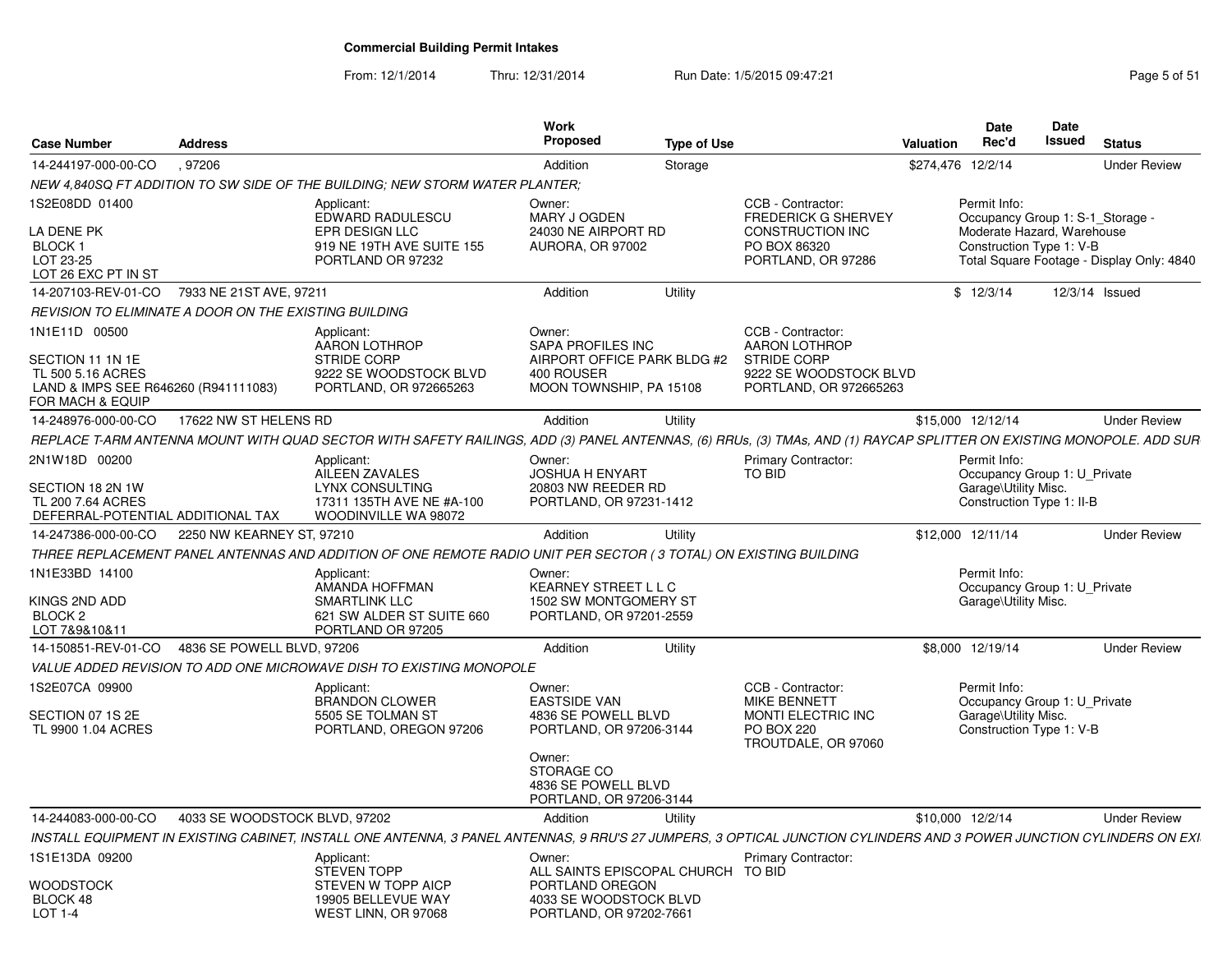From: 12/1/2014Thru: 12/31/2014 Run Date: 1/5/2015 09:47:21 Page 6 of 51

| <b>Case Number</b>                                                                                                                                               | <b>Address</b>                                                   |                                                                                                     | Work<br><b>Proposed</b>                                                                                                                                                                                                                                                                                                                             | <b>Type of Use</b> |                                                                                                                 | Valuation | Date<br>Rec'd                                                                                      | Date<br>Issued | <b>Status</b>                                              |
|------------------------------------------------------------------------------------------------------------------------------------------------------------------|------------------------------------------------------------------|-----------------------------------------------------------------------------------------------------|-----------------------------------------------------------------------------------------------------------------------------------------------------------------------------------------------------------------------------------------------------------------------------------------------------------------------------------------------------|--------------------|-----------------------------------------------------------------------------------------------------------------|-----------|----------------------------------------------------------------------------------------------------|----------------|------------------------------------------------------------|
| 14-240917-000-00-CO                                                                                                                                              | 2545 E BURNSIDE ST, 97232                                        |                                                                                                     | Addition                                                                                                                                                                                                                                                                                                                                            | Utility            |                                                                                                                 |           | \$10,000 12/1/14                                                                                   |                | <b>Under Review</b>                                        |
|                                                                                                                                                                  |                                                                  | INSTALL (3) ANTENNAS AND (3) REMOTE RADIO UNITS ON EXISTING ROOFTOP ANTENNA FRAMES                  |                                                                                                                                                                                                                                                                                                                                                     |                    |                                                                                                                 |           |                                                                                                    |                |                                                            |
| 1N1E36CB 05100<br><b>ETNA</b><br><b>BLOCK 5</b><br>S 17.5' OF LOT 1&2<br>E 10' OF LOT 15 EXC PT IN ST<br>LOT 16 EXC PT IN ST; POTENTIAL<br><b>ADDITIONAL TAX</b> |                                                                  | Applicant:<br><b>KEVIN MARTIN</b><br>2495 NW 121ST PL<br>PORTLAND, OR 97229                         | Owner:<br><b>REACH DRESDEN LLC</b><br>4150 SW MOODY AVE<br>PORTLAND, OR 97239-4417                                                                                                                                                                                                                                                                  |                    | <b>Primary Contractor:</b><br>TO BID                                                                            |           | Permit Info:<br>Occupancy Group 1: U Private<br>Garage\Utility Misc.<br>Construction Type 1: III-B |                |                                                            |
| 14-134383-REV-01-CO                                                                                                                                              | 4033 SW CANYON RD, 97221                                         |                                                                                                     | Addition                                                                                                                                                                                                                                                                                                                                            | Utility            |                                                                                                                 |           | \$12/16/14                                                                                         |                | Approved to Issue                                          |
|                                                                                                                                                                  | <b>REVISION - CHANGE TYPE OF ANTENNAS TO BE USED</b>             |                                                                                                     |                                                                                                                                                                                                                                                                                                                                                     |                    |                                                                                                                 |           |                                                                                                    |                |                                                            |
| 1S1E05 00800<br>SECTION 05 1S 1E<br>TL 800 107.18 ACRES                                                                                                          |                                                                  | Applicant:<br><b>STEVEN TOPP</b><br>STEVEN W TOPP AICP<br>19905 BELLEVUE WAY<br>WEST LINN, OR 97068 | Owner:<br>PORTLAND CITY OF (BUREAU OF<br>1120 SW 5TH AVE #1302<br>PORTLAND, OR 97204-1912<br>Owner:<br><b>PARKS</b><br>1120 SW 5TH AVE #1302<br>PORTLAND, OR 97204-1912<br>Owner:<br>RECREATION(LEASED<br>1120 SW 5TH AVE #1302<br>PORTLAND, OR 97204-1912<br>Owner:<br><b>MULTIPLE TENANTS</b><br>1120 SW 5TH AVE #1302<br>PORTLAND, OR 97204-1912 |                    | CCB - Contractor:<br><b>WESTOWER COMMUNICATIONS</b><br><b>INC</b><br>19500 SW CIPOLE ROAD<br>TUALATIN, OR 97062 |           |                                                                                                    |                |                                                            |
| Total # of CO Addition permit intakes: 28                                                                                                                        |                                                                  |                                                                                                     |                                                                                                                                                                                                                                                                                                                                                     |                    |                                                                                                                 |           |                                                                                                    |                | Total valuation of CO Addition permit intakes: \$4,591,630 |
| 14-238964-000-00-CO                                                                                                                                              | 2006 NE DAVIS ST, 97232<br>FIRE ESCAPE TESTING FOR CERTIFICATION |                                                                                                     | Alteration                                                                                                                                                                                                                                                                                                                                          |                    | Apartments/Condos (3 or more units)                                                                             |           | \$2,000 12/19/14                                                                                   |                | Approved to Issue                                          |
| 1N1E35DA 11000<br>BUCKMANS 2ND ADD<br><b>BLOCK 5</b><br>LOT 4&5                                                                                                  |                                                                  | Applicant:<br>ED NUKALA<br><b>IPM</b><br>721 SW OAK ST<br>PORTLAND, OR 97205                        | Owner:<br><b>GRANT FAMILY REAL ESTATE</b><br>2611 NW WESTOVER RD<br>PORTLAND, OR 97210-3130<br>Owner:<br><b>INVESTMENTS</b><br>2611 NW WESTOVER RD<br>PORTLAND, OR 97210-3130                                                                                                                                                                       |                    | CCB - Contractor:<br><b>INCOME PROPERTY</b><br><b>MANAGEMENT CO</b><br>721 SW OAK ST #100<br>PORTLAND, OR 97205 |           |                                                                                                    |                |                                                            |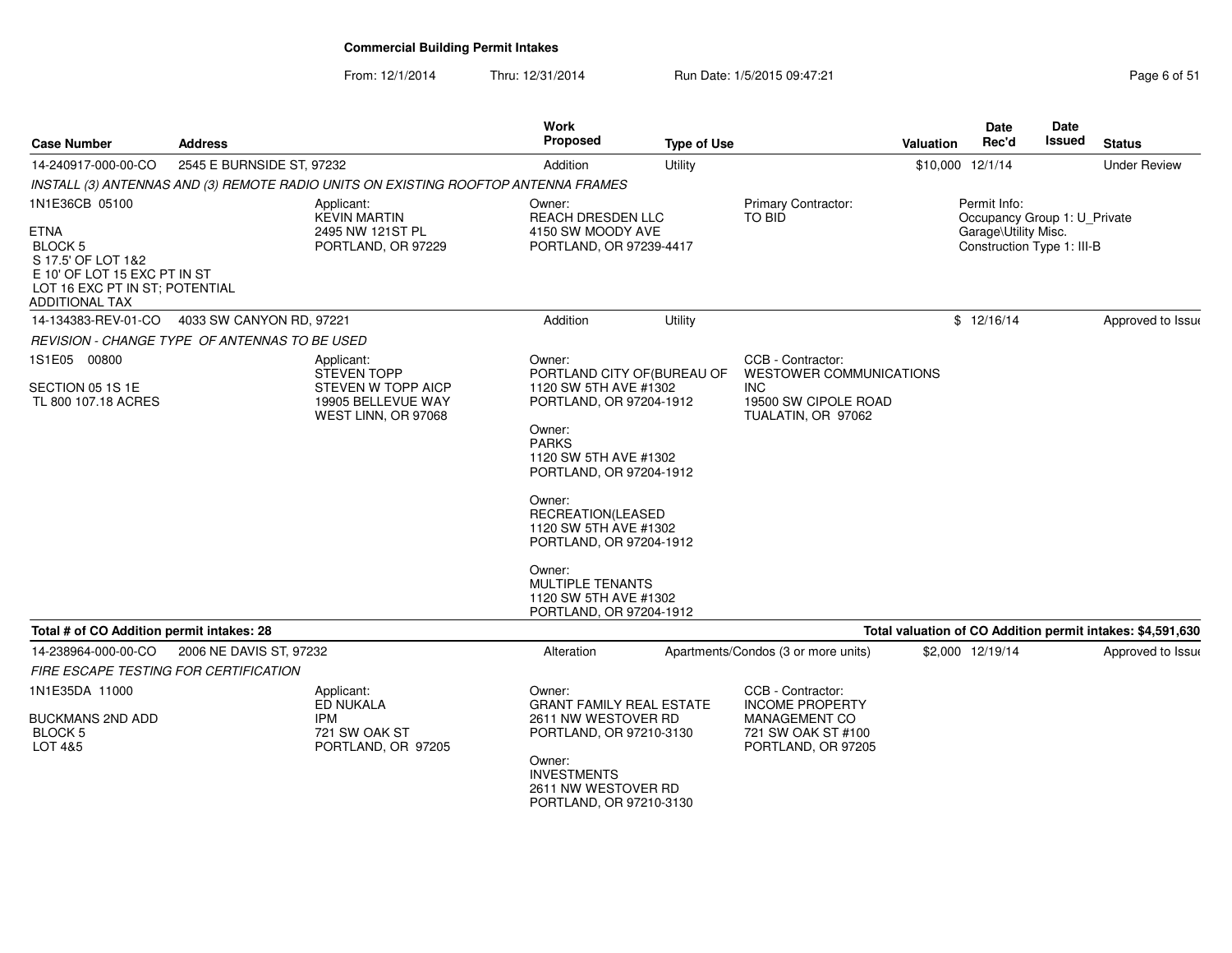From: 12/1/2014

Thru: 12/31/2014 Run Date: 1/5/2015 09:47:21 Page 7 of 51

| <b>Case Number</b>                                                                         | <b>Address</b>              |                                                                                                                                                                | Work<br><b>Proposed</b>                                                                                                                                                 | <b>Type of Use</b> |                                                                                                                                | <b>Valuation</b> | Date<br>Rec'd                                                                                  | <b>Date</b><br>Issued | <b>Status</b>                              |
|--------------------------------------------------------------------------------------------|-----------------------------|----------------------------------------------------------------------------------------------------------------------------------------------------------------|-------------------------------------------------------------------------------------------------------------------------------------------------------------------------|--------------------|--------------------------------------------------------------------------------------------------------------------------------|------------------|------------------------------------------------------------------------------------------------|-----------------------|--------------------------------------------|
| 14-243714-000-00-CO                                                                        | 12837 SE STARK ST           |                                                                                                                                                                | Alteration                                                                                                                                                              |                    | Apartments/Condos (3 or more units)                                                                                            |                  | \$20,000 12/19/14                                                                              | 12/19/14 Issued       |                                            |
|                                                                                            |                             | INTERIOR REMODEL, REPLACE DRYWALL, AND COMMON WALL INSULATION REPLACE METAL FRAME WINDOW WITH VINYL, REPLACE FLOOR COVERING***PARTIAL RESPONSE TO AL 14-23437. |                                                                                                                                                                         |                    |                                                                                                                                |                  |                                                                                                |                       |                                            |
| 1N2E35CD 90117                                                                             |                             | Applicant:<br>JT WALKER CONSTRUCTION LLC                                                                                                                       | Owner:                                                                                                                                                                  |                    | CCB - Contractor:<br>J T WALKER CONSTRUCTION LLC JT WALKER CONSTRUCTION LLC                                                    |                  | Permit Info:<br>Occupancy Group 1: R-2_Residential                                             |                       |                                            |
| THE CITADEL CONDOMINIUM<br>BLDG NO 4 LOT A17<br>CARPORT C-37                               |                             | 1506 SW PHYLLIS AVE<br>GRESHAM, OR 97080                                                                                                                       | 1506 SW PHYLLIS AVE<br>GRESHAM, OR 97080                                                                                                                                |                    | 1506 SW PHYLLIS AVE<br>GRESHAM, OR 97080                                                                                       |                  | Multi-family<br>Construction Type 1: V-B                                                       |                       |                                            |
| 14-251006-000-00-CO                                                                        | 3515 SW BARBUR BLVD, 97201  |                                                                                                                                                                | Alteration                                                                                                                                                              |                    | Apartments/Condos (3 or more units)                                                                                            |                  | \$3,000 12/19/14                                                                               | 12/19/14 Issued       |                                            |
|                                                                                            |                             | REPLACEMENT OF ROTTEN BEAM AND REPLACEMENT OF CONCRETE STAIR LANDINGS AT STAIR TOWER U.                                                                        |                                                                                                                                                                         |                    |                                                                                                                                |                  |                                                                                                |                       |                                            |
|                                                                                            |                             | Applicant:<br><b>JASON S WARBERG</b><br>3736 NE 71ST AVE<br>PORTLAND, OR 97213-5153                                                                            | Owner:<br><b>THOMAS GARECHT</b><br>72 TURRINI CIR<br>DANVILLE, CA 94526<br>Owner:<br><b>PEGGY GARECHT</b><br>72 TURRINI CIR<br>DANVILLE, CA 94526                       |                    | CCB - Contractor:<br>MARK BETTENCOURT<br>PO BOX 1137<br><b>BORING, OR 97009</b>                                                |                  | Permit Info:<br>Occupancy Group 1: R-2 Residential<br>Multi-family<br>Construction Type 1: V-A |                       |                                            |
| 14-239167-000-00-CO                                                                        | 600 SE MARION ST - Unit 101 |                                                                                                                                                                | Alteration                                                                                                                                                              |                    | Apartments/Condos (3 or more units)                                                                                            |                  | \$30,000 12/1/14                                                                               |                       | <b>Under Review</b>                        |
|                                                                                            |                             | STRUCTURAL UPGRADES TO PIERS/WEST DECK SUPPORTS, ALTER PIER FOUNDTATION AND FRAMING                                                                            |                                                                                                                                                                         |                    |                                                                                                                                |                  |                                                                                                |                       |                                            |
| 1S1E26BB 90001<br>WAVERLY YACHT CLUB<br>A CONDOMINIUM<br>LOT 101                           |                             | Applicant:<br><b>ALEX PROKOP</b><br>PETE FOWLER CONSTRUCTION<br><b>SERVICES</b><br>9320 SW BARBUR BLVD #170<br>PORTLAND, OR 97219                              | Owner:<br><b>REBA SUNDBERG</b><br>600 SE MARION ST #101<br>PORTLAND, OR 97202                                                                                           |                    | CCB - Contractor:<br><b>GREENPOINTE DESIGN &amp;</b><br><b>CONSTRUCTION INC</b><br>16313 OAKTREE TERR<br>OREGON CITY, OR 97045 |                  | Permit Info:<br>Occupancy Group 1: R-2_Residential<br>Multi-family<br>Construction Type 1: V-A |                       |                                            |
| 14-102472-DFS-01-CO                                                                        | 6415 NE GLISAN ST, 97213    |                                                                                                                                                                | Alteration                                                                                                                                                              |                    | Apartments/Condos (3 or more units)                                                                                            |                  | \$57,651 12/2/14                                                                               |                       | <b>Under Review</b>                        |
| DFS FOR ENGINEERING FOR GUARDRAIL                                                          |                             |                                                                                                                                                                |                                                                                                                                                                         |                    |                                                                                                                                |                  |                                                                                                |                       |                                            |
| 1N2E32BC 08900                                                                             |                             | Applicant:<br>Zach Stokes<br>ZCS ENGINEERING, INC<br>900 KLAMATH AVE<br>KLAMATH FALLS, OR 97601                                                                | Owner:<br><b>PARK ONE LLC</b><br>9320 SW BARBUR BLVD #300<br>PORTLAND, OR 97219                                                                                         |                    | CCB - Contractor:<br>MOORE EXCAVATION INC<br>PO BOX 30569<br>PORTLAND, OR 97294-3569                                           |                  |                                                                                                |                       |                                            |
| 14-244268-000-00-CO                                                                        | 3911 SE MILWAUKIE AVE       |                                                                                                                                                                | Alteration                                                                                                                                                              |                    | Apartments/Condos (3 or more units)                                                                                            |                  | \$45,000 12/2/14                                                                               |                       | <b>Under Review</b>                        |
|                                                                                            |                             | PARTIAL CHANGE OF OCCUPANCY FROM OFFICE TO APARTMENT UNIT. REMOVE WALLS AND ADD NEW WALLS TO CREATE NEW BEDROOM, DEN ROOM, KITCHEN, AND STORAGE ROOM;          |                                                                                                                                                                         |                    |                                                                                                                                |                  |                                                                                                |                       |                                            |
| 1S1E11CA 17501<br>BENEDICTINE HTS<br>BLOCK 7<br>LOT 8&10&13-16<br>POTENTIAL ADDITIONAL TAX |                             | Applicant:<br>PORTLAND REAL ESTATE<br>SOLUTIONS LLC<br>1662 WORTHINGTON ST<br>LAKE OSWEGO, OR 97034                                                            | Owner:<br><b>CARITAS SACRED HEART</b><br>2740 SE POWELL BLVD<br>PORTLAND, OR 97202-2050<br>Owner:<br><b>VILLA LLC</b><br>2740 SE POWELL BLVD<br>PORTLAND, OR 97202-2050 |                    | CCB - Contractor:<br>PORTLAND REAL ESTATE<br>SOLUTIONS LLC<br>1662 WORTHINGTON ST<br>LAKE OSWEGO, OR 97034                     |                  | Permit Info:<br>Occupancy Group 1: R-2 Residential<br>Multi-family<br>Construction Type 1: I-A |                       | Construction Type 2 (formerly Type 1): I-A |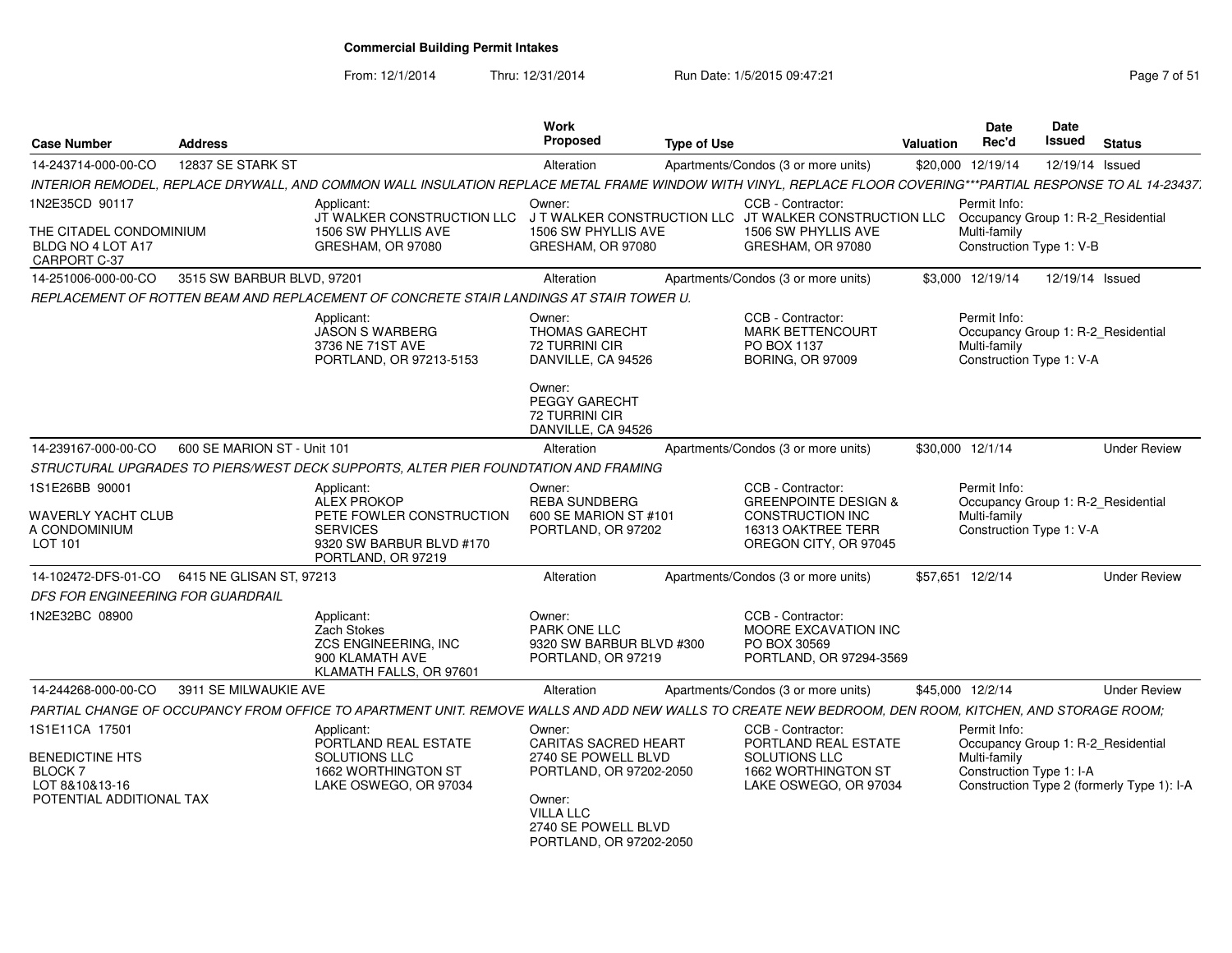From: 12/1/2014

Thru: 12/31/2014 Run Date: 1/5/2015 09:47:21 Page 8 of 51

| <b>Case Number</b>                                               | <b>Address</b>                       |                                                                                                                                                                 | Work<br>Proposed                                                                | <b>Type of Use</b> |                                                                                                                                                | <b>Valuation</b> | Date<br>Rec'd                                            | <b>Date</b><br>Issued | <b>Status</b>                      |
|------------------------------------------------------------------|--------------------------------------|-----------------------------------------------------------------------------------------------------------------------------------------------------------------|---------------------------------------------------------------------------------|--------------------|------------------------------------------------------------------------------------------------------------------------------------------------|------------------|----------------------------------------------------------|-----------------------|------------------------------------|
| 14-245108-000-00-CO                                              | 1235 SE 26TH AVE, 97214              |                                                                                                                                                                 | Alteration                                                                      |                    | Apartments/Condos (3 or more units)                                                                                                            |                  | \$55,000 12/4/14                                         |                       | <b>Under Review</b>                |
|                                                                  |                                      | PARTIAL CHANGE OF OCCUPANCY IN BASEMENT OF APARTMENT BUILDING FROM STORAGE TO NEW APARTMENT UNIT; UNIT TO INCLUDE NEW BEDROOM, LIVING ROOM, KITCHEN, AND BATH.  |                                                                                 |                    |                                                                                                                                                |                  |                                                          |                       |                                    |
| 1S1E01BC 12100                                                   |                                      | Applicant:<br><b>STAN LINK</b>                                                                                                                                  | Owner:<br>ARNOLD COURT LLC                                                      |                    | CCB - Contractor:<br>RANDALL HINKLE                                                                                                            |                  | Permit Info:                                             |                       | Occupancy Group 1: R-2_Residential |
| SECTION 01 1S 1E<br>TL 12100 0.47 ACRES                          |                                      | ARNOLD COURT LLC<br>PO BOX 42211<br>PORTLAND OR 9722                                                                                                            | 7510 SE REED COLLEGE PL<br>PORTLAND, OR 97202-8363                              |                    | 1620 SE 176TH<br>PORTLAND, OR 97233                                                                                                            |                  | Multi-family<br>Construction Type 1: V-B                 |                       |                                    |
| 14-219779-REV-01-CO                                              | 724 SE 35TH AVE, 97214               |                                                                                                                                                                 | Alteration                                                                      |                    | Apartments/Condos (3 or more units)                                                                                                            |                  | \$2,500 12/5/14                                          |                       | 12/5/14 Issued                     |
|                                                                  |                                      | REVISION TO LEAVE EXISTING EXTERIOR STAIRS TO BASEMENT UTILITY ROOM, RELOCATE TWO BATHROOMS FOR 2 BASEMENT UNITS, CHANGE EXISTING INTERIOR UNIT ENTRY DOORS FR( |                                                                                 |                    |                                                                                                                                                |                  |                                                          |                       |                                    |
| 1S1E01AB 10700                                                   |                                      | Applicant:<br>MIKE MONTGOMERY                                                                                                                                   | Owner:<br>3505 SE MORRISON LLC                                                  |                    |                                                                                                                                                |                  | Permit Info:                                             |                       | Occupancy Group 1: R-2_Residential |
| <b>CROSIERS ADD</b><br>BLOCK <sub>3</sub><br>LOT <sub>7</sub>    |                                      | SIMPL HOME DESIGNS<br>5531 SW BUDDINGTON ST<br>PORTLAND OR 97219                                                                                                | 2525 NE GLISAN ST #100<br>PORTLAND, OR 97232-2325                               |                    |                                                                                                                                                |                  | Multi-family<br>Construction Type 1: V-B                 |                       |                                    |
| 14-245941-000-00-CO                                              | 2221 SW 1ST AVE - Unit G22           |                                                                                                                                                                 | Alteration                                                                      |                    | Apartments/Condos (3 or more units)                                                                                                            |                  | \$5,000 12/5/14                                          |                       | 12/5/14 Under Inspection           |
| REDUCE SOFFIT IN KITCHEN BY 5 INCHES                             |                                      |                                                                                                                                                                 |                                                                                 |                    |                                                                                                                                                |                  |                                                          |                       |                                    |
| 1S1E03CC 90335                                                   |                                      | Applicant:<br>CIRCLE T REMODEL &                                                                                                                                | Owner:<br><b>LINDA E STOVALL</b>                                                |                    | CCB - Contractor:<br><b>CIRCLE T REMODEL &amp;</b>                                                                                             |                  | Permit Info:                                             |                       | Occupancy Group 1: R-2_Residential |
| AMERICAN PLAZA TOWERS CONDOMINIUM<br><b>FAMILY UNIT LOT G-22</b> |                                      | <b>CONSTRUCTION LLC</b><br>14330 SW TEAL BLVD APT 11G<br>BEAVERTON, OR 97008                                                                                    | 2221 SW 1ST AVE #G22<br>PORTLAND, OR 97201                                      |                    | <b>CONSTRUCTION LLC</b><br>14330 SW TEAL BLVD APT 11G<br>BEAVERTON, OR 97008                                                                   |                  | Multi-family<br>Construction Type 1: V-B                 |                       |                                    |
|                                                                  |                                      |                                                                                                                                                                 | Owner:<br><b>DENNIS M STOVALL</b><br>2221 SW 1ST AVE #G22<br>PORTLAND, OR 97201 |                    |                                                                                                                                                |                  |                                                          |                       |                                    |
| 14-218087-REV-01-CO                                              | 10010 SE DIVISION ST - Bldg 1, 97266 |                                                                                                                                                                 | Alteration                                                                      |                    | Apartments/Condos (3 or more units)                                                                                                            |                  | \$3,000 12/8/14                                          |                       | 12/8/14 Issued                     |
|                                                                  |                                      | VALUE ADDED REVISION TO REPLACE EXISTING SUSPENDED GRID/TILE CEILING WITH SUSPENDED HARD LID                                                                    |                                                                                 |                    |                                                                                                                                                |                  |                                                          |                       |                                    |
| 1S2E09AA 06600                                                   |                                      | Applicant:<br><b>DAN YOUNG</b><br>OREGON BUSINESS<br><b>ARCHITECTURE</b><br>PO BOX 80301<br>PORTLAND, OR 97280                                                  | Owner:<br>621 SW MORRISON ST #800<br>PORTLAND, OR 97205                         |                    | CCB - Contractor:<br>TABOR POINTE APARTMENTS LLC T & H CONSTRUCTION &<br>DEVELOPMENT LLC<br>21611 S CLEARVIEW CT<br>OREGON CITY, OR 97045-9104 |                  | Permit Info:<br>Multi-family<br>Construction Type 1: V-B |                       | Occupancy Group 1: R-2_Residential |
| 14-218111-REV-01-CO                                              | 10040 SE DIVISION ST - Bldg 8, 97266 |                                                                                                                                                                 | Alteration                                                                      |                    | Apartments/Condos (3 or more units)                                                                                                            |                  | \$5,000 12/8/14                                          |                       | 12/8/14 Issued                     |
|                                                                  |                                      | VALUE ADDED REVISION TO REPLACE EXISTING SUSPENDED TILE GRID CEILING WITH SUSPENDED GYP BOARD CEILING                                                           |                                                                                 |                    |                                                                                                                                                |                  |                                                          |                       |                                    |
| 1S2E09AA 06600                                                   |                                      | Applicant:<br><b>DAN YOUNG</b><br>OREGON BUSINESS<br><b>ARCHITECTURE</b><br>PO BOX 80301<br>PORTLAND, OR 97280                                                  | Owner:<br>621 SW MORRISON ST #800<br>PORTLAND, OR 97205                         |                    | CCB - Contractor:<br>TABOR POINTE APARTMENTS LLC T & H CONSTRUCTION &<br>DEVELOPMENT LLC<br>21611 S CLEARVIEW CT<br>OREGON CITY, OR 97045-9104 |                  | Permit Info:<br>Multi-family<br>Construction Type 1: V-B |                       | Occupancy Group 1: R-2_Residential |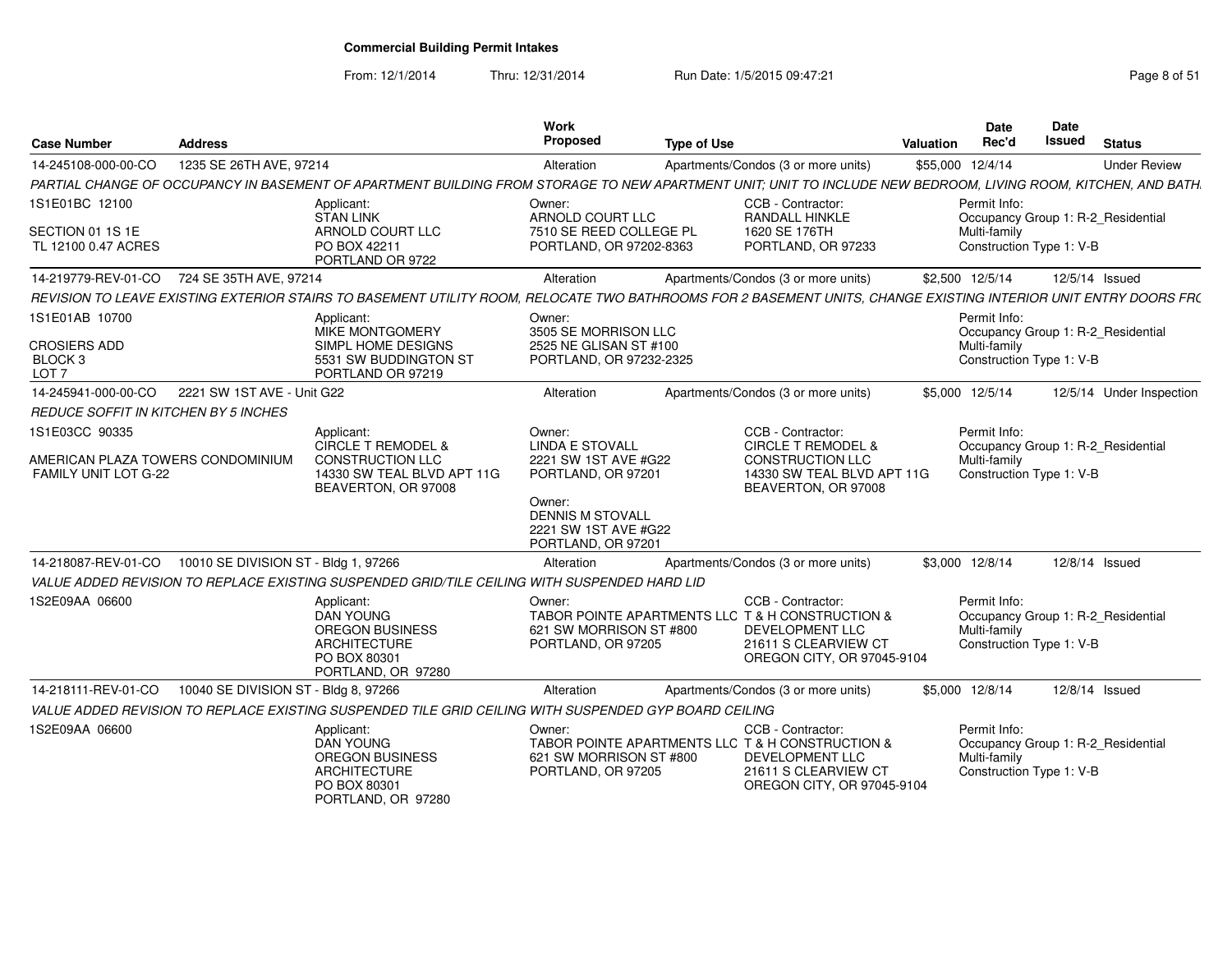From: 12/1/2014Thru: 12/31/2014 Run Date: 1/5/2015 09:47:21 Page 9 of 51

| <b>Case Number</b>                                      | <b>Address</b>                 |                                                                                                | Work<br><b>Proposed</b>                                                                 | <b>Type of Use</b> |                                                                                        | <b>Valuation</b> | Date<br>Rec'd                                      | Date<br><b>Issued</b> | <b>Status</b>            |
|---------------------------------------------------------|--------------------------------|------------------------------------------------------------------------------------------------|-----------------------------------------------------------------------------------------|--------------------|----------------------------------------------------------------------------------------|------------------|----------------------------------------------------|-----------------------|--------------------------|
| 14-232884-REV-01-CO                                     | 1630 SW HARBOR WAY - Unit 303  |                                                                                                | Alteration                                                                              |                    | Apartments/Condos (3 or more units)                                                    |                  | \$12/8/14                                          | 12/8/14 Issued        |                          |
|                                                         |                                | REVISION TO PROVIDE ENGINEERING FOR BEAMS WHERE LOAD BEARING WALLS WERE REMOVED ON MAIN PERMIT |                                                                                         |                    |                                                                                        |                  |                                                    |                       |                          |
| 1S1E03CA 90114                                          |                                | Applicant:<br><b>STEVE SCHOPP</b>                                                              | Owner:<br><b>DOUGLAS A RICE</b>                                                         |                    | CCB - Contractor:<br>STEVE SCHOPP                                                      |                  | Permit Info:<br>Occupancy Group 1: R-2_Residential |                       |                          |
| RIVERPLACE CONDOMINIUM NO 1<br>BLDG D LOT 303           |                                | 10475 SW HELENIUS RD<br>TUALATIN, OR 970626997                                                 | 1740 E CAMINO PADRE ISIDORO<br><b>TUCSON, AZ 85718</b>                                  |                    | 10475 SW HELENIUS RD<br><b>TUALATIN, OR 970626997</b>                                  |                  | Multi-family<br>Construction Type 1: V-B           |                       |                          |
|                                                         |                                |                                                                                                | Owner:<br><b>KAREN L RICE</b><br>1740 E CAMINO PADRE ISIDORO<br><b>TUCSON, AZ 85718</b> |                    |                                                                                        |                  |                                                    |                       |                          |
| 14-246538-000-00-CO                                     | 1001 NW LOVEJOY ST - Unit 1208 |                                                                                                | Alteration                                                                              |                    | Apartments/Condos (3 or more units)                                                    |                  | \$30,000 12/8/14                                   |                       | 12/8/14 Under Inspection |
| EXTEND WALL AT WALK IN CLOSET AND NEW WALL AT TV ALCOVE |                                |                                                                                                |                                                                                         |                    |                                                                                        |                  |                                                    |                       |                          |
| 1N1E34BB 50113                                          |                                | Applicant:<br><b>KARL RAPFOGEL</b>                                                             | Owner:<br><b>KENT R SCHOKNECHT</b>                                                      |                    | CCB - Contractor:<br><b>GREEN GABLES DESIGN &amp;</b>                                  |                  | Permit Info:<br>Occupancy Group 1: R-2 Residential |                       |                          |
| METROPOLITAN CONDOMINIUMS<br>LOT 1208                   |                                | <b>GREEN GABLES DESIGN &amp;</b><br>RESTORATION, INC.<br>PO BOX 4264                           | 1465 LINDA RIDGE RD<br>PASADENA, CA 91103                                               |                    | RESTORATION, INC.<br>PO BOX 4264<br>PORTLAND, OR 97208                                 |                  | Multi-family<br>Construction Type 1: I-A           |                       |                          |
|                                                         |                                | PORTLAND, OR 97208                                                                             | Owner:<br>KAREN L SCHOKNECHT<br>1465 LINDA RIDGE RD<br>PASADENA, CA 91103               |                    |                                                                                        |                  |                                                    |                       |                          |
| 14-246851-000-00-CO                                     | 1541 SW UPPER HALL ST, 97201   |                                                                                                | Alteration                                                                              |                    | Apartments/Condos (3 or more units)                                                    |                  | \$18,683 12/8/14                                   | 12/8/14 Final         |                          |
| REPLACE ALL EXISTING WINDOWS IN APARTMENT BUILDING      |                                |                                                                                                |                                                                                         |                    |                                                                                        |                  |                                                    |                       |                          |
| 1S1E04BD 05500                                          |                                | Applicant:<br><b>STEVE THOMAS</b>                                                              | Owner:<br>THE CARON FAMILY LIMITED                                                      |                    | CCB - Contractor:<br><b>MARY MANN</b>                                                  |                  | Permit Info:<br>Occupancy Group 1: R-2_Residential |                       |                          |
| <b>CARTERS ADD TO P</b><br><b>BLOCK 37 TL 5500</b>      |                                | WEST HILLS MANAGEMENT CO<br>PO BOX 91091<br>PORTLAND, OR 97291-0091                            | 0836 SW CURRY ST #1502<br>PORTLAND, OR 97239-4529                                       |                    | GOOSE HOLLOW WINDOW CO INC Multi-family<br>5215 CHILDS RD<br>LAKE OSWEGO, OR 970358029 |                  | Construction Type 1: V-B                           |                       |                          |
|                                                         |                                |                                                                                                | Owner:<br><b>PARTNERSHIP</b><br>0836 SW CURRY ST #1502<br>PORTLAND, OR 97239-4529       |                    |                                                                                        |                  |                                                    |                       |                          |
| 14-246853-000-00-CO                                     | 1541 SW UPPER HALL ST, 97201   |                                                                                                | Alteration                                                                              |                    | Apartments/Condos (3 or more units)                                                    |                  | \$18,683 12/8/14                                   | 12/8/14 Final         |                          |
| REPLACE ALL EXISTING WINDOWS IN APARTMENT BUILDING      |                                |                                                                                                |                                                                                         |                    |                                                                                        |                  |                                                    |                       |                          |
| 1S1E04BD 05500                                          |                                | Applicant:<br><b>STEVE THOMAS</b>                                                              | Owner:<br>THE CARON FAMILY LIMITED                                                      |                    | CCB - Contractor:<br><b>MARY MANN</b>                                                  |                  | Permit Info:<br>Occupancy Group 1: R-2_Residential |                       |                          |
| <b>CARTERS ADD TO P</b><br><b>BLOCK 37 TL 5500</b>      |                                | WEST HILLS MANAGEMENT CO<br>PO BOX 91091<br>PORTLAND, OR 97291-0091                            | 0836 SW CURRY ST #1502<br>PORTLAND, OR 97239-4529                                       |                    | GOOSE HOLLOW WINDOW CO INC Multi-family<br>5215 CHILDS RD<br>LAKE OSWEGO, OR 970358029 |                  | Construction Type 1: V-B                           |                       |                          |
|                                                         |                                |                                                                                                | Owner:<br><b>PARTNERSHIP</b><br>0836 SW CURRY ST #1502<br>PORTLAND, OR 97239-4529       |                    |                                                                                        |                  |                                                    |                       |                          |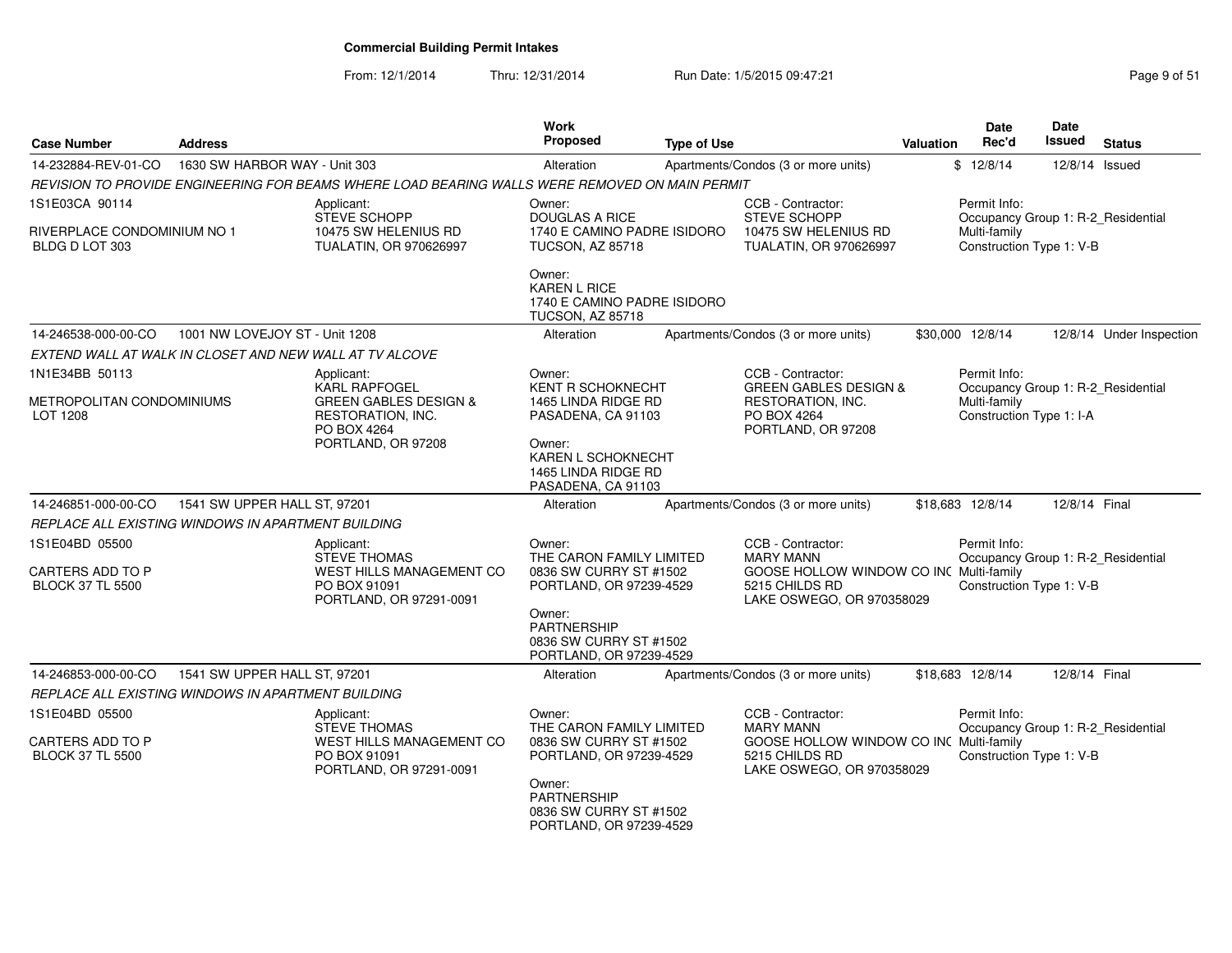| <b>Case Number</b>                                                                                                         | <b>Address</b>                                                   |                                                                                                                   | Work<br>Proposed                                                                                           | <b>Type of Use</b>                     |                                                                                                                                 | Valuation                                | <b>Date</b><br>Rec'd                                       | Date<br>Issued  | <b>Status</b>                      |
|----------------------------------------------------------------------------------------------------------------------------|------------------------------------------------------------------|-------------------------------------------------------------------------------------------------------------------|------------------------------------------------------------------------------------------------------------|----------------------------------------|---------------------------------------------------------------------------------------------------------------------------------|------------------------------------------|------------------------------------------------------------|-----------------|------------------------------------|
| 14-251628-000-00-CO                                                                                                        | 17235 SE POWELL BLVD, 97236                                      |                                                                                                                   | Alteration                                                                                                 |                                        | Apartments/Condos (3 or more units)                                                                                             |                                          | \$15,000 12/23/14                                          | 12/23/14 Issued |                                    |
|                                                                                                                            |                                                                  | REPAIR TO WALLS DUE TO EXPLOSION AT NE CORNER OF BUILDING, FRAMING TO BE REPLACED LIKE FOR LIKE                   |                                                                                                            |                                        |                                                                                                                                 |                                          |                                                            |                 |                                    |
| 1S3E07DC 00100                                                                                                             |                                                                  | Applicant:<br>DAVE SANDAHL                                                                                        | Owner:<br>PAUL P TZEO                                                                                      |                                        | CCB - Contractor:<br><b>DAVID HALLIN</b>                                                                                        |                                          | Permit Info:                                               |                 | Occupancy Group 1: R-2 Residential |
| SECTION 07 1S 3E<br>TL 100 0.83 ACRES                                                                                      |                                                                  | <b>WEST COAST FORENSICS</b><br>3825 SW KELLY AVE<br>PORTLAND OR 97239                                             | PO BOX 1576<br>FAIRVIEW, OR 97024<br>Owner:<br><b>KRISTINE M TZEO</b><br>PO BOX 1576<br>FAIRVIEW, OR 97024 |                                        | <b>STANLEY C KENNEDY</b><br><b>ENTERPRISES INC</b><br>315 SE 7TH AVE<br>PORTLAND, OR 97214-1233                                 |                                          | Multi-family<br>Construction Type 1: V-B                   |                 |                                    |
| 14-252404-000-00-CO                                                                                                        | 1410 NW KEARNEY ST - Unit 721                                    |                                                                                                                   | Alteration                                                                                                 |                                        | Apartments/Condos (3 or more units)                                                                                             |                                          | \$18,000 12/23/14                                          |                 | 12/23/14 Under Inspection          |
|                                                                                                                            |                                                                  | DEMO PORTION OF WALL AT BATHROOM AND ADD NEW POCKET DOOR, NEW SHOWER WALL, WALLS AT BEDROOM TO BECOME FULL HEIGHT |                                                                                                            |                                        |                                                                                                                                 |                                          |                                                            |                 |                                    |
| 1N1E33AD 50049                                                                                                             |                                                                  | Applicant:<br>HAMMER AND HAND INC                                                                                 | Owner:<br><b>SEAN BLIXSETH</b>                                                                             |                                        | CCB - Contractor:<br><b>HAMMER AND HAND INC</b>                                                                                 |                                          | Permit Info:                                               |                 | Occupancy Group 1: R-2_Residential |
| <b>LOT 721</b>                                                                                                             | EDGE LOFTS CONDOMINIUM<br>1020 SE HARRISON<br>PORTLAND, OR 97214 |                                                                                                                   | 1410 NW KEARNEY ST #721<br>PORTLAND, OR 97209                                                              | 1020 SE HARRISON<br>PORTLAND, OR 97214 |                                                                                                                                 | Multi-family<br>Construction Type 1: I-A |                                                            |                 |                                    |
| 14-253271-000-00-CO                                                                                                        | 1420 NW LOVEJOY ST - Unit 317                                    |                                                                                                                   | Alteration                                                                                                 |                                        | Apartments/Condos (3 or more units)                                                                                             |                                          | \$7.000 12/23/14                                           | 12/23/14 Issued |                                    |
|                                                                                                                            |                                                                  | BUILD NEW PARTITL HEIGHT PARTITION WALLS TO CREATE BEDROOM, WALK IN CLOSET, AND STORAGE CLOSET.                   |                                                                                                            |                                        |                                                                                                                                 |                                          |                                                            |                 |                                    |
| 1N1E33AD 70325<br>MARSHALL-WELLS LOFTS CONDOMINIUMS<br>LOT 317<br>HISTORIC PROPERTY 15 YR 2001<br>POTENTIAL ADDITIONAL TAX |                                                                  | Applicant:<br><b>MICHAEL RISCICA</b><br>2014 NW GLISAN 202<br>PORTLAND, OR 97209                                  | Owner:<br>PAMELA R OVERSTAKE<br>1420 NW LOVEJOY ST #317<br>PORTLAND, OR 97209                              |                                        | CCB - Contractor:<br>VISCOUNTE CONSTRUCTION LLC Occupancy Group 1: R-2_Residential<br>2723 SE MALCOLM ST<br>MILWAUKIE, OR 97222 |                                          | Permit Info:<br>Multi-family<br>Construction Type 1: IV-HT |                 |                                    |
| 14-253213-000-00-CO                                                                                                        | 12338 SE FOSTER RD, 97236                                        |                                                                                                                   | Alteration                                                                                                 |                                        | Apartments/Condos (3 or more units)                                                                                             |                                          | \$15,000 12/24/14                                          |                 | <b>Under Review</b>                |
|                                                                                                                            |                                                                  | CHANGE OCCUPANCY OF SECOND FLOOR FROM A-3 TO R-2 DWELLING UNIT                                                    |                                                                                                            |                                        |                                                                                                                                 |                                          |                                                            |                 |                                    |
| 1S2E14CC 07000<br>LENTONA<br>LOT 1 EXC PT IN ST<br>ELY 1/2 OF LOT 2 EXC PT IN ST                                           |                                                                  | Applicant:<br><b>THOMAS JOHNSON</b><br>821 NW FLANDERS #210<br>PORTLAND OR 97209                                  | Owner:<br><b>BOSNIAKS EDUCATIONAL</b><br>12338 SE FOSTER RD<br>PORTLAND, OR 97236<br>Owner:                |                                        | <b>Primary Contractor:</b><br>TO BID                                                                                            |                                          |                                                            |                 |                                    |
|                                                                                                                            |                                                                  |                                                                                                                   | <b>CULTURAL ORGANIZATION</b><br>12338 SE FOSTER RD<br>PORTLAND, OR 97236                                   |                                        |                                                                                                                                 |                                          |                                                            |                 |                                    |
| 14-239887-REV-01-CO                                                                                                        | 1801 NE 162ND AVE, 97230                                         |                                                                                                                   | Alteration                                                                                                 |                                        | Apartments/Condos (3 or more units)                                                                                             |                                          | \$71,000 12/30/14                                          | 12/30/14 Issued |                                    |
|                                                                                                                            |                                                                  | ADDED VALUE REVISION - REPLACE EXTERIOR DECKS AT FRONT ENTRIES OF UPPER TWO FLOORS IN BUILDING WITH UNITS 45-54   |                                                                                                            |                                        |                                                                                                                                 |                                          |                                                            |                 |                                    |
| 1N2E25DD 04800                                                                                                             |                                                                  | Applicant:<br><b>CREATIVE CONTRACTING</b>                                                                         | Owner:<br><b>EXECUTIVE 1801 LLC</b>                                                                        |                                        | CCB - Contractor:<br><b>CREATIVE CONTRACTING</b>                                                                                |                                          | Permit Info:<br>Occupancy Group 1: R-2_Residential         |                 |                                    |
| SECTION 25 1N 2E<br>TL 4800 4.15 ACRES                                                                                     |                                                                  | 13607 BARCLAY HILLS DR<br>OREGON CITY, OR 97045                                                                   | PO BOX K<br>MADRAS, OR 97741-0042                                                                          |                                        | 13607 BARCLAY HILLS DR<br>OREGON CITY, OR 97045                                                                                 |                                          | Multi-family<br>Construction Type 1: V-B                   |                 |                                    |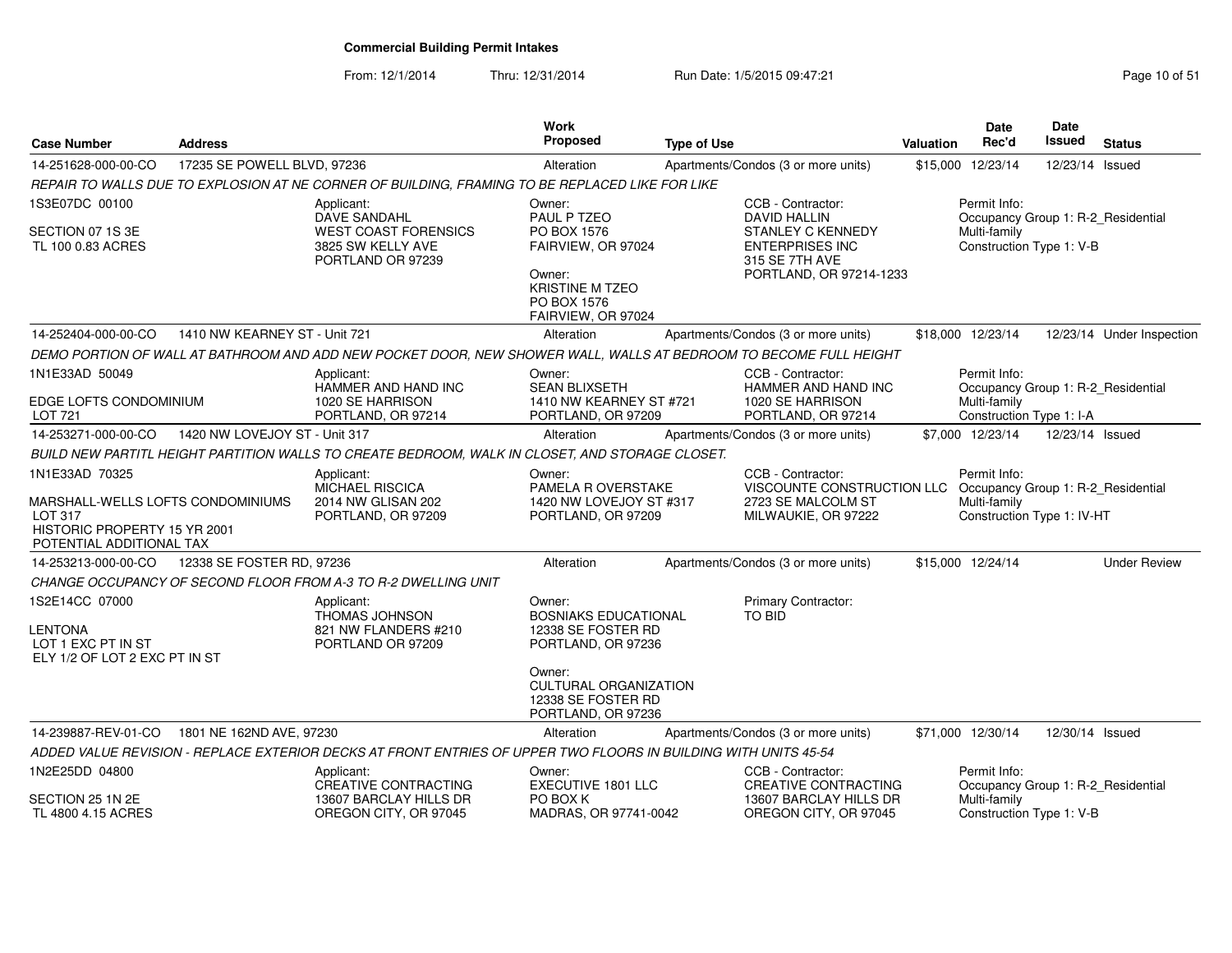From: 12/1/2014Thru: 12/31/2014 Run Date: 1/5/2015 09:47:21 Rege 11 of 51

| <b>Case Number</b>                                                   | <b>Address</b>                |                                                                                                                                                                 | <b>Work</b><br><b>Proposed</b>                                                                           | <b>Type of Use</b> |                                                                                                                      | <b>Valuation</b> | Date<br>Rec'd                                                                                  | Date<br>Issued  | <b>Status</b> |
|----------------------------------------------------------------------|-------------------------------|-----------------------------------------------------------------------------------------------------------------------------------------------------------------|----------------------------------------------------------------------------------------------------------|--------------------|----------------------------------------------------------------------------------------------------------------------|------------------|------------------------------------------------------------------------------------------------|-----------------|---------------|
| 14-204091-REV-02-CO                                                  | 9706 N MIDWAY AVE, 97203      |                                                                                                                                                                 | Alteration                                                                                               |                    | Apartments/Condos (3 or more units)                                                                                  |                  | \$12/10/14                                                                                     | 12/10/14 Issued |               |
|                                                                      |                               | REVISION TO CLOSE OFF NORTH DOOR AND USE THE SOUTH DOOR AS PRIMARY ENTRANCE                                                                                     |                                                                                                          |                    |                                                                                                                      |                  |                                                                                                |                 |               |
| 1N1E06CD 02200                                                       |                               | Applicant:<br><b>GARY L AMELL</b><br>5703 N DETROIT AVE<br>PORTLAND, OR 97217-4332                                                                              | Owner:<br>JOHN F SMITH<br>5703 N DETROIT AVE<br>PORTLAND, OR 97217-4332<br>Owner:<br><b>GARY L AMELL</b> |                    | CCB - Contractor:<br><b>JIMMY LEE HAMMER</b><br>1726 N EMERSON ST<br>PORTLAND, OR 97217-3853                         |                  | Permit Info:<br>Occupancy Group 1: R-2_Residential<br>Multi-family<br>Construction Type 1: V-B |                 |               |
|                                                                      |                               |                                                                                                                                                                 | 5703 N DETROIT AVE<br>PORTLAND, OR 97217-4332                                                            |                    |                                                                                                                      |                  |                                                                                                |                 |               |
| 14-243516-000-00-CO                                                  | 725 NW FLANDERS ST - Unit 402 |                                                                                                                                                                 | Alteration                                                                                               |                    | Apartments/Condos (3 or more units)                                                                                  |                  | \$62,844 12/11/14                                                                              | 12/11/14 Issued |               |
|                                                                      |                               | INTERIOR REMODEL: FRAME IN FLOOR SYSTEM STRUCTURE TO CREATE SITTING ROOM, CLOSET, FRAME IN WALLS TO DEFINE BEDROOM SPACE WITH CLOSET AND BUILT IN BOOKCASE; NO  |                                                                                                          |                    |                                                                                                                      |                  |                                                                                                |                 |               |
| 1N1E34CB 90021<br>FLANDERS LOFTS CONDOMINIUM                         |                               | Applicant:<br><b>BLUE SPRUCE BUILDERS INC</b><br>4600 PERRYDALE RD                                                                                              | Owner:<br><b>THOMAS KING</b><br>725 NW FLANDERS ST #402                                                  |                    | CCB - Contractor:<br><b>BLUE SPRUCE BUILDERS INC</b><br>4600 PERRYDALE RD                                            |                  | Permit Info:<br>Occupancy Group 1: R-2 Residential<br>Multi-family                             |                 |               |
| LOT 402                                                              |                               | DALLAS, OR 97338                                                                                                                                                | PORTLAND, OR 97209-3540                                                                                  |                    | DALLAS, OR 97338                                                                                                     |                  | Construction Type 1: V-A                                                                       |                 |               |
| 14-247414-000-00-CO                                                  | 2323 SW PARK PL, 97205        |                                                                                                                                                                 | Alteration                                                                                               |                    | Apartments/Condos (3 or more units)                                                                                  |                  | \$200.000 12/11/14                                                                             | 12/11/14 Issued |               |
|                                                                      |                               | RECONFIGURE APARTMENT UNIT 1005 ON 10TH FLOOR. NO EXTERIOR WORK. SEPARATE PERMIT REQUIRED FOR KITCHEN EXHAUST                                                   |                                                                                                          |                    |                                                                                                                      |                  |                                                                                                |                 |               |
| 1N1E33CC 00500<br><b>CEDAR HILL</b><br>LOT 39-42                     |                               | Applicant:<br><b>CHRIS WISDOM</b><br><b>WISDOM INC</b><br>5331 SW MACADAM AVE SUITE<br>258-519<br>PORTLAND, OR 97239                                            | Owner:<br>PARK VISTA CORPORATION<br>2323 SW PARK PL<br>PORTLAND, OR 97205-1055                           |                    | CCB - Contractor:<br>CHRIS WISDOM<br><b>WISDOM INC</b><br>5331 SW MACADAM AVE SUITE<br>258-519<br>PORTLAND, OR 97239 |                  | Permit Info:<br>Occupancy Group 1: R-2_Residential<br>Multi-family<br>Construction Type 1: I-A |                 |               |
| 14-161946-REV-03-CO                                                  | 2038 SE BELMONT ST, 97214     |                                                                                                                                                                 | Alteration                                                                                               |                    | Apartments/Condos (3 or more units)                                                                                  |                  | \$12/12/14                                                                                     | 12/12/14 Issued |               |
|                                                                      |                               | REVISION TO REPLACE DRYWALL/PLASTER AT 2 UNITS LIVING ROOM AND BEDROOM ON 2ND FLOOR, PLANS FOR REV-03 REFLECT ACCURATE FLOOR PLAN LAYOUT FOR FIRST AND 2ND FLO( |                                                                                                          |                    |                                                                                                                      |                  |                                                                                                |                 |               |
| 1S1E02AA 09100<br>TILTONS ADD<br><b>BLOCK 4</b><br>LOT <sub>14</sub> |                               | Applicant:<br>BRIAN CHARLES REXHOUSE JR<br>7141 N CAMPBELL AVE<br>PORTLAND, OR 97217                                                                            | Owner:<br>KCM DEVELOPMENT LLC<br>4836 NE 27TH AVE<br>PORTLAND, OR 97211                                  |                    | CCB - Contractor:<br>BRIAN CHARLES REXHOUSE JR<br>7141 N CAMPBELL AVE<br>PORTLAND, OR 97217                          |                  | Permit Info:<br>Occupancy Group 1: R-2_Residential<br>Multi-family<br>Construction Type 1: V-B |                 |               |
| 14-248781-000-00-CO                                                  | 1920 SW RIVER DR - Unit E801  |                                                                                                                                                                 | Alteration                                                                                               |                    | Apartments/Condos (3 or more units)                                                                                  |                  | \$282,222 12/12/14                                                                             | 12/12/14 Issued |               |
|                                                                      |                               | MINOR REMODEL TO UNIT E801 ON 8TH FLOOR. REMOVE WALL SECTIONS TO WIDEN ENTRY TO (2) CLOSETS, OPEN ENTRY WALL TO BAR AREA. REMOVE AND REPLACE ALL FINISHES.      |                                                                                                          |                    |                                                                                                                      |                  |                                                                                                |                 |               |
| 1S1E03CD 90046<br>STRAND CONDOMINIUMS<br><b>LOT E801</b>             |                               | Applicant:<br>FRITZ JUNKER DESIGN &<br><b>REMODELING LLC</b><br>1500 SW 5TH AVE UNIT 601                                                                        | Owner:<br><b>JAMES E LEWIS</b><br>1920 SW RIVER DR #801<br>PORTLAND, OR 97201                            |                    | CCB - Contractor:<br>FRITZ JUNKER DESIGN &<br><b>REMODELING LLC</b><br>1500 SW 5TH AVE UNIT 601                      |                  | Permit Info:<br>Occupancy Group 1: R-2 Residential<br>Multi-family<br>Construction Type 1: I-A |                 |               |
|                                                                      |                               | PORTLAND, OR 97201                                                                                                                                              | Owner:<br>SANDRA P LEWIS<br>1920 SW RIVER DR #801<br>PORTLAND, OR 97201                                  |                    | PORTLAND, OR 97201                                                                                                   |                  |                                                                                                |                 |               |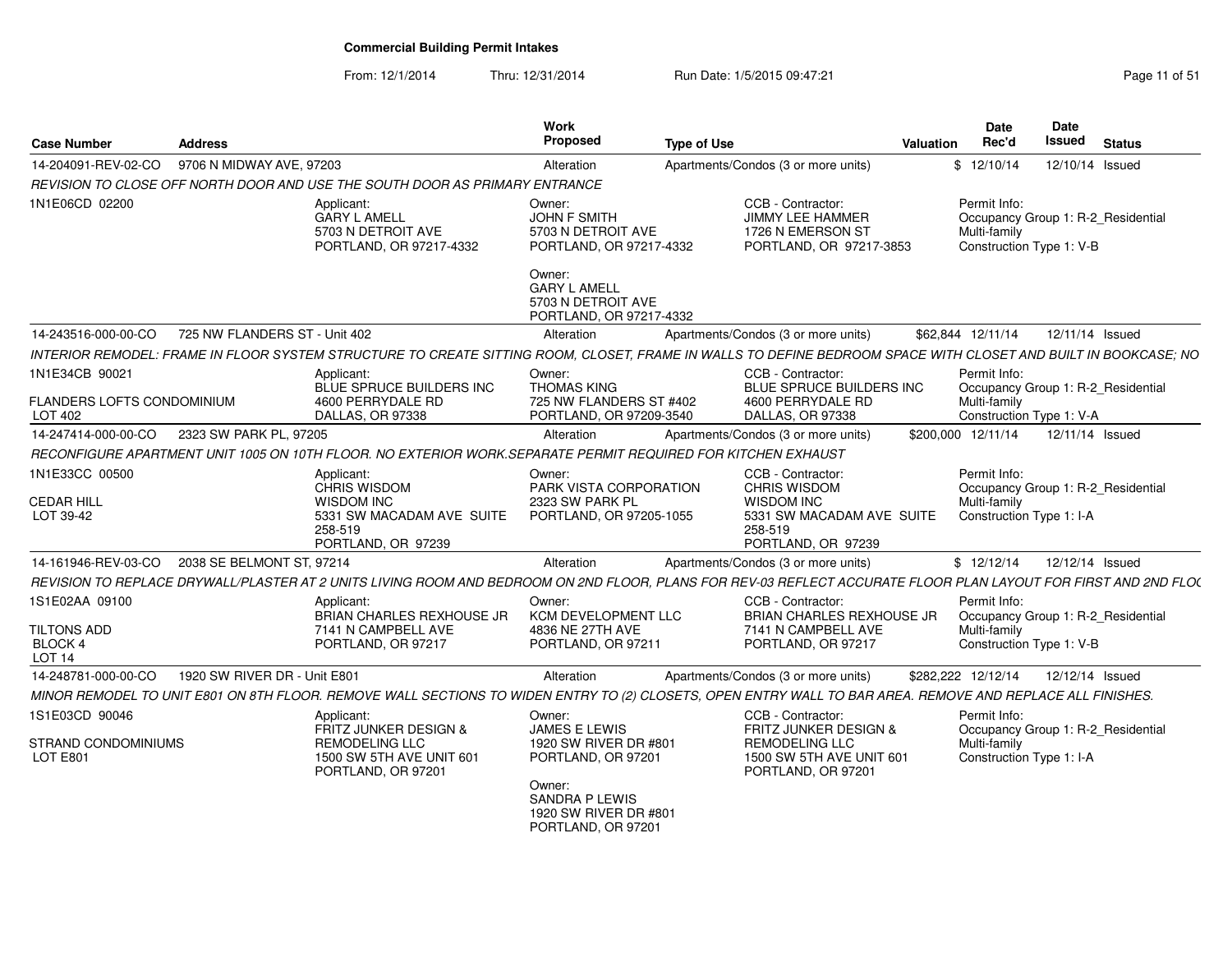From: 12/1/2014Thru: 12/31/2014 Run Date: 1/5/2015 09:47:21 Research 2010 Page 12 of 51

| <b>Case Number</b>                                                             | <b>Address</b>              |                                                                                                                                                          | <b>Work</b><br><b>Proposed</b>                                                                                                                             | <b>Type of Use</b> |                                                                                                                               | <b>Valuation</b> | Date<br>Rec'd                                                                                  | <b>Date</b><br><b>Issued</b> | <b>Status</b>     |
|--------------------------------------------------------------------------------|-----------------------------|----------------------------------------------------------------------------------------------------------------------------------------------------------|------------------------------------------------------------------------------------------------------------------------------------------------------------|--------------------|-------------------------------------------------------------------------------------------------------------------------------|------------------|------------------------------------------------------------------------------------------------|------------------------------|-------------------|
| 07-153650-DFS-08-CO                                                            | 321 NW GLISAN ST, 97209     |                                                                                                                                                          | Alteration                                                                                                                                                 |                    | Apartments/Condos (3 or more units)                                                                                           |                  | \$450,000 12/12/14                                                                             |                              | Approved to Issue |
| <b>DFS - WINDOW INSTALLATIONS</b>                                              |                             |                                                                                                                                                          |                                                                                                                                                            |                    |                                                                                                                               |                  |                                                                                                |                              |                   |
| 1N1E34BD 01600                                                                 |                             | Applicant:                                                                                                                                               | Owner:                                                                                                                                                     |                    | CCB - Contractor:                                                                                                             |                  | Permit Info:                                                                                   |                              |                   |
| <b>COUCHS ADD</b><br><b>BLOCK O</b><br>LOT 1&2 EXC PT IN ST<br>LOT 3&4         |                             | MICHELLE STARTT<br>LRS ARCHITECTS INC<br>720 NW DAVIS ST STE 300<br>PORTLAND OR 97209                                                                    | 321 GILSAN LLC<br>3049 RESEARCH DR<br>RICHMOND, CA 94806-5206                                                                                              |                    | LORENTZ BRUUN CO INC<br>3611 SE 20TH SUITE 300<br>PORTLAND, OR 97202                                                          |                  | Occupancy Group 1: B_Bank, Off.,<br>Med.Off., Pub.Bldg.<br>Construction Type 1: I-B            |                              |                   |
| 14-248953-000-00-CO                                                            | 2601 N LOMBARD ST, 97217    |                                                                                                                                                          | Alteration                                                                                                                                                 |                    | Apartments/Condos (3 or more units)                                                                                           |                  | \$105,000 12/12/14                                                                             | 12/12/14 Issued              |                   |
|                                                                                |                             | FIRE DAMAGE REPAIR IN UNIT 5, STORAGE ROOM, AND PORTION OF UNIT 4; ROOF REPAIR ONLY                                                                      |                                                                                                                                                            |                    |                                                                                                                               |                  |                                                                                                |                              |                   |
| 1N1E09CD 19600<br><b>FRANCES ADD</b><br><b>BLOCK1</b><br>LOT 9-15 EXC PT IN ST |                             | Applicant:<br><b>JIM CAREY</b><br><b>JR JOHNSON INC</b><br>PO BOX 17196<br>PORTLAND, OR 97217                                                            | Owner:<br><b>HOUSING AUTHORITY OF</b><br>135 SW ASH ST<br>PORTLAND, OR 97204-3540<br>Owner:<br>PORTLAND OREGON<br>135 SW ASH ST<br>PORTLAND, OR 97204-3540 |                    | CCB - Contractor:<br><b>JIM CAREY</b><br>JR JOHNSON INC<br>PO BOX 17196<br>PORTLAND, OR 97217                                 |                  | Permit Info:<br>Occupancy Group 1: R-2 Residential<br>Multi-family<br>Construction Type 1: V-B |                              |                   |
| 14-249626-000-00-CO                                                            | 17235 SE POWELL BLVD, 97236 |                                                                                                                                                          | Alteration                                                                                                                                                 |                    | Apartments/Condos (3 or more units)                                                                                           |                  | \$2,000 12/15/14                                                                               | 12/15/14 Final               |                   |
|                                                                                |                             | TEMPORARY SHORING DUE TO EXPLOSION SEE DB 14-249409 NORTHEAST CORNER OF THE BUILDINGTHIS PERMIT MUST BE FINALIZED BEFORE THE NEXT PHASE CAN BE PERMITTED |                                                                                                                                                            |                    |                                                                                                                               |                  |                                                                                                |                              |                   |
| 1S3E07DC 00100<br>SECTION 07 1S 3E<br>TL 100 0.83 ACRES                        |                             | Applicant:<br>DAVE SANDAHL<br><b>WEST COAST FORENSICS</b><br>3825 SW KELLY AVE<br>PORTLAND OR 97239                                                      | Owner:<br>PAUL P TZEO<br>PO BOX 1576<br>FAIRVIEW, OR 97024<br>Owner:<br><b>KRISTINE M TZEO</b><br>PO BOX 1576<br>FAIRVIEW, OR 97024                        |                    | CCB - Contractor:<br>DAVID HALLIN<br>STANLEY C KENNEDY<br><b>ENTERPRISES INC</b><br>315 SE 7TH AVE<br>PORTLAND, OR 97214-1233 |                  | Permit Info:<br>Occupancy Group 1: R-2_Residential<br>Multi-family<br>Construction Type 1: V-B |                              |                   |
| 14-241498-000-00-CO                                                            | 1610 NE 66TH AVE, 97213     |                                                                                                                                                          | Alteration                                                                                                                                                 |                    | Apartments/Condos (3 or more units)                                                                                           |                  | \$4.000 12/17/14                                                                               | 12/17/14 Final               |                   |
|                                                                                |                             | REPAIR TO RETAINING WALL AT EXTERIOR ACCESS STAIRS TO BASEMENT                                                                                           |                                                                                                                                                            |                    |                                                                                                                               |                  |                                                                                                |                              |                   |
| 1N2E29CC 10900<br>SECTION 29 1N 2E<br>TL 10900 0.38 ACRES                      |                             | Applicant:<br><b>DEAN ZAROSINSKI</b><br>ZAROSINSKI ENGINEERING &<br><b>DESIGN INC</b><br>1400 NW 155TH CIRCLE<br>VANCOUVER, WA 98665                     | Owner:<br><b>BRCP/GM ELLINGTON LLC</b><br>710 NW 14TH AVE #2<br>PORTLAND, OR 97209-2701                                                                    |                    | CCB - Contractor:<br>CONCRETE LIFTING SOLUTIONS,<br>LLC.<br>P.O. BOX 2026<br>LAKE OSWEGO, OR 97035                            |                  | Permit Info:<br>Occupancy Group 1: R-2_Residential<br>Multi-family<br>Construction Type 1: V-B |                              |                   |
| 14-241498-REV-01-CO 1610 NE 66TH AVE, 97213                                    |                             |                                                                                                                                                          | Alteration                                                                                                                                                 |                    | Apartments/Condos (3 or more units)                                                                                           |                  | \$12/17/14                                                                                     | 12/17/14 Final               |                   |
|                                                                                |                             | REVISION TO INSTALL GABION BASKET TO PROVIDE MASS AND SUPPORT BEHIND CRACKED WALL DUE TO STUMP EXCAVATION                                                |                                                                                                                                                            |                    |                                                                                                                               |                  |                                                                                                |                              |                   |
| 1N2E29CC 10900<br>SECTION 29 1N 2E<br>TL 10900 0.38 ACRES                      |                             | Applicant:<br><b>DEAN ZAROSINSKI</b><br>ZAROSINSKI ENGINEERING &<br><b>DESIGN INC</b><br>1400 NW 155TH CIRCLE<br>VANCOUVER, WA 98665                     | Owner:<br><b>BRCP/GM ELLINGTON LLC</b><br>710 NW 14TH AVE #2<br>PORTLAND, OR 97209-2701                                                                    |                    | CCB - Contractor:<br>CONCRETE LIFTING SOLUTIONS,<br>LLC.<br>P.O. BOX 2026<br>LAKE OSWEGO, OR 97035                            |                  | Permit Info:<br>Occupancy Group 1: R-2 Residential<br>Multi-family<br>Construction Type 1: V-B |                              |                   |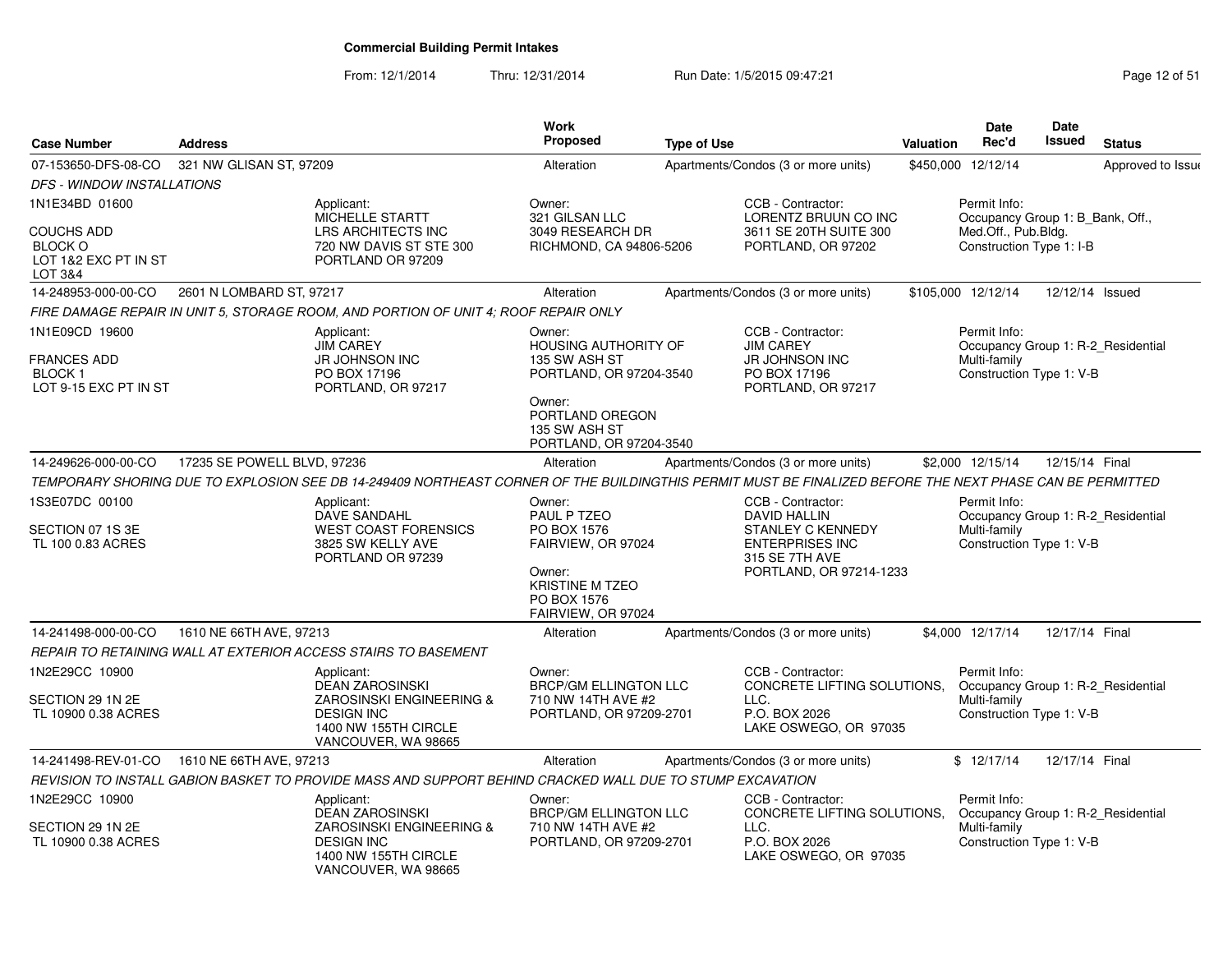| <b>Case Number</b>                                                               | <b>Address</b>                                |                                                                                                                                                               | <b>Work</b><br><b>Proposed</b>                                                    | <b>Type of Use</b> |                                                                                                                                      | Valuation          | <b>Date</b><br>Rec'd                                                                                 | <b>Date</b><br>Issued | <b>Status</b>                           |
|----------------------------------------------------------------------------------|-----------------------------------------------|---------------------------------------------------------------------------------------------------------------------------------------------------------------|-----------------------------------------------------------------------------------|--------------------|--------------------------------------------------------------------------------------------------------------------------------------|--------------------|------------------------------------------------------------------------------------------------------|-----------------------|-----------------------------------------|
| 14-246872-000-00-CO                                                              | 17102 SE POWELL BLVD - Suite E, 97236         |                                                                                                                                                               | Alteration                                                                        | Assembly           |                                                                                                                                      |                    | \$38,000 12/8/14                                                                                     |                       | <b>Under Review</b>                     |
|                                                                                  |                                               | CHANGE OF OCCUPANCY FROM M TO A2 FOR NEW TAVERN. NEW PONY WALLS TO CREATE BAR, NEW WALLS TO CREATE STORAGE AREA AND ADDITIONAL BATHROOM.                      |                                                                                   |                    |                                                                                                                                      |                    |                                                                                                      |                       |                                         |
| 1S3E07CD 02300                                                                   |                                               | Applicant:<br>JULIE LISH<br>PO BOX 68362<br>MILWAUKIE, OR 97268                                                                                               |                                                                                   |                    | CCB - Contractor:<br>JEFF JABLONSKI<br><b>NEXT LEVEL BUILDING &amp;</b><br><b>REMODELING INC</b><br>615 SE 47TH<br>PORTLAND OR 97215 |                    | Permit Info:<br>Occupancy Group 1: A-2_Nightclub<br>Construction Type 1: V-B                         |                       |                                         |
| 14-252384-000-00-CO                                                              | 4635 NE 9TH AVE, 97211                        |                                                                                                                                                               | Alteration                                                                        | Assembly           |                                                                                                                                      |                    | \$7,000 12/22/14                                                                                     |                       | 12/22/14 Under Inspection               |
|                                                                                  |                                               | TENANT IMPROVEMENT FOR EXISTING DAYCARE TENANT TO ADD NEW BATHROOM IN TODDLER AREA                                                                            |                                                                                   |                    |                                                                                                                                      |                    |                                                                                                      |                       |                                         |
| 1N1E23BC 11500<br>HIGHLAND<br>BLOCK <sub>5</sub><br>LOT 7-9                      |                                               | Applicant:<br><b>RJR CONSTRUCTION INC</b><br>PO BOX 1347<br>GRESHAM, OR 97030                                                                                 | Owner:<br><b>JUDITH E STRINGER</b><br>4593 NE 35TH PL<br>PORTLAND, OR 97211-7757  |                    | CCB - Contractor:<br><b>RJR CONSTRUCTION INC</b><br>PO BOX 1347<br>GRESHAM, OR 97030                                                 |                    | Permit Info:<br>Occupancy Group 1: E_School<br>Construction Type 1: V-B                              |                       |                                         |
|                                                                                  |                                               |                                                                                                                                                               | Owner:<br><b>ANTONIO N STRINGER</b><br>4593 NE 35TH PL<br>PORTLAND, OR 97211-7757 |                    |                                                                                                                                      |                    |                                                                                                      |                       |                                         |
| 14-254040-000-00-CO                                                              | 105 SE TAYLOR ST, 97214                       |                                                                                                                                                               | Alteration                                                                        | Assembly           |                                                                                                                                      | \$165,000 12/29/14 |                                                                                                      |                       | <b>Under Review</b>                     |
|                                                                                  |                                               | TENANT IMPROVEMENT FOR FIRST TIME BANQUET ROOM TENANT IN EXISTING SHELL SPACE, NEW WALLS FOR STORAGE AREA, COAT CHECK, NEW COMMERCIAL KITCHEN WITH WALK IN C( |                                                                                   |                    |                                                                                                                                      |                    |                                                                                                      |                       |                                         |
| 1S1E03AD 00800<br><b>EAST PORTLAND</b><br>BLOCK 47<br>LOT 3&4                    |                                               | Applicant:<br><b>ELLEN CUSICK</b><br>4037 N ALBINA<br>PORTLAND OREGON 97227                                                                                   | Owner:<br>CEID HOLDINGS LLC<br>PO BOX 12145<br>PORTLAND, OR 97212-0145            |                    | CCB - Contractor:<br>ROLLAND WALTERS<br><b>BULLDOG MECHANICAL</b><br>3307 NE 39TH ST<br>VANCOUVER WA 98661                           |                    | Permit Info:<br>Construction Type 1: III-B                                                           |                       | Occupancy Group 1: A-2 Restaurant       |
|                                                                                  | 14-216976-REV-01-CO 3115 NE SANDY BLVD, 97232 |                                                                                                                                                               | Alteration                                                                        | Assembly           |                                                                                                                                      |                    | \$12/18/14                                                                                           |                       | 12/18/14 Issued                         |
|                                                                                  |                                               | REVISION TO RELOCATE BAR AREA AND MOVE KITCHEN WALL TO REDUCE SIZE OF KITCHEN                                                                                 |                                                                                   |                    |                                                                                                                                      |                    |                                                                                                      |                       |                                         |
| 1N1E36BA 03801<br><b>GOODSELLS ADD</b><br><b>BLOCK 5</b><br>LOT 7&8 EXC PT IN ST |                                               | Applicant:<br><b>MIKE MONTGOMERY</b><br>SIMPL HOME DESIGNS<br>5531 SW BUDDINGTON ST<br>PORTLAND OR 97219                                                      | Owner:<br>BINDERY (3115) LLC<br>3115 NE SANDY BLVD<br>PORTLAND, OR 97232          |                    |                                                                                                                                      |                    | Permit Info:<br>Occupancy Group 1: B Bank, Off.<br>Med.Off., Pub.Bldg.<br>Construction Type 1: III-B |                       |                                         |
| 14-243537-000-00-CO                                                              | 11235 NE GLISAN ST, 97220                     |                                                                                                                                                               | Alteration                                                                        | Assembly           |                                                                                                                                      |                    | \$27,050 12/12/14                                                                                    |                       | 12/12/14 Issued                         |
|                                                                                  |                                               | INTERIOR REMODEL OF EXISTING CHURCH. NEW WALLS TO CREATE OFFICE AND LOBBY AREA. REMODEL EXISTING RESTROOM TO MAKE IT ACCESSIBLE                               |                                                                                   |                    |                                                                                                                                      |                    |                                                                                                      |                       |                                         |
| 1N2E34AC 07500                                                                   |                                               | Applicant:<br>RYAN ZINK                                                                                                                                       | Owner:<br>GOSPEL OUTREACH OF                                                      |                    | CCB - Contractor:<br><b>THOMAS ACHATZ</b>                                                                                            |                    | Permit Info:                                                                                         |                       | Occupancy Group 1: A-3 Place of Worship |
| SECTION 34 1N 2E<br>TL 7500 0.16 ACRES                                           |                                               | ZINK DESIGN SERVICES, LLC<br>3111 COTTONWOOD CT<br>WEST LINN OR 97068                                                                                         | PORTLAND INC<br>11235 NE GLISAN ST<br>PORTLAND, OR 97220                          |                    | 17530 SE SUNNYSIDE RD<br>BORING, OR 970099275                                                                                        |                    | Construction Type 1: V-B                                                                             |                       |                                         |
| 14-250370-000-00-CO                                                              | 515 SW CLAY ST, 97201                         |                                                                                                                                                               | Alteration                                                                        | Assembly           |                                                                                                                                      |                    | \$119,000 12/17/14                                                                                   |                       | <b>Under Review</b>                     |
|                                                                                  |                                               | CONVERT EXISTING MEETING ROOM SPACES INTO A GAME ROOM ON MAIN FLOOR OF HOTEL, REROUTE DUCT WORK                                                               |                                                                                   |                    |                                                                                                                                      |                    |                                                                                                      |                       |                                         |
| 1S1E03BC 02800                                                                   |                                               | Applicant:<br><b>STEVE ROSSI</b>                                                                                                                              | Owner:<br>GOLDEN BEARS OWNER LLC                                                  |                    | <b>Primary Contractor:</b><br><b>TO BID</b>                                                                                          |                    | Permit Info:<br>Occupancy Group 1: A-2_Nightclub                                                     |                       |                                         |
| PORTLAND<br>BLOCK 165<br>LOT 1-4<br>LOT 6-8                                      |                                               | ROSSI ARCHITECTURE<br>2802 JUAN ST STE 22<br>SAN DIEGO, CA 92110                                                                                              | 7315 WISCONSIN AVE 1100 WEST<br>BETHESDA, MD 20814                                |                    |                                                                                                                                      |                    | Construction Type 1: I-B                                                                             |                       |                                         |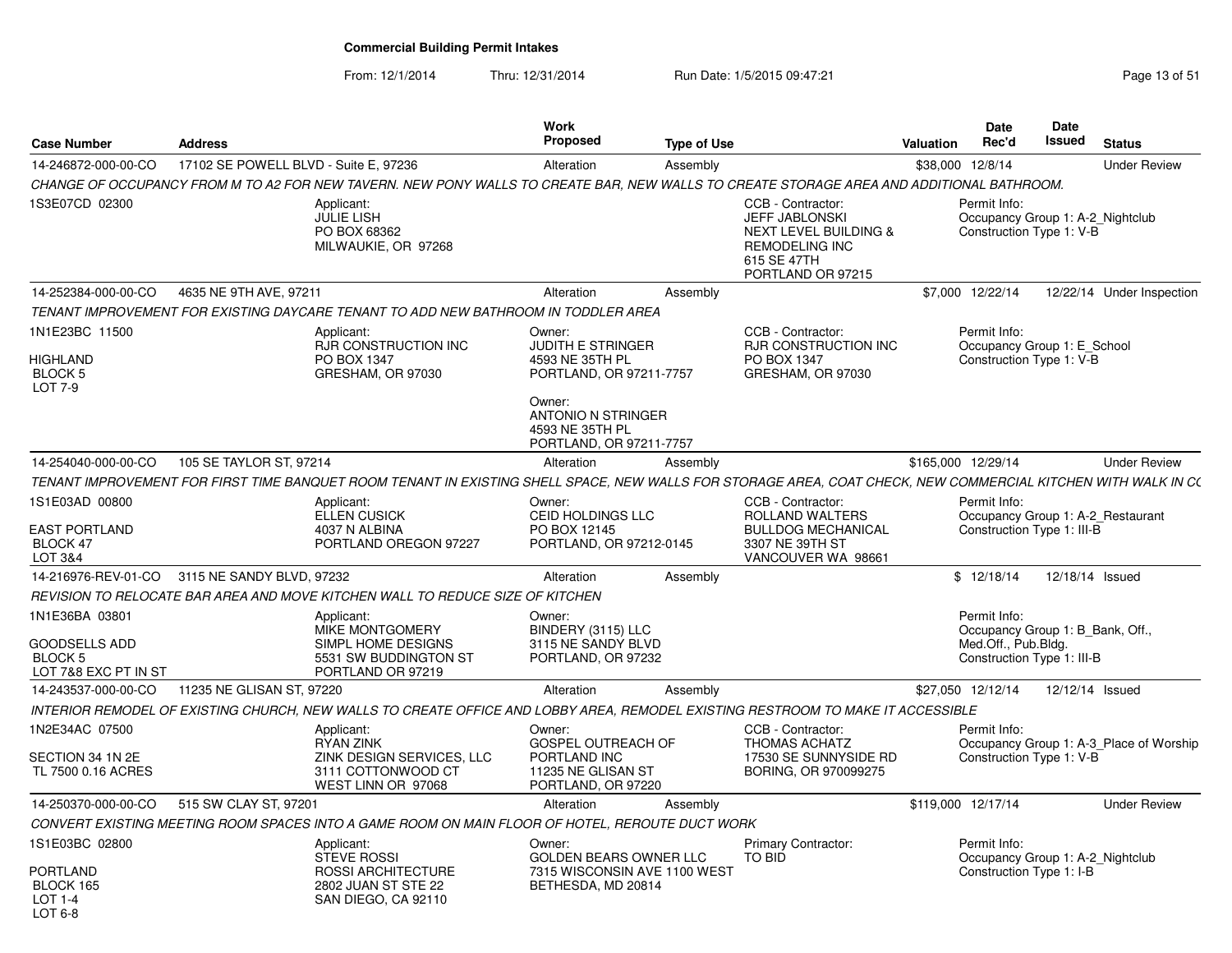From: 12/1/2014

Thru: 12/31/2014 Run Date: 1/5/2015 09:47:21 Research 2010 Rage 14 of 51

| <b>Case Number</b>                                              | <b>Address</b>             |                                                                                                                                                                                                            | <b>Work</b><br>Proposed                                                        | <b>Type of Use</b> |                                                                                                            | Valuation | <b>Date</b><br>Rec'd                                                                                  | Date<br>Issued  | <b>Status</b>                     |
|-----------------------------------------------------------------|----------------------------|------------------------------------------------------------------------------------------------------------------------------------------------------------------------------------------------------------|--------------------------------------------------------------------------------|--------------------|------------------------------------------------------------------------------------------------------------|-----------|-------------------------------------------------------------------------------------------------------|-----------------|-----------------------------------|
| 14-247683-000-00-CO                                             | 1800 E BURNSIDE ST, 97214  |                                                                                                                                                                                                            | Alteration                                                                     | Assembly           |                                                                                                            |           | \$1 12/10/14                                                                                          |                 | <b>Under Review</b>               |
|                                                                 |                            | ALTERATION TO INCREASE OCCUPANCY LOAD FOR EXISTING TENANT, NO CHANGE TO CURRENT LAYOUT                                                                                                                     |                                                                                |                    |                                                                                                            |           |                                                                                                       |                 |                                   |
| 1N1E35DC 00400                                                  |                            | Applicant:                                                                                                                                                                                                 | Owner:                                                                         |                    |                                                                                                            |           | Permit Info:                                                                                          |                 |                                   |
| <b>BUCKMANS ADD</b><br>BLOCK <sub>3</sub><br>LOT 5 EXC PT IN ST |                            | <b>JOSH ROEDER</b><br>1800 E BURNSIDE<br>PORTLAND, OR 97214                                                                                                                                                | <b>BRM LLC</b><br>2807 SE ASH ST<br>PORTLAND, OR 97214                         |                    |                                                                                                            |           | Construction Type 1: V-B                                                                              |                 | Occupancy Group 1: A-2_Restaurant |
| 14-250038-000-00-CO                                             | 3158 SE DIVISION ST, 97202 |                                                                                                                                                                                                            | Alteration                                                                     | <b>Business</b>    |                                                                                                            |           | \$47,500 12/16/14                                                                                     |                 | <b>Under Review</b>               |
| TI FOR NEW TENANT: NEW SEATING AREA: NEW REGISTER               |                            |                                                                                                                                                                                                            |                                                                                |                    |                                                                                                            |           |                                                                                                       |                 |                                   |
| 1S1E12BA 04600                                                  |                            | Applicant:<br><b>KERNER CONSTRUCTION INC</b><br>20140 SW YORK ST<br>ALOHA, OR 97006                                                                                                                        | Owner:<br>ADG IIIB LLC<br>2314 NW SAVIER ST<br>PORTLAND, OR 97210-2514         |                    | CCB - Contractor:<br>KERNER CONSTRUCTION INC<br>20140 SW YORK ST<br>ALOHA, OR 97006                        |           | Permit Info:<br>Occupancy Group 1: B_Bank, Off.,<br>Med.Off., Pub.Bldg.<br>Construction Type 1: V-A   |                 |                                   |
| 14-248610-000-00-CO                                             | 2201 LLOYD CENTER          |                                                                                                                                                                                                            | Alteration                                                                     | <b>Business</b>    |                                                                                                            |           | \$150,000 12/17/14                                                                                    |                 | <b>Under Review</b>               |
|                                                                 |                            | New stair replaces the existing Block C exit stair, as it will be demolished to make room for the new plaza fronting the new proposed entry between the mall and NE Multnomah Street. NO EXTERIOR WORK WIT |                                                                                |                    |                                                                                                            |           |                                                                                                       |                 |                                   |
| 1N1E35BA 00101                                                  |                            | Applicant:                                                                                                                                                                                                 | Owner:                                                                         |                    |                                                                                                            |           |                                                                                                       |                 |                                   |
| PARTITION PLAT 1999-146<br>LOT <sub>1</sub>                     |                            | <b>SHAWN HOMBERG</b><br>WATERLEAF ARCHITECTURE<br>419 SW 11TH AVE AUITE 200<br>PORTLAND, OR 97205                                                                                                          | CAPREF LLOYD CENTER LLC<br>2201 LLOYD CENTER<br>PORTLAND, OR 97232-1315        |                    |                                                                                                            |           |                                                                                                       |                 |                                   |
| 14-246597-REV-01-CO                                             | 1480 NW PETTYGROVE ST      |                                                                                                                                                                                                            | Alteration                                                                     | <b>Business</b>    |                                                                                                            |           | \$12/17/14                                                                                            | 12/17/14 Issued |                                   |
| REVISION TO CONVERT TWO OF THE COUNTER SPACES TO SINKS.         |                            |                                                                                                                                                                                                            |                                                                                |                    |                                                                                                            |           |                                                                                                       |                 |                                   |
| 1N1E33AA 01201                                                  |                            | Applicant:<br><b>MEHDI ROSTAMI</b><br>METROMAN BARBER SHOP<br>1450 NW PETTYGROVE<br>PORTLAND, OR 97209                                                                                                     | Owner:<br>FREEDOM CENTER I LLC<br>1355 NW 13TH AVE<br>PORTLAND, OR 97209-3284  |                    |                                                                                                            |           | Permit Info:<br>Occupancy Group 1: B_Bank, Off.,<br>Med.Off., Pub.Bldg.<br>Construction Type 1: III-B |                 |                                   |
| 14-246803-000-00-CO                                             | 7931 NE HALSEY ST, 97213   |                                                                                                                                                                                                            | Alteration                                                                     | <b>Business</b>    |                                                                                                            |           | \$44,000 12/18/14                                                                                     | 12/18/14 Issued |                                   |
|                                                                 |                            | TI-TENANT IMPROVEMENT TO EXISTING TENANT SPACE -NEW NON LOAD BEARING PARTITION WALLS TO CREATE NEW OFFICE SPACES                                                                                           |                                                                                |                    |                                                                                                            |           |                                                                                                       |                 |                                   |
| 1N2E29DD 10900                                                  |                            | Applicant:<br><b>BRANDI STEVENS</b>                                                                                                                                                                        | Owner:<br>NATIONAL ASSOCIATION OF                                              |                    | CCB - Contractor:<br><b>CRAIG SANDAGE</b>                                                                  |           | Permit Info:<br>Occupancy Group 1: B Bank, Off.,                                                      |                 |                                   |
| <b>GLENHAVEN PK &amp; SUB</b><br>LOT 36&37 TL 10900             |                            | 111 SW COLUMBIA #1380<br>PORTLAND, OR 97201                                                                                                                                                                | CREDIT MANAGEMENT ORE INC<br>7931 NE HALSEY ST #103<br>PORTLAND, OR 97213-6761 |                    | <b>MALIBU PACIFIC GENERAL</b><br><b>CONTRACTORS</b><br>735 NE JACKSON SCHOOL RD<br>HILLSBORO, OR 971242309 |           | Med.Off., Pub.Bldg.<br>Construction Type 1: V-B                                                       |                 |                                   |
| 14-246816-000-00-CO                                             | 7931 NE HALSEY ST, 97213   |                                                                                                                                                                                                            | Alteration                                                                     | <b>Business</b>    |                                                                                                            |           | \$34,000 12/18/14                                                                                     | 12/18/14 Issued |                                   |
|                                                                 |                            | TENANT IMPROVEMENT FOR EXISTING TENANT TO EXPAND INTO ADJACENT TENANT SPACE - NEW PARTITION WALLS TO CREATE NEW OFFICE SPACES, NEW KITCHENETTE.                                                            |                                                                                |                    |                                                                                                            |           |                                                                                                       |                 |                                   |
| 1N2E29DD 10900                                                  |                            | Applicant:<br><b>BRANDI STEVENS</b>                                                                                                                                                                        | Owner:<br>NATIONAL ASSOCIATION OF                                              |                    | CCB - Contractor:<br><b>CRAIG SANDAGE</b>                                                                  |           | Permit Info:<br>Occupancy Group 1: B_Bank, Off.,                                                      |                 |                                   |
| <b>GLENHAVEN PK &amp; SUB</b><br>LOT 36&37 TL 10900             |                            | 111 SW COLUMBIA #1380<br>PORTLAND, OR 97201                                                                                                                                                                | CREDIT MANAGEMENT ORE INC<br>7931 NE HALSEY ST #103<br>PORTLAND, OR 97213-6761 |                    | <b>MALIBU PACIFIC GENERAL</b><br><b>CONTRACTORS</b><br>735 NE JACKSON SCHOOL RD<br>HILLSBORO, OR 971242309 |           | Med.Off., Pub.Bldg.<br>Construction Type 1: V-B                                                       |                 |                                   |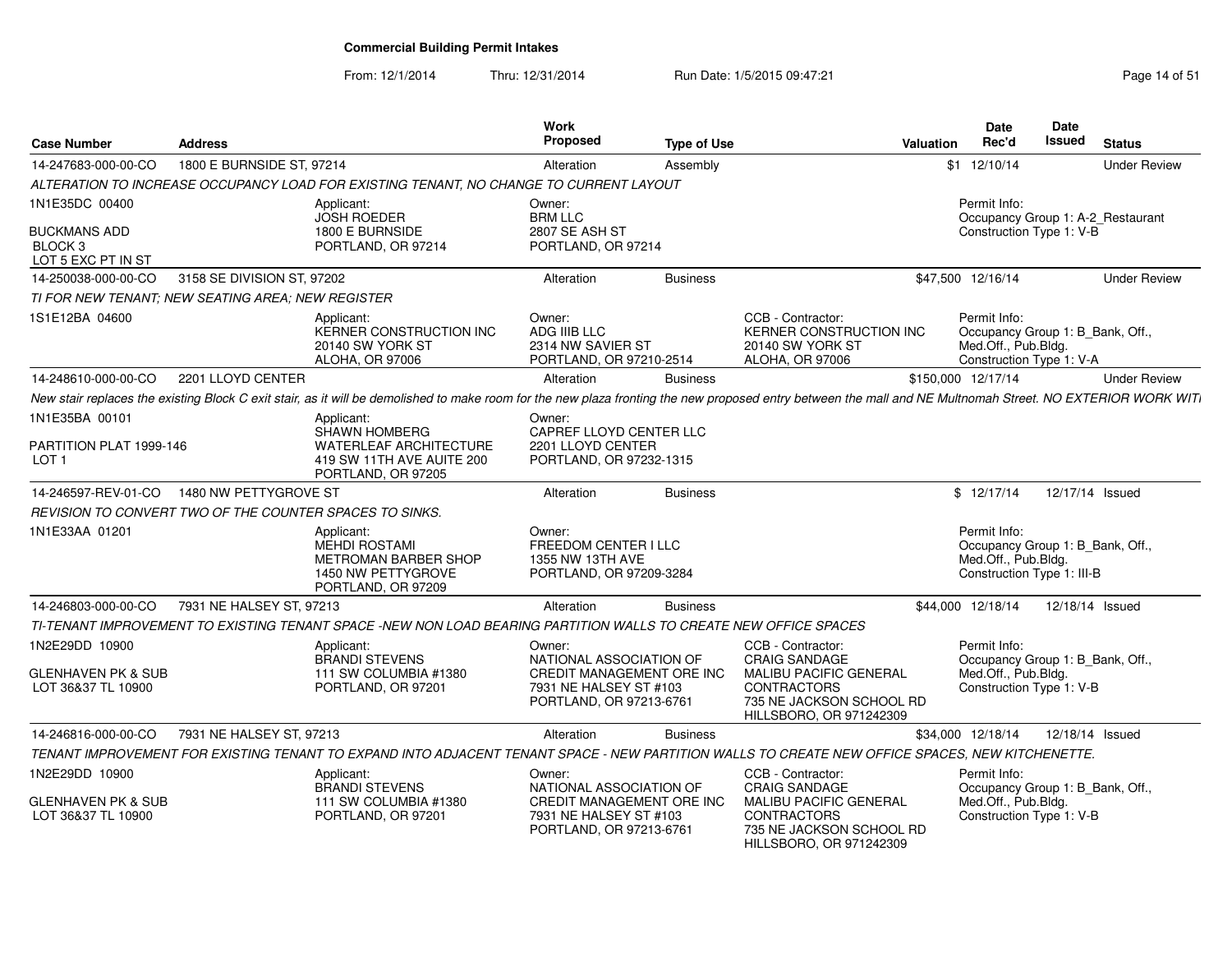From: 12/1/2014

Thru: 12/31/2014 Run Date: 1/5/2015 09:47:21 Research 2010 Rage 15 of 51

| <b>Case Number</b>                                                                         | <b>Address</b>                       |                                                                                                                                                              | <b>Work</b><br><b>Proposed</b>                                                     | <b>Type of Use</b> |                                                                                                                                                      | <b>Valuation</b> | <b>Date</b><br>Rec'd                                                                                  | Date<br><b>Issued</b> | <b>Status</b>                                |
|--------------------------------------------------------------------------------------------|--------------------------------------|--------------------------------------------------------------------------------------------------------------------------------------------------------------|------------------------------------------------------------------------------------|--------------------|------------------------------------------------------------------------------------------------------------------------------------------------------|------------------|-------------------------------------------------------------------------------------------------------|-----------------------|----------------------------------------------|
| 14-250907-000-00-CO                                                                        | 750 NE COLUMBIA BLVD - BLDG A, 97211 |                                                                                                                                                              | Alteration                                                                         | <b>Business</b>    |                                                                                                                                                      |                  | \$78,575 12/18/14                                                                                     | 12/18/14 Issued       |                                              |
|                                                                                            |                                      | REMOVE AND REPLACE EXISTING WINDOWS AND SIDING. ADD NEW ACCESSIBLE PARKING SPACE.                                                                            |                                                                                    |                    |                                                                                                                                                      |                  |                                                                                                       |                       |                                              |
| 1N1E11C 01200                                                                              |                                      | Applicant:<br><b>JAMES PONTO</b><br><b>DTP</b><br>750 NE COLUMBIA BLVD<br>PORTLAND OREGON 97211                                                              | Owner:<br>D THOMPSON PROPERTIES LLC<br>PO BOX 11272<br>PORTLAND, OR 97211-0272     |                    | CCB - Contractor:<br>DTP DESIGN DEVELOPMENT<br>MAINTENANCE INC<br>750 NE COLUMBIA BLVD<br>PORTLAND, OR 97211                                         |                  | Permit Info:<br>Occupancy Group 1: B_Bank, Off.,<br>Med.Off., Pub.Bldg.<br>Construction Type 1: V-B   |                       |                                              |
| 14-151383-DFS-01-CO 80 SE MADISON ST, 97214                                                |                                      |                                                                                                                                                              | Alteration                                                                         | <b>Business</b>    |                                                                                                                                                      |                  | \$145,000 12/18/14                                                                                    |                       | <b>Under Review</b>                          |
| <b>DFS FOR STOREFRONT</b>                                                                  |                                      |                                                                                                                                                              |                                                                                    |                    |                                                                                                                                                      |                  |                                                                                                       |                       |                                              |
| 1S1E03AD 06400<br><b>EAST PORTLAND</b><br>BLOCK 12<br>N 30' OF LOT 7<br>LOT <sub>8</sub>   |                                      | Applicant:<br><b>KYLE CHRISTIAENS</b><br><b>SD DEACON</b><br>901 NE GLISAN ST<br>PORTLAND OR 97232                                                           | Owner:<br>80 SE MADISON LLC<br>819 SE MORRISON ST #110<br>PORTLAND, OR 97214-6308  |                    | CCB - Contractor:<br>SD DEACON CORP OF OREGON<br>901 NE GLISAN ST STE 100<br>PORTLAND OR 97232                                                       |                  | Permit Info:<br>Occupancy Group 1: B Bank, Off.,<br>Med.Off., Pub.Bldg.<br>Construction Type 1: III-B |                       | Construction Type 2 (formerly Type 1): III-B |
| 14-250798-000-00-CO                                                                        | 3524 SE 52ND AVE, 97206              |                                                                                                                                                              | Alteration                                                                         | <b>Business</b>    |                                                                                                                                                      |                  | \$10,000 12/19/14                                                                                     | 12/19/14 Issued       |                                              |
|                                                                                            |                                      | ALTERATION TO ADD NEW WALK UP WINDOW ON WEST ELEVATION OF BLDG FOR EXISTING TENANT                                                                           |                                                                                    |                    |                                                                                                                                                      |                  |                                                                                                       |                       |                                              |
| 1S2E07DB 11900                                                                             |                                      | Applicant:<br>NORTH RIM PARTNERS                                                                                                                             | Owner:<br>PIKES PEAK PLAZA LLC                                                     |                    | CCB - Contractor:<br>NORTH RIM PARTNERS                                                                                                              |                  | Permit Info:<br>Occupancy Group 1: B_Bank, Off.,                                                      |                       |                                              |
| OAKDALE<br>BLOCK 1<br>LOT 31-34                                                            |                                      | 819 SE MORRISON ST, #110<br>PORTLAND, OR 97214                                                                                                               | 141 CITATION WAY #7<br>HAILEY, ID 83333                                            |                    | 819 SE MORRISON ST, #110<br>PORTLAND, OR 97214                                                                                                       |                  | Med.Off., Pub.Bldg.<br>Construction Type 1: V-B                                                       |                       |                                              |
| 14-243591-000-00-CO                                                                        | 531 SE 14TH AVE                      |                                                                                                                                                              | Alteration                                                                         | <b>Business</b>    |                                                                                                                                                      |                  | \$119,325 12/1/14                                                                                     |                       | Approved to Issue                            |
|                                                                                            |                                      | TENANT IMPROVEMENT FOR NEW OFFICE TENANT ON MAIN FLOOR, NEW WALLS FOR LARGE CONFERENCE ROOM, MULTIPLE OFFICES AND BREAK ROOM WITH SINK AND DISHWASHER        |                                                                                    |                    |                                                                                                                                                      |                  |                                                                                                       |                       |                                              |
| 1S1E02BA 00101<br><b>EAST PORTLAND</b><br>BLOCK 282&283 TL 101<br>POTENTIAL ADDITIONAL TAX |                                      | Applicant:<br><b>HEATHER MCGRATH</b><br>MYHRE GROUP ARCHITECTS<br>620 SW 5TH AVE, STE 500<br>PORTLAND, OR 97204                                              | Owner:<br>15350 SW SEQUOIA PKWY #300<br>PORTLAND, OR 97224-7175                    |                    | CCB - Contractor:<br>WASHINGTON HIGH SCHOOL LLC BREMIK CONSTRUCTION<br>1026 SE STARK ST<br>PORTLAND, OR 97214                                        |                  | Permit Info:<br>Occupancy Group 1: B Bank, Off.,<br>Med.Off., Pub.Bldg.<br>Construction Type 1: II-A  |                       |                                              |
| 14-205350-REV-02-CO                                                                        | 1475 N KILLINGSWORTH ST              |                                                                                                                                                              | Alteration                                                                         | <b>Business</b>    |                                                                                                                                                      |                  | \$12/2/14                                                                                             | 12/2/14 Final         |                                              |
| REVISION TO ADD CEILING HANGER DETAILS PER INSPECTOR                                       |                                      |                                                                                                                                                              |                                                                                    |                    |                                                                                                                                                      |                  |                                                                                                       |                       |                                              |
| 1N1E15CC 90000                                                                             |                                      | Applicant:<br><b>HEATHER MCGRATH</b><br>MYHRE GROUP ARCHITECTS<br>620 SW 5TH AVE, STE 500<br>PORTLAND, OR 97204                                              | Owner:<br>KILLINGSWORTH STATION &<br>210 SW MORRISON ST #600<br>PORTLAND, OR 97204 |                    | CCB - Contractor:<br><b>CHAD BRIX</b><br>CONDOMINIUM OWNERS & ASSO( BRIX CONTRACTING, INC<br>17337 CEDAR RD<br>LAKE OSWEGO, OR 97034                 |                  | Permit Info:<br>Occupancy Group 1: B Bank, Off.,<br>Med.Off., Pub.Bldg.<br>Construction Type 1: I-A   |                       |                                              |
| 14-242913-000-00-CO                                                                        | 812 SW WASHINGTON ST, 97205          |                                                                                                                                                              | Alteration                                                                         | <b>Business</b>    |                                                                                                                                                      |                  | \$19,000 12/2/14                                                                                      |                       | 12/2/14 Issued                               |
|                                                                                            |                                      | ALL INTERIOR TENANT IMPROVEMENT TO PREP SPACE FOR FUTURE 12TH FLOOR TENANT. DEMO NON STRUCTURAL WALLS. RECONFIGURE EXISTING RESTROOMS. CREATE OPEN OFFICE SI |                                                                                    |                    |                                                                                                                                                      |                  |                                                                                                       |                       |                                              |
| 1N1E34CC 06200                                                                             |                                      | Applicant:<br><b>MIKE COYLE</b><br><b>FASTER PERMITS</b><br>14334 NW EAGLERIDGE LANE<br>PORTLAND, OR 97229                                                   | Owner:<br>PORTLAND, OR 97239<br>Owner:                                             |                    | CCB - Contractor:<br>CARRINGTON INVESTMENTS LLC PATH CONSTRUCTION<br>5331 SW MACADAM AVE #258-110 5331 SW MACADAM AVE #258-110<br>PORTLAND, OR 97239 |                  | Permit Info:<br>Occupancy Group 1: B_Bank, Off.,<br>Med.Off., Pub.Bldg.<br>Construction Type 1: I-A   |                       |                                              |
|                                                                                            |                                      |                                                                                                                                                              | <b>STEVENS HOTEL LLC</b><br>5331 SW MACADAM AVE #258-110<br>PORTLAND, OR 97239     |                    |                                                                                                                                                      |                  |                                                                                                       |                       |                                              |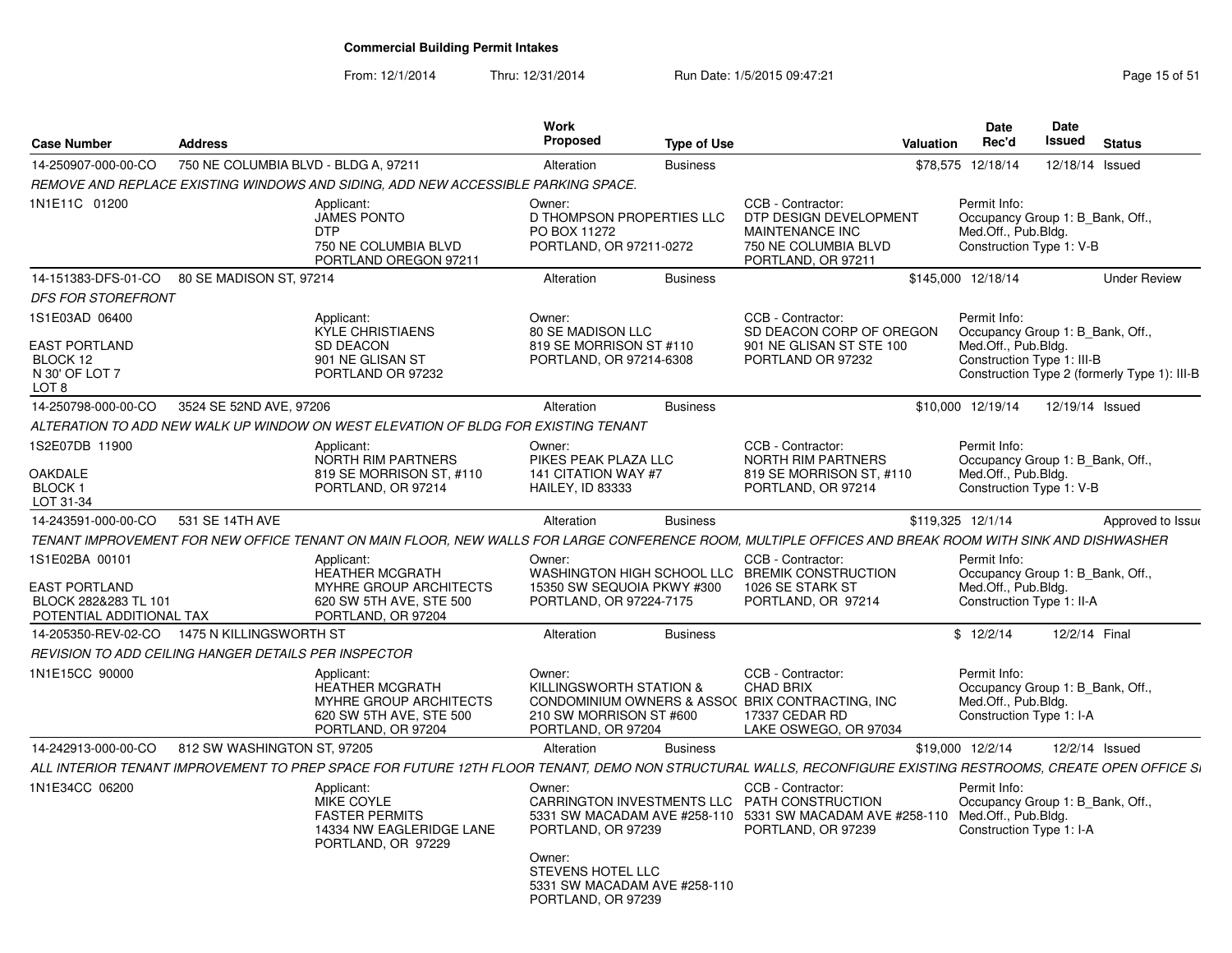From: 12/1/2014Thru: 12/31/2014 Run Date: 1/5/2015 09:47:21 Page 16 of 51

| <b>Case Number</b>                                                           | <b>Address</b>                                    |                                                                                                                                                                | Work<br><b>Proposed</b>                                                             | <b>Type of Use</b> |                                                                                                              | <b>Valuation</b> | <b>Date</b><br>Rec'd                                                                                  | Date<br><b>Issued</b> | <b>Status</b>                              |
|------------------------------------------------------------------------------|---------------------------------------------------|----------------------------------------------------------------------------------------------------------------------------------------------------------------|-------------------------------------------------------------------------------------|--------------------|--------------------------------------------------------------------------------------------------------------|------------------|-------------------------------------------------------------------------------------------------------|-----------------------|--------------------------------------------|
| 14-243055-000-00-CO                                                          | 9955 SE WASHINGTON ST, 97216                      |                                                                                                                                                                | Alteration                                                                          | <b>Business</b>    |                                                                                                              |                  | \$8,600 12/2/14                                                                                       | 12/2/14               | Under Inspection                           |
|                                                                              | EXPAND SUITE 105 INTO 107; NEW WALLS, NEW CEILING |                                                                                                                                                                |                                                                                     |                    |                                                                                                              |                  |                                                                                                       |                       |                                            |
| 1S2E04A 00500<br>SECTION 04 1S 2E<br>TL 500 1.13 ACRES                       |                                                   | Applicant:<br>RUSSELL CHARLES TAYLOR<br>32700 SE LEEWOOD LN 18A<br><b>BORING, OR 97009</b>                                                                     | Owner:<br><b>IBEW AND UNITED WORKERS</b><br>PO BOX 16877<br>PORTLAND, OR 97292-0877 |                    | CCB - Contractor:<br>RUSSELL CHARLES TAYLOR<br>32700 SE LEEWOOD LN 18A<br><b>BORING, OR 97009</b>            |                  | Permit Info:<br>Occupancy Group 1: B_Bank, Off.,<br>Med.Off., Pub.Bldg.<br>Construction Type 1: V-A   |                       |                                            |
|                                                                              |                                                   |                                                                                                                                                                | Owner:<br>FEDERAL CREDIT UNION<br>PO BOX 16877<br>PORTLAND, OR 97292-0877           |                    |                                                                                                              |                  |                                                                                                       |                       |                                            |
| 14-243374-000-00-CO                                                          | 3611 SW HOOD AVE, 97201                           |                                                                                                                                                                | Alteration                                                                          | <b>Business</b>    |                                                                                                              |                  | \$2,100 12/2/14                                                                                       |                       | 12/2/14 Issued                             |
|                                                                              |                                                   | TENANT IMPROVEMENT TO CREATE 2 SUITES (200 & 222), ADD AND INFILL DOORS ON 2ND FLOOR                                                                           |                                                                                     |                    |                                                                                                              |                  |                                                                                                       |                       |                                            |
| 1S1E10CA 01900                                                               |                                                   | Applicant:                                                                                                                                                     | Owner:                                                                              |                    | CCB - Contractor:                                                                                            |                  | Permit Info:                                                                                          |                       |                                            |
| <b>CARUTHERS ADD</b><br>BLOCK 154<br>LOT 1 INC PT VAC ST<br>LOT <sub>2</sub> |                                                   | <b>FRANK SCHMIDT</b><br>TILAND SCHMIDT ARCHITECTS<br>3611 SW HOOD AVE, SUITE 200<br>PORTLAND, OR 97239                                                         | TSA INVESTORS LLC<br>3611 SW HOOD AVE STE 200<br>PORTLAND, OR 97239                 |                    | <b>TEAM CONSTRUCTION LLC</b><br>4201 NE 66TH AVE<br>VANCOUVER, WA 98661                                      |                  | Occupancy Group 1: B_Bank, Off.,<br>Med.Off., Pub.Bldg.<br>Construction Type 1: V-B                   |                       |                                            |
| 14-243665-000-00-CO                                                          | 3330 NW YEON AVE, 97210                           |                                                                                                                                                                | Alteration                                                                          | <b>Business</b>    |                                                                                                              |                  | \$70,000 12/2/14                                                                                      |                       | 12/2/14 Issued                             |
|                                                                              |                                                   | EXTERIOR ALTERATION ONLY-RESTRIPPING PARKING LOT; UPGRADES TO ACCESSIBLE PARKING, ADDITION OF DRIVE THROUGH LANE, NEW ENTRY AWNING                             |                                                                                     |                    |                                                                                                              |                  |                                                                                                       |                       |                                            |
| 1N1E29AB 00100<br>SECTION 29 1N 1E<br>TL 100 0.84 ACRES                      |                                                   | Applicant:<br><b>MATTHEW SUGARBAKER</b><br>THA ARCHITECTURE INC<br>733 SW OAK ST SUITE 100<br>PORTLAND OR 97205                                                | Owner:<br>PHK YEON LLC<br>3330 NW YEON AVE #210<br>PORTLAND, OR 97210               |                    | CCB - Contractor:<br><b>ROB YORKE</b><br>YORKE & CURTIS INC<br>4480 SW 101 ST AVE<br>BEAVERTON, OR 970053427 |                  | Permit Info:<br>Occupancy Group 1: B Bank, Off.,<br>Med.Off., Pub.Bldg.<br>Construction Type 1: III-B |                       |                                            |
| 14-244102-000-00-CO                                                          |                                                   | 5336 SW BEAVERTON HILLSDALE HWY, 97221                                                                                                                         | Alteration                                                                          | <b>Business</b>    |                                                                                                              |                  | \$250,000 12/2/14                                                                                     |                       | <b>Under Review</b>                        |
|                                                                              |                                                   | TENANT IMPROVEMENT FOR NEW DISPENSARY TENANT IN EXISTING OCCUPIED SPACE INCLUDING PARTITIONS. NEW RESTROOM, LIGHTING, CEILING, AND FINISHES. NO EXTERIOR WORK. |                                                                                     |                    |                                                                                                              |                  |                                                                                                       |                       |                                            |
| 1S1E18AC 01700<br>SECTION 18 1S 1E<br>TL 1700 0.33 ACRES                     |                                                   | Applicant:<br>KATE PIPER<br>SITEWORKS DESIGN BUILD<br>1255 NW 9TH AVE #17                                                                                      | Owner:<br>LLC LUCAS INVESTMENTS<br>3728 NW BLUEGRASS PL<br>PORTLAND, OR 97229       |                    | CCB - Contractor:<br><b>JEAN PIERRE VEILLET</b><br><b>SITEWORKS INC</b><br>1255 NW 9TH #17                   |                  | Permit Info:<br>Occupancy Group 1: B_Bank, Off.,<br>Med.Off., Pub.Bldg.<br>Construction Type 1: V-B   |                       |                                            |
| 14-240514-REV-01-CO                                                          | 2738 SE 82ND AVE, 97266                           | PORTLAND, OR 97209                                                                                                                                             | Alteration                                                                          | <b>Business</b>    | PORTLAND, OR 97209                                                                                           |                  | \$12/2/14                                                                                             | 12/2/14 Issued        | Construction Type 2 (formerly Type 1): V-B |
|                                                                              |                                                   | REVISION TO REMOVE WALL AND DOOR BETWEEN WORK ROOM AND KITCHEN                                                                                                 |                                                                                     |                    |                                                                                                              |                  |                                                                                                       |                       |                                            |
| 1S2E09BB 04800                                                               |                                                   | Applicant:<br>US PAINTING INC                                                                                                                                  | Owner:<br>WING MING MARKET INC                                                      |                    | CCB - Contractor:<br><b>US PAINTING INC</b>                                                                  |                  | Permit Info:<br>Occupancy Group 1: B Bank, Off.,                                                      |                       |                                            |
| <b>ANNABERG</b><br>BLOCK 4<br>LOT 5&8 EXC PT IN ST                           |                                                   | 785 SE 11TH AVE<br>HILLSBORO, OR 97123                                                                                                                         | 2738 SE 82ND AVE #101<br>PORTLAND, OR 97266                                         |                    | 785 SE 11TH AVE<br>HILLSBORO, OR 97123                                                                       |                  | Med.Off., Pub.Bldg.<br>Construction Type 1: V-B                                                       |                       |                                            |
| 14-239112-000-00-CO                                                          | 7783 SW CAPITOL HWY, 97219                        |                                                                                                                                                                | Alteration                                                                          | <b>Business</b>    |                                                                                                              |                  | \$10,000 12/3/14                                                                                      |                       | 12/3/14 Issued                             |
|                                                                              |                                                   | TI FOR NEW TENANT: ADD PARTITION WALL AND INSTALL PLUMBING                                                                                                     |                                                                                     |                    |                                                                                                              |                  |                                                                                                       |                       |                                            |
| 1S1E20DB 07200<br><b>WILDWOOD</b>                                            |                                                   | Applicant:<br>ROBERT HAYDEN<br><b>DELTA STUDIOS ARCH &amp;</b>                                                                                                 | Owner:<br>ROSE PROPERTY MANAGEMENT<br>CO.                                           |                    | CCB - Contractor:<br><b>BNK CONSTRUCTION INC</b><br>45 82nd dr. ste 53b                                      |                  | Permit Info:<br>Occupancy Group 1: B_Bank, Off.,<br>Med.Off., Pub.Bldg.                               |                       |                                            |
| <b>BLOCK 5</b><br>LOT <sub>7</sub>                                           |                                                   | <b>PLANNING</b><br>3344 NE 25TH AVE<br>PORTLAND, OR 97212                                                                                                      | 6149 SW SHATTUCK RD<br>PORTLAND, OR 97221-1044                                      |                    | gladstone, or 97027                                                                                          |                  | Construction Type 1: V-B                                                                              |                       |                                            |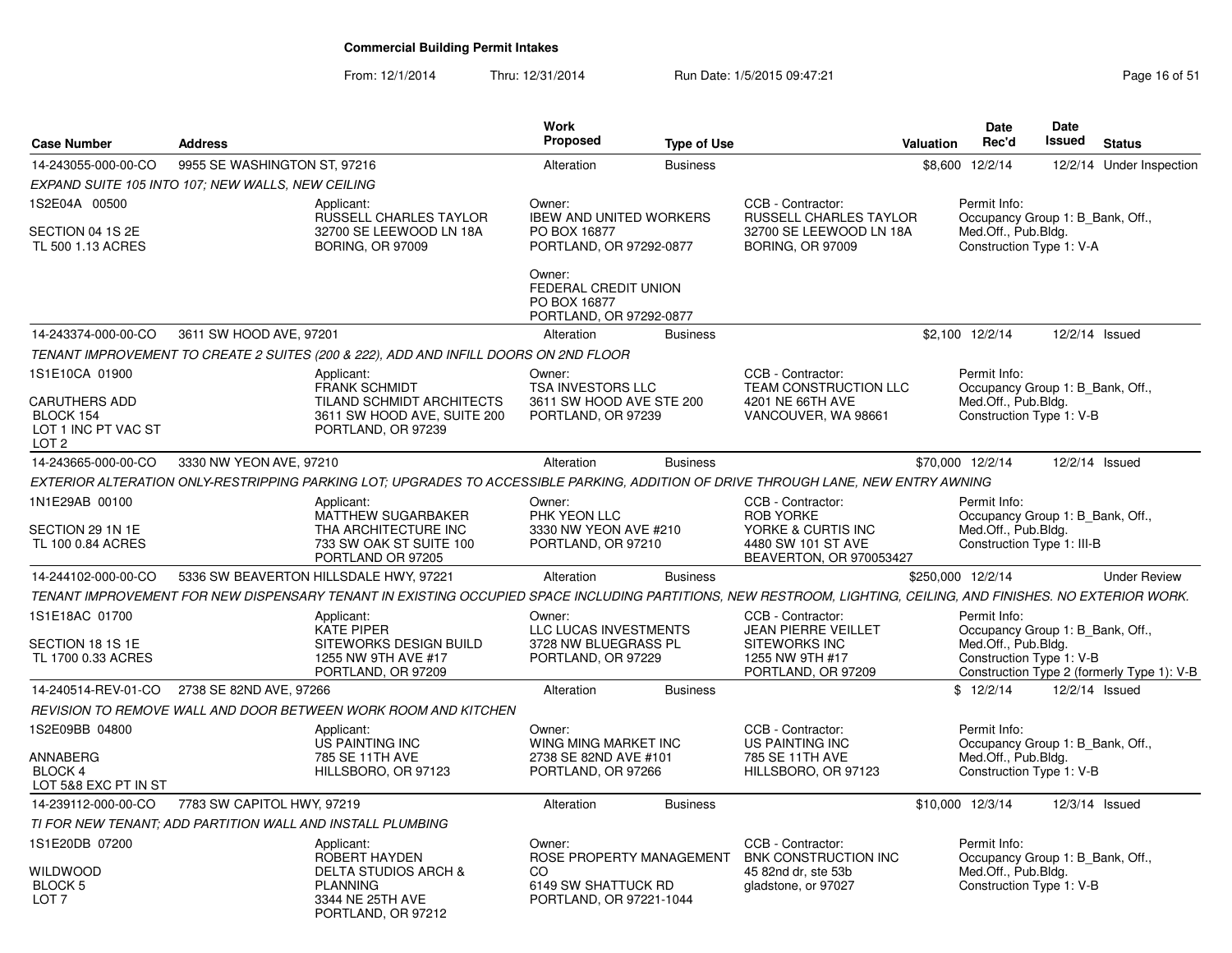From: 12/1/2014

Thru: 12/31/2014 Run Date: 1/5/2015 09:47:21 Research 2010 Rage 17 of 51

| <b>Case Number</b>                                                                         | <b>Address</b>                                      |                                                                                                                            | Work<br><b>Proposed</b>                                                                      | <b>Type of Use</b> |                                                                                                               | <b>Valuation</b> | <b>Date</b><br>Rec'd                                                                                | <b>Date</b><br><b>Issued</b> | <b>Status</b>                               |
|--------------------------------------------------------------------------------------------|-----------------------------------------------------|----------------------------------------------------------------------------------------------------------------------------|----------------------------------------------------------------------------------------------|--------------------|---------------------------------------------------------------------------------------------------------------|------------------|-----------------------------------------------------------------------------------------------------|------------------------------|---------------------------------------------|
| 14-228855-REV-01-CO                                                                        | 211 NE 10TH AVE, 97232                              |                                                                                                                            | Alteration                                                                                   | <b>Business</b>    |                                                                                                               |                  | \$12/3/14                                                                                           |                              | Approved to Issue                           |
|                                                                                            |                                                     | REVISION TO INSTALL WOOD FLOORING AND RAISE THE FLOOR 1.5FT: REQUIRES NEW RAMPS AND MINOR WALL AND DOOR REVISIONS          |                                                                                              |                    |                                                                                                               |                  |                                                                                                     |                              |                                             |
| 1N1E35CA 02000                                                                             |                                                     | Applicant:<br><b>JAMIE WATSON</b><br><b>OPSIS ARCHITECTURE</b><br>920 NW 17TH AVE<br>PORTLAND OREGON 97209                 | Owner:<br>SUPER MOSCA LLC<br>911 NE DAVIS ST<br>PORTLAND, OR 97232                           |                    | CCB - Contractor:<br>DON RUE<br><b>JHC COMMERCIAL</b><br>11125 SW BARBUR BLVD<br>PORTLAND OR 97219            |                  | Permit Info:<br>Factory, Mod.Hazard<br>Construction Type 1: III-B                                   |                              | Occupancy Group 1: F-1 Industrial Plant -   |
| 14-244732-000-00-CO                                                                        | 1811 SW RIVER DR, 97201                             |                                                                                                                            | Alteration                                                                                   | <b>Business</b>    |                                                                                                               |                  | \$10,000 12/3/14                                                                                    |                              | 12/3/14 Issued                              |
|                                                                                            |                                                     | INTERIOR ONLY-REMOVE INTERIOR NONSTRUCTURAL WALLS TO PROVIDE CLEAN SHELL FOR FUTURE TENANT: NO OCCUPANCY THIS PERMIT       |                                                                                              |                    |                                                                                                               |                  |                                                                                                     |                              |                                             |
| 1S1E03CA 01200                                                                             |                                                     | Applicant:<br><b>RUSS FINLEY</b><br>LRS ARCHITECTS, INC<br>720 NW DAVIS ST, STE 300<br>PORTLAND OR 97209                   | Owner:<br>RIVERPLACE APARTMENTS LLC<br>4100 E MISSISSIPPI AVE #1500<br>DENVER, CO 80246-3058 |                    | <b>Primary Contractor:</b><br><b>TO BID</b>                                                                   |                  | Permit Info:<br>Station<br>Construction Type 1: II-B                                                |                              | Occupancy Group 1: M Store, Service         |
| 14-221777-REV-01-CO                                                                        | 4422 SE WOODSTOCK BLVD, 97206                       |                                                                                                                            | Alteration                                                                                   | <b>Business</b>    |                                                                                                               |                  | \$12/3/14                                                                                           |                              | 12/3/14 Issued                              |
|                                                                                            |                                                     | REVISION TO REVISE PLUMBING DIAGRAM AND RELOCATE GREASE TRAP                                                               |                                                                                              |                    |                                                                                                               |                  |                                                                                                     |                              |                                             |
| 1S2E18CC 14500                                                                             |                                                     | Applicant:<br><b>JAKE BROWN</b><br>EL GALLO TAQUERIA<br>4205 SE LONG ST<br>PORTLAND OR 97206                               | Owner:<br>THOMAS D COOK<br>405 SW 70TH TER<br>PORTLAND, OR 97225                             |                    |                                                                                                               |                  | Permit Info:<br>Occupancy Group 1: B_Bank, Off.,<br>Med.Off., Pub.Bldg.<br>Construction Type 1: V-B |                              |                                             |
|                                                                                            |                                                     |                                                                                                                            | Owner:<br>SHARON L COOK<br>405 SW 70TH TER<br>PORTLAND, OR 97225                             |                    |                                                                                                               |                  |                                                                                                     |                              |                                             |
| 13-211631-REV-05-CO                                                                        | 531 SE 14TH AVE                                     |                                                                                                                            | Alteration                                                                                   | <b>Business</b>    |                                                                                                               |                  | \$12/4/14                                                                                           |                              | <b>Under Review</b>                         |
|                                                                                            | ***REVISION 5 : REVISON TO LANDSCAPING REQUIREMENTS |                                                                                                                            |                                                                                              |                    |                                                                                                               |                  |                                                                                                     |                              |                                             |
| 1S1E02BA 00101<br><b>EAST PORTLAND</b><br>BLOCK 282&283 TL 101<br>POTENTIAL ADDITIONAL TAX |                                                     | Applicant:<br><b>STEVEN EHLBECK</b><br><b>SERA ARCHITECTS</b><br>338 NW 5TH AVE<br>PORTLAND OR 97209                       | Owner:<br>15350 SW SEQUOIA PKWY #300<br>PORTLAND, OR 97224-7175                              |                    | CCB - Contractor:<br>WASHINGTON HIGH SCHOOL LLC BREMIK CONSTRUCTION<br>1026 SE STARK ST<br>PORTLAND, OR 97214 |                  | Permit Info:<br>Occupancy Group 1: A-1_Auditorium,<br>theater w/stage<br>Construction Type 1: II-A  |                              | Construction Type 2 (formerly Type 1): II-A |
| 14-245127-000-00-CO                                                                        | 6915 NE 42ND AVE, 97211                             |                                                                                                                            | Alteration                                                                                   | <b>Business</b>    |                                                                                                               |                  | \$42,000 12/4/14                                                                                    |                              | 12/4/14 Under Inspection                    |
|                                                                                            |                                                     | TENANT IMPROVEMENT FOR EXISTING TENANT FOR SHOP/TRAINING AREA, FURR OUT WALLS, ADD IN DROP CEILING, REPLACE EXISTING DOORS |                                                                                              |                    |                                                                                                               |                  |                                                                                                     |                              |                                             |
| 1N1E13AD 00200                                                                             |                                                     | Applicant:<br><b>TONY YRAGUEN</b>                                                                                          | Owner:                                                                                       |                    | CCB - Contractor:<br>AREA 1 ELECTRICAL EDUCATION TODD HESS BUILDING CO                                        |                  | Permit Info:<br>Occupancy Group 1: B_Bank, Off.,                                                    |                              |                                             |
| SECTION 13 1N 1E<br>TL 200 1.02 ACRES                                                      |                                                     | <b>TODD HESS BUILDING CO</b><br>9414 SW BARBUR BLVD<br>PORTLAND OR 97219                                                   | <b>TRUST FUND</b><br>6915 NE 42ND AVE<br>PORTLAND, OR 97218-1105                             |                    | 9414 SW BARBUR BLVD, #150<br>PORTLAND, OR 97219                                                               |                  | Med.Off., Pub.Bldg.<br>Construction Type 1: V-B                                                     |                              |                                             |
|                                                                                            | 13-233059-DFS-01-CO 1510 SE WATER AVE, 97214        |                                                                                                                            | Alteration                                                                                   | <b>Business</b>    |                                                                                                               |                  | \$90,000 12/4/14                                                                                    |                              | <b>Under Review</b>                         |
| DFS FOR WOOD CURTAIN WALL                                                                  |                                                     |                                                                                                                            |                                                                                              |                    |                                                                                                               |                  |                                                                                                     |                              |                                             |
| 1S1E03DA 01300                                                                             |                                                     | Applicant:<br>SCOTT FRITCHER                                                                                               | Owner:<br>HAWTHORNE DEPOT LLC                                                                |                    | CCB - Contractor:<br>ROBERTSON & OLSON                                                                        |                  | Permit Info:<br>Occupancy Group 1: B_Bank, Off.,                                                    |                              |                                             |
| STEPHENS ADD<br><b>BLOCK 20 TL 1300</b><br><b>DEPT OF REVENUE</b>                          |                                                     | WILLAMETTE GLASS INC<br>15750 S GERBER RD<br>OREGON CITY, OR 97045                                                         | 500 E BROADWAY ST<br>VANCOUVER, WA 98660-3321                                                |                    | <b>CONSTRUCTION</b><br>16821 SE MC GILLIVRAY BLVD<br>STE#210<br>VANCOUVER, WA 98683                           |                  | Med.Off., Pub.Bldg.<br>Construction Type 1: V-B                                                     |                              | Construction Type 2 (formerly Type 1): V-B  |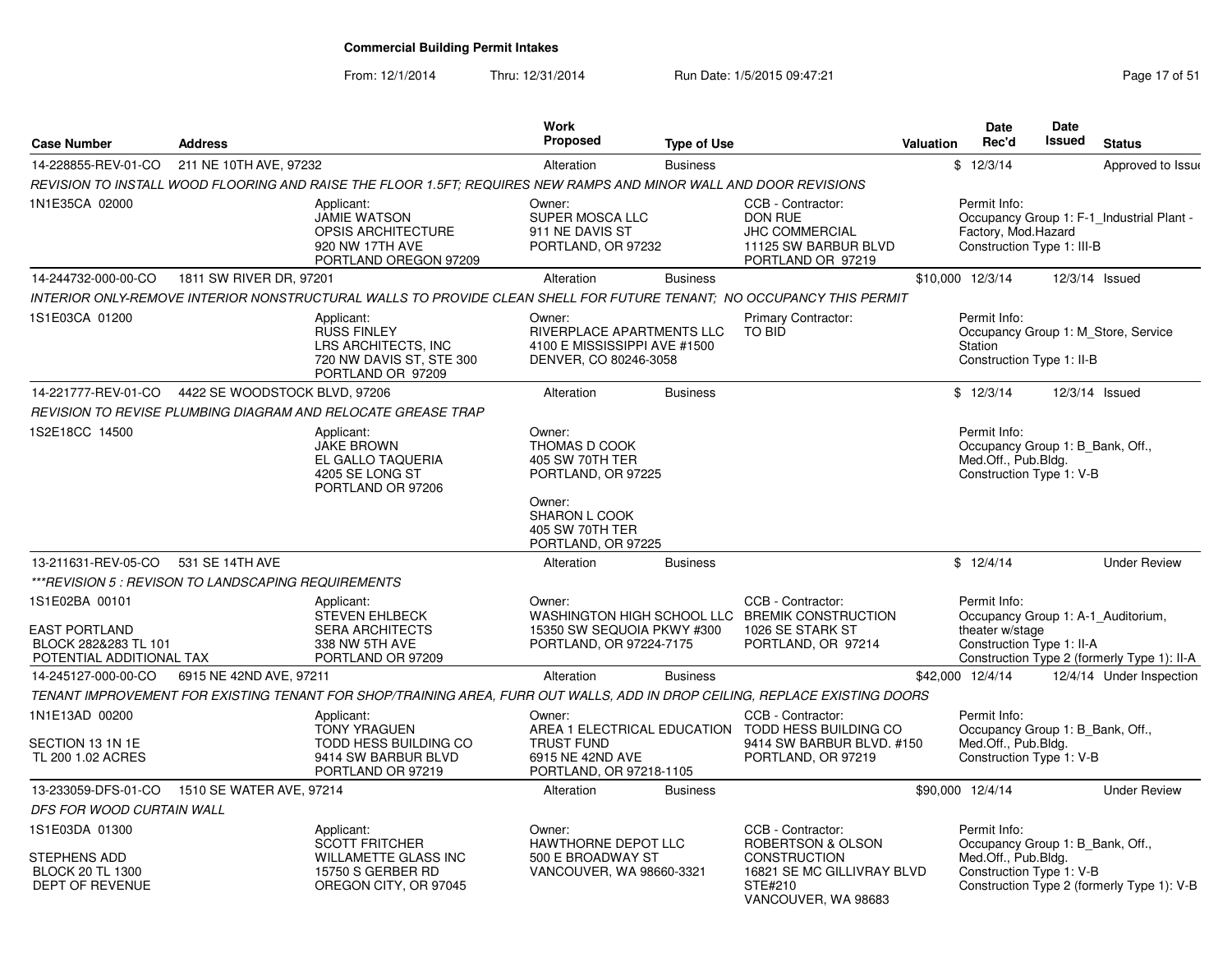| 13-233059-DFS-02-CO<br>1510 SE WATER AVE, 97214<br>\$21.500 12/4/14<br>Alteration<br><b>Business</b><br>DFS FOR STEEL STAIRS FOR #2 AND #3<br>1S1E03DA 01300<br>CCB - Contractor:<br>Applicant:<br>Owner:<br>Permit Info:<br><b>NEIL BROWN</b><br>HAWTHORNE DEPOT LLC<br>ROBERTSON & OLSON<br>Occupancy Group 1: B_Bank, Off.,<br>Med.Off., Pub.Bldg.<br>STEPHENS ADD<br>ROBERTSON OLSON<br>500 E BROADWAY ST<br><b>CONSTRUCTION</b><br><b>CONSTRUCTION</b><br>VANCOUVER, WA 98660-3321<br>16821 SE MC GILLIVRAY BLVD<br>Construction Type 1: V-B<br><b>BLOCK 20 TL 1300</b><br>Construction Type 2 (formerly Type 1): V-B<br>DEPT OF REVENUE<br>4600 NW CAMAS MEADOWS DR<br>STE#210<br>SUITE 200<br>VANCOUVER, WA 98683<br><b>CAMAS WA 98607</b><br>1868 N LOMBARD ST, 97217<br>\$125,000 12/5/14<br>14-222201-000-00-CO<br>Alteration<br><b>Business</b><br>TI FOR NEW TENANT: RECONFIGURE INTERIOR WALLS AND ADD NEW WALLS TO CREATE 961 SF A3 MEETING ROOM: REMOVE INTERIOR RAMP. EXTERIOR ALTERATIONS TO INCLUDE REPLACI<br>1N1E16AA 08000<br>CCB - Contractor:<br>Permit Info:<br>Applicant:<br>Owner:<br><b>MIKE COYLE</b><br>PORTLAND POLICE ASSOCIATION UKA CONSTRUCTION LLC<br>Occupancy Group 1: B_Bank, Off.,<br>11016 SE HAPPY VALLEY DR<br><b>FASTER PERMITS</b><br>888 SW 5TH AVE #1600<br>Med.Off., Pub.Bldg.<br><b>WORLDS FAIR ADD</b><br>Construction Type 1: V-B<br>BLOCK 4<br>14334 NW EAGLERIDGE LANE<br>PORTLAND, OR 97204-2030<br>PORTLAND, OR 97086<br>PORTLAND, OR 97229<br>LOT <sub>24</sub><br>Construction Type 2 (formerly Type 1): V-B<br>14-125806-REV-03-CO<br>14625 SE STARK ST, 97233<br>\$12/5/14<br>12/5/14 Issued<br>Alteration<br><b>Business</b><br>REVISION TO STRUCTURAL DETAILS, FLOOR JOISTS, ACCESSIBLE HEIGHT COUNTER,<br>1N2E36CC 01600<br>CCB - Contractor:<br>Permit Info:<br>Applicant:<br>Owner:<br>MIKE COYLE<br>PACIFIC DETROIT REALTY LLC<br>PACIFIC POWER PRODUCTS<br>Occupancy Group 1: B Bank, Off.,<br><b>FASTER PERMITS</b><br>600 S 56TH PL<br>COMPANY LLC A WA LLC<br>Med.Off., Pub.Bldg.<br><b>ASCOT AC</b><br>LOT 215 EXC N 65' OF W 100' & EXC PT IN ST 14334 NW EAGLERIDGE LANE<br>RIDGEFIELD, WA 98642<br>600 S 56TH PL<br>Construction Type 1: V-B<br>RIDGEFIELD, WA 98642<br>Construction Type 2 (formerly Type 1): V-B<br>PORTLAND, OR 97229<br>19 NW 5TH AVE, 97209<br>\$1,500 12/5/14<br>12/5/14 Final<br>14-244134-000-00-CO<br>Alteration<br><b>Business</b><br>TENANT IMPROVEMENT FOR NEW TENANT IN EXISTING RESTAURANT SPACE, MOVE BAR 23 FEET. ALSO DISHWASHER AND HAND SINK, NO OTHER CHANGES. SEE COMMENTS<br>1N1E34CA 11600<br>Permit Info:<br>Applicant:<br>Owner:<br>PHILIP S OLSEN<br><b>COLUMBIA BRICK WORKS INC</b><br>Occupancy Group 1: A-2 Restaurant<br><b>COUCHS ADD</b><br>Construction Type 1: IV-HT<br>SILVER DOLLAR PIZZA #2<br>27195 SE KELSO RD<br>BLOCK 41<br><b>BORING, OR 97009</b><br>19 NW 5TH AVE<br>LOT 5&8<br>PORTLAND OR 97209<br>14-245871-000-00-CO<br>3625 N SUTTLE RD, 97217<br>Alteration<br><b>Business</b><br>\$400.000 12/5/14<br>TENANT IMPROVEMENT FOR OFFICE BUILD OUT ON 2ND FLOOR FOR EXISTING TENANT EXPANSION, NEW WALLS FOR OFFICES, STORAGE, LOBBY, LABS WITH SINKS, 2 RESTROOMS AND BRI<br>2N1E32DA 00900<br>Primary Contractor:<br>Applicant:<br>Permit Info:<br>Owner:<br><b>MICK KRATOVIL</b><br>Occupancy Group 1: B_Bank, Off.,<br>LACAMAS LABORATORIES INC<br>TO BID<br>SECTION 32 2N 1E<br><b>LACAMAS</b><br>3625 N SUTTLE RD<br>Med.Off., Pub.Bldg.<br>PO BOX 17659<br>Construction Type 1: V-B<br>TL 900 2.45 ACRES<br>PORTLAND, OR 97217<br>LAND & IMPS SEE R622708 (R951320241)<br>PORTLAND OR 97217<br>FOR MACH & EQUIP<br>\$35,000 12/5/14<br>724 NE 22ND AVE, 97232<br>Alteration<br><b>Business</b><br>14-245999-000-00-CO<br>TENANT IMPROVEMENT FOR NEW TENANT, ADD INTERIOR PARTITION WALLS TO CREATE OFFICES, KITCHENETTE, AND BREAK ROOM. NO EXTERIOR WORK.<br>1N1E35AD 03700<br>CCB - Contractor:<br>Applicant:<br>Permit Info:<br>Owner:<br>Occupancy Group 1: B_Bank, Off., | <b>Case Number</b> | <b>Address</b> |                    | Work<br><b>Proposed</b>  | <b>Type of Use</b> |                       | Valuation | <b>Date</b><br>Rec'd | Date<br><b>Issued</b> | <b>Status</b>            |
|----------------------------------------------------------------------------------------------------------------------------------------------------------------------------------------------------------------------------------------------------------------------------------------------------------------------------------------------------------------------------------------------------------------------------------------------------------------------------------------------------------------------------------------------------------------------------------------------------------------------------------------------------------------------------------------------------------------------------------------------------------------------------------------------------------------------------------------------------------------------------------------------------------------------------------------------------------------------------------------------------------------------------------------------------------------------------------------------------------------------------------------------------------------------------------------------------------------------------------------------------------------------------------------------------------------------------------------------------------------------------------------------------------------------------------------------------------------------------------------------------------------------------------------------------------------------------------------------------------------------------------------------------------------------------------------------------------------------------------------------------------------------------------------------------------------------------------------------------------------------------------------------------------------------------------------------------------------------------------------------------------------------------------------------------------------------------------------------------------------------------------------------------------------------------------------------------------------------------------------------------------------------------------------------------------------------------------------------------------------------------------------------------------------------------------------------------------------------------------------------------------------------------------------------------------------------------------------------------------------------------------------------------------------------------------------------------------------------------------------------------------------------------------------------------------------------------------------------------------------------------------------------------------------------------------------------------------------------------------------------------------------------------------------------------------------------------------------------------------------------------------------------------------------------------------------------------------------------------------------------------------------------------------------------------------------------------------------------------------------------------------------------------------------------------------------------------------------------------------------------------------------------------------------------------------------------------------------------------------------------------------------------------------------------------------------------------------------------------------------------------------------------------------------------------------------------------------------------------------------------------------------------------------------------------------------------------------------------------------------------------------------------------|--------------------|----------------|--------------------|--------------------------|--------------------|-----------------------|-----------|----------------------|-----------------------|--------------------------|
|                                                                                                                                                                                                                                                                                                                                                                                                                                                                                                                                                                                                                                                                                                                                                                                                                                                                                                                                                                                                                                                                                                                                                                                                                                                                                                                                                                                                                                                                                                                                                                                                                                                                                                                                                                                                                                                                                                                                                                                                                                                                                                                                                                                                                                                                                                                                                                                                                                                                                                                                                                                                                                                                                                                                                                                                                                                                                                                                                                                                                                                                                                                                                                                                                                                                                                                                                                                                                                                                                                                                                                                                                                                                                                                                                                                                                                                                                                                                                                                                                            |                    |                |                    |                          |                    |                       |           |                      |                       | <b>Under Review</b>      |
|                                                                                                                                                                                                                                                                                                                                                                                                                                                                                                                                                                                                                                                                                                                                                                                                                                                                                                                                                                                                                                                                                                                                                                                                                                                                                                                                                                                                                                                                                                                                                                                                                                                                                                                                                                                                                                                                                                                                                                                                                                                                                                                                                                                                                                                                                                                                                                                                                                                                                                                                                                                                                                                                                                                                                                                                                                                                                                                                                                                                                                                                                                                                                                                                                                                                                                                                                                                                                                                                                                                                                                                                                                                                                                                                                                                                                                                                                                                                                                                                                            |                    |                |                    |                          |                    |                       |           |                      |                       |                          |
|                                                                                                                                                                                                                                                                                                                                                                                                                                                                                                                                                                                                                                                                                                                                                                                                                                                                                                                                                                                                                                                                                                                                                                                                                                                                                                                                                                                                                                                                                                                                                                                                                                                                                                                                                                                                                                                                                                                                                                                                                                                                                                                                                                                                                                                                                                                                                                                                                                                                                                                                                                                                                                                                                                                                                                                                                                                                                                                                                                                                                                                                                                                                                                                                                                                                                                                                                                                                                                                                                                                                                                                                                                                                                                                                                                                                                                                                                                                                                                                                                            |                    |                |                    |                          |                    |                       |           |                      |                       |                          |
|                                                                                                                                                                                                                                                                                                                                                                                                                                                                                                                                                                                                                                                                                                                                                                                                                                                                                                                                                                                                                                                                                                                                                                                                                                                                                                                                                                                                                                                                                                                                                                                                                                                                                                                                                                                                                                                                                                                                                                                                                                                                                                                                                                                                                                                                                                                                                                                                                                                                                                                                                                                                                                                                                                                                                                                                                                                                                                                                                                                                                                                                                                                                                                                                                                                                                                                                                                                                                                                                                                                                                                                                                                                                                                                                                                                                                                                                                                                                                                                                                            |                    |                |                    |                          |                    |                       |           |                      |                       |                          |
|                                                                                                                                                                                                                                                                                                                                                                                                                                                                                                                                                                                                                                                                                                                                                                                                                                                                                                                                                                                                                                                                                                                                                                                                                                                                                                                                                                                                                                                                                                                                                                                                                                                                                                                                                                                                                                                                                                                                                                                                                                                                                                                                                                                                                                                                                                                                                                                                                                                                                                                                                                                                                                                                                                                                                                                                                                                                                                                                                                                                                                                                                                                                                                                                                                                                                                                                                                                                                                                                                                                                                                                                                                                                                                                                                                                                                                                                                                                                                                                                                            |                    |                |                    |                          |                    |                       |           |                      |                       | 12/5/14 Under Inspection |
|                                                                                                                                                                                                                                                                                                                                                                                                                                                                                                                                                                                                                                                                                                                                                                                                                                                                                                                                                                                                                                                                                                                                                                                                                                                                                                                                                                                                                                                                                                                                                                                                                                                                                                                                                                                                                                                                                                                                                                                                                                                                                                                                                                                                                                                                                                                                                                                                                                                                                                                                                                                                                                                                                                                                                                                                                                                                                                                                                                                                                                                                                                                                                                                                                                                                                                                                                                                                                                                                                                                                                                                                                                                                                                                                                                                                                                                                                                                                                                                                                            |                    |                |                    |                          |                    |                       |           |                      |                       |                          |
|                                                                                                                                                                                                                                                                                                                                                                                                                                                                                                                                                                                                                                                                                                                                                                                                                                                                                                                                                                                                                                                                                                                                                                                                                                                                                                                                                                                                                                                                                                                                                                                                                                                                                                                                                                                                                                                                                                                                                                                                                                                                                                                                                                                                                                                                                                                                                                                                                                                                                                                                                                                                                                                                                                                                                                                                                                                                                                                                                                                                                                                                                                                                                                                                                                                                                                                                                                                                                                                                                                                                                                                                                                                                                                                                                                                                                                                                                                                                                                                                                            |                    |                |                    |                          |                    |                       |           |                      |                       |                          |
|                                                                                                                                                                                                                                                                                                                                                                                                                                                                                                                                                                                                                                                                                                                                                                                                                                                                                                                                                                                                                                                                                                                                                                                                                                                                                                                                                                                                                                                                                                                                                                                                                                                                                                                                                                                                                                                                                                                                                                                                                                                                                                                                                                                                                                                                                                                                                                                                                                                                                                                                                                                                                                                                                                                                                                                                                                                                                                                                                                                                                                                                                                                                                                                                                                                                                                                                                                                                                                                                                                                                                                                                                                                                                                                                                                                                                                                                                                                                                                                                                            |                    |                |                    |                          |                    |                       |           |                      |                       |                          |
|                                                                                                                                                                                                                                                                                                                                                                                                                                                                                                                                                                                                                                                                                                                                                                                                                                                                                                                                                                                                                                                                                                                                                                                                                                                                                                                                                                                                                                                                                                                                                                                                                                                                                                                                                                                                                                                                                                                                                                                                                                                                                                                                                                                                                                                                                                                                                                                                                                                                                                                                                                                                                                                                                                                                                                                                                                                                                                                                                                                                                                                                                                                                                                                                                                                                                                                                                                                                                                                                                                                                                                                                                                                                                                                                                                                                                                                                                                                                                                                                                            |                    |                |                    |                          |                    |                       |           |                      |                       |                          |
|                                                                                                                                                                                                                                                                                                                                                                                                                                                                                                                                                                                                                                                                                                                                                                                                                                                                                                                                                                                                                                                                                                                                                                                                                                                                                                                                                                                                                                                                                                                                                                                                                                                                                                                                                                                                                                                                                                                                                                                                                                                                                                                                                                                                                                                                                                                                                                                                                                                                                                                                                                                                                                                                                                                                                                                                                                                                                                                                                                                                                                                                                                                                                                                                                                                                                                                                                                                                                                                                                                                                                                                                                                                                                                                                                                                                                                                                                                                                                                                                                            |                    |                |                    |                          |                    |                       |           |                      |                       |                          |
|                                                                                                                                                                                                                                                                                                                                                                                                                                                                                                                                                                                                                                                                                                                                                                                                                                                                                                                                                                                                                                                                                                                                                                                                                                                                                                                                                                                                                                                                                                                                                                                                                                                                                                                                                                                                                                                                                                                                                                                                                                                                                                                                                                                                                                                                                                                                                                                                                                                                                                                                                                                                                                                                                                                                                                                                                                                                                                                                                                                                                                                                                                                                                                                                                                                                                                                                                                                                                                                                                                                                                                                                                                                                                                                                                                                                                                                                                                                                                                                                                            |                    |                |                    |                          |                    |                       |           |                      |                       |                          |
|                                                                                                                                                                                                                                                                                                                                                                                                                                                                                                                                                                                                                                                                                                                                                                                                                                                                                                                                                                                                                                                                                                                                                                                                                                                                                                                                                                                                                                                                                                                                                                                                                                                                                                                                                                                                                                                                                                                                                                                                                                                                                                                                                                                                                                                                                                                                                                                                                                                                                                                                                                                                                                                                                                                                                                                                                                                                                                                                                                                                                                                                                                                                                                                                                                                                                                                                                                                                                                                                                                                                                                                                                                                                                                                                                                                                                                                                                                                                                                                                                            |                    |                |                    |                          |                    |                       |           |                      |                       |                          |
|                                                                                                                                                                                                                                                                                                                                                                                                                                                                                                                                                                                                                                                                                                                                                                                                                                                                                                                                                                                                                                                                                                                                                                                                                                                                                                                                                                                                                                                                                                                                                                                                                                                                                                                                                                                                                                                                                                                                                                                                                                                                                                                                                                                                                                                                                                                                                                                                                                                                                                                                                                                                                                                                                                                                                                                                                                                                                                                                                                                                                                                                                                                                                                                                                                                                                                                                                                                                                                                                                                                                                                                                                                                                                                                                                                                                                                                                                                                                                                                                                            |                    |                |                    |                          |                    |                       |           |                      |                       |                          |
|                                                                                                                                                                                                                                                                                                                                                                                                                                                                                                                                                                                                                                                                                                                                                                                                                                                                                                                                                                                                                                                                                                                                                                                                                                                                                                                                                                                                                                                                                                                                                                                                                                                                                                                                                                                                                                                                                                                                                                                                                                                                                                                                                                                                                                                                                                                                                                                                                                                                                                                                                                                                                                                                                                                                                                                                                                                                                                                                                                                                                                                                                                                                                                                                                                                                                                                                                                                                                                                                                                                                                                                                                                                                                                                                                                                                                                                                                                                                                                                                                            |                    |                |                    |                          |                    |                       |           |                      |                       |                          |
|                                                                                                                                                                                                                                                                                                                                                                                                                                                                                                                                                                                                                                                                                                                                                                                                                                                                                                                                                                                                                                                                                                                                                                                                                                                                                                                                                                                                                                                                                                                                                                                                                                                                                                                                                                                                                                                                                                                                                                                                                                                                                                                                                                                                                                                                                                                                                                                                                                                                                                                                                                                                                                                                                                                                                                                                                                                                                                                                                                                                                                                                                                                                                                                                                                                                                                                                                                                                                                                                                                                                                                                                                                                                                                                                                                                                                                                                                                                                                                                                                            |                    |                |                    |                          |                    |                       |           |                      |                       |                          |
|                                                                                                                                                                                                                                                                                                                                                                                                                                                                                                                                                                                                                                                                                                                                                                                                                                                                                                                                                                                                                                                                                                                                                                                                                                                                                                                                                                                                                                                                                                                                                                                                                                                                                                                                                                                                                                                                                                                                                                                                                                                                                                                                                                                                                                                                                                                                                                                                                                                                                                                                                                                                                                                                                                                                                                                                                                                                                                                                                                                                                                                                                                                                                                                                                                                                                                                                                                                                                                                                                                                                                                                                                                                                                                                                                                                                                                                                                                                                                                                                                            |                    |                |                    |                          |                    |                       |           |                      |                       |                          |
|                                                                                                                                                                                                                                                                                                                                                                                                                                                                                                                                                                                                                                                                                                                                                                                                                                                                                                                                                                                                                                                                                                                                                                                                                                                                                                                                                                                                                                                                                                                                                                                                                                                                                                                                                                                                                                                                                                                                                                                                                                                                                                                                                                                                                                                                                                                                                                                                                                                                                                                                                                                                                                                                                                                                                                                                                                                                                                                                                                                                                                                                                                                                                                                                                                                                                                                                                                                                                                                                                                                                                                                                                                                                                                                                                                                                                                                                                                                                                                                                                            |                    |                |                    |                          |                    |                       |           |                      |                       | <b>Under Review</b>      |
|                                                                                                                                                                                                                                                                                                                                                                                                                                                                                                                                                                                                                                                                                                                                                                                                                                                                                                                                                                                                                                                                                                                                                                                                                                                                                                                                                                                                                                                                                                                                                                                                                                                                                                                                                                                                                                                                                                                                                                                                                                                                                                                                                                                                                                                                                                                                                                                                                                                                                                                                                                                                                                                                                                                                                                                                                                                                                                                                                                                                                                                                                                                                                                                                                                                                                                                                                                                                                                                                                                                                                                                                                                                                                                                                                                                                                                                                                                                                                                                                                            |                    |                |                    |                          |                    |                       |           |                      |                       |                          |
|                                                                                                                                                                                                                                                                                                                                                                                                                                                                                                                                                                                                                                                                                                                                                                                                                                                                                                                                                                                                                                                                                                                                                                                                                                                                                                                                                                                                                                                                                                                                                                                                                                                                                                                                                                                                                                                                                                                                                                                                                                                                                                                                                                                                                                                                                                                                                                                                                                                                                                                                                                                                                                                                                                                                                                                                                                                                                                                                                                                                                                                                                                                                                                                                                                                                                                                                                                                                                                                                                                                                                                                                                                                                                                                                                                                                                                                                                                                                                                                                                            |                    |                |                    |                          |                    |                       |           |                      |                       |                          |
|                                                                                                                                                                                                                                                                                                                                                                                                                                                                                                                                                                                                                                                                                                                                                                                                                                                                                                                                                                                                                                                                                                                                                                                                                                                                                                                                                                                                                                                                                                                                                                                                                                                                                                                                                                                                                                                                                                                                                                                                                                                                                                                                                                                                                                                                                                                                                                                                                                                                                                                                                                                                                                                                                                                                                                                                                                                                                                                                                                                                                                                                                                                                                                                                                                                                                                                                                                                                                                                                                                                                                                                                                                                                                                                                                                                                                                                                                                                                                                                                                            |                    |                |                    |                          |                    |                       |           |                      |                       |                          |
|                                                                                                                                                                                                                                                                                                                                                                                                                                                                                                                                                                                                                                                                                                                                                                                                                                                                                                                                                                                                                                                                                                                                                                                                                                                                                                                                                                                                                                                                                                                                                                                                                                                                                                                                                                                                                                                                                                                                                                                                                                                                                                                                                                                                                                                                                                                                                                                                                                                                                                                                                                                                                                                                                                                                                                                                                                                                                                                                                                                                                                                                                                                                                                                                                                                                                                                                                                                                                                                                                                                                                                                                                                                                                                                                                                                                                                                                                                                                                                                                                            |                    |                |                    |                          |                    |                       |           |                      |                       | <b>Under Review</b>      |
|                                                                                                                                                                                                                                                                                                                                                                                                                                                                                                                                                                                                                                                                                                                                                                                                                                                                                                                                                                                                                                                                                                                                                                                                                                                                                                                                                                                                                                                                                                                                                                                                                                                                                                                                                                                                                                                                                                                                                                                                                                                                                                                                                                                                                                                                                                                                                                                                                                                                                                                                                                                                                                                                                                                                                                                                                                                                                                                                                                                                                                                                                                                                                                                                                                                                                                                                                                                                                                                                                                                                                                                                                                                                                                                                                                                                                                                                                                                                                                                                                            |                    |                |                    |                          |                    |                       |           |                      |                       |                          |
|                                                                                                                                                                                                                                                                                                                                                                                                                                                                                                                                                                                                                                                                                                                                                                                                                                                                                                                                                                                                                                                                                                                                                                                                                                                                                                                                                                                                                                                                                                                                                                                                                                                                                                                                                                                                                                                                                                                                                                                                                                                                                                                                                                                                                                                                                                                                                                                                                                                                                                                                                                                                                                                                                                                                                                                                                                                                                                                                                                                                                                                                                                                                                                                                                                                                                                                                                                                                                                                                                                                                                                                                                                                                                                                                                                                                                                                                                                                                                                                                                            |                    |                | <b>MELISSA EHN</b> | <b>BAKERY BLOCKS LLC</b> |                    | <b>JOSHUA CHARLES</b> |           |                      |                       |                          |
| SULLIVANS ADD<br><b>WRIGHT DESIGN OFFICE</b><br>NICE CONSTRUCTION AND<br>Med.Off., Pub.Bldg.<br>537 SE ASH ST STE 101<br>BLOCK <sub>22</sub><br>150 SW HARRISON<br>PORTLAND, OR 97214<br><b>EXCAVATION LLC</b><br>Construction Type 1: III-B<br>PO BOX 219<br>LOT 1-8<br>PORTLAND, OR 97202<br>GARIBALDI, OR 97118                                                                                                                                                                                                                                                                                                                                                                                                                                                                                                                                                                                                                                                                                                                                                                                                                                                                                                                                                                                                                                                                                                                                                                                                                                                                                                                                                                                                                                                                                                                                                                                                                                                                                                                                                                                                                                                                                                                                                                                                                                                                                                                                                                                                                                                                                                                                                                                                                                                                                                                                                                                                                                                                                                                                                                                                                                                                                                                                                                                                                                                                                                                                                                                                                                                                                                                                                                                                                                                                                                                                                                                                                                                                                                         |                    |                |                    |                          |                    |                       |           |                      |                       |                          |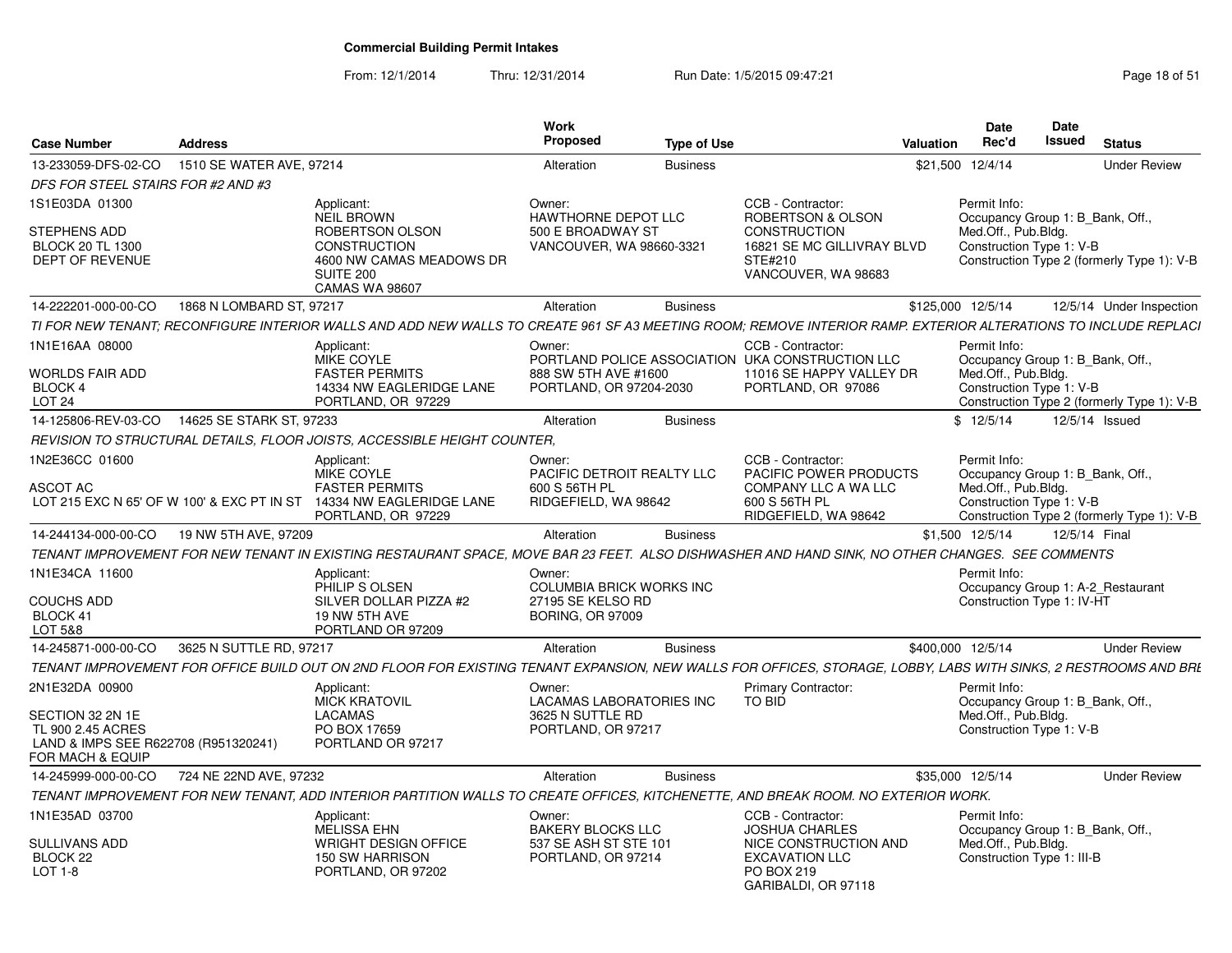From: 12/1/2014Thru: 12/31/2014 Run Date: 1/5/2015 09:47:21 Rege 19 of 51

| Page 19 of 5 |  |  |
|--------------|--|--|
|              |  |  |

| <b>Case Number</b>                                        | <b>Address</b>              |                                                                                                                                                             | <b>Work</b><br><b>Proposed</b>                                                        | <b>Type of Use</b> |                                                                                                                                       | Valuation | <b>Date</b><br>Rec'd                | Date<br>Issued                                                | <b>Status</b> |                     |
|-----------------------------------------------------------|-----------------------------|-------------------------------------------------------------------------------------------------------------------------------------------------------------|---------------------------------------------------------------------------------------|--------------------|---------------------------------------------------------------------------------------------------------------------------------------|-----------|-------------------------------------|---------------------------------------------------------------|---------------|---------------------|
| 14-234410-REV-01-CO                                       | 17020 SE DIVISION ST, 97236 |                                                                                                                                                             | Alteration                                                                            | <b>Business</b>    |                                                                                                                                       |           | \$12/5/14                           | 12/5/14 Issued                                                |               |                     |
|                                                           |                             | REVISION - REPAIR AND REPLACE ROTTED SUBFLOOR AND WALL - NO EXTERIOR WORK                                                                                   |                                                                                       |                    |                                                                                                                                       |           |                                     |                                                               |               |                     |
|                                                           |                             | Applicant:<br><b>BRAD ZUSMAN</b><br>16955 SE DIVISION ST<br>PORTLAND, OR 97236                                                                              | Owner:<br><b>NORMAN A CREITZ</b><br>8799 SW BECKER DR<br>PORTLAND, OR 97223           |                    | CCB - Contractor:<br>ARELLANOS<br>PO BOX 2225<br>WILSONVILLE OR 97070                                                                 |           | Permit Info:<br>Med.Off., Pub.Bldg. | Occupancy Group 1: B Bank, Off.,<br>Construction Type 1: V-B  |               |                     |
| 14-246735-000-00-CO                                       | 670 N RUSSELL ST, 97227     |                                                                                                                                                             | Alteration                                                                            | <b>Business</b>    |                                                                                                                                       |           | \$55,000 12/8/14                    |                                                               |               | <b>Under Review</b> |
|                                                           |                             | TENANT IMPROVEMENTS TO INCLUDE NEW MEZZANINE. NEW NON LOAD BEARING PARTITIONS. INTERIOR DOORS PLUMBING CONNECTIONS TO BUILDING INFRASTRUCTURE ELECTRICAL PO |                                                                                       |                    |                                                                                                                                       |           |                                     |                                                               |               |                     |
| 1N1E27CA 01400                                            |                             | Applicant:<br>JEN DZIENIS<br><b>WORKS PARTNERSHIP</b><br><b>ARCHITECTURE</b><br>524 E BURNSIDE SUITE 320<br>PORTLAND, OR 97214                              | Owner:<br><b>BENJAMIN T FISCO</b><br>265 N HANCOCK ST #100<br>PORTLAND, OR 97227-1973 |                    | CCB - Contractor:<br><b>BEN FISCO</b><br>ADAPTIVE CONSTRUCTION<br><b>COMPANY</b><br>265 N HANCOCK ST, SUITE 100<br>PORTLAND, OR 97227 |           |                                     |                                                               |               |                     |
| 14-246739-000-00-CO                                       | 16237 SE POWELL BLVD, 97236 |                                                                                                                                                             | Alteration                                                                            | <b>Business</b>    |                                                                                                                                       |           | \$6,500 12/8/14                     |                                                               |               | <b>Under Review</b> |
|                                                           |                             | CHANGE OF OCCUPANCY FROM SINGLE FAMILY RESIDENCE TO SALON. NEW ADA RAMP, REMODEL INTERIOR TO CONVERT LIVING ROOM AND KITCHEN TO SHAMPOO ROOM AND STYLING RO |                                                                                       |                    |                                                                                                                                       |           |                                     |                                                               |               |                     |
| 1S3E07CB 11700<br>SECTION 07 1S 3E<br>TL 11700 0.44 ACRES |                             | Applicant:<br>RELIABLE CONTRACTOR INC<br>4606 SE 115TH<br>PORTLAND OR 97266                                                                                 | Owner:<br><b>CHAU V NGUYEN</b><br>15528 SE EVERGREEN DR<br>PORTLAND, OR 97236-7818    |                    | CCB - Contractor:<br>RELIABLE CONTRACTOR INC<br>4606 SE 115TH<br>PORTLAND OR 97266                                                    |           | Permit Info:<br>Med.Off., Pub.Bldg. | Occupancy Group 1: B_Bank, Off.<br>Construction Type 1: V-B   |               |                     |
|                                                           |                             |                                                                                                                                                             | Owner:<br>NGOCBICH TVU<br>15528 SE EVERGREEN DR<br>PORTLAND, OR 97236-7818            |                    |                                                                                                                                       |           |                                     |                                                               |               |                     |
| 14-247104-000-00-CO                                       | 732 NW 19TH AVE, 97209      |                                                                                                                                                             | Alteration                                                                            | <b>Business</b>    |                                                                                                                                       |           | \$8,800 12/9/14                     | 12/9/14 Issued                                                |               |                     |
|                                                           |                             | TENANT IMPROVEMENT FOR EXISTING TENANT, INSTALL NEW WALLS TO BUILD OUT (3) OFFICES ON THIRD FLOOR.                                                          |                                                                                       |                    |                                                                                                                                       |           |                                     |                                                               |               |                     |
| 1N1E33AC 06400                                            |                             | Applicant:<br><b>MARIE ADAMS</b>                                                                                                                            | Owner:<br>KVL LLC                                                                     |                    | CCB - Contractor:<br>SUMMIT INDUSTRIES INC                                                                                            |           | Permit Info:                        | Occupancy Group 1: B Bank, Off.                               |               |                     |
| <b>COUCHS ADD</b><br>BLOCK 176<br>LOT 6&7                 |                             | SUMMIT CONSTRUCTION<br>PO BOX 10345<br>PORTLAND, OR 97296                                                                                                   | 732 NW 19TH AVE<br>PORTLAND, OR 97209                                                 |                    | PO BOX 10345<br>PORTLAND, OR 972960345                                                                                                |           | Med.Off., Pub.Bldg.                 | Construction Type 1: V-B                                      |               |                     |
| 14-234015-REV-01-CO                                       | 13136 NE AIRPORT WAY, 97230 |                                                                                                                                                             | Alteration                                                                            | <b>Business</b>    |                                                                                                                                       |           | \$12/9/14                           | 12/9/14 Issued                                                |               |                     |
| <b>REVISION TO RECONFIGURE OFFICE WALL</b>                |                             |                                                                                                                                                             |                                                                                       |                    |                                                                                                                                       |           |                                     |                                                               |               |                     |
| 1N2E23BA 00300                                            |                             | Applicant:<br>Dave Spitzer<br>DMS Architects Inc.<br>2325 NE 19TH AVE<br>PORTLAND, OR 97212                                                                 | Owner:<br>1 SW COLUMBIA ST #435<br>PORTLAND, OR 97258-2036                            |                    | CCB - Contractor:<br>COPPER MOUNTAIN TRUST CORP JAEGER AND ERWERT<br>CONTRACTOR<br>601 S MCLOUGHLIN BLVD<br>OREGON CITY, OR 97045     |           | Permit Info:<br>Med.Off., Pub.Bldg. | Occupancy Group 1: B Bank, Off.<br>Construction Type 1: III-B |               |                     |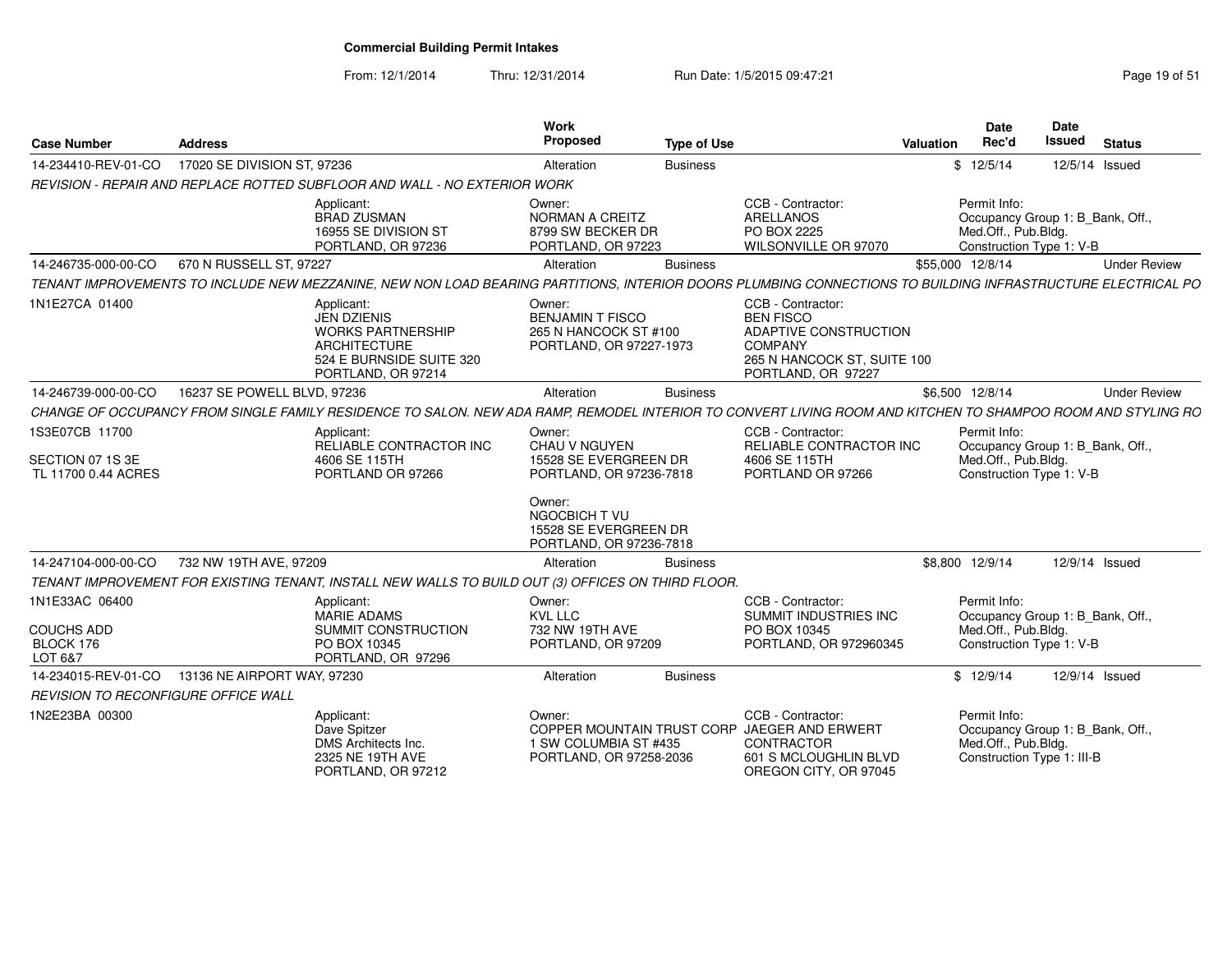| <b>Case Number</b>                             | <b>Address</b>            |                                                                                                                                                                | Work<br>Proposed                                                             | <b>Type of Use</b> |                                                                                  | <b>Valuation</b> | Date<br>Rec'd                                                                                       | Date<br><b>Issued</b> | <b>Status</b>                                |
|------------------------------------------------|---------------------------|----------------------------------------------------------------------------------------------------------------------------------------------------------------|------------------------------------------------------------------------------|--------------------|----------------------------------------------------------------------------------|------------------|-----------------------------------------------------------------------------------------------------|-----------------------|----------------------------------------------|
| 14-247258-000-00-CO                            | 2387 NW THURMAN ST, 97210 |                                                                                                                                                                | Alteration                                                                   | <b>Business</b>    |                                                                                  |                  | \$1,500 12/9/14                                                                                     |                       | 12/9/14 Under Inspection                     |
| ADD NEW WINDOW ON SW SIDE OF THE BUILDING      |                           |                                                                                                                                                                |                                                                              |                    |                                                                                  |                  |                                                                                                     |                       |                                              |
| 1N1E28CC 04500                                 |                           | Applicant:<br>MOUNTAINWOOD HOMES INC<br>PO BOX 2257<br>BEAVERTON OR 97075                                                                                      | Owner:<br>EDWARD S CARPENTER<br>1812 NW 24TH AVE<br>PORTLAND, OR 97210       |                    | CCB - Contractor:<br>MOUNTAINWOOD HOMES INC<br>PO BOX 2257<br>BEAVERTON OR 97075 |                  | Permit Info:<br>Occupancy Group 1: B_Bank, Off.,<br>Med.Off., Pub.Bldg.<br>Construction Type 1: V-B |                       |                                              |
|                                                |                           |                                                                                                                                                                | Owner:<br>LAUREN E SHEEHAN<br>1812 NW 24TH AVE<br>PORTLAND, OR 97210         |                    |                                                                                  |                  |                                                                                                     |                       |                                              |
| 14-237976-000-00-CO                            | 1900 SW 4TH AVE - Unit 1  |                                                                                                                                                                | Alteration                                                                   | <b>Business</b>    |                                                                                  |                  | \$16,000 12/10/14                                                                                   |                       | 12/10/14 Under Inspection                    |
|                                                |                           | EXTERIOR WORK TO REPAIR FAILED STORMLINE CLEANOUT; PLACE AND COMPACT FILL UNDER STAIR; RESTORE CONCRETE FOR SIDEWALK AND STAIRS                                |                                                                              |                    |                                                                                  |                  |                                                                                                     |                       |                                              |
| 1S1E03CB 90005<br>URBAN CENTER CONDOMINIUM     |                           | Applicant:<br>LOVETT INC<br>PO BOX 86280                                                                                                                       | Owner:<br>OREGON STATE OF(LEASED<br>121 SW MORRISON ST #200                  |                    | CCB - Contractor:<br>LOVETT INC<br>PO BOX 86280                                  |                  | Permit Info:<br>Occupancy Group 1: B_Bank, Off.,<br>Med.Off., Pub.Bldg.                             |                       |                                              |
| LOT <sub>1</sub>                               |                           | PORTLAND OR 97286                                                                                                                                              | PORTLAND, OR 97204                                                           |                    | PORTLAND OR 97286                                                                |                  | Construction Type 1: II-A                                                                           |                       |                                              |
|                                                |                           |                                                                                                                                                                | Owner:<br><b>PACIFICORP</b><br>121 SW MORRISON ST #200<br>PORTLAND, OR 97204 |                    |                                                                                  |                  |                                                                                                     |                       |                                              |
| 14-226599-DFS-01-CO                            | 531 SE 14TH AVE, 97214    |                                                                                                                                                                | Alteration                                                                   | <b>Business</b>    |                                                                                  |                  | \$20.533 12/19/14                                                                                   |                       | <b>Under Review</b>                          |
|                                                |                           | DFS FOR OPERABLE PARTITION ON 4TH FLOOR AT TRAINING ROOM                                                                                                       |                                                                              |                    |                                                                                  |                  |                                                                                                     |                       |                                              |
| 1S1E02BA 00100<br><b>EAST PORTLAND</b>         |                           | Applicant:<br><b>AARON VOGEL</b><br><b>BREMIK CONSTRUCTION</b>                                                                                                 | Owner:<br>SCHOOL DISTRICT NO 1<br>PO BOX 3107                                |                    | CCB - Contractor:<br><b>BREMIK CONSTRUCTION</b><br>1026 SE STARK ST              |                  | Permit Info:<br>Occupancy Group 1: B_Bank, Off.,<br>Med.Off., Pub.Bldg.                             |                       |                                              |
| <b>BLOCK 259 TL 100</b>                        |                           | 1026 SE STARK<br>PORTLAND, OR 97214                                                                                                                            | PORTLAND, OR 97208-3107                                                      |                    | PORTLAND, OR 97214                                                               |                  | Construction Type 1: II-A                                                                           |                       |                                              |
| 14-151383-REV-01-CO                            | 80 SE MADISON ST, 97214   |                                                                                                                                                                | Alteration                                                                   | <b>Business</b>    |                                                                                  |                  | \$15,500 12/19/14                                                                                   |                       | <b>Under Review</b>                          |
|                                                |                           | VALUE ADDED REVISION: ADD UNRATED CORRIDORS TO THE 3RD AND 4TH LEVELS IN AREAS THAT WERE OPEN OFFICE AND PREVIOUSLY HAD NO CORRIDORS REVISE PERIMTER WALL TYP. |                                                                              |                    |                                                                                  |                  |                                                                                                     |                       |                                              |
| 1S1E03AD 06400<br><b>EAST PORTLAND</b>         |                           | Applicant:<br>SHEM HARDING                                                                                                                                     | Owner:<br>80 SE MADISON LLC                                                  |                    | CCB - Contractor:<br>SD DEACON CORP OF OREGON                                    |                  | Permit Info:<br>Occupancy Group 1: B_Bank, Off.,<br>Med.Off., Pub.Bldg.                             |                       |                                              |
| BLOCK 12<br>N 30' OF LOT 7<br>LOT <sub>8</sub> |                           | DECA ARCHITECTURE, INC<br>935 SE ALDER<br>PORTLAND OR 97214                                                                                                    | 819 SE MORRISON ST #110<br>PORTLAND, OR 97214-6308                           |                    | 901 NE GLISAN ST STE 100<br>PORTLAND OR 97232                                    |                  | Construction Type 1: III-B                                                                          |                       | Construction Type 2 (formerly Type 1): III-B |
| 14-179250-DFS-01-CO                            | 636 NW 21ST AVE, 97209    |                                                                                                                                                                | Alteration                                                                   | <b>Business</b>    |                                                                                  |                  | \$8,850 12/19/14                                                                                    |                       | <b>Under Review</b>                          |
| DFS - Cable guardrails system                  |                           |                                                                                                                                                                |                                                                              |                    |                                                                                  |                  |                                                                                                     |                       |                                              |
| 1N1E33BD 05300                                 |                           | Applicant:<br><b>MIKE JAMES</b>                                                                                                                                | Owner:<br>21 IRVING LLC                                                      |                    | CCB - Contractor:<br>Kevin                                                       |                  | Permit Info:<br>Occupancy Group 1: B_Bank, Off.,                                                    |                       |                                              |
| KINGS 2ND ADD<br><b>BLOCK 10 TL 5300</b>       |                           | BARTEL CONTRACTING, INC<br>135 E HEREFORD ST<br>GALDSTONE, OR 97027                                                                                            | 2839 SW 2ND AVE<br>PORTLAND, OR 97201-4736                                   |                    | <b>BARTEL CONTRACTING INC</b><br>PO BOX 160<br>GLADSTONE, OR 97027               |                  | Med.Off., Pub.Bldg.<br>Construction Type 1: III-B                                                   |                       | Construction Type 2 (formerly Type 1): III-B |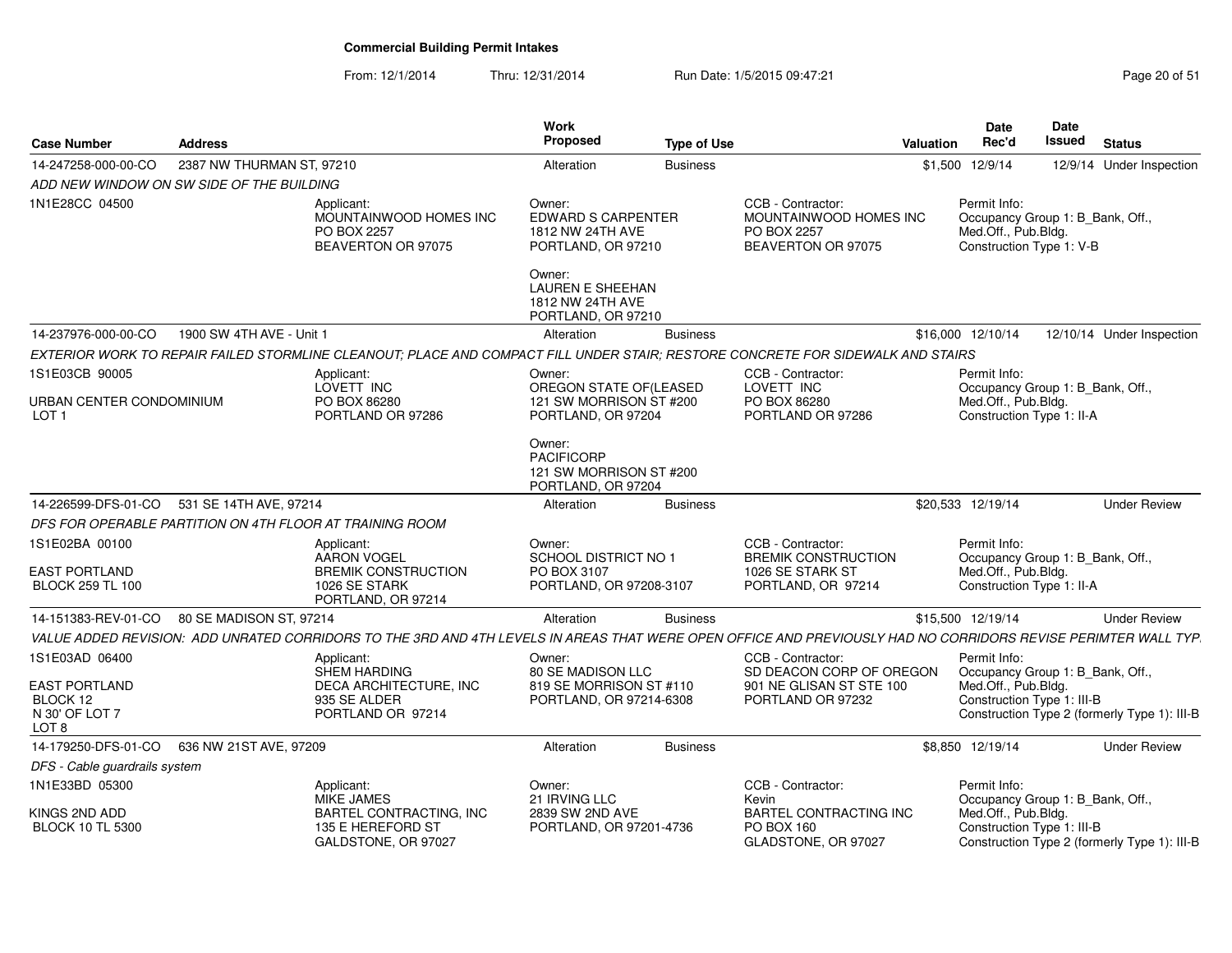From: 12/1/2014Thru: 12/31/2014 Run Date: 1/5/2015 09:47:21 Research 2010 12:31/2014 Page 21 of 51

| <b>Case Number</b>                                                                                                                         | <b>Address</b>                |                                                                                                                                                              | Work<br><b>Proposed</b>                                                                                   | <b>Type of Use</b> |                                                                                    | Valuation | Date<br>Rec'd                                                                                        | <b>Date</b><br>Issued | <b>Status</b>                       |
|--------------------------------------------------------------------------------------------------------------------------------------------|-------------------------------|--------------------------------------------------------------------------------------------------------------------------------------------------------------|-----------------------------------------------------------------------------------------------------------|--------------------|------------------------------------------------------------------------------------|-----------|------------------------------------------------------------------------------------------------------|-----------------------|-------------------------------------|
| 14-252008-000-00-CO                                                                                                                        | 931 N RIVER ST, 97227         |                                                                                                                                                              | Alteration                                                                                                | <b>Business</b>    |                                                                                    |           | \$2,230 12/19/14                                                                                     |                       | 12/19/14 Under Inspection           |
|                                                                                                                                            |                               | TI FOR EXISTING TENANT TO ADD NEW PARTITION WALLS TO CREATE ADDITIONAL OFFICE SPACE                                                                          |                                                                                                           |                    |                                                                                    |           |                                                                                                      |                       |                                     |
| 1N1E27CB 03100                                                                                                                             |                               | Applicant:<br>FIRST CLASS IMPROVEMENTS LL( GLACIER NORTHWEST INC                                                                                             | Owner:                                                                                                    |                    | CCB - Contractor:<br>FIRST CLASS IMPROVEMENTS LL( Occupancy Group 1: B Bank, Off., |           | Permit Info:                                                                                         |                       |                                     |
| ALBINA<br>RIVER LOTS LOT 9-14 TL 3100                                                                                                      |                               | 710 SE 7TH ST<br>GRESHAM, OR 97080                                                                                                                           | 2025 E FINANCIAL WAY<br>GLENDORA, CA 91741-4692                                                           |                    | 710 SE 7TH ST<br>GRESHAM, OR 97080                                                 |           | Med.Off., Pub.Bldg.<br>Construction Type 1: V-B                                                      |                       |                                     |
| 14-252619-000-00-CO                                                                                                                        | 5105 SE HAWTHORNE BLVD, 97215 |                                                                                                                                                              | Alteration                                                                                                | <b>Business</b>    |                                                                                    |           | \$240 12/22/14                                                                                       | 12/22/14 Issued       |                                     |
|                                                                                                                                            |                               | REMOVE WALL TO COMBINE 2 EXAM ROMS INTO ONE OFFICE SPACE; REMOVE SINK                                                                                        |                                                                                                           |                    |                                                                                    |           |                                                                                                      |                       |                                     |
| 1S2E06BD 23200<br>SEWICKLY ADD<br>BLOCK 6<br>S 50' OF LOT 5<br>S 50' OF W 26 2/3' OF LOT 6                                                 |                               | Applicant:<br><b>JOE SHIELDS</b><br>PORT COMMERCIAL PROP<br>5105 SE HAWTHORNE<br>PORTLAND OR 97215                                                           | Owner:<br>HAWTHORNE PROFESSIONAL<br><b>PROPERTIES LLC</b><br>5105 SE HAWTHORNE BLVD<br>PORTLAND, OR 97215 |                    |                                                                                    |           | Permit Info:<br>Occupancy Group 1: B Bank, Off.,<br>Med.Off., Pub.Bldg.<br>Construction Type 1: V-B  |                       |                                     |
| 14-252651-000-00-CO                                                                                                                        | 2340 NE SANDY BLVD, 97232     |                                                                                                                                                              | Alteration                                                                                                | <b>Business</b>    |                                                                                    |           | \$40,000 12/22/14                                                                                    |                       | <b>Under Review</b>                 |
|                                                                                                                                            |                               | REROOF EXISTING BUILDING; BRACE PARAPETASCE 41 upgrade of the roof diaphragm and parapet bracing of an unreiforced cmu building.                             |                                                                                                           |                    |                                                                                    |           |                                                                                                      |                       |                                     |
| 1N1E35AD 07700<br><b>BRONAUGHS ADD</b>                                                                                                     |                               | Applicant:<br><b>Brett Schulz</b><br>1111 E BURNSIDE SREET, STE. 30 3435 NE 45TH AVE #J                                                                      | Owner:<br>THE SHORE 24TH                                                                                  |                    | CCB - Contractor:<br><b>BRIAN SCOTT BACHELOR</b><br>3334 NE 45TH AVE               |           | Permit Info:<br>Occupancy Group 1: B Bank, Off.,<br>Med.Off., Pub.Bldg.                              |                       |                                     |
| BLOCK 1<br>LOT 1 EXC PT IN ST<br>LOT <sub>2</sub>                                                                                          |                               | PORTLAND OR 97214                                                                                                                                            | PORTLAND, OR 97213-1104<br>Owner:<br><b>SANDY LLC</b><br>3435 NE 45TH AVE #J<br>PORTLAND, OR 97213-1104   |                    | PORTLAND, OR 97213                                                                 |           | Construction Type 1: V-B                                                                             |                       |                                     |
| 14-247097-000-00-CO                                                                                                                        | 9951 SE ANKENY ST. 97216      |                                                                                                                                                              | Alteration                                                                                                | <b>Business</b>    |                                                                                    |           | \$3,000 12/23/14                                                                                     | 12/23/14 Issued       |                                     |
|                                                                                                                                            |                               | TENANT IMPROVEMENT FOR EXISTING TENANT ON 2ND FLOOR OF BUILDING, ADD DIAGONAL WALL AT LIBRARY AREA.                                                          |                                                                                                           |                    |                                                                                    |           |                                                                                                      |                       |                                     |
| 1N2E33DD 00600<br>PRUNEDALE ADD<br><b>BLOCK 1&amp;2 TL 600</b><br>LAND ONLY SEE R250765 (R680300221) FOR PORTLAND, OR 97232<br><b>IMPS</b> |                               | Applicant:<br><b>STEPHANIE LEE</b><br><b>PACIFICORP</b><br>825 NE MULTNOMAH                                                                                  | Owner:<br><b>PACIFICORP</b><br>825 NE MULTNOMAH ST #1900<br>PORTLAND, OR 97232-2151                       |                    |                                                                                    |           | Permit Info:<br>Occupancy Group 1: B_Bank, Off.,<br>Med.Off., Pub.Bldg.<br>Construction Type 1: II-B |                       |                                     |
| DEPT OF REVENUE                                                                                                                            |                               |                                                                                                                                                              |                                                                                                           |                    |                                                                                    |           |                                                                                                      |                       |                                     |
| 14-247208-000-00-CO                                                                                                                        | 1533 NW 24TH AVE, 97210       |                                                                                                                                                              | Alteration                                                                                                | <b>Business</b>    |                                                                                    |           | \$16,500 12/23/14                                                                                    | 12/23/14 Issued       |                                     |
|                                                                                                                                            |                               | TI FOR EXISTING TENANT TO EXPAND TO ADJACENT SPACE; NEW DOOR OPENINGS AND NEW PARTITION WALLS TO CREATE NEW TREATMENT ROOM; PARTIAL CHANGE OF OCCUPANCY FROI |                                                                                                           |                    |                                                                                    |           |                                                                                                      |                       |                                     |
| 1N1E28CC 15600                                                                                                                             |                               | Applicant:<br>DAVID EDWARD YASENCHAK                                                                                                                         | Owner:<br>ELSASSER PROPERTIES LLC                                                                         |                    | CCB - Contractor:<br>DAVID EDWARD YASENCHAK                                        |           | Permit Info:                                                                                         |                       | Occupancy Group 1: M Store, Service |
| <b>GOLDSMITHS ADD</b><br>BLOCK 9<br>LOT <sub>4</sub>                                                                                       |                               | 1926 SE WOODWARD ST<br>PORTLAND, OR 97202                                                                                                                    | 24 ULUPUA PL<br>PAIA, HI 96779                                                                            |                    | 1926 SE WOODWARD ST<br>PORTLAND, OR 97202                                          |           | Station<br>Construction Type 1: V-B                                                                  |                       |                                     |
| 14-252038-000-00-CO                                                                                                                        | 25 NW 10TH AVE, 97209         |                                                                                                                                                              | Alteration                                                                                                | <b>Business</b>    |                                                                                    |           | \$74,000 12/23/14                                                                                    | 12/23/14 Issued       |                                     |
| RELOCATE AND BUILD NEW CASEWORK ATTACHED TO FLOOR                                                                                          |                               |                                                                                                                                                              |                                                                                                           |                    |                                                                                    |           |                                                                                                      |                       |                                     |
| 1N1E34CB 11600                                                                                                                             |                               | Applicant:<br>JENN PECENKA                                                                                                                                   | Owner:<br><b>POWELL FAMILY REAL ESTATE &amp;</b>                                                          |                    |                                                                                    |           | Permit Info:                                                                                         |                       | Occupancy Group 1: M Store, Service |
| COUCHS ADD<br>BLOCK 68<br>LOT 5&8                                                                                                          |                               | ERNEST R MUNCH<br>111 SW OAK ST, STE 300<br>PORTLAND, OR 97204                                                                                               | <b>COMPANY LLC</b><br>7 NW 9TH AVE<br>PORTLAND, OR 97209-3301                                             |                    |                                                                                    |           | Station<br>Construction Type 1: III-B                                                                |                       |                                     |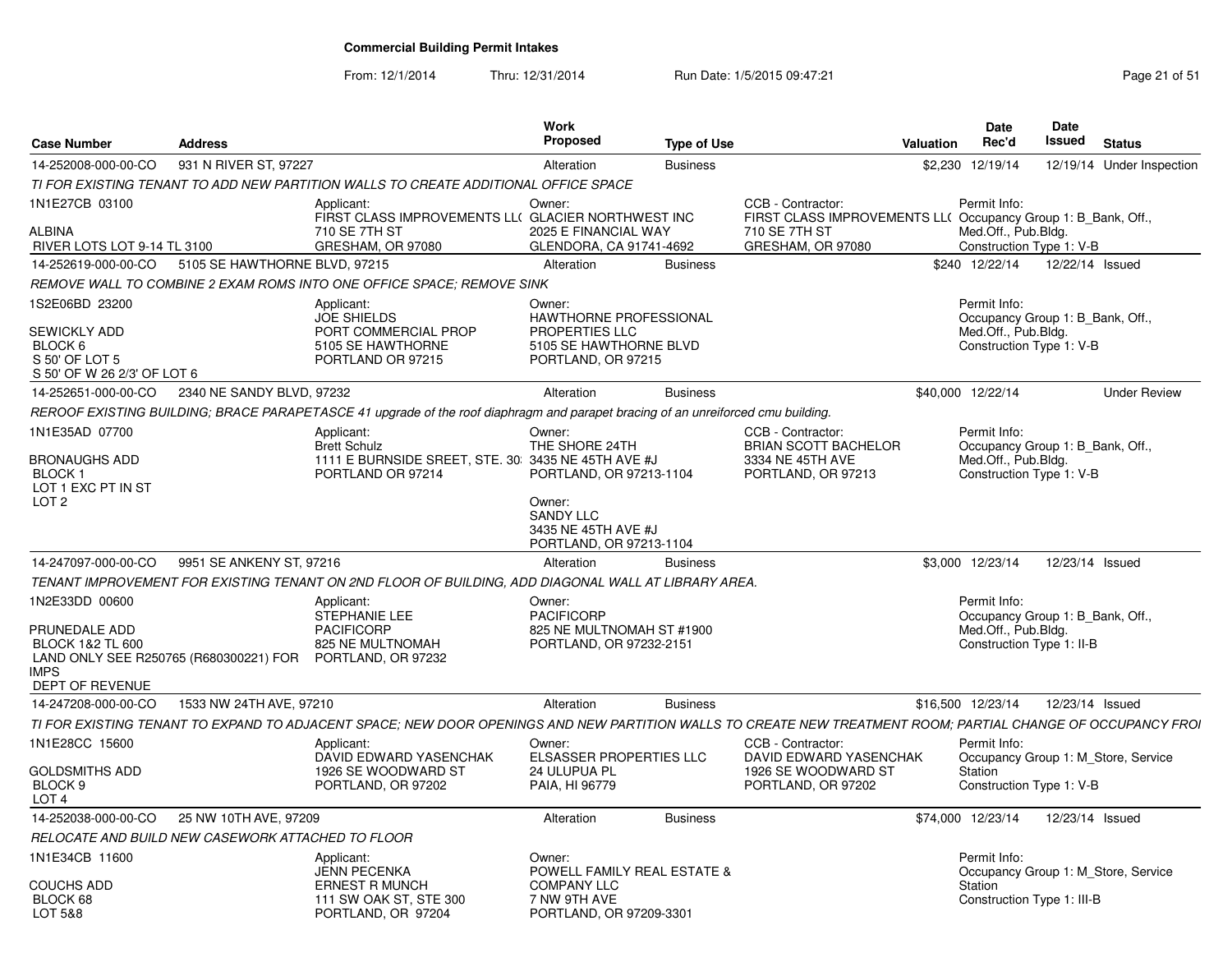From: 12/1/2014

Thru: 12/31/2014 Run Date: 1/5/2015 09:47:21 Research 2010 Rage 22 of 51

| <b>Case Number</b>                                              | <b>Address</b>                                       |                                                                                                                                                                       | <b>Work</b><br><b>Proposed</b>                                                                                     | <b>Type of Use</b> |                                                                                                              | Valuation | <b>Date</b><br>Rec'd                                                                                | <b>Date</b><br>Issued | <b>Status</b>                              |
|-----------------------------------------------------------------|------------------------------------------------------|-----------------------------------------------------------------------------------------------------------------------------------------------------------------------|--------------------------------------------------------------------------------------------------------------------|--------------------|--------------------------------------------------------------------------------------------------------------|-----------|-----------------------------------------------------------------------------------------------------|-----------------------|--------------------------------------------|
| 14-252489-000-00-CO                                             | 10202 E BURNSIDE ST, 97216                           |                                                                                                                                                                       | Alteration                                                                                                         | <b>Business</b>    |                                                                                                              |           | \$304,314 12/23/14                                                                                  |                       | <b>Under Review</b>                        |
|                                                                 |                                                      | TENANT IMPROVEMENT TO BUILD OUT SHELL SPACE FOR FIRST TIME MEDICAL OFFICE TENANT, NEW WALLS TO CREATE EXAM ROOMS, MANAGERS OFFICE, 2 NEW RESTROOMS AND WAITIN         |                                                                                                                    |                    |                                                                                                              |           |                                                                                                     |                       |                                            |
| 1N2E34CC 01000                                                  |                                                      | Applicant:<br>MATT FITZGERALD<br><b>GBD ARCHITECTS INC</b><br>1120 NW Couch St, #300<br>Portland, OR 97209                                                            | Owner:<br>RUSSELLVILLE III LLC<br>1601 FIFTH AVE STE 1900<br>SEATTLE, WA 98101                                     |                    | CCB - Contractor:<br><b>ROB YORKE</b><br>YORKE & CURTIS INC<br>4480 SW 101 ST AVE<br>BEAVERTON, OR 970053427 |           | Permit Info:<br>Occupancy Group 1: B_Bank, Off.,<br>Med.Off., Pub.Bldg.<br>Construction Type 1: V-B |                       |                                            |
| 14-253211-000-00-CO                                             | 1233 N KILLINGSWORTH ST, 97217                       |                                                                                                                                                                       | Alteration                                                                                                         | <b>Business</b>    |                                                                                                              |           | \$274,229 12/23/14                                                                                  |                       | <b>Under Review</b>                        |
|                                                                 |                                                      | STOREFRONT UPGRADES AND TENANT IMPROVEMENT, REMOVE WALL IN ROOM 104 REBUILD TO EXPAND SPACE IN 104 AND DECREASE SPACE IN 105 CREATING THREE NEW SPACES.UPGR/          |                                                                                                                    |                    |                                                                                                              |           |                                                                                                     |                       |                                            |
| 1N1E15CC 15700<br>NORTH ALBINA<br>BLOCK <sub>3</sub><br>LOT 3&4 |                                                      | Applicant:<br>DANA MOORE<br><b>EMERICK ARCHITECTS PC</b><br>208 SW 1ST AVE SUITE 320<br>PORTLAND OR 97204                                                             | Owner:<br><b>CAMBRIDGE DEVELOPMENT</b><br><b>GROUP LLC</b><br>1503 OFFICERS ROW<br>VANCOUVER, WA 98661             |                    | CCB - Contractor:<br>MICHAEL MITCHELL<br>A FIVE CONSTRUCTION LLC<br>7028 N MOHAWK AVE<br>PORTLAND, OR 97203  |           | Permit Info:<br>Occupancy Group 1: B Bank, Off<br>Med.Off., Pub.Bldg.<br>Construction Type 1: I-A   |                       | Construction Type 2 (formerly Type 1): I-A |
| 14-250608-000-00-CO                                             | 3115 NE SANDY BLVD, 97232                            |                                                                                                                                                                       | Alteration                                                                                                         | <b>Business</b>    |                                                                                                              |           | \$4,500 12/24/14                                                                                    |                       | <b>Under Review</b>                        |
|                                                                 | TI FOR NEW TENANT: NEW WALLS FOR NEW CONFERENCE ROOM |                                                                                                                                                                       |                                                                                                                    |                    |                                                                                                              |           |                                                                                                     |                       |                                            |
| 1N1E36BA 03801<br><b>GOODSELLS ADD</b><br><b>BLOCK 5</b>        |                                                      | Applicant:<br><b>RECONSTRUCT LLC</b><br>4528 SE 53RD AVE<br>PORTLAND, OR 97206                                                                                        | Owner:<br>BINDERY (3115) LLC<br>3115 NE SANDY BLVD<br>PORTLAND, OR 97232                                           |                    | CCB - Contractor:<br><b>RECONSTRUCT LLC</b><br>4528 SE 53RD AVE<br>PORTLAND, OR 97206                        |           |                                                                                                     |                       |                                            |
| LOT 7&8 EXC PT IN ST                                            |                                                      |                                                                                                                                                                       |                                                                                                                    |                    |                                                                                                              |           |                                                                                                     |                       |                                            |
| 14-251588-000-00-CO                                             | 305 NW 21ST AVE, 97210                               |                                                                                                                                                                       | Alteration                                                                                                         | <b>Business</b>    |                                                                                                              |           | \$4,000 12/24/14                                                                                    | 12/24/14 Issued       |                                            |
| TI NEW TENANT IN EXISTING SALON                                 |                                                      |                                                                                                                                                                       |                                                                                                                    |                    |                                                                                                              |           |                                                                                                     |                       |                                            |
| 1N1E33CA 07800<br>KINGS 2ND ADD<br>S 100' OF E 100' OF BLOCK 36 |                                                      | Applicant:<br><b>ANN LAM</b><br>305 NW 21ST AVE<br>PORTLAND, OR 97209                                                                                                 | Owner:<br>METRO HOLDINGS WEST VIII LLC<br>2330 NW 31ST AVE<br>PORTLAND, OR 97210-2034                              |                    | CCB - Contractor:<br>THANH DO<br>4908 NE 72ND AVE<br>PORTLAND, OR 97218                                      |           | Permit Info:<br>Occupancy Group 1: B Bank, Off<br>Med.Off., Pub.Blda.<br>Construction Type 1: V-B   |                       |                                            |
| 14-253565-000-00-CO                                             | 7000 N INTERSTATE AVE, 97217                         |                                                                                                                                                                       | Alteration                                                                                                         | <b>Business</b>    |                                                                                                              |           | \$6,000 12/24/14                                                                                    | 12/24/14 Issued       |                                            |
|                                                                 |                                                      | EXISTING TENANT ADD 8' MEAT CASE COOLER TO EXISITNG EXISTING 8' COOLER, FOR A TOTAL OF 16' OF COOLER SPACE. ADD 12' VEGGIE CASE-(W/NEW CONDENSING UNIT SEE 14-253570M |                                                                                                                    |                    |                                                                                                              |           |                                                                                                     |                       |                                            |
| 1N1E15BB 06800                                                  |                                                      | Applicant:<br><b>FORTINO TORRES</b><br>TRS COOLING & HEATING<br>3931 N LOMBARD<br>PORTLAND, OR 97217                                                                  | Owner:<br><b>JESUS RODRIGUEZ RAMIREZ</b><br>2835 N WATTS ST<br>PORTLAND, OR 97217<br>Owner:<br><b>ALBA RAMIREZ</b> |                    | CCB - Contractor:<br><b>FORTINO TORRES</b><br>TRS COOLING & HEATING<br>3931 N LOMBARD<br>PORTLAND, OR 97217  |           | Permit Info:<br>Occupancy Group 1: M Store, Service<br>Station<br>Construction Type 1: V-B          |                       |                                            |
|                                                                 |                                                      |                                                                                                                                                                       | 2835 N WATTS ST<br>PORTLAND, OR 97217                                                                              |                    |                                                                                                              |           |                                                                                                     |                       |                                            |
| 14-246757-000-00-CO                                             | 7007 SW MACADAM AVE, 97219                           |                                                                                                                                                                       | Alteration                                                                                                         | <b>Business</b>    |                                                                                                              |           | \$3,000 12/29/14                                                                                    |                       | 12/29/14 Under Inspection                  |
|                                                                 |                                                      | MINOR REMODEL TO EXISTING MEN'S BATHROOM TO MEET ADA REQUIREMENTS                                                                                                     |                                                                                                                    |                    |                                                                                                              |           |                                                                                                     |                       |                                            |
| 1S1E22BA 06800                                                  |                                                      | Applicant:<br><b>BARRY EASTWOOD</b><br>BARRY EASTWOOD & ASSOC                                                                                                         | Owner:<br>SCANDIA 811 LLC<br>PO BOX 3032                                                                           |                    | CCB - Contractor:<br>NASE COMPANY LLC<br>PO BOX 3032                                                         |           | Permit Info:<br>Occupancy Group 1: A-2 Restaurant<br>Construction Type 1: V-B                       |                       |                                            |
| SOUTHERN PORTLAND<br>BLOCK 16<br>LOT 17&18                      |                                                      | 9230 N SAINT LOUIS AVE<br>PORTLAND OR 97203                                                                                                                           | SUNRIVER, OR 97707-0032                                                                                            |                    | SUN RIVER, OR 97707                                                                                          |           |                                                                                                     |                       |                                            |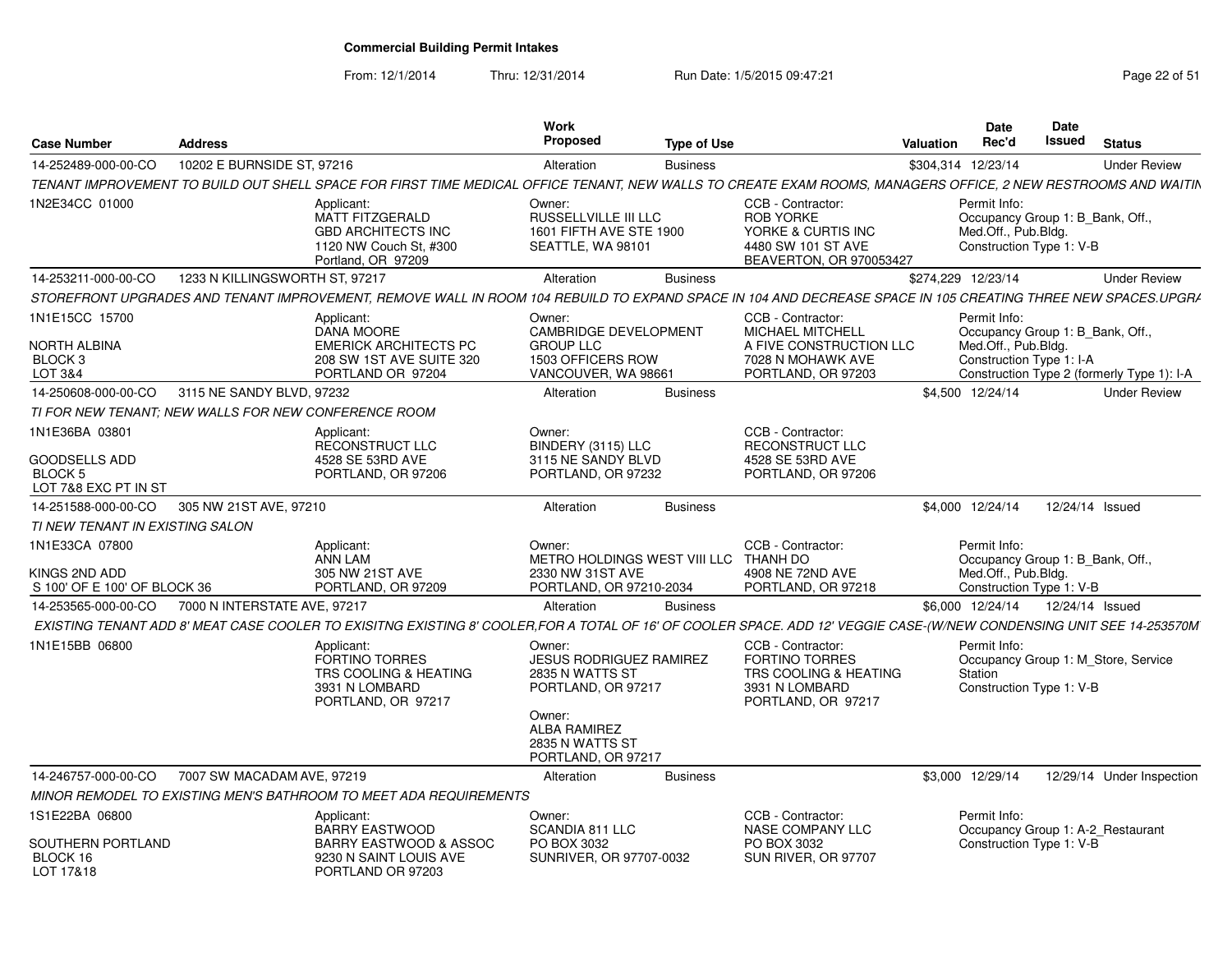From: 12/1/2014

| <b>Case Number</b>                                                             | <b>Address</b>                                                                                                                                               | Work<br>Proposed<br><b>Type of Use</b>                                                                     |                                                                                                                   | Date<br><b>Date</b><br>Issued<br>Rec'd<br><b>Valuation</b>                                            | <b>Status</b>       |
|--------------------------------------------------------------------------------|--------------------------------------------------------------------------------------------------------------------------------------------------------------|------------------------------------------------------------------------------------------------------------|-------------------------------------------------------------------------------------------------------------------|-------------------------------------------------------------------------------------------------------|---------------------|
| 14-234015-REV-02-CO                                                            | 13136 NE AIRPORT WAY, 97230                                                                                                                                  | Alteration<br><b>Business</b>                                                                              |                                                                                                                   | \$12/29/14                                                                                            | 12/29/14 Issued     |
|                                                                                | <b>REVISION TO REMOVE DOOR FROM OFFICE. AS SHOWN ON PLANS</b>                                                                                                |                                                                                                            |                                                                                                                   |                                                                                                       |                     |
| 1N2E23BA 00300                                                                 | Applicant:<br>Dave Spitzer<br>DMS Architects Inc.<br>2325 NE 19TH AVE<br>PORTLAND, OR 97212                                                                  | Owner:<br>COPPER MOUNTAIN TRUST CORP JAEGER AND ERWERT<br>1 SW COLUMBIA ST #435<br>PORTLAND, OR 97258-2036 | CCB - Contractor:<br><b>CONTRACTOR</b><br>601 S MCLOUGHLIN BLVD<br>OREGON CITY, OR 97045                          | Permit Info:<br>Occupancy Group 1: B_Bank, Off.,<br>Med.Off., Pub.Bldg.<br>Construction Type 1: III-B |                     |
|                                                                                | 14-249016-REV-01-CO 2637 SE BELMONT ST. 97214                                                                                                                | <b>Business</b><br>Alteration                                                                              |                                                                                                                   | \$12/29/14                                                                                            | 12/29/14 Issued     |
|                                                                                | REVISION TO ADD 3 FOOT COUNTER AT RETAIL AREA                                                                                                                |                                                                                                            |                                                                                                                   |                                                                                                       |                     |
| 1S1E01BB 07600<br><b>HANSONS ADD &amp; 2ND</b><br>BLOCK 7                      | Applicant:<br><b>EYTAN ZIAS</b><br>PHOENIX KNIFE HOUSE<br>3233 SE DIVISION ST                                                                                | Owner:<br>2637 BELMONT ST LLC<br><b>PO BOX 759</b><br>PORTLAND, OR 97207                                   | CCB - Contractor:<br><b>COLIN GREY</b><br>CIELO DESIGN BUILD LLC<br>105 SE 30TH AV                                | Permit Info:<br>Occupancy Group 1: B Bank, Off.,<br>Med.Off., Pub.Bldg.<br>Construction Type 1: III-B |                     |
| E 50' OF LOT 5<br>S 2' OF E 50' OF LOT 6                                       | PORTLAND OREGON                                                                                                                                              |                                                                                                            | PORTLAND, OR 97214                                                                                                | Construction Type 2 (formerly Type 1): III-B                                                          |                     |
| 14-254203-000-00-CO                                                            | 1182 N HAYDEN MEADOWS DR, 97217                                                                                                                              | <b>Business</b><br>Alteration                                                                              |                                                                                                                   | \$291,000 12/29/14                                                                                    | <b>Under Review</b> |
|                                                                                | TENANT IMPROVEMENT FOR NEW DMV OFFICE, DEMO EXISTING INTERIOR WALLS, LEAVE ONE EXISTING RESTROOM INTACT, NEW WALLS FOR 3 NEW RESTROOMS, SUPPLY ROOM, JANITOR |                                                                                                            |                                                                                                                   |                                                                                                       |                     |
| 1N1E03C 00500                                                                  | Applicant:<br>MIKE COYLE<br><b>FASTER PERMITS</b><br>14334 NW EAGLERIDGE LANE<br>PORTLAND, OR 97229                                                          | Owner:<br><b>HAYDEN MEADOWS</b><br>805 SW BROADWAY #2020<br>PORTLAND, OR 97205-3360                        | CCB - Contractor:<br>R & H CONSTRUCTION<br>1530 SW TAYLOR STREET<br>PORTLAND, OR 97205                            |                                                                                                       |                     |
| 14-254646-000-00-CO                                                            | 2117 NE OREGON ST, 97232                                                                                                                                     | Alteration<br><b>Business</b>                                                                              |                                                                                                                   | \$75,000 12/30/14                                                                                     | <b>Under Review</b> |
|                                                                                | CHANGE OF OCCUPANCY FROM F-1 TO B FOR NEW TENANT SPACE(S) IN NW CORNER OF BUILDING: CREATE FIVE SEPARATE OFFICE SPACES AND ELECTRICAL ROOM                   |                                                                                                            |                                                                                                                   |                                                                                                       |                     |
| 1N1E35AD 02500<br>SULLIVANS ADD<br>BLOCK 33<br>$LOT 1-8$                       | Applicant:<br><b>JEFF BURNS</b><br><b>BURNS ORGANIC MODERN</b><br>1336 SE 20TH AVE<br>PORTLAND, OR 97214                                                     | Owner:<br><b>BINDERY ANNEX LLC</b><br>323 NW 13TH AVE #403<br>PORTLAND, OR 97209                           | CCB - Contractor:<br>DEFORM NW LLC<br>PO BOX 42404<br>PORTLAND, OR 97242                                          | Permit Info:<br>Occupancy Group 1: B_Bank, Off.,<br>Med.Off., Pub.Bldg.<br>Construction Type 1: III-B |                     |
|                                                                                | 14-175299-DFS-01-CO  2011 W BURNSIDE ST, 97209                                                                                                               | Alteration<br><b>Business</b>                                                                              |                                                                                                                   | $$1$ 12/30/14                                                                                         | <b>Under Review</b> |
| DFS FOR INTERIOR LIGHTING COMPLIANCE                                           |                                                                                                                                                              |                                                                                                            |                                                                                                                   |                                                                                                       |                     |
| 1N1E33CA 14500                                                                 | Applicant:<br>CAROL GOSS<br>SODERSTROM ARCHITECTS<br>1200 NW NAITO PKW SUITE 410<br>PORTLAND OR 97209                                                        | Owner:<br>FRED MEYER INC<br>1014 VINE ST 7TH FLOOR<br>CINCINNATI, OH 45202-1141                            | CCB - Contractor:<br><b>STEVE BARTELL</b><br>P & C CONSTRUCTION CO<br>2133 NW YORK ST<br>PORTLAND, OR 97210       | Permit Info:<br>Occupancy Group 1: B Bank, Off.,<br>Med.Off., Pub.Bldg.<br>Construction Type 1: I-B   |                     |
| 14-254785-000-00-CO                                                            | 7717 SW 34TH AVE, 97219                                                                                                                                      | Alteration<br><b>Business</b>                                                                              |                                                                                                                   | \$1,550 12/31/14                                                                                      | 12/31/14 Issued     |
|                                                                                | TENANT IMPROVEMENT FOR NEW TENANT SAME OCCUPANCY TYPE AS PREVIOUS TENANT-BUILD 2 DIVIDING WALL TO CREATE 2 ROOMS FROM ONE. WALLS TO BE 2"X4" WOOD STUD       |                                                                                                            |                                                                                                                   |                                                                                                       |                     |
| 1S1E20DB 06800<br><b>WILDWOOD</b><br>BLOCK 5<br>LOT 1 EXC PT IN ST<br>LOT 2&11 | Applicant:<br><b>CHRIS PALAMARIS</b><br>CPC & SONS INC<br>12200 SW FAIRFIELD ST<br>BEAVERTON, OR 970051436                                                   | Owner:<br>JUDITH H SHAW<br>410 NW SKYLINE BLVD<br>PORTLAND, OR 97229<br>Owner:                             | CCB - Contractor:<br><b>CHRIS PALAMARIS</b><br>CPC & SONS INC<br>12200 SW FAIRFIELD ST<br>BEAVERTON, OR 970051436 | Permit Info:<br>Occupancy Group 1: B_Bank, Off.,<br>Med.Off., Pub.Bldg.<br>Construction Type 1: V-B   |                     |
|                                                                                |                                                                                                                                                              | JOHN P SHAW<br>410 NW SKYLINE BLVD<br>PORTLAND, OR 97229                                                   |                                                                                                                   |                                                                                                       |                     |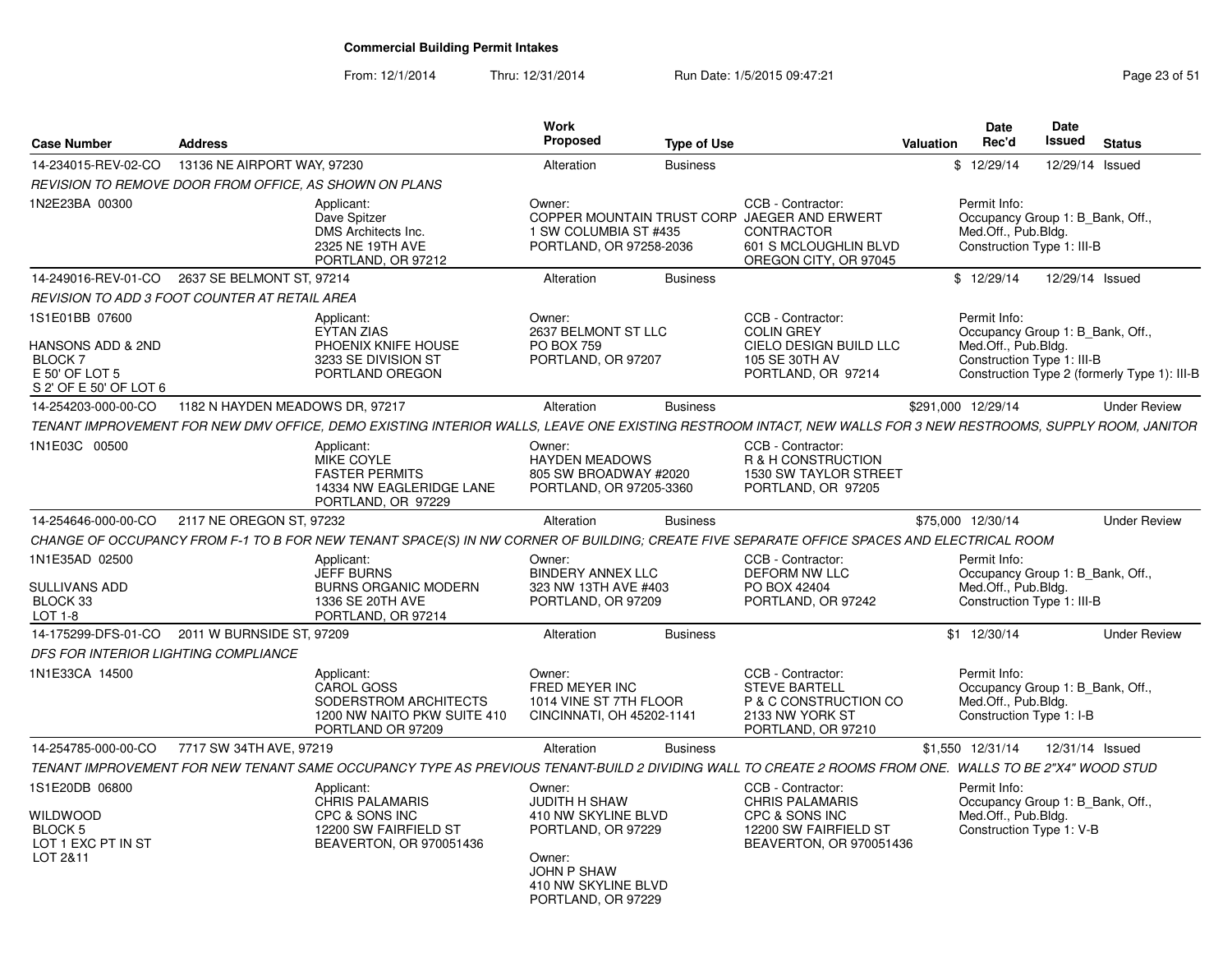From: 12/1/2014

Thru: 12/31/2014 Run Date: 1/5/2015 09:47:21 Research 2010 Rage 24 of 51

| <b>Case Number</b>                                                  | <b>Address</b>                 |                                                                                                                                                                  | Work<br><b>Proposed</b>                                                              | <b>Type of Use</b> |                                                                                                                          | Valuation | Date<br>Rec'd                                                                                         | <b>Date</b><br>Issued | <b>Status</b>                                |
|---------------------------------------------------------------------|--------------------------------|------------------------------------------------------------------------------------------------------------------------------------------------------------------|--------------------------------------------------------------------------------------|--------------------|--------------------------------------------------------------------------------------------------------------------------|-----------|-------------------------------------------------------------------------------------------------------|-----------------------|----------------------------------------------|
| 13-194938-REV-04-CO                                                 | 2117 NE OREGON ST, 97232       |                                                                                                                                                                  | Alteration                                                                           | <b>Business</b>    |                                                                                                                          |           | \$25,000 12/10/14                                                                                     | 12/10/14 Final        |                                              |
|                                                                     |                                | ADDED VALUE REVISION - VOLUNTARY INSULATION OF PERMITER CONCRETE WALLS IN 3 TENANT SPACES                                                                        |                                                                                      |                    |                                                                                                                          |           |                                                                                                       |                       |                                              |
| 1N1E35AD 02500<br><b>SULLIVANS ADD</b><br>BLOCK 33<br>LOT 1-8       |                                | Applicant:<br><b>JEFF BURNS</b><br><b>BURNS ORGANIC MODERN</b><br>1336 SE 20TH AVE<br>PORTLAND, OR 97214                                                         | Owner:<br><b>BINDERY ANNEX LLC</b><br>323 NW 13TH AVE #403<br>PORTLAND, OR 97209     |                    | CCB - Contractor:<br>DEFORM NW LLC<br>PO BOX 42404<br>PORTLAND, OR 97242                                                 |           | Permit Info:<br>Occupancy Group 1: B_Bank, Off.,<br>Med.Off., Pub.Bldg.<br>Construction Type 1: III-B |                       | Construction Type 2 (formerly Type 1): III-B |
| 14-247567-000-00-CO                                                 | 4333 NE SANDY BLVD             |                                                                                                                                                                  | Alteration                                                                           | <b>Business</b>    |                                                                                                                          |           | \$29.810 12/10/14                                                                                     | 12/10/14 Issued       |                                              |
|                                                                     |                                | INTERIOR TENANT IMPROVEMENT FOR EXISTING TENANT-CONSTRUCT (2) PRIVATE OFFICES; NEW FURNITURE AND FINISHES ; ADD NEW MT SUPPLY/RETURN @ (1) OFFICE; RELOCATE POWE |                                                                                      |                    |                                                                                                                          |           |                                                                                                       |                       |                                              |
| 1N2E30CC 80001                                                      |                                | Applicant:<br>JULIE CROASDELL<br>STANTEC ARCHITECTURE<br>11130 NE 23RD PL SUITE 200<br>BELLEVUE WA, 98004-1465                                                   | Owner:<br><b>GAVI BEVERLY LLC</b><br>801 GRAND AVE<br>DES MOINES, IA 50309-1370      |                    | <b>Primary Contractor:</b><br>TO BID                                                                                     |           | Permit Info:<br>Occupancy Group 1: B Bank, Off.,<br>Med.Off., Pub.Bldg.<br>Construction Type 1: II-A  |                       |                                              |
| 14-203605-REV-01-CO                                                 | 7787 SW CAPITOL HWY, 97219     |                                                                                                                                                                  | Alteration                                                                           | <b>Business</b>    |                                                                                                                          |           | \$12/10/14                                                                                            | 12/10/14 Issued       |                                              |
|                                                                     |                                | REVISION TO ADD STRUCTURAL ENGINEERING DETAILS FOR DROPPED CEILING AND DISHWASHER HOOD                                                                           |                                                                                      |                    |                                                                                                                          |           |                                                                                                       |                       |                                              |
| 1S1E20DB 07200                                                      |                                | Applicant:<br>JARED FUSCALDO<br>ORANGE DESIGN INDUSTRIES LL( CO<br>3530 N MISSISSIPPI AVE<br>PORTLAND OR 97227                                                   | Owner:<br>ROSE PROPERTY MANAGEMENT<br>6149 SW SHATTUCK RD<br>PORTLAND, OR 97221-1044 |                    | CCB - Contractor:<br>ORANGE DESIGN INDUSTRIES LL( Occupancy Group 1: B_Bank, Off.,<br>PO BOX 42015<br>PORTLAND, OR 97242 |           | Permit Info:<br>Med.Off., Pub.Bldg.<br>Construction Type 1: V-B                                       |                       |                                              |
| 14-226292-REV-01-CO                                                 | 1230 NW HOYT ST, 97209         |                                                                                                                                                                  | Alteration                                                                           | <b>Business</b>    |                                                                                                                          |           | \$12/10/14                                                                                            | 12/10/14 Issued       |                                              |
|                                                                     |                                | REVISION TO CHANGE FLOOR PLAN LAYOUT, BAR AREA AND KITCHEN APPLIANCES                                                                                            |                                                                                      |                    |                                                                                                                          |           |                                                                                                       |                       |                                              |
| 1N1E33AD 04100<br><b>COUCHS ADD</b><br>BLOCK 87<br>E 1/2 OF LOT 6&7 |                                | Applicant:<br>ORANGE DESIGN INDUSTRIES LL( 1230 HOYT LLC<br>PO BOX 42015<br>PORTLAND, OR 97242                                                                   | Owner:<br>155 SANSOME ST #850<br>SAN FRANCISCO, CA 94104-3610                        |                    | CCB - Contractor:<br>ORANGE DESIGN INDUSTRIES LL( Occupancy Group 1: B_Bank, Off.,<br>PO BOX 42015<br>PORTLAND, OR 97242 |           | Permit Info:<br>Med.Off., Pub.Bldg.<br>Construction Type 1: V-B                                       |                       |                                              |
| 14-160842-REV-01-CO                                                 | 1817 NW IRVING ST, 97209       |                                                                                                                                                                  | Alteration                                                                           | <b>Business</b>    |                                                                                                                          |           | \$12/10/14                                                                                            | 12/10/14 Issued       |                                              |
|                                                                     |                                | REVISION TO CHANGE FRAMING DETAIL SEE ROLL UP DOOR DETAIL "D"                                                                                                    |                                                                                      |                    |                                                                                                                          |           |                                                                                                       |                       |                                              |
| 1N1E33AC 06600<br><b>COUCHS ADD</b><br>BLOCK 176<br>LOT 1&4         |                                | Applicant:<br><b>WAYNE GLASNAPP</b><br><b>CG CONSTRUCTION</b><br>1801 NW UPSHUR<br>PORTLAND, OR 97209                                                            | Owner:<br>1801 SHOP LLC<br>1801 NW UPSHUR ST<br>PORTLAND, OR 97210                   |                    | CCB - Contractor:<br>C G CONSTRUCTION<br>1801 NW UPSHUR<br>PORTLAND, OR 97209                                            |           | Permit Info:<br>Occupancy Group 1: B Bank, Off.,<br>Med.Off., Pub.Bldg.<br>Construction Type 1: III-B |                       |                                              |
| 14-246597-000-00-CO                                                 | 1450 NW PETTYGROVE ST - Unit 1 |                                                                                                                                                                  | Alteration                                                                           | <b>Business</b>    |                                                                                                                          |           | \$22,000 12/11/14                                                                                     |                       | 12/11/14 Under Inspection                    |
|                                                                     |                                | TENANT IMPROVEMENT FOR NEW BARBER SHOP TENANT, WAITING AREA, COUNTER AND 2 SINKS                                                                                 |                                                                                      |                    |                                                                                                                          |           |                                                                                                       |                       |                                              |
| 1N1E33AA 01201<br>COUCHS ADD                                        |                                | Applicant:<br><b>MEHDI ROSTAMI</b><br><b>METROMAN BARBER SHOP</b>                                                                                                | Owner:<br>FREEDOM CENTER I LLC<br>1355 NW 13TH AVE                                   |                    | Primary Contractor:<br>TO BID                                                                                            |           | Permit Info:<br>Occupancy Group 1: B_Bank, Off.,<br>Med.Off., Pub.Bldg.                               |                       |                                              |
| BLOCK 229<br>LOT 5-8                                                |                                | 1450 NW PETTYGROVE<br>PORTLAND, OR 97209                                                                                                                         | PORTLAND, OR 97209-3284                                                              |                    |                                                                                                                          |           | Construction Type 1: III-B                                                                            |                       |                                              |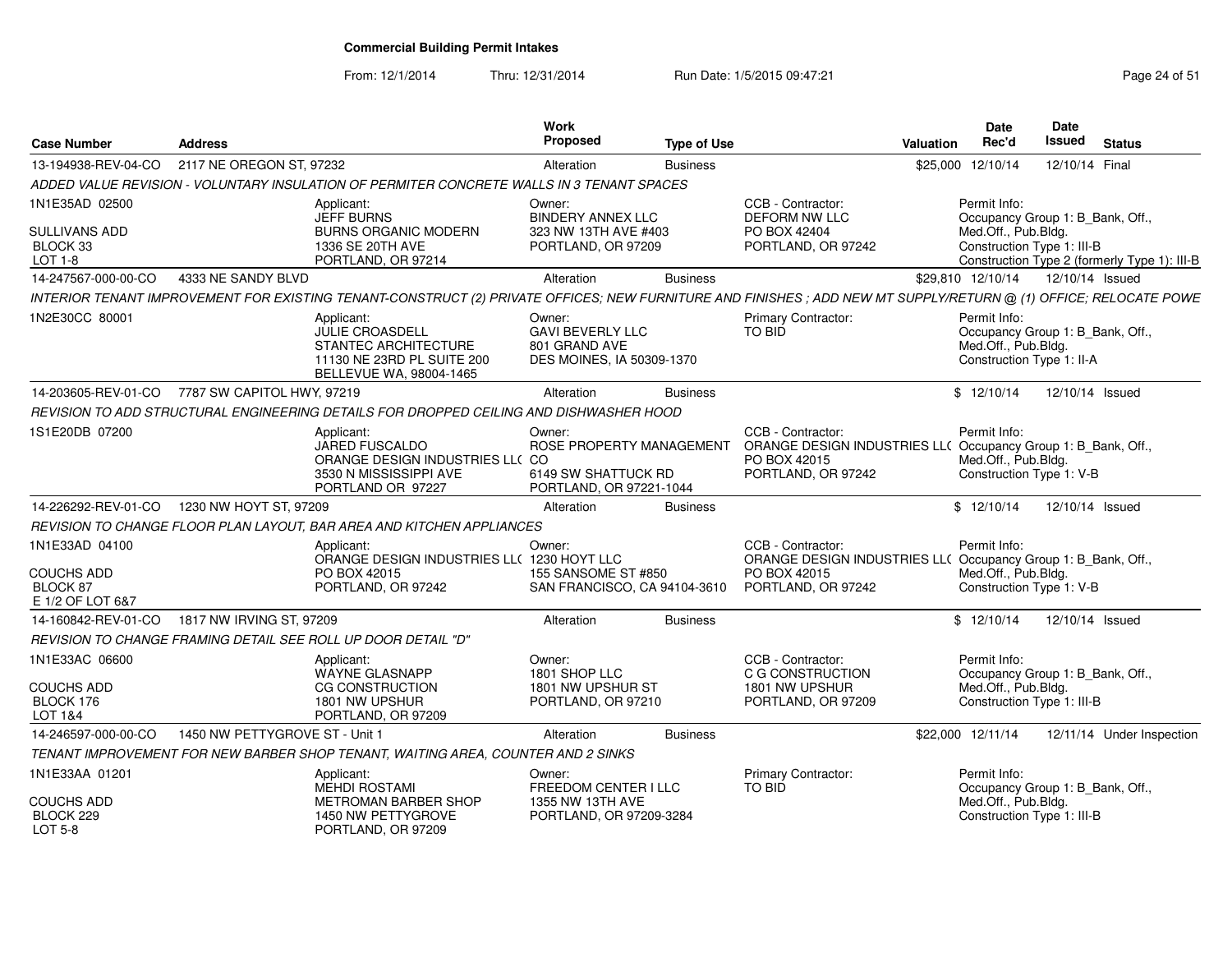| <b>Case Number</b>                                                                    | <b>Address</b>              |                                                                                                                                                                | <b>Work</b><br>Proposed                                                                                                 | <b>Type of Use</b> |                                                                                                                 | <b>Valuation</b> | Date<br>Rec'd                                                                                                                         | <b>Date</b><br>Issued | <b>Status</b>       |
|---------------------------------------------------------------------------------------|-----------------------------|----------------------------------------------------------------------------------------------------------------------------------------------------------------|-------------------------------------------------------------------------------------------------------------------------|--------------------|-----------------------------------------------------------------------------------------------------------------|------------------|---------------------------------------------------------------------------------------------------------------------------------------|-----------------------|---------------------|
| 14-236040-REV-01-CO                                                                   | 14325 NE AIRPORT WAY, 97230 |                                                                                                                                                                | Alteration                                                                                                              | <b>Business</b>    |                                                                                                                 |                  | \$12/11/14                                                                                                                            | 12/11/14 Issued       |                     |
| REVISION TO INFILL OVERHEAD DOOR OPENING                                              |                             |                                                                                                                                                                |                                                                                                                         |                    |                                                                                                                 |                  |                                                                                                                                       |                       |                     |
| 1N2E24B 01800                                                                         |                             | Applicant                                                                                                                                                      | Owner:                                                                                                                  |                    | CCB - Contractor:                                                                                               |                  | Permit Info:                                                                                                                          |                       |                     |
| PARTITION PLAT 1991-94<br>LOT 2 EXC PT IN ST                                          |                             | OLTEAN CONSTRUCTION LLC<br>22388 SE HOFFMEISTER RD<br>DAMASCUS, OR 97089                                                                                       | POWIN CENTER LLC<br>PO BOX 483<br>TUALATIN, OR 97062                                                                    |                    | OLTEAN CONSTRUCTION LLC<br>22388 SE HOFFMEISTER RD<br>DAMASCUS, OR 97089                                        |                  | Occupancy Group 1: B_Bank, Off.,<br>Med.Off., Pub.Bldg.<br>Construction Type 1: V-B<br>Construction Type 2 (formerly Type 1): V-B     |                       |                     |
| 14-238528-000-00-CO                                                                   | 22 NW 23RD AVE, 97210       |                                                                                                                                                                | Alteration                                                                                                              | <b>Business</b>    |                                                                                                                 |                  | \$250,000 12/12/14                                                                                                                    | 12/12/14 Issued       |                     |
|                                                                                       |                             | TENANT IMPROVEMENT FOR EXISTING BANK TENANT, DEMO EXISTING TELLER AREA AND RELOCATE, ADD WALLS FOR WORK ROOM, REMODEL BREAK ROOM, ENCLOSE EXISTING OFFICE AT   |                                                                                                                         |                    |                                                                                                                 |                  |                                                                                                                                       |                       |                     |
| 1N1E33CB 01100                                                                        |                             | Applicant<br>ELISHA PERSON<br>MULVANNY G2 ARCHITECTURE<br>1110 112TH AVE NE STE 500<br>BELLEVUE, WA 98004                                                      | Owner:<br>ROBERT M CHRIST<br>31535 SW ARBOR GLEN LOOP<br>WILSONVILLE, OR 97070-9439<br>Owner:<br><b>JEANNE T CHRIST</b> |                    | CCB - Contractor:<br>LEASE CRUTCHER LEWIS CORP<br>921 SW WASHINGTON #150<br>PORTLAND, OR 972050000              |                  | Permit Info:<br>Occupancy Group 1: B_Bank, Off.,<br>Med.Off., Pub.Bldg.<br>Construction Type 1: V-B                                   |                       |                     |
|                                                                                       |                             |                                                                                                                                                                | 31535 SW ARBOR GLEN LOOP<br>WILSONVILLE, OR 97070-9439                                                                  |                    |                                                                                                                 |                  |                                                                                                                                       |                       |                     |
| 14-247659-000-00-CO                                                                   | 12433 SE DIVISION ST, 97233 |                                                                                                                                                                | Alteration                                                                                                              | <b>Business</b>    |                                                                                                                 |                  | \$4,000 12/12/14                                                                                                                      |                       | <b>Under Review</b> |
|                                                                                       |                             | CHANGE OF OCCUPANCY AND TI FOR NEW TENANT; INFILLING WALLS TO CREATE DIFFERENT OCCUPANCIES INCLUDING BAKERY, OFFICE, MERCHANTILE; BATHROOMS ARE EXISTING       |                                                                                                                         |                    |                                                                                                                 |                  |                                                                                                                                       |                       |                     |
| 1S2E02CC 09600                                                                        |                             | Applicant:<br>Erika Yoshida<br>Yoshida Real Estate Holdings XIII LLI 15154 NE COUCH CT<br>8440 NE Alderwood Rd., Ste A<br>Portland, OR 97220                   | Owner:<br>DAVID G CARLO<br>PORTLAND, OR 97230                                                                           |                    | <b>Primary Contractor:</b><br>TO BID                                                                            |                  | Permit Info:<br>Occupancy Group 1: B Bank, Off.,<br>Med.Off., Pub.Bldg.<br>Construction Type 1: V-B                                   |                       |                     |
| 14-249596-000-00-CO                                                                   | 126 SW 2ND AVE, 97204       |                                                                                                                                                                | Alteration                                                                                                              | <b>Business</b>    |                                                                                                                 |                  | \$2.250.000 12/15/14                                                                                                                  |                       | <b>Under Review</b> |
|                                                                                       |                             | SHELL ONLY; DEMO INTERIOR WALLS ON THE MAIN FLOOR AND ADD NEW WALLS TO CREATE BIKE STORAGE ROOM, TRASH ROOM, CELL DATA, JANITORIAL, 2 NEW RESTROOMS; CHANGE OF |                                                                                                                         |                    |                                                                                                                 |                  |                                                                                                                                       |                       |                     |
| 1N1E34CD 02100<br><b>PORTLAND</b><br>BLOCK 28<br>LOT 5&6                              |                             | Applicant:<br><b>TIM RICHARD</b><br>SITEWORKS DESIGN BUILD<br>1255 NE 9TH AVE #17<br>PORTLAND OR 97209                                                         | Owner<br>PINE STREET MARKET LLC<br>1255 NW 9TH AVE #17<br>PORTLAND, OR 97209                                            |                    | CCB - Contractor<br><b>JEAN PIERRE VEILLET</b><br><b>SITEWORKS INC</b><br>1255 NW 9TH #17<br>PORTLAND, OR 97209 |                  |                                                                                                                                       |                       |                     |
| 14-249650-000-00-CO                                                                   | 6447 N CUTTER CIR, 97217    |                                                                                                                                                                | Alteration                                                                                                              | <b>Business</b>    |                                                                                                                 |                  | \$7,138,832 12/15/14                                                                                                                  |                       | <b>Under Review</b> |
|                                                                                       |                             | INSTALLATION OF CONVEYOR SYSTEM INTO A FED EX GROUND FACILITY. CONVEYOR SYSTEM IS DESIGNED TO TRANSPORT FED EX PARCELSTHIS PERMIT WILL BE COMPLETED SEPARATELY |                                                                                                                         |                    |                                                                                                                 |                  |                                                                                                                                       |                       |                     |
| 1N1E17A 01000<br><b>1951 COMMISSIONERS ADD</b><br><b>BLOCK7</b><br>LOT 2 EXC PT IN ST |                             | Applicant:<br>D. RUSH FULLERTON<br>MATERIAL HANDLING SYSTEMS.<br><b>INC</b><br>3955 EAST BLUE LICK RD<br>LOUISVILLE, KY 40229                                  | Owner:<br>SETZER PROPERTIES ZWPO LLC TO BID<br>354 WALLER AVE #200<br>LEXINGTON, KY 40504                               |                    | <b>Primary Contractor:</b>                                                                                      |                  |                                                                                                                                       |                       |                     |
| 14-249016-000-00-CO                                                                   | 2637 SE BELMONT ST, 97214   |                                                                                                                                                                | Alteration                                                                                                              | <b>Business</b>    |                                                                                                                 |                  | \$20,000 12/16/14                                                                                                                     | 12/16/14 Issued       |                     |
|                                                                                       |                             | T.I FOR NEW TENANT, NEW COUNTERS AND WALL FOR STAFF USE ONLY; KNIFE SALES AND SERVI CE                                                                         |                                                                                                                         |                    |                                                                                                                 |                  |                                                                                                                                       |                       |                     |
| 1S1E01BB 07600                                                                        |                             | Applicant:                                                                                                                                                     | Owner:                                                                                                                  |                    | CCB - Contractor:                                                                                               |                  | Permit Info:                                                                                                                          |                       |                     |
| HANSONS ADD & 2ND<br>BLOCK 7<br>E 50' OF LOT 5<br>S 2' OF E 50' OF LOT 6              |                             | <b>EYTAN ZIAS</b><br>PHOENIX KNIFE HOUSE<br>3233 SE DIVISION ST<br>PORTLAND OREGON                                                                             | 2637 BELMONT ST LLC<br><b>PO BOX 759</b><br>PORTLAND, OR 97207                                                          |                    | <b>COLIN GREY</b><br>CIELO DESIGN BUILD LLC<br>105 SE 30TH AV<br>PORTLAND, OR 97214                             |                  | Occupancy Group 1: B_Bank, Off.,<br>Med.Off., Pub.Bldg.<br>Construction Type 1: III-B<br>Construction Type 2 (formerly Type 1): III-B |                       |                     |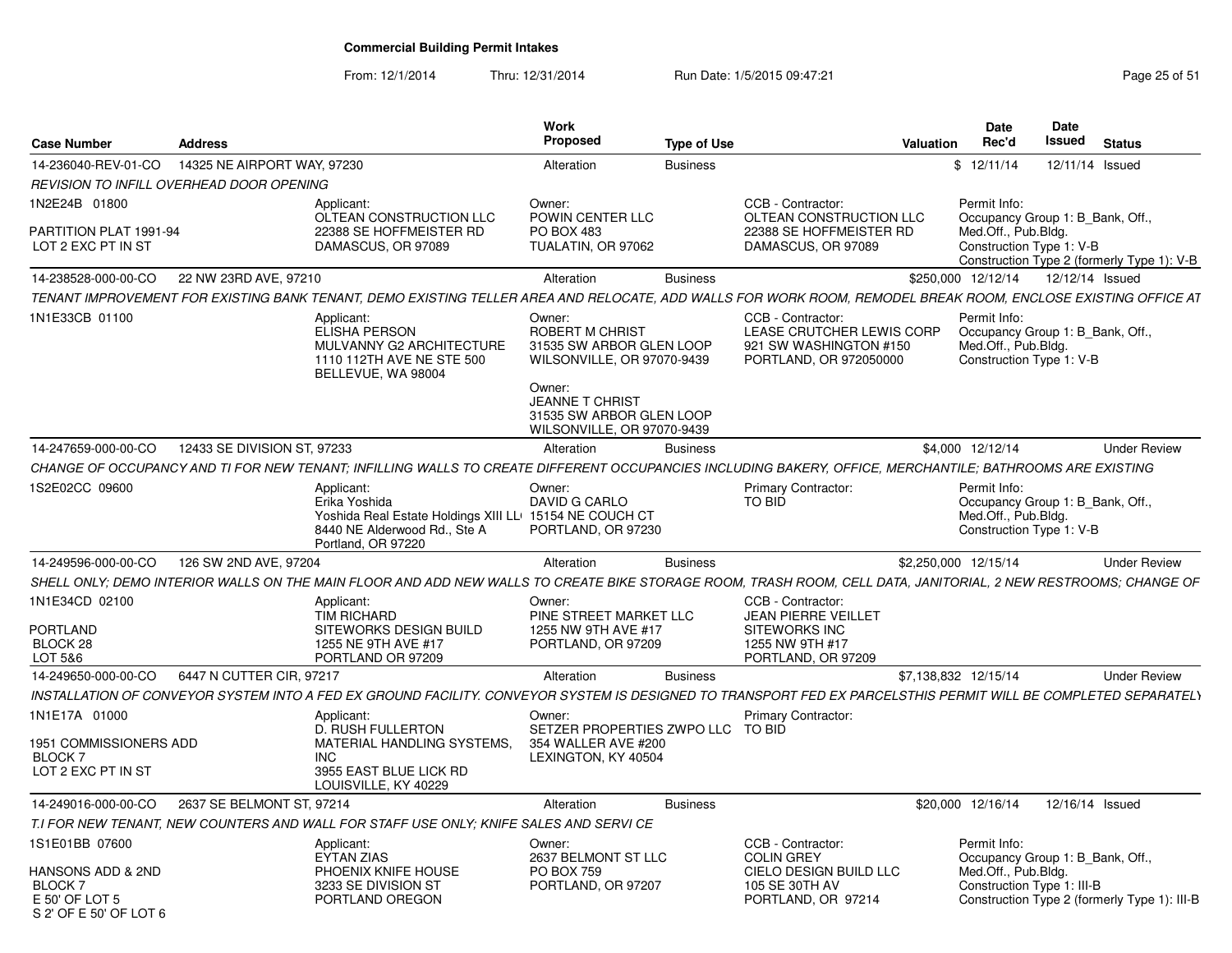From: 12/1/2014

| <b>Case Number</b>                                                                                                            | <b>Address</b>            |                                                                                                                        | <b>Work</b><br>Proposed                                                    | <b>Type of Use</b> |                                                                                                               | <b>Valuation</b> | <b>Date</b><br>Rec'd                                                                                 | <b>Date</b><br>Issued | <b>Status</b>                                                                             |
|-------------------------------------------------------------------------------------------------------------------------------|---------------------------|------------------------------------------------------------------------------------------------------------------------|----------------------------------------------------------------------------|--------------------|---------------------------------------------------------------------------------------------------------------|------------------|------------------------------------------------------------------------------------------------------|-----------------------|-------------------------------------------------------------------------------------------|
| 14-249702-000-00-CO                                                                                                           | 531 SE 14TH AVE           |                                                                                                                        | Alteration                                                                 | <b>Business</b>    |                                                                                                               |                  | \$13,501 12/16/14                                                                                    | 12/16/14 Issued       |                                                                                           |
|                                                                                                                               |                           | TENANT IMPROVEMENT IN EXISTING SHELL SPACE ON 2ND FLOOR, NEW WALLS FOR CONFERENCE ROOM, ENTRY AND COFFEE BAR WITH SINK |                                                                            |                    |                                                                                                               |                  |                                                                                                      |                       |                                                                                           |
| 1S1E02BA 00101<br><b>EAST PORTLAND</b><br>BLOCK 282&283 TL 101<br>POTENTIAL ADDITIONAL TAX                                    |                           | Applicant:<br>Dan Williams<br><b>FASTER PERMITS</b><br>14334 NW EAGLERIDGE LANE<br>PORTLAND OR 97229                   | Owner:<br>15350 SW SEQUOIA PKWY #300<br>PORTLAND, OR 97224-7175            |                    | CCB - Contractor:<br>WASHINGTON HIGH SCHOOL LLC BREMIK CONSTRUCTION<br>1026 SE STARK ST<br>PORTLAND, OR 97214 |                  | Permit Info:<br>Occupancy Group 1: B_Bank, Off.,<br>Med.Off., Pub.Bldg.<br>Construction Type 1: II-A |                       |                                                                                           |
| 14-249709-000-00-CO                                                                                                           | 531 SE 14TH AVE           |                                                                                                                        | Alteration                                                                 | <b>Business</b>    |                                                                                                               |                  | \$2,640 12/16/14                                                                                     | 12/16/14 Issued       |                                                                                           |
|                                                                                                                               |                           | TENANT IMPROVEMENT - ADD COFFEE BAR AND CABINETS FOR NEW TENANT                                                        |                                                                            |                    |                                                                                                               |                  |                                                                                                      |                       |                                                                                           |
| 1S1E02BA 00101<br><b>EAST PORTLAND</b><br>BLOCK 282&283 TL 101<br>POTENTIAL ADDITIONAL TAX                                    |                           | Applicant:<br><b>MARTIN HANSON</b><br>11801 SE SOUTHERN LITES DR<br>CLACKAMAS, OR 97015                                | Owner:<br>15350 SW SEQUOIA PKWY #300<br>PORTLAND, OR 97224-7175            |                    | CCB - Contractor:<br>WASHINGTON HIGH SCHOOL LLC BREMIK CONSTRUCTION<br>1026 SE STARK ST<br>PORTLAND, OR 97214 |                  | Permit Info:<br>Occupancy Group 1: B_Bank, Off.,<br>Med.Off., Pub.Bldg.<br>Construction Type 1: II-A |                       |                                                                                           |
|                                                                                                                               |                           | Applicant:<br>Dan Williams<br><b>FASTER PERMITS</b><br>14334 NW EAGLERIDGE LANE<br>PORTLAND OR 97229                   |                                                                            |                    |                                                                                                               |                  |                                                                                                      |                       |                                                                                           |
| 14-218372-REV-01-CO                                                                                                           | 2401 NE FREMONT ST. 97212 |                                                                                                                        | Alteration                                                                 | Educational        |                                                                                                               |                  | \$4.500 12/29/14                                                                                     | 12/29/14 Issued       |                                                                                           |
|                                                                                                                               |                           | VALUE ADDED REVISION TO REMOVE INTERIOR COLUMNS AND ADD STRUCTURAL BEAMS                                               |                                                                            |                    |                                                                                                               |                  |                                                                                                      |                       |                                                                                           |
| 1N1E24CC 11900<br><b>ALAMEDA PARK</b><br><b>BLOCK1</b><br>LOT 1&2                                                             |                           | Applicant:<br>DAVE SPITZER<br>DMS ARCHITECTS, INC<br>2325 NE 19th Ave<br>PORTLAND, OR 97212                            | Owner:<br>2401 NE FREMONT LLC<br>3727 NE GRAND AVE<br>PORTLAND, OR 97212   |                    | CCB - Contractor:<br>Kevin<br><b>BARTEL CONTRACTING INC</b><br>PO BOX 160<br>GLADSTONE, OR 97027              |                  | Permit Info:<br>Occupancy Group 1: E School<br>Construction Type 1: V-B                              |                       |                                                                                           |
| 14-244337-000-00-CO                                                                                                           | 4816 SE 92ND AVE, 97266   |                                                                                                                        | Alteration                                                                 | Educational        |                                                                                                               |                  | \$5,000 12/2/14                                                                                      | 12/2/14 Issued        |                                                                                           |
|                                                                                                                               |                           | ADD NON-BEARING WALL AND 20 MINUTE DOOR TO DIVIDE EXISTING OFFICE INTO TWO OFFICES                                     |                                                                            |                    |                                                                                                               |                  |                                                                                                      |                       |                                                                                           |
| 1S2E16AB 06500<br><b>CADWELLS ADD</b><br>BLOCK <sub>9</sub><br>N 136.23' OF W 100' OF LOT 2<br>N 136.26' OF E 94.49' OF LOT 2 |                           | Applicant:<br>PORTLAND YOUTH BUILDERS<br>4816 SE 92ND AVE<br>PORTLAND OR 97266<br><b>MULTNOMAH</b>                     | Owner:<br>PORTLAND YOUTHBUILDERS<br>4816 SE 92ND AVE<br>PORTLAND, OR 97266 |                    | CCB - Contractor:<br>PORTLAND YOUTH BUILDERS<br>4816 SE 92ND AVE<br>PORTLAND OR 97266<br><b>MULTNOMAH</b>     |                  | Permit Info:<br>Occupancy Group 1: E_School<br>Construction Type 1: V-B                              |                       |                                                                                           |
| 14-205128-REV-01-CO 118 NE M L KING BLVD, 97232                                                                               |                           |                                                                                                                        | Alteration                                                                 | Factory/Industrial |                                                                                                               |                  | \$12/19/14                                                                                           | 12/19/14 Issued       |                                                                                           |
| <b>REVISION - MODIFICATION TO SAMPLING MANHOLE</b>                                                                            |                           |                                                                                                                        |                                                                            |                    |                                                                                                               |                  |                                                                                                      |                       |                                                                                           |
| 1N1E35CB 03700                                                                                                                |                           | Applicant:<br><b>SCOTT MCINTIRE</b><br>WHITE DOG CONSTRUCTION<br>1526 NE Alberta St.<br>Portland, OR 97211             |                                                                            |                    | CCB - Contractor:<br>WHITE DOG RESTORATIONS INC<br>4915 NE 16TH AVE<br>PORTLAND, OR 97211                     |                  | Permit Info:<br>Factory, Mod.Hazard<br>Construction Type 1: III-B                                    |                       | Occupancy Group 1: F-1_Industrial Plant -<br>Construction Type 2 (formerly Type 1): III-B |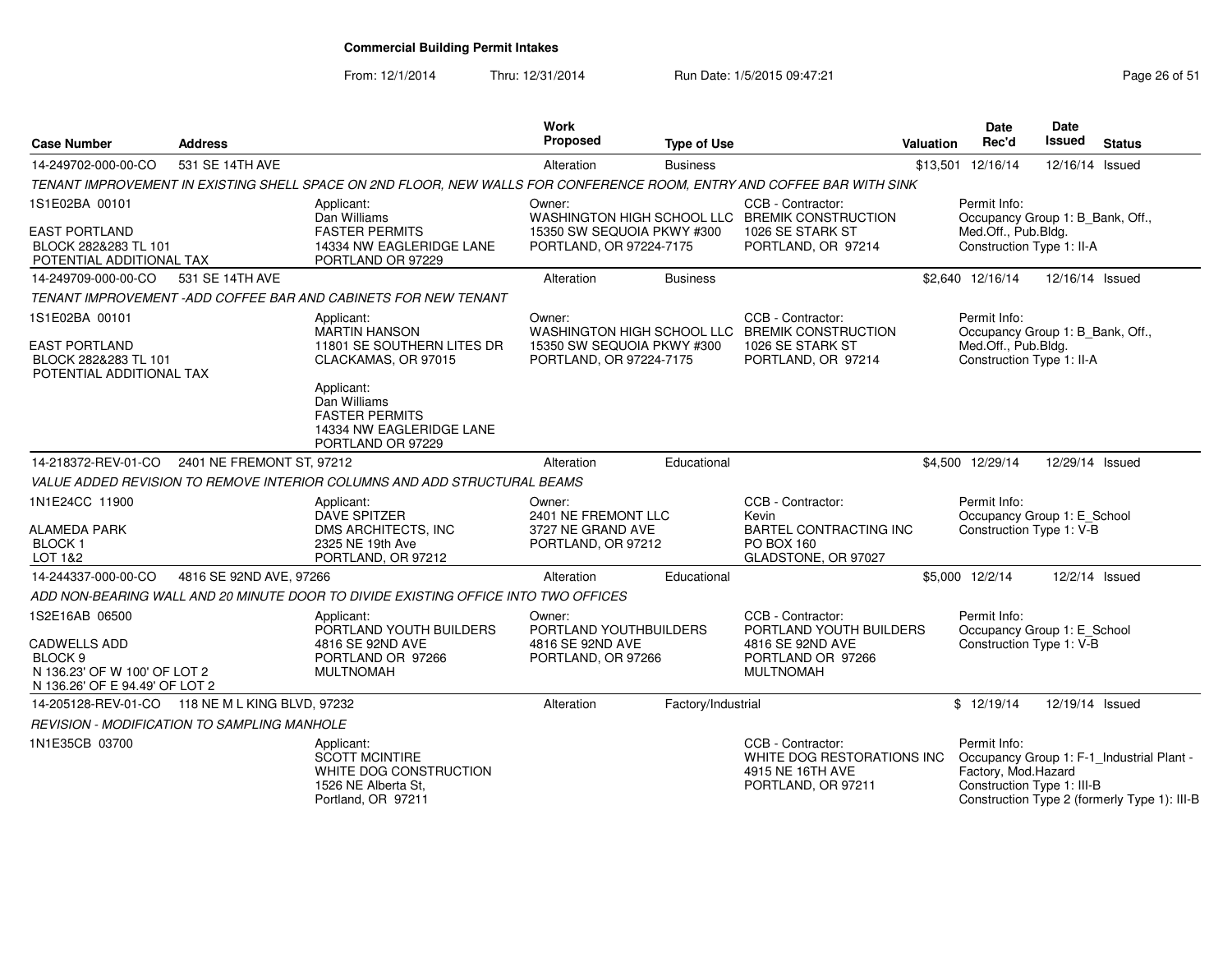From: 12/1/2014

Thru: 12/31/2014 Run Date: 1/5/2015 09:47:21 Research 2010 Rage 27 of 51

| <b>Case Number</b>                                      | <b>Address</b>                                        |                                                                                                                                                                     | Work<br>Proposed                                                                        | <b>Type of Use</b> |                                                                   | Valuation            | Date<br>Rec'd                                                   | <b>Date</b><br>Issued | <b>Status</b>                                |
|---------------------------------------------------------|-------------------------------------------------------|---------------------------------------------------------------------------------------------------------------------------------------------------------------------|-----------------------------------------------------------------------------------------|--------------------|-------------------------------------------------------------------|----------------------|-----------------------------------------------------------------|-----------------------|----------------------------------------------|
| 14-252240-000-00-CO                                     | 4233 NE 147TH AVE, 97230                              |                                                                                                                                                                     | Alteration                                                                              | Factory/Industrial |                                                                   |                      | \$60,000 12/22/14                                               | 12/22/14 Issued       |                                              |
|                                                         |                                                       | TENANT IMPROVEMENT FOR NEW MARIJUANA GROW FACILITY. CONSTRUCT NEW WALLS TO CREATE 3 GROW ROOMS AND NEW UTILITY ROOMS. LEGALIZE MEZZANINE LEVEL AND ADD LADL         |                                                                                         |                    |                                                                   |                      |                                                                 |                       |                                              |
| 1N2E24CB 00400<br>SECTION 24 1N 2E<br>TL 400 1.06 ACRES |                                                       | Applicant:<br>PATRICK DONALDSON<br>PATRICK DONALDSON ARCHITECT<br>106 NE 61ST AVE                                                                                   | Owner:<br><b>RUTH PRUITT</b><br>159 SW FLORENCE AVE #D19<br>GRESHAM, OR 97080-7100      |                    | <b>Primary Contractor:</b><br>TO BID                              |                      | Permit Info:<br>Factory, Mod.Hazard<br>Construction Type 1: V-B |                       | Occupancy Group 1: F-1_Industrial Plant -    |
|                                                         |                                                       | PORTLAND, OR 97213                                                                                                                                                  | Owner:<br><b>HENRY MOSHBERGER</b><br>159 SW FLORENCE AVE #D19<br>GRESHAM, OR 97080-7100 |                    |                                                                   |                      |                                                                 |                       |                                              |
| 14-245851-DFS-01-CO                                     | 5620 NE 65TH AVE, 97218                               |                                                                                                                                                                     | Alteration                                                                              | Factory/Industrial |                                                                   | \$114,000 12/23/14   |                                                                 |                       | <b>Under Review</b>                          |
|                                                         |                                                       | DFS FOR PAINT BOOTH, SAW CUTTING CONTRETE SLAB TO PROVIDE "PITS" FOR SPRAY BOOTHS.                                                                                  |                                                                                         |                    |                                                                   |                      |                                                                 |                       |                                              |
| 1N2E17CC 04600                                          |                                                       | Applicant:                                                                                                                                                          | Owner:                                                                                  |                    | CCB - Contractor:                                                 |                      | Permit Info:                                                    |                       |                                              |
|                                                         |                                                       | ROHNER MECHANICAL INC                                                                                                                                               | SLM OREGON LLC                                                                          |                    | ROHNER MECHANICAL INC                                             |                      |                                                                 |                       | Occupancy Group 1: F-1_Industrial Plant -    |
| SECTION 17 1N 2E                                        |                                                       | 12400 NE 60TH WAY, BLDG B                                                                                                                                           | 300 SE HEARTHWOOD BLVD                                                                  |                    | 12400 NE 60TH WAY, BLDG B                                         |                      | Factory, Mod.Hazard                                             |                       |                                              |
| TL 4600 0.60 ACRES                                      |                                                       | VANCOUVER, WA 98682                                                                                                                                                 | VANCOUVER, WA 98684-7431                                                                |                    | VANCOUVER, WA 98682                                               |                      | Construction Type 1: V-B                                        |                       |                                              |
| 14-247416-000-00-CO                                     | 2715 SE 8TH AVE                                       |                                                                                                                                                                     | Alteration                                                                              | Factory/Industrial |                                                                   | \$3,443,084 12/10/14 |                                                                 |                       | <b>Under Review</b>                          |
|                                                         |                                                       | CHANGE OF OCCUPANCY FROM WAREHOUSE AND GARAGE TO INDUSTRIAL SHELL SPACE. ADD INTERIOR WALLS TO CREATE INDIVIDUAL TENANT SPACES: ADD NEW RESTROOMS: NEW MEZ.         |                                                                                         |                    |                                                                   |                      |                                                                 |                       |                                              |
| IS1E11BB 03801                                          |                                                       | Applicant                                                                                                                                                           | Owner:                                                                                  |                    | CCB - Contractor:                                                 |                      | Permit Info:                                                    |                       |                                              |
|                                                         |                                                       | <b>JOSH GUERRA</b>                                                                                                                                                  | 2715 LLC                                                                                |                    | <b>DOYLE PETERSON</b>                                             |                      |                                                                 |                       | Occupancy Group 1: F-2_Industrial Plant -    |
| SECTION 11 1S 1E<br>TL 3801 2.50 ACRES                  |                                                       | ANKROM MOISAN ARCHITECTS.<br><b>INC</b>                                                                                                                             | 520 SW YAMHILL ST #600<br>PORTLAND, OR 97204-1329                                       |                    | SUPERIOR QUALITY<br>CONSTRUCTION CO                               |                      | Factory, Low Hazard<br>Construction Type 1: III-B               |                       |                                              |
|                                                         |                                                       | 6720 SW MACADAM AVE, SUITE<br>100<br>PORTLAND, OR 97219                                                                                                             |                                                                                         |                    | PO BOX 9291<br>BROOKS OR 97305                                    |                      |                                                                 |                       |                                              |
| 14-248865-000-00-CO                                     | 100 NE 11TH AVE, 97232                                |                                                                                                                                                                     | Alteration                                                                              | Factory/Industrial |                                                                   |                      | \$20,000 12/15/14                                               | 12/15/14 Issued       |                                              |
|                                                         | FIRE REPAIR: ROOF DAMAGED REPLACE RAFTERS AND 2 BEAMS |                                                                                                                                                                     |                                                                                         |                    |                                                                   |                      |                                                                 |                       |                                              |
| 1N1E35CA 03500                                          |                                                       | Applicant:                                                                                                                                                          | Owner:                                                                                  |                    |                                                                   |                      | Permit Info:                                                    |                       |                                              |
|                                                         |                                                       | <b>TERRY HELLEM</b>                                                                                                                                                 | RALF A LEOPOLD                                                                          |                    |                                                                   |                      | Occupancy Group 1: S-1_Storage -                                |                       |                                              |
| <b>EAST PORTLAND</b>                                    |                                                       | PROJECTIVE BUILDING DESIGNS                                                                                                                                         | 1025 SE 6TH AVE                                                                         |                    |                                                                   |                      | Moderate Hazard, Warehouse                                      |                       |                                              |
| BLOCK 235                                               |                                                       | PO BOX 6542                                                                                                                                                         | PORTLAND, OR 97214-2374                                                                 |                    |                                                                   |                      | Construction Type 1: V-B                                        |                       |                                              |
| LOT 3&4                                                 |                                                       | BEAVERTON OR 97007                                                                                                                                                  |                                                                                         |                    |                                                                   |                      |                                                                 |                       |                                              |
| 14-249528-000-00-CO                                     | 420 NE 9TH AVE, 97232                                 |                                                                                                                                                                     | Alteration                                                                              | Factory/Industrial |                                                                   |                      | \$30.000 12/16/14                                               |                       | <b>Under Review</b>                          |
|                                                         |                                                       | TENANT IMPROVEMENT FOR NEW TENANT (PHOTO AND VIDEO PRODUCTION / EDITING) IN THE SW 1/4 OF THE BUILIDNG. NEW WALLS TO CREATE (2) EDITING ROOMS, (2) ADA BATHROOMS, { |                                                                                         |                    |                                                                   |                      |                                                                 |                       |                                              |
| 1N1E35CA 00900                                          |                                                       | Applicant:<br>SUE FIRPO<br>SL FIRPO DESIGN/CRAFT                                                                                                                    | Owner:<br>SCHOFIELD LLC<br>425 NE 9TH AVE                                               |                    | CCB - Contractor:<br><b>JUSTIN RIDEOUT</b><br>5810 NE 18TH STREET |                      | Permit Info:<br>Factory, Mod.Hazard                             |                       | Occupancy Group 1: F-1_Industrial Plant -    |
|                                                         |                                                       | 420 NE 56TH AVE<br>PORTLAND OR 97213                                                                                                                                | PORTLAND, OR 97232-2710                                                                 |                    | PORTLAND, OR 97211                                                |                      | Construction Type 1: III-B                                      |                       | Construction Type 2 (formerly Type 1): III-B |
| 14-250658-000-00-CO                                     | 2316 NE OREGON ST, 97232                              |                                                                                                                                                                     | Alteration                                                                              | Factory/Industrial |                                                                   |                      | \$25,000 12/17/14                                               |                       | <b>Under Review</b>                          |
|                                                         |                                                       | IMPROVEMENTS TO SHELL FOR FUTURE TENANT, REPLACE 2 EXISTING OVERHEAD DOORS, REPLACE EXISTING MAN DOOR WITH STOREFRONT ENTRY DOORS AND ADD 5 NEW OVERHEAD D          |                                                                                         |                    |                                                                   |                      |                                                                 |                       |                                              |
|                                                         |                                                       |                                                                                                                                                                     |                                                                                         |                    |                                                                   |                      |                                                                 |                       |                                              |
| 1N1E35AD 03500                                          |                                                       | Applicant:<br><b>MELISSA EHN</b>                                                                                                                                    | Owner:<br><b>BAKERY BLOCKS LLC</b>                                                      |                    | CCB - Contractor:<br><b>JOSHUA CHARLES</b>                        |                      |                                                                 |                       |                                              |
|                                                         |                                                       | <b>WRIGHT DESIGN OFFICE</b>                                                                                                                                         | 537 SE ASH ST STE 101                                                                   |                    | NICE CONSTRUCTION AND                                             |                      |                                                                 |                       |                                              |
|                                                         |                                                       | 150 SW HARRISON                                                                                                                                                     | PORTLAND, OR 97214                                                                      |                    | <b>EXCAVATION LLC</b>                                             |                      |                                                                 |                       |                                              |
|                                                         |                                                       | PORTLAND, OR 97202                                                                                                                                                  |                                                                                         |                    | PO BOX 219<br>GARIBALDI, OR 97118                                 |                      |                                                                 |                       |                                              |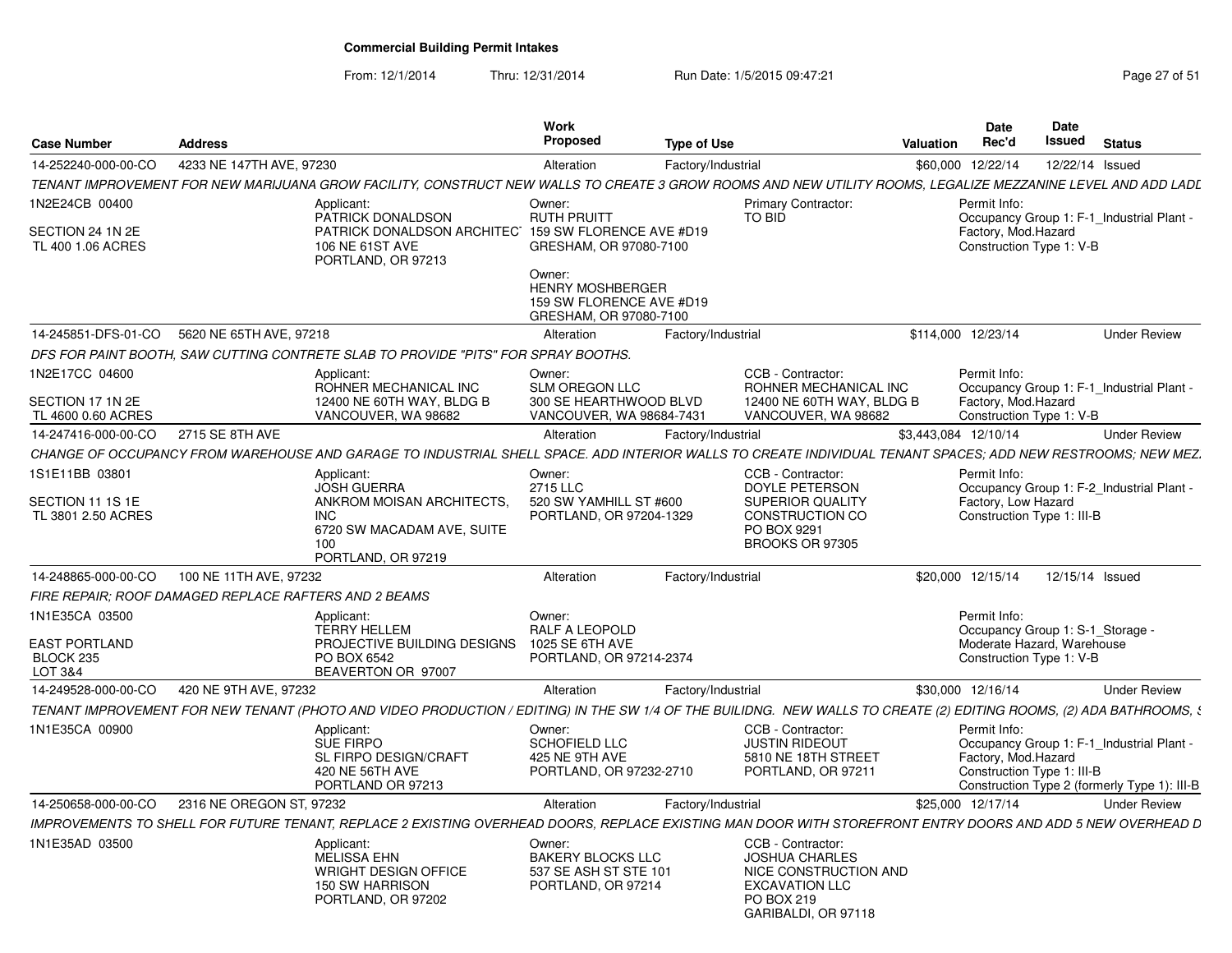| <b>Case Number</b>                                  | <b>Address</b>                                     |                                                                                                                                                                | Work<br>Proposed                                                                               | <b>Type of Use</b> |                                                                                        | Valuation          | Date<br>Rec'd                                   | Date<br><b>Issued</b> | <b>Status</b>                                |  |
|-----------------------------------------------------|----------------------------------------------------|----------------------------------------------------------------------------------------------------------------------------------------------------------------|------------------------------------------------------------------------------------------------|--------------------|----------------------------------------------------------------------------------------|--------------------|-------------------------------------------------|-----------------------|----------------------------------------------|--|
| 14-250515-000-00-CO                                 | 7124 N MARINE DR. 97203                            |                                                                                                                                                                | Alteration                                                                                     | Factory/Industrial |                                                                                        | \$10,000 12/18/14  |                                                 |                       | <b>Under Review</b>                          |  |
|                                                     |                                                    | INFILLING THREE VENTS ON NORTHEAST SIDE OF BUILDING WITH SHEET METAL AND SCREWS                                                                                |                                                                                                |                    |                                                                                        |                    |                                                 |                       |                                              |  |
| 2N1W25A 00200<br>RIVERGATE INDUSTRIAL DIS           |                                                    | Applicant:<br><b>JOE KURTH</b><br>LIVERMORE ARCH AND                                                                                                           | Owner:<br>AJINOMOTO FROZEN FOODS USA NICK LETTIN<br><b>INC</b>                                 |                    | CCB - Contractor:<br>INSPEC INTERNATIONAL LLC                                          |                    |                                                 |                       |                                              |  |
| BLOCK 27<br>LOT 3-6 TL 200                          |                                                    | <b>ENGINEERING</b><br>140 SW ARTHUR ST SUITE 200                                                                                                               | 7124 N MARINE DR<br>PORTLAND, OR 97203                                                         |                    | 140 SW ARTHUR ST<br>PORTLAND, OR 97201                                                 |                    |                                                 |                       |                                              |  |
| <b>LAND &amp; IMPS</b>                              | ENTERPRISE ZONE; POTENTIAL ADDITIONAL              | PORTLAND OR 97201                                                                                                                                              |                                                                                                |                    |                                                                                        |                    |                                                 |                       |                                              |  |
| IMPS; R646093 (R708888588) FOR MACH &<br>EQUIP; DEF | TAX: SEE R660328 (R708888589) FOR OTHER            |                                                                                                                                                                |                                                                                                |                    |                                                                                        |                    |                                                 |                       |                                              |  |
|                                                     | 14-239345-000-00-CO 2136 SE 8TH AVE, 97214         |                                                                                                                                                                | Alteration                                                                                     | Factory/Industrial |                                                                                        | \$2,500 12/2/14    |                                                 |                       | 12/2/14 Issued                               |  |
|                                                     | NEW WALLS TO CREATE (2) ADA RESTROOMS IN WAREHOUSE |                                                                                                                                                                |                                                                                                |                    |                                                                                        |                    |                                                 |                       |                                              |  |
| 1S1E02CC 04400                                      |                                                    | Applicant:<br>LINDQUIST DEVELOPMENT CO IN( LINDQUIST DEVELOPMENT CO IN(                                                                                        | Owner:                                                                                         |                    |                                                                                        |                    | Permit Info:                                    |                       | Occupancy Group 1: F-2 Industrial Plant -    |  |
| STEPHENS ADD<br>BLOCK 94<br>LOT 3&4&6               |                                                    | PO BOX 42135<br>PORTLAND, OR 97242-0135                                                                                                                        | PO BOX 42135<br>PORTLAND, OR 97242-0135                                                        |                    |                                                                                        |                    | Factory, Low Hazard<br>Construction Type 1: V-B |                       |                                              |  |
| 14-231932-000-00-CO                                 | 5003 N LOMBARD ST, 97203                           |                                                                                                                                                                | Alteration                                                                                     | Factory/Industrial |                                                                                        | \$100,000 12/3/14  |                                                 |                       | <b>Under Review</b>                          |  |
|                                                     |                                                    | TI FOR NEW TENANT, REMOVE WALLS AND ADD NEW WALLS TO CREATE TWO NEW RESTROOMS,2 NEW WALK IN COOLERS, AND KITCHEN AREA; CHANGE OF OCCUPANCY FROM M TO F         |                                                                                                |                    |                                                                                        |                    |                                                 |                       |                                              |  |
| 1N1E08CB 11100                                      |                                                    | Applicant:<br>BARRY EASTWOOD                                                                                                                                   | Owner:<br>HIEU T CHU                                                                           |                    | CCB - Contractor:<br><b>DON RUE</b>                                                    |                    | Permit Info:                                    |                       | Occupancy Group 1: F-1 Industrial Plant -    |  |
| UNIVERSITY PK<br>BLOCK 100<br>SLY 70' OF LOT 10-12  |                                                    | <b>BARRY EASTWOOD &amp; ASSOC</b><br>9230 N SAINT LOUIS AVE<br>PORTLAND OR 97203                                                                               | 6354 N DETROIT AVE<br>PORTLAND, OR 97217-4923                                                  |                    | <b>JHC COMMERCIAL</b><br>11125 SW BARBUR BLVD<br>PORTLAND OR 97219                     |                    | Factory, Mod.Hazard<br>Construction Type 1: V-B |                       | Construction Type 2 (formerly Type 1): V-B   |  |
| 14-245851-000-00-CO                                 | 5620 NE 65TH AVE, 97218                            |                                                                                                                                                                | Alteration                                                                                     | Factory/Industrial |                                                                                        | \$102.767 12/10/14 |                                                 |                       | <b>Under Review</b>                          |  |
|                                                     |                                                    | CONVERT EXISTING STEEL SHOP TO AUTO BODY SHOP (F) OCCUPANCY, CREATE NEW OPENINGS TO CHANGE BREAK ROOM TO RECEPTION AREA, INFILL WALL AND RELOCATE DOOR AT EXIS |                                                                                                |                    |                                                                                        |                    |                                                 |                       |                                              |  |
| 1N2E17CC 04600                                      |                                                    | Applicant:                                                                                                                                                     | Owner:                                                                                         |                    | CCB - Contractor:                                                                      |                    | Permit Info:                                    |                       |                                              |  |
| SECTION 17 1N 2E<br>TL 4600 0.60 ACRES              |                                                    | <b>FRANK JOZAITIS</b><br><b>MACKINS AUTO BODY</b><br>300 SE HEARTHWOOD BLVD<br>VANCOUVER, WA 98684                                                             | <b>SLM OREGON LLC</b><br>300 SE HEARTHWOOD BLVD<br>VANCOUVER, WA 98684-7431                    |                    | <b>GREGORY KIRK LEE</b><br>11170 SW TORLAND ST<br><b>TIGARD, OR 97223</b>              |                    | Factory, Mod.Hazard<br>Construction Type 1: V-B |                       | Occupancy Group 1: F-1 Industrial Plant -    |  |
|                                                     | 14-157327-DFS-01-CO 209 NW 3RD AVE, 97209          |                                                                                                                                                                | Alteration                                                                                     | Hotel/Motel        |                                                                                        |                    | \$5,000 12/15/14                                |                       | Approved to Issue                            |  |
| DFS FOR FIRE ESCAPE ADDITION                        |                                                    |                                                                                                                                                                |                                                                                                |                    |                                                                                        |                    |                                                 |                       |                                              |  |
| 1N1E34CA 05100                                      |                                                    | Applicant:                                                                                                                                                     | Owner:                                                                                         |                    | CCB - Contractor:                                                                      |                    | Permit Info:                                    |                       |                                              |  |
|                                                     |                                                    | PHIL SYDNOR                                                                                                                                                    | <b>KEYMAR LLC</b>                                                                              |                    | <b>MATT SIEGEL</b>                                                                     |                    |                                                 |                       | Occupancy Group 1: R-1 Hotel or Motel        |  |
| <b>COUCHS ADD</b><br><b>BLOCK 27</b>                |                                                    | <b>INTEGRATE ARCHITECTURE &amp;</b><br>PLANNING INC                                                                                                            | 8190 SW CANYON LN<br>PORTLAND, OR 97225-3922                                                   |                    | <b>BUILDING BLOCK LLC</b><br>8190 SW CANYON LN                                         |                    | Construction Type 1: III-B                      |                       | Construction Type 2 (formerly Type 1): III-B |  |
| E 65' OF LOT 1                                      |                                                    | 1715 N TERRY ST<br>PORTLAND, OR 97217                                                                                                                          |                                                                                                |                    | PORTLAND OR 97225                                                                      |                    |                                                 |                       |                                              |  |
| 14-211410-DFS-01-CO                                 | 422 SW BROADWAY AVE, 97205                         |                                                                                                                                                                | Alteration                                                                                     | Hotel/Motel        |                                                                                        |                    | \$5,000 12/31/14                                |                       | <b>Under Review</b>                          |  |
|                                                     | DFS-FOR FIREPROOFING PRODUCT DATA AND PLANS        |                                                                                                                                                                |                                                                                                |                    |                                                                                        |                    |                                                 |                       |                                              |  |
| 1N1E34CC 04500                                      |                                                    | Applicant:<br><b>STEVE ROSSI</b><br><b>ROSSI ARCHITECTURE</b><br>2802 JUAN ST STE 22<br>SAN DIEGO, CA 92110                                                    | Owner:<br><b>GOLDEN EAGLES OWNER LLC</b><br>7315 WISCONSIN AVE 1100 WEST<br>BETHESDA, MD 20814 |                    | CCB - Contractor:<br>R & H CONSTRUCTION<br>1530 SW TAYLOR STREET<br>PORTLAND, OR 97205 |                    | Permit Info:<br>Construction Type 1: III-B      |                       | Occupancy Group 1: A-2 Restaurant            |  |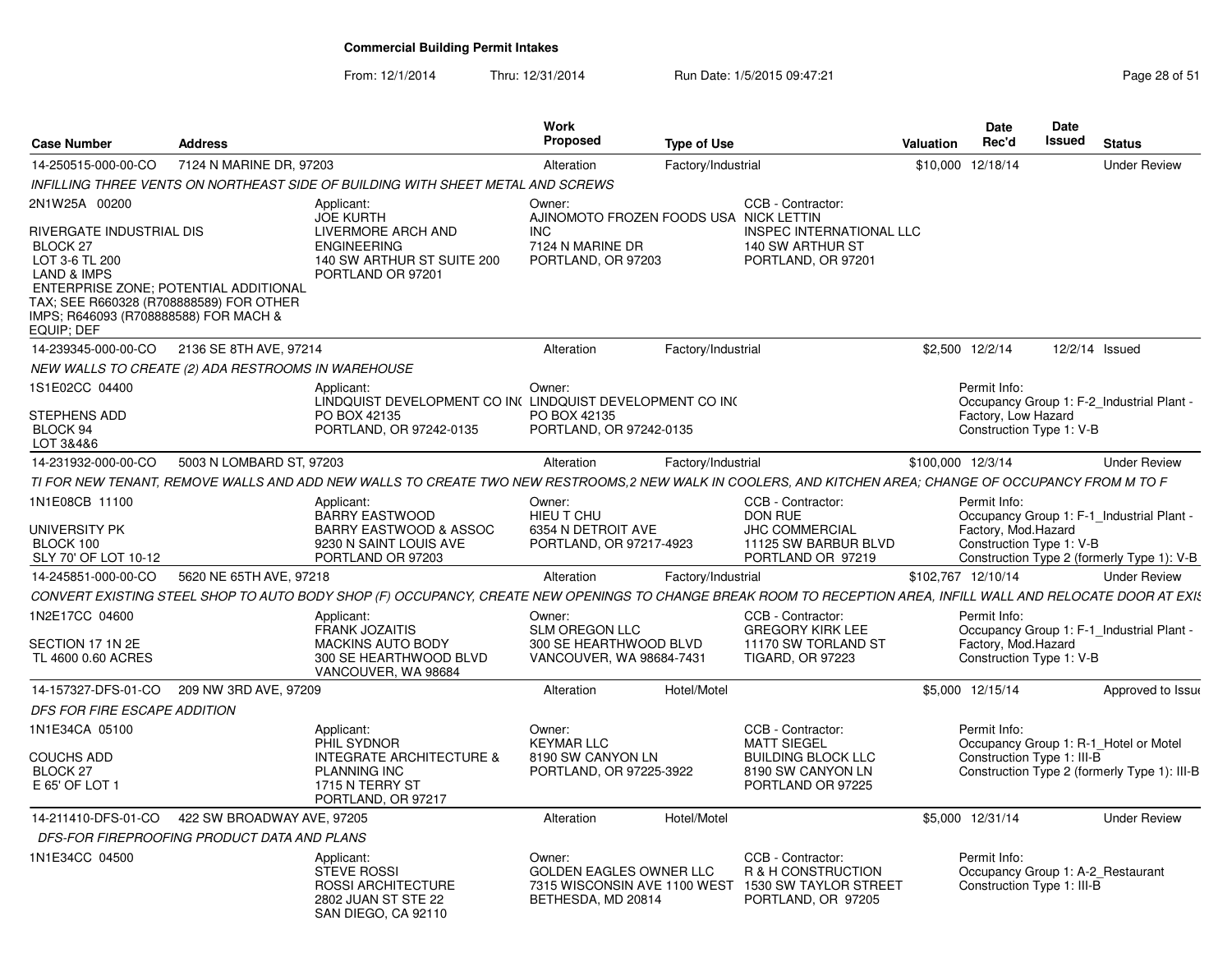From: 12/1/2014

| <b>Case Number</b>                                                    | <b>Address</b>                            |                                                                                                                                                              | <b>Work</b><br><b>Proposed</b>                                    | <b>Type of Use</b> |                                                                     | Valuation         | <b>Date</b><br>Rec'd                                | Date<br>Issued | <b>Status</b>                                |
|-----------------------------------------------------------------------|-------------------------------------------|--------------------------------------------------------------------------------------------------------------------------------------------------------------|-------------------------------------------------------------------|--------------------|---------------------------------------------------------------------|-------------------|-----------------------------------------------------|----------------|----------------------------------------------|
| 14-157327-REV-02-CO                                                   | 209 NW 3RD AVE, 97209                     |                                                                                                                                                              | Alteration                                                        | Hotel/Motel        |                                                                     |                   | \$12/31/14                                          |                | 12/31/14 Issued                              |
|                                                                       |                                           | REVISION- ELIMINATE FIRE/SMOKE GUARD AT GROUND FLOOR ELEVATOR SHAFT OPENING. CHANGE FROM ROLL DOWN FIRE/SMOKE GUARDS TO HINGED FIRE/SMOKE DOORS AT 3RD AND 4 |                                                                   |                    |                                                                     |                   |                                                     |                |                                              |
| 1N1E34CA 05100                                                        |                                           | Applicant:<br>PHIL SYDNOR                                                                                                                                    | Owner:<br><b>KEYMAR LLC</b>                                       |                    | CCB - Contractor:<br><b>MATT SIEGEL</b>                             |                   | Permit Info:                                        |                | Occupancy Group 1: R-1 Hotel or Motel        |
| <b>COUCHS ADD</b><br>BLOCK 27<br>E 65' OF LOT 1                       |                                           | <b>INTEGRATE ARCHITECTURE &amp;</b><br><b>PLANNING INC</b><br>1715 N TERRY ST<br>PORTLAND, OR 97217                                                          | 8190 SW CANYON LN<br>PORTLAND, OR 97225-3922                      |                    | <b>BUILDING BLOCK LLC</b><br>8190 SW CANYON LN<br>PORTLAND OR 97225 |                   | Construction Type 1: III-B                          |                | Construction Type 2 (formerly Type 1): III-B |
| 14-239786-000-00-CO                                                   | 10320 SE PINE ST, 97216                   |                                                                                                                                                              | Alteration                                                        | Institutional      |                                                                     |                   | \$18,000 12/29/14                                   |                | 12/29/14 Issued                              |
|                                                                       | NEW MESH GATES AT NW AND SW STAIRWELLS    |                                                                                                                                                              |                                                                   |                    |                                                                     |                   |                                                     |                |                                              |
| 1N2E34CC 00704<br>NEW RUSSELLVILLE                                    |                                           | Applicant:<br><b>MATT FITZGERALD</b><br><b>GBD ARCHITECTS</b>                                                                                                | Owner:<br><b>CAP VI-RUSSELLVILLE LLC</b><br>275 BATTERY ST #500   |                    | CCB - Contractor:<br>MCBRIDE CONSTRUCTION<br><b>RESOURCES INC</b>   |                   |                                                     |                |                                              |
| LOT 1                                                                 |                                           | 1120 NW COUCH ST. SUITE 300<br>PORTLAND OR 97209                                                                                                             | SAN FRANCISCO, CA 94111-3377                                      |                    | 224 NICKERSON ST<br>SEATTLE, WA 98109                               |                   |                                                     |                |                                              |
| 14-247610-000-00-CO                                                   | 839 N LOMBARD ST, 97217                   |                                                                                                                                                              | Alteration                                                        | Mercantile         |                                                                     |                   | \$500 12/12/14                                      |                | 12/12/14 Issued                              |
|                                                                       |                                           | CREATING TWO OPENINGS BETWEEN TWO TENANT SPACES (839 AND 841 N LOMBARD) TO ALLOW FOR PASS THROUGH ACCESS FOR FUTURE TI: NO OCCUPANCY ON THIS PERMIT          |                                                                   |                    |                                                                     |                   |                                                     |                |                                              |
| 1N1E10CD 18700                                                        |                                           | Applicant:<br><b>BOB ADAMS</b><br>ROBERT MICHAEL ADAMS                                                                                                       | Owner:<br><b>PATRICK M LANAGAN</b><br>PO BOX 17669                |                    | CCB - Contractor:<br><b>BOB ADAMS</b><br>ROBERT MICHAEL ADAMS       |                   | Permit Info:<br>Station                             |                | Occupancy Group 1: M Store, Service          |
|                                                                       |                                           | <b>CONSTRUCTION</b><br>13202 SE COOPER ST<br>PORTLAND, OR 97236                                                                                              | PORTLAND, OR 97217-0669                                           |                    | <b>CONSTRUCTION</b><br>13202 SE COOPER ST<br>PORTLAND, OR 97236     |                   | Construction Type 1: V-B                            |                | Construction Type 2 (formerly Type 1): V-B   |
| 14-243380-000-00-CO                                                   | 4999 NE 99TH AVE, 97220                   |                                                                                                                                                              | Alteration                                                        | Mercantile         |                                                                     | \$17,800 12/9/14  |                                                     |                | 12/9/14 Under Inspection                     |
|                                                                       |                                           | .TENANT IMPROVEMENT FOR NEW DISPENSARY TENANT, CHANGE OF OCCUPANCY FROM (F1) TO (M), NEW ACCESSIBLE RESTROOM, NEW DOOR OPENING AND WALLS FOR LOBBY/RETAIL AF |                                                                   |                    |                                                                     |                   |                                                     |                |                                              |
| 1N2E21AD 05600                                                        |                                           | Applicant:<br>PAUL WOLFE                                                                                                                                     | Owner:<br><b>AARON MITCHELL</b>                                   |                    | CCB - Contractor:<br><b>SECURITY FIRST ALARM LLC</b>                |                   | Permit Info:                                        |                | Occupancy Group 1: M Store, Service          |
| <b>PARKROSE &amp; RPLT</b><br>BLOCK 84 LOT A TL 5600                  |                                           | <b>DOMINEK ARCHITECTURE</b><br>330 SE MLK BLVD, SUITE 350<br>PORTLAND, OR 97214                                                                              | PO BOX 2393<br>WHITE CITY, OR 97503-0393                          |                    | 13607 NW CORNELL RD #130<br>BEAVERTON, OR 97229                     |                   | Station<br>Construction Type 1: V-B                 |                |                                              |
| 14-241888-000-00-CO                                                   | 2030 NE 42ND AVE, 97213                   |                                                                                                                                                              | Alteration                                                        | Mercantile         |                                                                     | \$43,000 12/5/14  |                                                     |                | 12/5/14 Final                                |
|                                                                       | ROOFTOP SOLAR ARRAY 21.84 KW PHOTOVOLTAIC |                                                                                                                                                              |                                                                   |                    |                                                                     |                   |                                                     |                |                                              |
| 1N2E30CC 02700                                                        |                                           | Applicant:<br><b>EVAN FESSLER</b>                                                                                                                            | Owner:<br><b>CASSIS LLC</b>                                       |                    | CCB - Contractor:<br><b>REC SOLAR INC</b>                           |                   | Permit Info:                                        |                | Occupancy Group 1: M Store, Service          |
| <b>ROSSMERE</b><br>BLOCK 34<br>NLY 48' OF LOT 15<br>LOT <sub>16</sub> |                                           | <b>SUNRUN</b><br>3380 SE 20TH AVE<br>PORTLAND, OR 97202                                                                                                      | 2800 NE EDGEHILL PL<br>PORTLAND, OR 97212                         |                    | 3380 SE 20TH AVE<br>PORTLAND, OR 97202                              |                   | Station                                             |                |                                              |
| 14-241757-000-00-CO                                                   | 4500 SE WOODSTOCK BLVD, 97206             |                                                                                                                                                              | Alteration                                                        | Mercantile         |                                                                     | \$890,000 12/2/14 |                                                     |                | <b>Under Review</b>                          |
|                                                                       |                                           | COMPLETE BUILD  OUT FOR NEW GROCERY STORE TO INCLUDED SEVERAL WALK IN COOLERS. NEW RESTROOMS, OFFICE SPACES, STORAGE AREAS                                   |                                                                   |                    |                                                                     |                   |                                                     |                |                                              |
| 1S2E18CC 00300                                                        |                                           | Applicant:<br><b>GUY ALTMAN</b><br>LRS ARCHITECTS, INC<br>720 NW DAVIS STREET, SUITE 300 EDMONDS, WA 98026-9182                                              | Owner:<br>WOODSTOCK RETAIL II LLC<br>8129 LAKE BALLINGER WAY #104 |                    | <b>Primary Contractor:</b><br><b>TO BID</b>                         |                   | Permit Info:<br>Station<br>Construction Type 1: V-B |                | Occupancy Group 1: M Store, Service          |
|                                                                       |                                           | PORTLAND, OR 97209                                                                                                                                           |                                                                   |                    |                                                                     |                   |                                                     |                |                                              |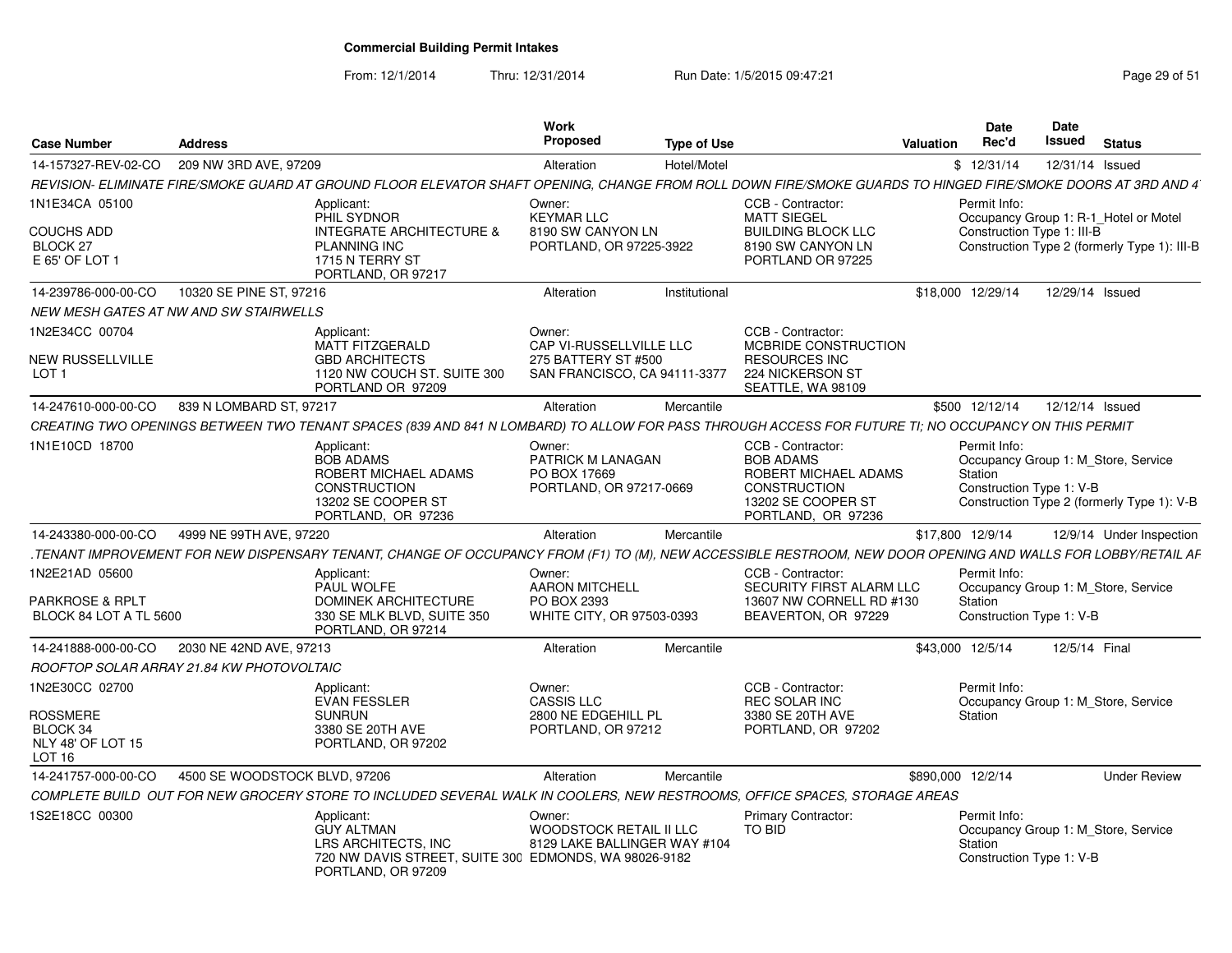From: 12/1/2014Thru: 12/31/2014 Run Date: 1/5/2015 09:47:21 Research 2010 12:31/2014 Page 30 of 51

| <b>Case Number</b>                                                                     | <b>Address</b>                       |                                                                                                                         | Work<br>Proposed                                                                                                                                                        | <b>Type of Use</b> |                                                                                                                                                                                  | <b>Valuation</b> | Date<br>Rec'd                                                                                         | <b>Date</b><br><b>Issued</b> | <b>Status</b>                       |
|----------------------------------------------------------------------------------------|--------------------------------------|-------------------------------------------------------------------------------------------------------------------------|-------------------------------------------------------------------------------------------------------------------------------------------------------------------------|--------------------|----------------------------------------------------------------------------------------------------------------------------------------------------------------------------------|------------------|-------------------------------------------------------------------------------------------------------|------------------------------|-------------------------------------|
| 14-230398-REV-01-CO                                                                    | 1436 SE POWELL BLVD - Space B, 97202 |                                                                                                                         | Alteration                                                                                                                                                              | Mercantile         |                                                                                                                                                                                  |                  | \$12/1/14                                                                                             | 12/1/14 Issued               |                                     |
| REVISION TO CHANGE FROM WOOD STUDS TO METAL STUDS                                      |                                      |                                                                                                                         |                                                                                                                                                                         |                    |                                                                                                                                                                                  |                  |                                                                                                       |                              |                                     |
| 1S1E11AC 09900                                                                         |                                      | Applicant:<br><b>JEFF MYERS</b><br><b>BROOKLYN HOLDING COMPANY</b><br>1300 NE 117TH AVE<br>PORTLAND OR 97220            | Owner:<br><b>SUNSERI PROPERTIES LLC</b><br>3636 SE OAK ST<br>PORTLAND, OR 97214-2064                                                                                    |                    | CCB - Contractor:<br><b>ROD MAGUIRE</b><br>VISIONARY ENTERPRISES, INC.<br>dba WEST COAST CONSTRUCTION Construction Type 1: III-B<br>4300 SE ALDERCREST RD<br>MILWAUKIE, OR 97222 |                  | Permit Info:<br>Station                                                                               |                              | Occupancy Group 1: M_Store, Service |
| 14-249386-000-00-CO                                                                    | 333 SW TAYLOR ST, 97204              |                                                                                                                         | Alteration                                                                                                                                                              | Mercantile         |                                                                                                                                                                                  |                  | \$7,910 12/15/14                                                                                      |                              | 12/15/14 Under Inspection           |
|                                                                                        |                                      | TI FOR NEW RETAIL TENANT; ADDING NEW PARTITION WALLS TO CREATE SHOWROOM AND STORAGE                                     |                                                                                                                                                                         |                    |                                                                                                                                                                                  |                  |                                                                                                       |                              |                                     |
| 1S1E03BA 07000<br><b>PORTLAND</b><br>BLOCK 51<br>LOT <sub>4</sub>                      |                                      | Applicant:<br>SUMMIT INDUSTRIES INC<br>PO BOX 10345<br>PORTLAND, OR 972960345                                           | Owner:<br><b>AMATO BROTHERS</b><br><b>ENTERPRISES INC</b><br>901 NE GLISAN ST<br>PORTLAND, OR 97232                                                                     |                    | CCB - Contractor:<br>SUMMIT INDUSTRIES INC<br>PO BOX 10345<br>PORTLAND, OR 972960345                                                                                             |                  | Permit Info:<br>Station<br>Construction Type 1: III-B                                                 |                              | Occupancy Group 1: M_Store, Service |
| 14-249100-000-00-CO                                                                    | 817 SW 9TH AVE, 97205                |                                                                                                                         | Alteration                                                                                                                                                              | Mercantile         |                                                                                                                                                                                  |                  | \$18,000 12/15/14                                                                                     |                              | 12/15/14 Under Inspection           |
|                                                                                        |                                      | BUILD NEW WALLS TO CREATE (2) ADA RESTROOMS IN EXISTING TENANT SPACE. NO OCCUPANCY THIS PERMIT, SPACE IS VACANT.        |                                                                                                                                                                         |                    |                                                                                                                                                                                  |                  |                                                                                                       |                              |                                     |
| 1S1E03BB 05600                                                                         |                                      | Applicant:<br><b>DAN YOUNG</b><br>OREGON BUSINESS<br>ARCHITECTURE<br>PO BOX 80301<br>PORTLAND, OR 97280                 | Owner:<br>PINE HILL CORP<br>621 SW MORRISON ST #800<br>PORTLAND, OR 97205-3825                                                                                          |                    | CCB - Contractor:<br>ROBERT HAKES CONSTRUCTION<br><b>LLC</b><br>618 NW KLICKITAT ST<br>CAMAS, WA 98607                                                                           |                  | Permit Info:<br>Occupancy Group 1: B_Bank, Off.,<br>Med.Off., Pub.Bldg.<br>Construction Type 1: III-B |                              |                                     |
| 14-224445-REV-01-CO                                                                    | 12659 SE DIVISION ST, 97233          |                                                                                                                         | Alteration                                                                                                                                                              | Mercantile         |                                                                                                                                                                                  |                  | \$12/11/14                                                                                            | 12/11/14 Issued              |                                     |
|                                                                                        |                                      | REVISION TO ADD MOP SINK, RELOCATE GREASE TRAP AND SEWER LINE                                                           |                                                                                                                                                                         |                    |                                                                                                                                                                                  |                  |                                                                                                       |                              |                                     |
| 1S2E02CC 10600<br>SECTION 02 1S 2E<br>TL 10600 0.39 ACRES                              |                                      | Applicant:<br>MIKE MONTGOMERY<br>5531 SW BUDDINGTON ST<br>PORTLAND, OR 97219                                            | Owner:<br><b>RICHARD PERRY</b><br>14205 SE FRANK AVE<br>BORING, OR 97009-9132                                                                                           |                    |                                                                                                                                                                                  |                  | Permit Info:<br>Station<br>Construction Type 1: III-B                                                 |                              | Occupancy Group 1: M Store, Service |
| 14-239739-000-00-CO                                                                    | 12121 SE POWELL BLVD, 97266          |                                                                                                                         | Alteration                                                                                                                                                              | Mercantile         |                                                                                                                                                                                  |                  | \$9,200 12/11/14                                                                                      |                              | <b>Under Review</b>                 |
|                                                                                        |                                      | TENANT IMPROVEMENT FOR NEW FOOD STORE TENANT, NO CHANGE OF OCCUPANCY, ADD NEW WALL, MOP SINK AND THREE COMPARTMENT SINK |                                                                                                                                                                         |                    |                                                                                                                                                                                  |                  |                                                                                                       |                              |                                     |
| 1S2E10AD 04500<br><b>NEELS TR3</b><br><b>BLOCK1</b><br>LOT 2 EXC N 80' & EXC ELY 14.5' |                                      | Applicant:<br>UKA CONSTRUCTION LLC<br>11016 SE HAPPY VALLEY DR<br>PORTLAND, OR 97086                                    | Owner:<br><b>LORI M OLDS</b><br>23222 CASTLE ROCK<br>MISSION VIEJO, CA 92692-1689<br>Owner:<br><b>DIANE J GOLD</b><br>23222 CASTLE ROCK<br>MISSION VIEJO, CA 92692-1689 |                    | CCB - Contractor:<br>UKA CONSTRUCTION LLC<br>11016 SE HAPPY VALLEY DR<br>PORTLAND, OR 97086                                                                                      |                  |                                                                                                       |                              |                                     |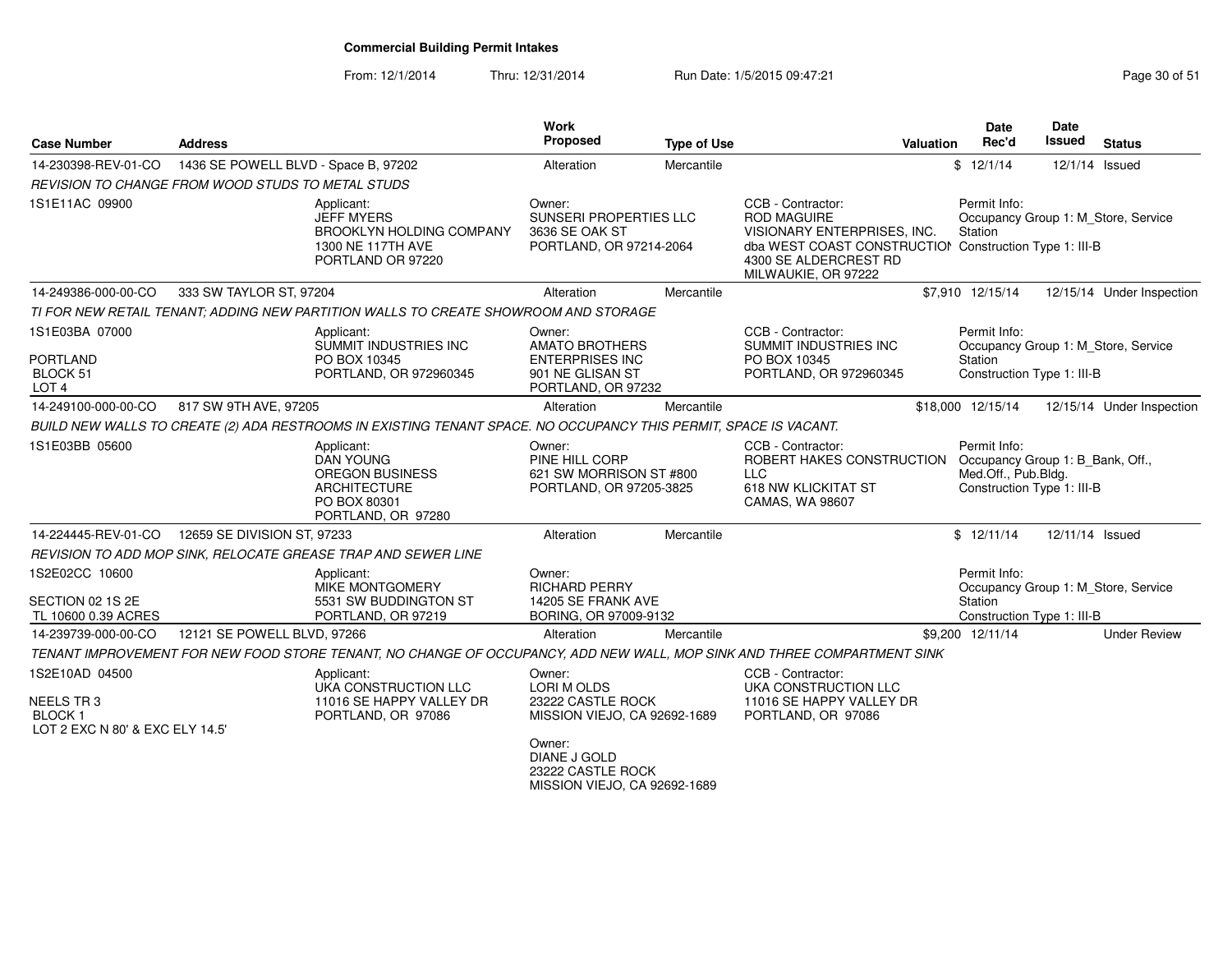From: 12/1/2014

Thru: 12/31/2014 Run Date: 1/5/2015 09:47:21 Research 2010 12:31/2014 Page 31 of 51

| <b>Case Number</b>                                                          | <b>Address</b>               |                                                                                                                                                              | <b>Work</b><br><b>Proposed</b>                                                                                                                              | <b>Type of Use</b>  |                                                                                                                 | <b>Valuation</b> | <b>Date</b><br>Rec'd                                                                                       | <b>Date</b><br><b>Issued</b> | <b>Status</b>                              |
|-----------------------------------------------------------------------------|------------------------------|--------------------------------------------------------------------------------------------------------------------------------------------------------------|-------------------------------------------------------------------------------------------------------------------------------------------------------------|---------------------|-----------------------------------------------------------------------------------------------------------------|------------------|------------------------------------------------------------------------------------------------------------|------------------------------|--------------------------------------------|
| 13-210531-REV-01-CO                                                         | 7621 N PORTSMOUTH AVE, 97203 |                                                                                                                                                              | Alteration                                                                                                                                                  | Special Residential |                                                                                                                 |                  | \$81,500 12/30/14                                                                                          | 12/30/14 Issued              |                                            |
|                                                                             |                              | ADDED VALUE REVISION - REPLACE SIDING, INSTALL VINY WINDOWS, UPDATE LANDSCAPING TO PREVIOUS CONDITIONS, ADD OPTIONAL LONGTERM BIKE PARKING, AND REPLACE DECK |                                                                                                                                                             |                     |                                                                                                                 |                  |                                                                                                            |                              |                                            |
| 1N1E07DA 00900<br>PORTSMOUTH VILLA EXTD<br><b>BLOCK E</b><br><b>LOT 5-7</b> |                              | Applicant:<br><b>ERIC HOFF</b><br>STRUCTURAL WATER<br>PROOFING, LLC<br>9450 SW COMMERCE CIRCLE,<br>SUITE 101<br>WILSONVILLE, OR 9707                         | Owner:<br><b>CASCADIA BEHAVIORAL</b><br>PO BOX 8459<br>PORTLAND, OR 97207-8459<br>Owner:<br><b>HEALTHCARE INC</b><br>PO BOX 8459<br>PORTLAND, OR 97207-8459 |                     | CCB - Contractor:<br>LMC INC<br>19200 SW Teton Ave<br>Tualatin, OR 97062                                        |                  | Permit Info:<br>Construction Type 1: V-A                                                                   |                              | Occupancy Group 1: R-4_Assisted Living     |
| 14-254968-000-00-CO                                                         | 3262 NE BROADWAY, 97232      |                                                                                                                                                              | Alteration                                                                                                                                                  | Storage             |                                                                                                                 |                  | \$10,000 12/30/14                                                                                          | 12/30/14 Issued              |                                            |
|                                                                             |                              | INSTALL INTERIOR SELF CONTAINED WALK IN COOLER FOR NEW RESTAURANT                                                                                            |                                                                                                                                                             |                     |                                                                                                                 |                  |                                                                                                            |                              |                                            |
| 1N1E25CD 11900                                                              |                              | Applicant:<br>ROBERT MASTERSON<br><b>MASTERCRAFT STAINLESS</b><br>10120 SW 80TH AVE<br>PORTLAND, OR 97223                                                    |                                                                                                                                                             |                     | CCB - Contractor:<br>MASTERCRAFT STAINLESS INC<br>10120 SW 80TH AVE<br>PORTLAND, OR 97223                       |                  | Permit Info:<br>Occupancy Group 1: A-2 Nightclub<br>Construction Type 1: I-A                               |                              |                                            |
| 14-205920-REV-01-CO                                                         | 14811 NE AIRPORT WAY         |                                                                                                                                                              | Alteration                                                                                                                                                  | Storage             |                                                                                                                 |                  | \$12/23/14                                                                                                 | 12/23/14 Final               |                                            |
|                                                                             |                              | REVISION - REMOVAL OF FIRE SPRINKLERS SYSTEM AND FIRE ALARM SYSTEM LISTED UNDER SEPARATE PERMITS REQUIRED ON COVER PAGE                                      |                                                                                                                                                             |                     |                                                                                                                 |                  |                                                                                                            |                              |                                            |
| 1N2E24 01500                                                                |                              | Applicant:<br><b>BYRON BALOGH</b><br><b>LRS ARCHITECTS</b><br>720 NW davis St. Ste 300<br>PORTLAND OR 97209                                                  | Owner:<br>PNWP LLC #<br>6600 SW 105TH AVE #175<br>BEAVERTON, OR 97008<br>Owner:<br>APX PARK TWENTY SIX LLC<br>6600 SW 105TH AVE #175<br>BEAVERTON, OR 97008 |                     | CCB - Contractor:<br>PERLO CONSTRUCTION LLC<br>7190 SW Sandburg St.<br>Portland, OR 97223                       |                  | Permit Info:<br>Occupancy Group 1: B Bank, Off.,<br>Med.Off., Pub.Bldg.<br>Construction Type 1: V-B        |                              | Construction Type 2 (formerly Type 1): V-B |
| 14-244053-000-00-CO                                                         | 2121 NW FRONT AVE, 97209     |                                                                                                                                                              | Alteration                                                                                                                                                  | Storage             |                                                                                                                 |                  | \$5,000 12/19/14                                                                                           | 12/19/14 Issued              |                                            |
|                                                                             |                              | RECONFIGURE NON-BEARING WALLS IN EXISTING HEATED S-1 AREA                                                                                                    |                                                                                                                                                             |                     |                                                                                                                 |                  |                                                                                                            |                              |                                            |
| 1N1E28DB 01400<br>PARTITION PLAT 1991-34<br>LOT 1 TL 1400<br>LAND & IMPS    |                              | Applicant:<br><b>COLLEEN MURPHY</b><br>FLUENT DESIGN INC<br>427 NW 6TH AVENUE<br>PORTLAND OR 97209                                                           | Owner:<br>121 SW MORRISON ST #200<br>PORTLAND, OR 97204                                                                                                     |                     | CCB - Contractor:<br>FRONT AVENUE NORTHWEST LLC COMMERCIAL CONTRACTORS<br>1265 S 35TH PL<br>RIDGEFIELD WA 98642 |                  | Permit Info:<br>Occupancy Group 1: S-1 Storage -<br>Moderate Hazard, Warehouse<br>Construction Type 1: V-B |                              |                                            |
| 14-160167-REV-01-CO                                                         | 1930 NW 23RD PL, 97210       |                                                                                                                                                              | Alteration                                                                                                                                                  | Storage             |                                                                                                                 |                  | \$12/9/14                                                                                                  |                              | 12/9/14 Issued                             |
|                                                                             |                              | REVISION TO CLARIFY SHEARWALL DETAIL LOCATIONS AS WELL AS ADD NEW STAIR DETAIL                                                                               |                                                                                                                                                             |                     |                                                                                                                 |                  |                                                                                                            |                              |                                            |
| 1N1E28CC 05700<br>WILSONS ADD<br>BLOCK <sub>3</sub><br>LOT 15&18 TL 5700    |                              | Applicant:<br><b>JOHN OLMSTEAD</b><br><b>WILLAMETTE WINE STORAGE</b><br>1930 NW 23RD PL<br>PORTLAND OREGON 97210                                             | Owner:<br><b>ROBERT B AIREY</b><br>33 VILLAGE LN<br>COLMA, CA 94015-1641<br>Owner:<br><b>SYDNEY M AIREY</b><br>33 VILLAGE LN<br>COLMA, CA 94015-1641        |                     | CCB - Contractor:<br>TIM WEAVER CONSTRUCTION<br>PO BOX 67264<br>MILWUAKIE OR 97267                              |                  | Permit Info:<br>Occupancy Group 1: S-1_Storage -<br>Moderate Hazard, Warehouse<br>Construction Type 1: V-B |                              |                                            |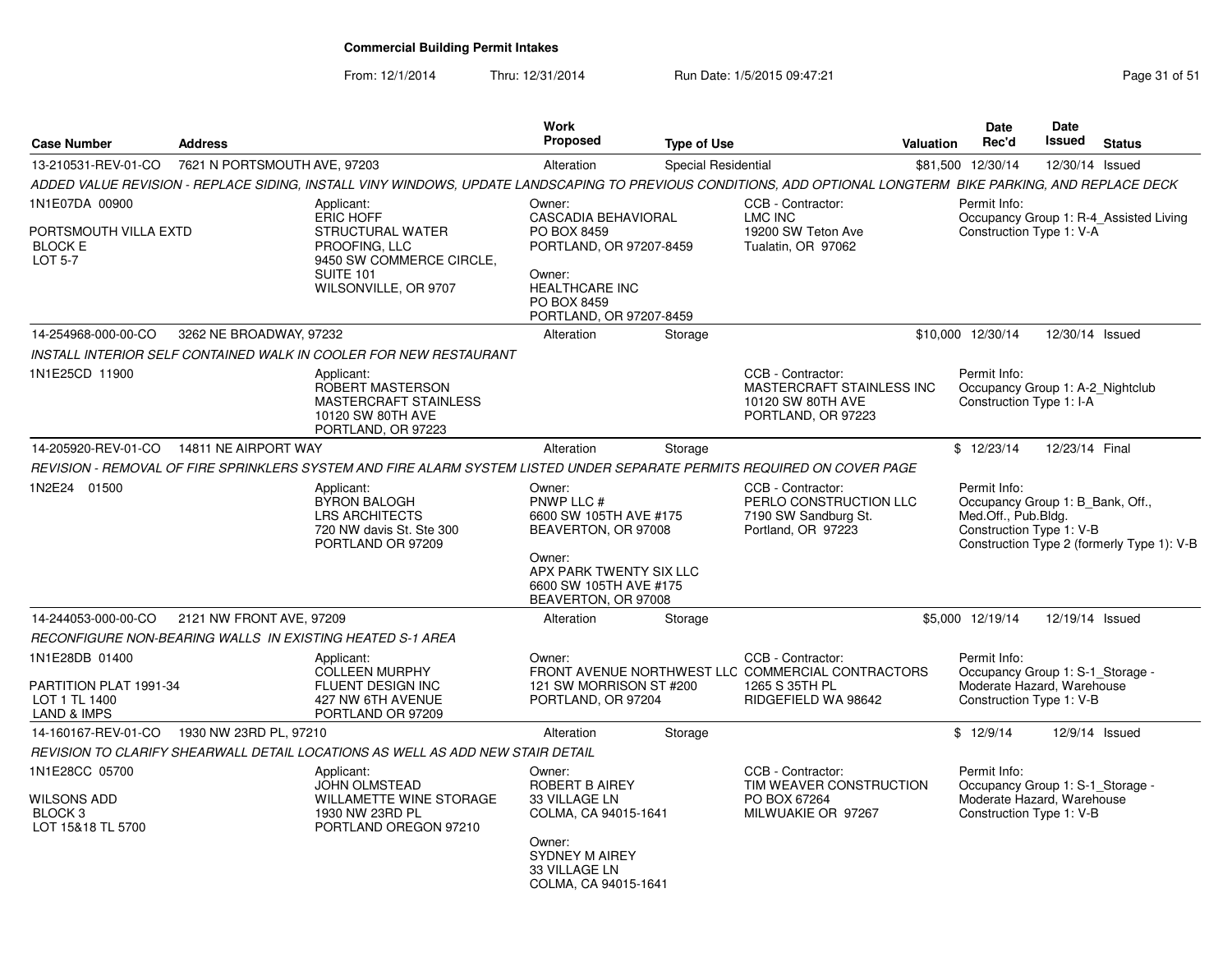From: 12/1/2014

Thru: 12/31/2014 Run Date: 1/5/2015 09:47:21 Page 32 of 51

| <b>Case Number</b>                                                                                                    | <b>Address</b>              |                                                                                                                                                                | <b>Work</b><br><b>Proposed</b>                                                                            | <b>Type of Use</b> |                                                                                                  | Valuation | Date<br>Rec'd                                                                                    | <b>Date</b><br>Issued | <b>Status</b>                                |
|-----------------------------------------------------------------------------------------------------------------------|-----------------------------|----------------------------------------------------------------------------------------------------------------------------------------------------------------|-----------------------------------------------------------------------------------------------------------|--------------------|--------------------------------------------------------------------------------------------------|-----------|--------------------------------------------------------------------------------------------------|-----------------------|----------------------------------------------|
| 14-239368-REV-01-CO                                                                                                   | 710 NW 17TH AVE, 97209      |                                                                                                                                                                | Alteration                                                                                                | Storage            |                                                                                                  |           | \$12/2/14                                                                                        | 12/2/14 Issued        |                                              |
|                                                                                                                       |                             | REVISION TO DELETE RACKING FROM SCOPE OF WORK (SHELVING <6' HEIGHT WILL REPLACE IN 30' x 20' AREA)                                                             |                                                                                                           |                    |                                                                                                  |           |                                                                                                  |                       |                                              |
| 1N1E33AC 01700<br>COUCHS ADD                                                                                          |                             | Applicant:<br><b>KATHY JOHNSON</b><br>HENNEBERY EDDY ARCHITECTS                                                                                                | Owner:<br><b>GLASER BROS LLC</b><br>333 S STATE ST #V-249                                                 |                    | CCB - Contractor:<br>R & H CONSTRUCTION<br>1530 SW TAYLOR STREET                                 |           | Permit Info:<br>Occupancy Group 1: B_Bank, Off.,<br>Med.Off., Pub.Bldg.                          |                       |                                              |
| BLOCK 156<br>LOT 2&3                                                                                                  |                             | 921 SW WASHINGTON SUITE 250<br>PORTLAND, OR 97205                                                                                                              | LAKE OSWEGO, OR 97034                                                                                     |                    | PORTLAND, OR 97205                                                                               |           | Construction Type 1: III-B                                                                       |                       | Construction Type 2 (formerly Type 1): III-B |
| 14-251970-000-00-CO                                                                                                   | 5501 NW FRONT AVE, 97210    |                                                                                                                                                                | Alteration                                                                                                | Storage            |                                                                                                  |           | \$75,000 12/23/14                                                                                |                       | <b>Under Review</b>                          |
| New CMU wall inside existing warehouse                                                                                |                             |                                                                                                                                                                |                                                                                                           |                    |                                                                                                  |           |                                                                                                  |                       |                                              |
| 1N1E19B 00400                                                                                                         |                             | Applicant:<br><b>SEAN OBRIEN</b><br>JHI ENGINEERING INC<br>3420 SW MACADAM<br>PORTLAND, OR 97239                                                               | Owner:<br>LCP OREGON HOLDINGS LLC<br>3000 RESEARCH FOREST DR #250<br>THE WOODLANDS, TX 77381-4385         |                    |                                                                                                  |           |                                                                                                  |                       |                                              |
| 14-137834-REV-01-CO                                                                                                   | 65 SE WASHINGTON ST, 97214  |                                                                                                                                                                | Alteration                                                                                                | Storage            |                                                                                                  |           | \$4,500 12/23/14                                                                                 |                       | <b>Under Review</b>                          |
|                                                                                                                       |                             | VALUE ADDED REVISION TO ADD DOOR IN NW CORNER OF BUILDING; REMOVE CONCRETE PAD AND EQUIPMENT (TO BE ADDED TO TI 14-227042-CO) AND CHANGES TO STORMWATER MANAG. |                                                                                                           |                    |                                                                                                  |           |                                                                                                  |                       |                                              |
| 1S1E03AA 01000                                                                                                        |                             | Applicant:<br><b>KELLY THELEN</b><br><b>GROUP MACKENZIE</b><br>1500 SE WATER AV STE 100<br>PORTLAND, OR 97214                                                  | Owner:<br><b>88 WATER AVENUE LLC</b><br>PO BOX 2708<br>PORTLAND, OR 97208-2708                            |                    | CCB - Contractor:<br>LORENTZ BRUUN CO INC<br>3611 SE 20TH ST, STE 300<br>PORTLAND OR 97202       |           | Permit Info:<br>Occupancy Group 1: A-2_Restaurant<br>Construction Type 1: V-B                    |                       | Construction Type 2 (formerly Type 1): V-B   |
| 14-249935-000-00-CO                                                                                                   | 510 SE STARK ST, 97214      |                                                                                                                                                                | Alteration                                                                                                | Utility            |                                                                                                  |           | \$39,700 12/16/14                                                                                |                       | <b>Under Review</b>                          |
|                                                                                                                       |                             | CONSTRUCT NEW VACUUM STATIONS; REPLACE EXISTING VACUUMS AND ADD 7 NEW VACUUM ARCH STALLS. PROVIDE COMPLIANT LANDSCAPE SCREENING                                |                                                                                                           |                    |                                                                                                  |           |                                                                                                  |                       |                                              |
| 1S1E02BB 01200<br>EAST PORTLAND<br>BLOCK 122<br><b>LOT 7&amp;8</b>                                                    |                             | Applicant:<br><b>LARRY SHIRTS</b><br><b>SYMONS ENGINEERING</b><br><b>CONSULTANTS</b><br>12805 SE FOSTER RD<br>PORTLAND, OR 97206                               | Owner:<br><b>HELEN SPIVAK</b><br>1912 NE 27TH AVE<br>PORTLAND, OR 97212-5021                              |                    | Primary Contractor:<br>TO BID                                                                    |           |                                                                                                  |                       |                                              |
| 14-248401-000-00-CO                                                                                                   | 409 SW 3RD AVE, 97204       |                                                                                                                                                                | Alteration                                                                                                | Utility            |                                                                                                  |           | \$2,000 12/11/14                                                                                 | 12/11/14 Issued       |                                              |
|                                                                                                                       |                             | INSTALL TEMPORARY SCAFFOLDING OVER SIDEWALK AT NORTHWEST CORNER OF BUILDING                                                                                    |                                                                                                           |                    |                                                                                                  |           |                                                                                                  |                       |                                              |
| 1N1E34CD 07400<br>PORTLAND<br>BLOCK 47<br>LOT 1&2&8                                                                   |                             | Applicant:<br><b>STEVE CONNER</b><br>NORTHWEST SCAFFOLD<br><b>SERVICES</b><br>PO BOX 33863<br>PORTLAND, OR 97292                                               | Owner:<br>BPR PROPERTIES PORTLAND LLC STEVE CONNER<br>953 INDUSTRIAL AVE #100<br>PALO ALTO, CA 94303-4920 |                    | CCB - Contractor:<br>NORTHWEST SCAFFOLD<br><b>SERVICES</b><br>PO BOX 33863<br>PORTLAND, OR 97292 |           |                                                                                                  |                       |                                              |
| 14-178762-REV-01-CO                                                                                                   | 3640 NW ST HELENS RD, 97210 |                                                                                                                                                                | Alteration                                                                                                | Utility            |                                                                                                  |           | \$12/17/14                                                                                       | 12/17/14 Issued       |                                              |
| <b>REVISION TO FOOTING DETAIL</b>                                                                                     |                             |                                                                                                                                                                |                                                                                                           |                    |                                                                                                  |           |                                                                                                  |                       |                                              |
| 1N1E19DD 01000<br>SECTION 19 1N 1E<br>TL 1000 12.91 ACRES<br>LAND & IMPS SEE R646354 (R941190331)<br>FOR MACH & EQUIP |                             | Applicant:<br>Antonija Krizanac<br>Mckinstry<br>16790 NE Mason St<br>Portland, OR 97230                                                                        | Owner:<br><b>EQUILON ENTERPRISES LLC</b><br>PO BOX 4369<br>HOUSTON, TX 77210-4369                         |                    | CCB - Contractor:<br>MCKINSTRY ELECTRICAL LLC<br>PO BOX 24567<br>SEATTLE, WA 98124               |           | Permit Info:<br>Occupancy Group 1: U_Private<br>Garage\Utility Misc.<br>Construction Type 1: V-B |                       |                                              |

**Total # of CO Alteration permit intakes: 145**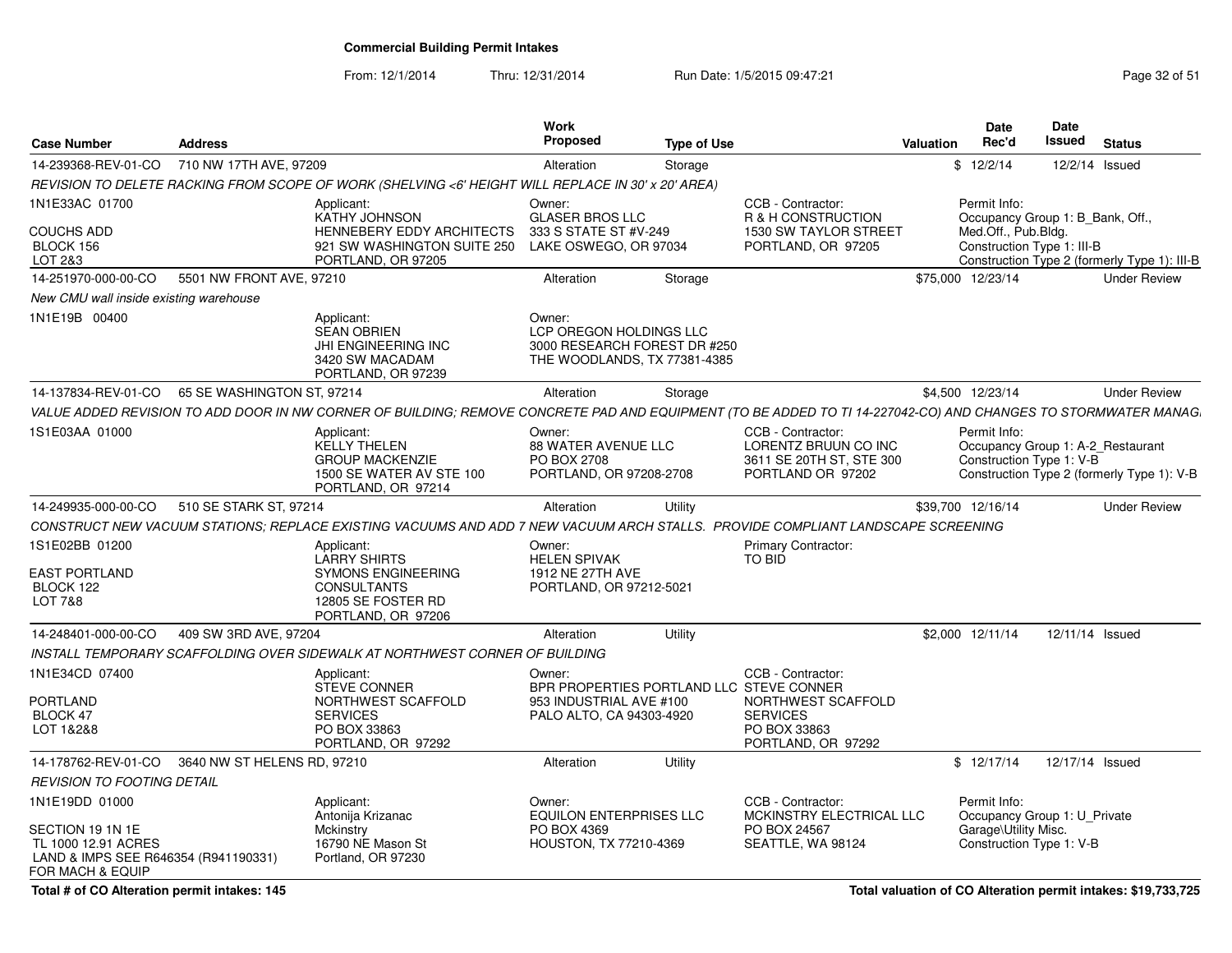From: 12/1/2014Thru: 12/31/2014 Run Date: 1/5/2015 09:47:21 Rege 33 of 51

| <b>Case Number</b>                                               | <b>Address</b>            |                                                                                                                                                                                              | Work<br><b>Proposed</b>                                                                               | <b>Type of Use</b> |                                                                                                                               | Valuation | <b>Date</b><br>Rec'd                                               | Date<br>Issued  | <b>Status</b>                           |
|------------------------------------------------------------------|---------------------------|----------------------------------------------------------------------------------------------------------------------------------------------------------------------------------------------|-------------------------------------------------------------------------------------------------------|--------------------|-------------------------------------------------------------------------------------------------------------------------------|-----------|--------------------------------------------------------------------|-----------------|-----------------------------------------|
| 14-255270-000-00-CO                                              | 7070 NE SANDY BLVD, 97213 |                                                                                                                                                                                              | Demolition                                                                                            | Assembly           |                                                                                                                               | \$66,780  | 12/31/14                                                           | 12/31/14 Issued |                                         |
|                                                                  |                           | DEMO EXISTING CHURCH, ASPHALT, CONCRETE, ABANDON UTILITIES - NO BASEMENT                                                                                                                     |                                                                                                       |                    |                                                                                                                               |           |                                                                    |                 |                                         |
| 1N2E29BA 10700                                                   |                           | Applicant:<br>ROBERTSON & OLSON<br><b>CONSTRUCTION</b><br>16821 SE MC GILLIVRAY BLVD<br>STE#210<br>VANCOUVER, WA 98683                                                                       | Owner:<br>ROSE CITY CHURCH OF THE<br><b>NAZARENE</b><br>7016 NE SANDY BLVD<br>PORTLAND, OR 97213-5278 |                    | CCB - Contractor:<br>ROBERTSON & OLSON<br><b>CONSTRUCTION</b><br>16821 SE MC GILLIVRAY BLVD<br>STE#210<br>VANCOUVER, WA 98683 |           | Permit Info:<br>Construction Type 1: V-B                           |                 | Occupancy Group 1: A-3_Place of Worship |
| 14-247409-000-00-CO                                              | 1505 SW 6TH AVE, 97201    |                                                                                                                                                                                              | Demolition                                                                                            | <b>Business</b>    |                                                                                                                               |           | \$145,000 12/10/14                                                 | 12/10/14 Issued |                                         |
|                                                                  |                           | DEMOLISH 2 STORY POST OFFICE BUILIDNG, CAP SEWER, REMOVE ALL DEBRISNo fill greater than 24". Remove all foundations and debris. Cap utilities. Decommissioning Inspection Required. Scope of |                                                                                                       |                    |                                                                                                                               |           |                                                                    |                 |                                         |
| 1S1E03BC 03900<br><b>PORTLAND</b><br>BLOCK 187<br>LOT 1-8        |                           | Applicant:<br>KONELL CONSTRUCTION &<br><b>DEMOLITION</b><br>36000 INDUSTRIAL WAY<br><b>SANDY, OR 97055</b>                                                                                   | Owner:<br>ST MARY'S ACADEMY<br><b>1615 SW 5TH AVE</b><br>PORTLAND, OR 97201                           |                    | CCB - Contractor:<br>KONELL CONSTRUCTION &<br><b>DEMOLITION</b><br>36000 INDUSTRIAL WAY<br>SANDY, OR 97055                    |           |                                                                    |                 |                                         |
| 14-250013-000-00-CO                                              | 1521 SE 31ST AVE, 97214   |                                                                                                                                                                                              | Demolition                                                                                            | Mercantile         |                                                                                                                               |           | \$10,000 12/16/14                                                  | 12/16/14 Issued |                                         |
| DEMO EXISTING BUILDING: SUBJECT TO 35 DAY DEMO DELAY             |                           |                                                                                                                                                                                              |                                                                                                       |                    |                                                                                                                               |           |                                                                    |                 |                                         |
| 1S1E01CA 04900<br><b>GIESE ADD</b><br><b>BLOCK1</b><br>LOT 15&16 |                           | Applicant:<br>Dan Williams<br><b>FASTER PERMITS</b><br>14334 NW EAGLERIDGE LANE<br>PORTLAND OR 97229                                                                                         | Owner:<br>HAWTHORNE 31 APARTMENTS LL VIC REMMERS<br>735 SW 158TH AVE<br>BEAVERTON OR 97006            |                    | CCB - Contractor:<br>EVERETT CUSTOM HOMES INC<br>735 SW 158TH AVE STE 180<br>BEAVERTON OR 97008                               |           | Permit Info:<br>Station                                            |                 | Occupancy Group 1: M Store, Service     |
| 14-249126-000-00-CO                                              | 4141 NE MARINE DR, 97218  |                                                                                                                                                                                              | <b>Demolition</b>                                                                                     | Storage            |                                                                                                                               |           | \$40,000 12/31/14                                                  | 12/31/14 Issued |                                         |
|                                                                  |                           | DEMOLISH 4000 SQ FT STORAGE BUILDING, REMOVE ALL DEBRIS. SEPTIC TANK (HOLDING TANK) DECOMMISSIONING REQUIRED - CALL INSPECTION #842 Septic Decommissioning Required. Call                    |                                                                                                       |                    |                                                                                                                               |           |                                                                    |                 |                                         |
| 1N1E01AD 00100<br>SECTION 01 1N 1E<br>TL 100 1.70 ACRES          |                           | Applicant:<br><b>RYAN HIXSON</b><br><b>METRO REGIONAL</b><br><b>GROVERNMENT</b><br>600 NE GRAND AVE<br>PORTLAND, OR 97232                                                                    | Owner:<br><b>METRO</b><br>600 NE GRAND AVE<br>PORTLAND, OR 97232-2736                                 |                    |                                                                                                                               |           | Permit Info:<br>Hazard, Parking Garage<br>Construction Type 1: V-B |                 | Occupancy Group 1: S-2 Storage - Low    |
| 14-251762-000-00-CO                                              | 7230 NE 42ND AVE, 97218   |                                                                                                                                                                                              | Demolition                                                                                            | Storage            |                                                                                                                               |           | \$1,200 12/19/14                                                   | 12/19/14 Issued |                                         |
| DEMOLISH STRUCTURE, CAP SEWER, REMOVE ALL DEBRIS.                |                           |                                                                                                                                                                                              |                                                                                                       |                    |                                                                                                                               |           |                                                                    |                 |                                         |
| 1N2E18BB 02200<br>SECTION 18 1N 2E<br>TL 2200 1.91 ACRES         |                           | Applicant:<br>PORTLAND DISPOSAL<br>7202 NE 42ND AVE<br>PORTLAND, OR 97218                                                                                                                    | Owner:<br>PORTLAND DISPOSAL<br>7202 NE 42ND AVE<br>PORTLAND, OR 97218                                 |                    |                                                                                                                               |           |                                                                    |                 |                                         |
|                                                                  |                           |                                                                                                                                                                                              | Owner:<br><b>RECYCLING INC</b><br>7202 NE 42ND AVE<br>PORTLAND, OR 97218                              |                    |                                                                                                                               |           |                                                                    |                 |                                         |
|                                                                  |                           |                                                                                                                                                                                              |                                                                                                       |                    |                                                                                                                               |           |                                                                    |                 | and the common service of the common    |

**Total # of CO Demolition permit intakes: 5**

**Total valuation of CO Demolition permit intakes: \$262,980**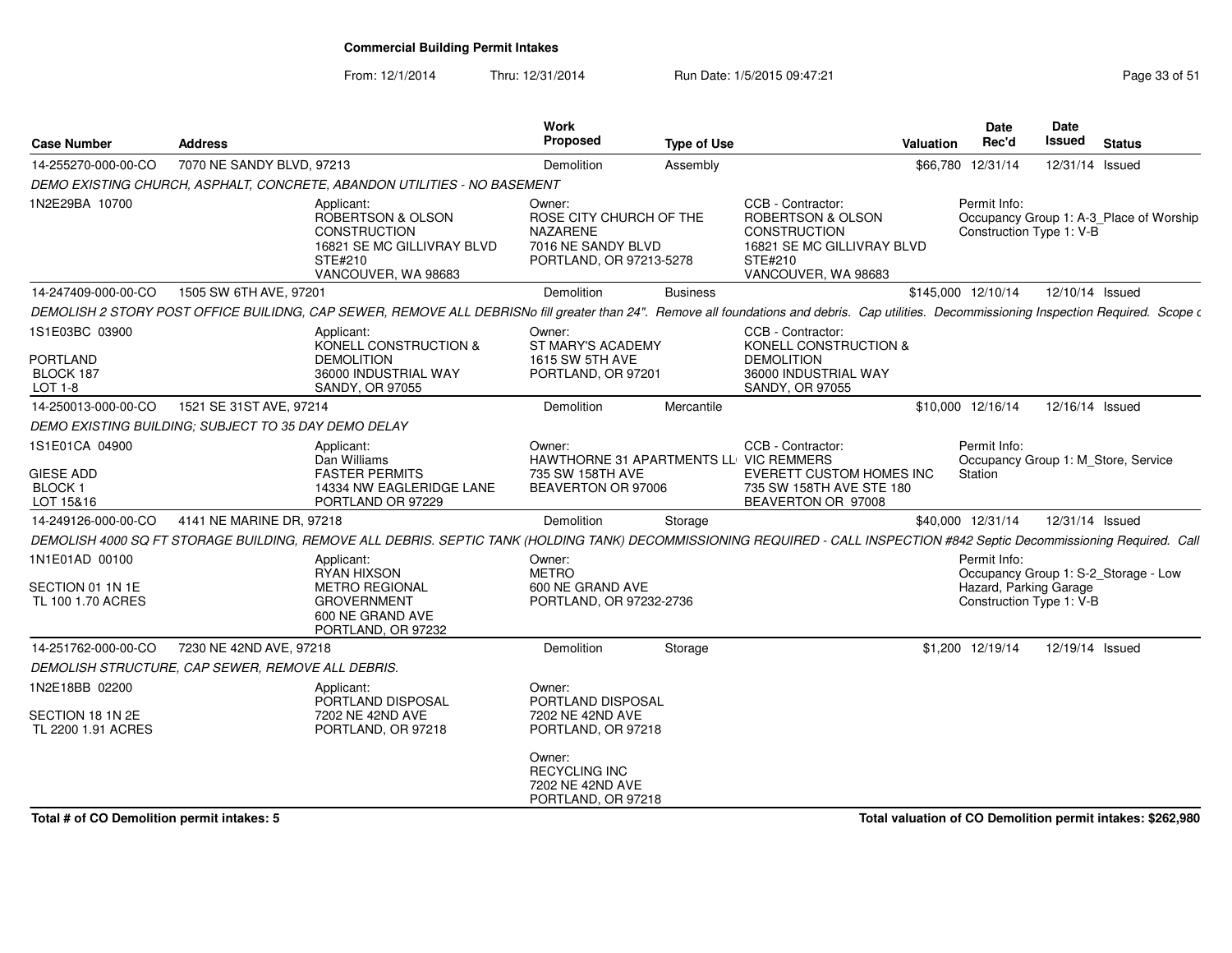From: 12/1/2014Thru: 12/31/2014 Run Date: 1/5/2015 09:47:21 Research 2010 Rage 34 of 51

| <b>Case Number</b>                                                  | <b>Address</b>              |                                                                                                                                                                                                  | <b>Work</b><br><b>Proposed</b>                                                                             | <b>Type of Use</b> |                                                                                                                                 | <b>Valuation</b> | <b>Date</b><br>Rec'd                                                                             | Date<br><b>Issued</b> | <b>Status</b>                                                                      |
|---------------------------------------------------------------------|-----------------------------|--------------------------------------------------------------------------------------------------------------------------------------------------------------------------------------------------|------------------------------------------------------------------------------------------------------------|--------------------|---------------------------------------------------------------------------------------------------------------------------------|------------------|--------------------------------------------------------------------------------------------------|-----------------------|------------------------------------------------------------------------------------|
| 13-211977-DFS-12-CO                                                 | 1315 NW 11TH AVE            |                                                                                                                                                                                                  | <b>New Construction</b>                                                                                    |                    | Apartments/Condos (3 or more units)                                                                                             |                  | \$21,130 12/2/14                                                                                 |                       | <b>Under Review</b>                                                                |
| DFS FOR FALL ARREST ROOF ANCHOR DRAWINGS AND CALCS                  |                             |                                                                                                                                                                                                  |                                                                                                            |                    |                                                                                                                                 |                  |                                                                                                  |                       |                                                                                    |
| 1N1E34BB 02630<br>HOYT STREET YARDS NO 2<br>LOT 25-28               |                             | Applicant:<br><b>CANDICE SUND</b><br>ANDERSEN CONSTRUCTION<br>1161 NW OVERTON ST<br>PORTLAND, OR 97209                                                                                           | Owner:<br><b>BLOCK 17 HOLDINGS LLC</b><br>1420 5TH AVE #3670<br>SEATTLE, WA 98101                          |                    | CCB - Contractor:<br><b>Chris Copeland</b><br>ANDERSEN CONSTRUCTION<br><b>COMPANY</b><br>PO BOX 6712                            |                  | Permit Info:<br>Hazard, Parking Garage<br>Construction Type 1: I-A                               |                       | Occupancy Group 1: S-2_Storage - Low<br>Construction Type 2 (formerly Type 1): I-A |
|                                                                     |                             |                                                                                                                                                                                                  |                                                                                                            |                    | PORTLAND, OR 97228-6712                                                                                                         |                  |                                                                                                  |                       |                                                                                    |
| 13-114793-REV-02-CO                                                 | 2004 SW JEFFERSON ST, 97201 |                                                                                                                                                                                                  | <b>New Construction</b>                                                                                    |                    | Apartments/Condos (3 or more units)                                                                                             |                  | \$12/3/14                                                                                        | 12/3/14 Issued        |                                                                                    |
| revisions - new manhole and location                                |                             |                                                                                                                                                                                                  |                                                                                                            |                    |                                                                                                                                 |                  |                                                                                                  |                       |                                                                                    |
| 1S1E04BA 05900                                                      |                             | Applicant:<br>Marc Griffin<br>Vallaster Corl<br>711 SW Alder St, Penthouse<br>Portland, OR 97214                                                                                                 | Owner:<br><b>VRS/MCRT JEFFERSON STREET</b><br><b>LLC</b><br>220 NW 2ND AVE #900<br>PORTLAND, OR 97209-3946 |                    |                                                                                                                                 |                  | Permit Info:<br>Occupancy Group 1: R-2 Residential<br>Multi-family<br>Construction Type 1: III-B |                       | Construction Type 2 (formerly Type 1): I-A                                         |
| 14-211482-GRD-01-CO                                                 | 50 NW DAVIS ST, 97209       |                                                                                                                                                                                                  | New Construction                                                                                           |                    | Apartments/Condos (3 or more units)                                                                                             |                  | \$400,000 12/4/14                                                                                | 12/19/14 Issued       |                                                                                    |
|                                                                     |                             | Partial permit to include: Parking lot demolition, installation of erosion control measures, tree cutting, site clearing, foundation excavation, and installation of engineered aggregate piers. |                                                                                                            |                    |                                                                                                                                 |                  |                                                                                                  |                       |                                                                                    |
| 1N1E34DB 00200                                                      |                             | Applicant:<br>Jennifer Jenkins<br><b>Ankrom Moisan Architects</b><br>6720 SW MACADAM AVE SUITE PORTLAND, OR 97209-3812<br>100<br>PORTLAND OR 97219                                               | Owner:<br>PORTLAND CITY OF(PDC<br>222 NW 5TH AVE                                                           |                    | CCB - Contractor:<br>R&H CONSTRUCTION<br>1530 SW TAYLOR ST<br>PORTLAND OR 97205                                                 |                  |                                                                                                  |                       |                                                                                    |
| 14-118634-DFS-06-CO                                                 | 1075 NW NORTHRUP ST         |                                                                                                                                                                                                  | <b>New Construction</b>                                                                                    |                    | Apartments/Condos (3 or more units)                                                                                             |                  | \$450,000 12/4/14                                                                                |                       | <b>Under Review</b>                                                                |
| <b>DFS FOR STAIRS</b>                                               |                             |                                                                                                                                                                                                  |                                                                                                            |                    |                                                                                                                                 |                  |                                                                                                  |                       |                                                                                    |
| 1N1E34BB 02620                                                      |                             | Applicant:<br><b>KENNY TYLER</b><br>ANDERSEN CONSTRUCTION<br>1075 NW NORTHRUP<br>PORTLAND, OR 97209                                                                                              | Owner:<br><b>BLOCK 15 LLC</b><br>1022 NW MARSHALL ST STE 270<br>PORTLAND, OR 97209                         |                    | CCB - Contractor:<br><b>Chris Copeland</b><br>ANDERSEN CONSTRUCTION<br><b>COMPANY</b><br>PO BOX 6712<br>PORTLAND, OR 97228-6712 |                  | Permit Info:<br>Occupancy Group 1: R-2_Residential<br>Multi-family<br>Construction Type 1: I-A   |                       | Construction Type 2 (formerly Type 1): I-A                                         |
| 13-126749-REV-03-CO                                                 | 4150 N WILLIAMS AVE, 97211  |                                                                                                                                                                                                  | <b>New Construction</b>                                                                                    |                    | Apartments/Condos (3 or more units)                                                                                             |                  | \$12/5/14                                                                                        | 12/5/14 Issued        |                                                                                    |
|                                                                     |                             | Rev 3 - Conversion of a constructed 2 hr rated unused shaft to non rated maintenance supply, personnel only closets on floors 2-5                                                                |                                                                                                            |                    |                                                                                                                                 |                  |                                                                                                  |                       |                                                                                    |
| 1N1E22DA 06000<br>ALBINA HMSTD<br>BLOCK 21<br>LOT 9-15 EXC PT IN ST |                             | Applicant:<br><b>MONICA JONES</b><br><b>LRS ARCHITECTS</b><br>720 NW DAVIS ST SUITE 300<br>PORTLAND OR 97209                                                                                     | Owner:<br>RUJAX III LLC<br>11359 NE HALSEY ST<br>PORTLAND, OR 97220-2095                                   |                    | CCB - Contractor:<br>RUBEN J MENASHE INC<br>11359 NE HALSEY ST<br>PORTLAND, OR 972202059                                        |                  | Permit Info:<br>Occupancy Group 1: R-2_Residential<br>Multi-family<br>Construction Type 1: III-A |                       | Construction Type 2 (formerly Type 1): V-A                                         |
| 13-114793-DFS-08-CO                                                 | 2004 SW JEFFERSON ST, 97201 |                                                                                                                                                                                                  | New Construction                                                                                           |                    | Apartments/Condos (3 or more units)                                                                                             |                  | \$50,000 12/5/14                                                                                 |                       | <b>Under Review</b>                                                                |
| PRECAST CONCRETE DECKS                                              |                             |                                                                                                                                                                                                  |                                                                                                            |                    |                                                                                                                                 |                  |                                                                                                  |                       |                                                                                    |
| 1S1E04BA 05900                                                      |                             | Applicant:<br><b>BRIAN GRIGSBY</b><br>MILL CREEK RESIDENTIAL TRUST LLC<br>2130 SW JEFFERSON, SUITE C310 220 NW 2ND AVE #900<br>PORTLAND, OR 97205                                                | Owner:<br>VRS/MCRT JEFFERSON STREET<br>PORTLAND, OR 97209-3946                                             |                    |                                                                                                                                 |                  | Permit Info:<br>Occupancy Group 1: R-2_Residential<br>Multi-family<br>Construction Type 1: III-B |                       | Construction Type 2 (formerly Type 1): I-A                                         |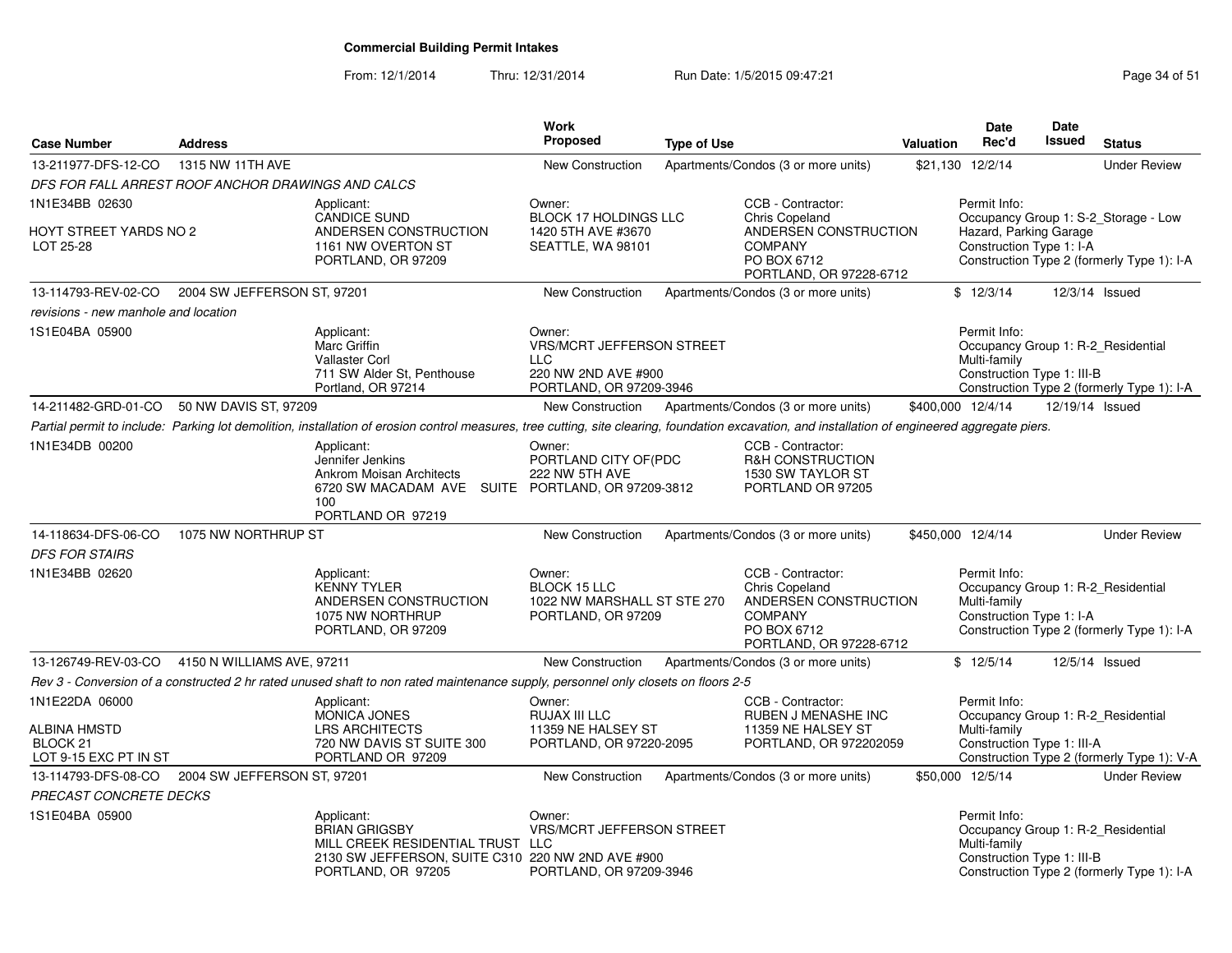| <b>Case Number</b>                                                  | <b>Address</b>                |                                                                                                                                                                | Work<br>Proposed                                                                       | <b>Type of Use</b> |                                                                                                                                                          | <b>Valuation</b> | <b>Date</b><br>Rec'd                                                                             | Date<br>Issued | <b>Status</b>                                                                      |
|---------------------------------------------------------------------|-------------------------------|----------------------------------------------------------------------------------------------------------------------------------------------------------------|----------------------------------------------------------------------------------------|--------------------|----------------------------------------------------------------------------------------------------------------------------------------------------------|------------------|--------------------------------------------------------------------------------------------------|----------------|------------------------------------------------------------------------------------|
| 13-224794-DFS-04-CO                                                 | 1515 NW 21ST AVE, 97210       |                                                                                                                                                                | New Construction                                                                       |                    | Apartments/Condos (3 or more units)                                                                                                                      | \$35,000         | 12/10/14                                                                                         |                | <b>Under Review</b>                                                                |
|                                                                     |                               | DFS - FABRIC AWNINGS WITH NEW COLUMNS ON NORTH AND SOUTH SIDE                                                                                                  |                                                                                        |                    |                                                                                                                                                          |                  |                                                                                                  |                |                                                                                    |
| 1N1E28CD 02500                                                      |                               | Applicant:<br><b>MICHAEL CARRIGG</b><br>JOHN RESIDENTIAL<br>1701 SE COLUMBIA RIVER DRIVE<br>VANCOUVER, WA 98661                                                | Owner:<br>BLOCK 296 SLABTOWN LLC<br>1015 NW 11TH AVE #243<br>PORTLAND, OR 97209        |                    | CCB - Contractor:<br>JOHN RESIDENTIAL<br>CONSTRUCTION GROUP LLC<br>1701 SE COLUMBIA RIVER DRIVE<br>VANCOUVER, WA 98661                                   |                  | Permit Info:<br>Occupancy Group 1: R-2_Residential<br>Multi-family<br>Construction Type 1: III-B |                | Construction Type 2 (formerly Type 1): I-A                                         |
| 13-224794-DFS-05-CO                                                 | 1515 NW 21ST AVE, 97210       |                                                                                                                                                                | New Construction                                                                       |                    | Apartments/Condos (3 or more units)                                                                                                                      |                  | \$21.617 12/10/14                                                                                |                | <b>Under Review</b>                                                                |
| DFS - EXTERIOR CLADDING                                             |                               |                                                                                                                                                                |                                                                                        |                    |                                                                                                                                                          |                  |                                                                                                  |                |                                                                                    |
| 1N1E28CD 02500                                                      |                               | Applicant:<br>MICHAEL CARRIGG<br><b>JOHN RESIDENTIAL</b><br>1701 SE COLUMBIA RIVER DRIVE<br>VANCOUVER, WA 98661                                                | Owner:<br><b>BLOCK 296 SLABTOWN LLC</b><br>1015 NW 11TH AVE #243<br>PORTLAND, OR 97209 |                    | CCB - Contractor:<br>JOHN RESIDENTIAL<br><b>CONSTRUCTION GROUP LLC</b><br>1701 SE COLUMBIA RIVER DRIVE Construction Type 1: III-B<br>VANCOUVER, WA 98661 |                  | Permit Info:<br>Occupancy Group 1: R-2_Residential<br>Multi-family                               |                | Construction Type 2 (formerly Type 1): I-A                                         |
| 12-209342-DFS-01-CO                                                 | 4326 N MISSISSIPPI AVE, 97217 |                                                                                                                                                                | New Construction                                                                       |                    | Apartments/Condos (3 or more units)                                                                                                                      |                  | \$5,000 12/12/14                                                                                 |                | <b>Under Review</b>                                                                |
| DFS - ATS HOLDDOWN SYSTEM                                           |                               |                                                                                                                                                                |                                                                                        |                    |                                                                                                                                                          |                  |                                                                                                  |                |                                                                                    |
| 1N1E22CA 03000                                                      |                               | Applicant:<br>ADAM CARTMILL                                                                                                                                    | Owner:<br>819 REAL ESTATE FUND II LLC                                                  |                    | CCB - Contractor:<br>SOLTERRA SYSTEMS INC                                                                                                                |                  | Permit Info:<br>Occupancy Group 1: R-2_Residential                                               |                |                                                                                    |
| <b>MULTNOMAH</b><br><b>BLOCK1</b><br>LOT <sub>8</sub>               |                               | SOLTERRA SYSTEM<br>79 SE TAYLOR ST<br>PORTLAND, OR 97214                                                                                                       | 1300 SW PARK AVE #408<br>PORTLAND, OR 97201                                            |                    | 79 SE TAYLOR ST. STE 401<br>PORTLAND OR 97214                                                                                                            |                  | Multi-family<br>Construction Type 1: V-B                                                         |                | Construction Type 2 (formerly Type 1): V-B                                         |
| 14-152263-REV-01-CO                                                 | 312 NE MONROE ST, 97212       |                                                                                                                                                                | New Construction                                                                       |                    | Apartments/Condos (3 or more units)                                                                                                                      |                  | \$12/12/14                                                                                       |                | <b>Under Review</b>                                                                |
|                                                                     |                               | REVISION - REVISE SPRINKLER SYSTEM TO NFPA 13R, REMOVE WINDOWS FROM REAR OF BUILDING, MODIFICATIONS TO SIDING, REROUTE DOWNSPOUTS, STAIRS REVISED TO WOOD CONS |                                                                                        |                    |                                                                                                                                                          |                  |                                                                                                  |                |                                                                                    |
| 1N1E27AA 19100<br>WILLIAMS AVE ADD<br>BLOCK 11<br>LOT <sub>16</sub> |                               | Applicant:<br><b>JOSEPH BEER</b><br><b>FOSLER PORTLAND</b><br>ARCHITECTURE LLC<br>1930 NW LOVEJOY ST<br>PORTLAND, OR 97209                                     | Owner:<br>MARK R MADDEN<br>2330 NW 31ST AVE<br>PORTLAND, OR 97210                      |                    | CCB - Contractor:<br>WDC CONSTRUCTION LLC<br>2330 NW 31ST AVE<br>PORTLAND OR 97210                                                                       |                  | Permit Info:<br>Occupancy Group 1: R-2_Residential<br>Multi-family<br>Construction Type 1: V-B   |                |                                                                                    |
| 13-211977-DFS-13-CO                                                 | 1315 NW 11TH AVE              |                                                                                                                                                                | New Construction                                                                       |                    | Apartments/Condos (3 or more units)                                                                                                                      |                  | \$1,200 12/12/14                                                                                 |                | <b>Under Review</b>                                                                |
|                                                                     |                               | DFS FOR DELEGATED DESIGN SUSPENDED CEILINGS DRAWINGS AND CALCULATIONS                                                                                          |                                                                                        |                    |                                                                                                                                                          |                  |                                                                                                  |                |                                                                                    |
| 1N1E34BB 02630<br>HOYT STREET YARDS NO 2<br>LOT 25-28               |                               | Applicant:<br><b>CANDICE SUND</b><br>ANDERSEN CONSTRUCTION<br>1161 NW OVERTON ST<br>PORTLAND, OR 97209                                                         | Owner:<br>BLOCK 17 HOLDINGS LLC<br>1420 5TH AVE #3670<br>SEATTLE, WA 98101             |                    | CCB - Contractor:<br>Chris Copeland<br>ANDERSEN CONSTRUCTION<br><b>COMPANY</b><br>PO BOX 6712                                                            |                  | Permit Info:<br>Hazard, Parking Garage<br>Construction Type 1: I-A                               |                | Occupancy Group 1: S-2_Storage - Low<br>Construction Type 2 (formerly Type 1): I-A |
|                                                                     |                               |                                                                                                                                                                |                                                                                        |                    | PORTLAND, OR 97228-6712                                                                                                                                  |                  |                                                                                                  |                |                                                                                    |
| 12-209342-DFS-02-CO                                                 | 4326 N MISSISSIPPI AVE, 97217 |                                                                                                                                                                | New Construction                                                                       |                    | Apartments/Condos (3 or more units)                                                                                                                      |                  | \$15,000 12/12/14                                                                                |                | <b>Under Review</b>                                                                |
| DFS FOR ROOF TRUSS SYSTEM                                           |                               |                                                                                                                                                                |                                                                                        |                    |                                                                                                                                                          |                  |                                                                                                  |                |                                                                                    |
| 1N1E22CA 03000<br>MULTNOMAH                                         |                               | Applicant:<br><b>ADAM CARTMILL</b><br>SOLTERRA SYSTEM                                                                                                          | Owner:<br>819 REAL ESTATE FUND II LLC<br>1300 SW PARK AVE #408                         |                    | CCB - Contractor:<br>SOLTERRA SYSTEMS INC<br>79 SE TAYLOR ST. STE 401                                                                                    |                  | Permit Info:<br>Occupancy Group 1: R-2_Residential<br>Multi-family                               |                |                                                                                    |
| <b>BLOCK1</b><br>LOT 8                                              |                               | 79 SE TAYLOR ST<br>PORTLAND, OR 97214                                                                                                                          | PORTLAND, OR 97201                                                                     |                    | PORTLAND OR 97214                                                                                                                                        |                  | Construction Type 1: V-B                                                                         |                | Construction Type 2 (formerly Type 1): V-B                                         |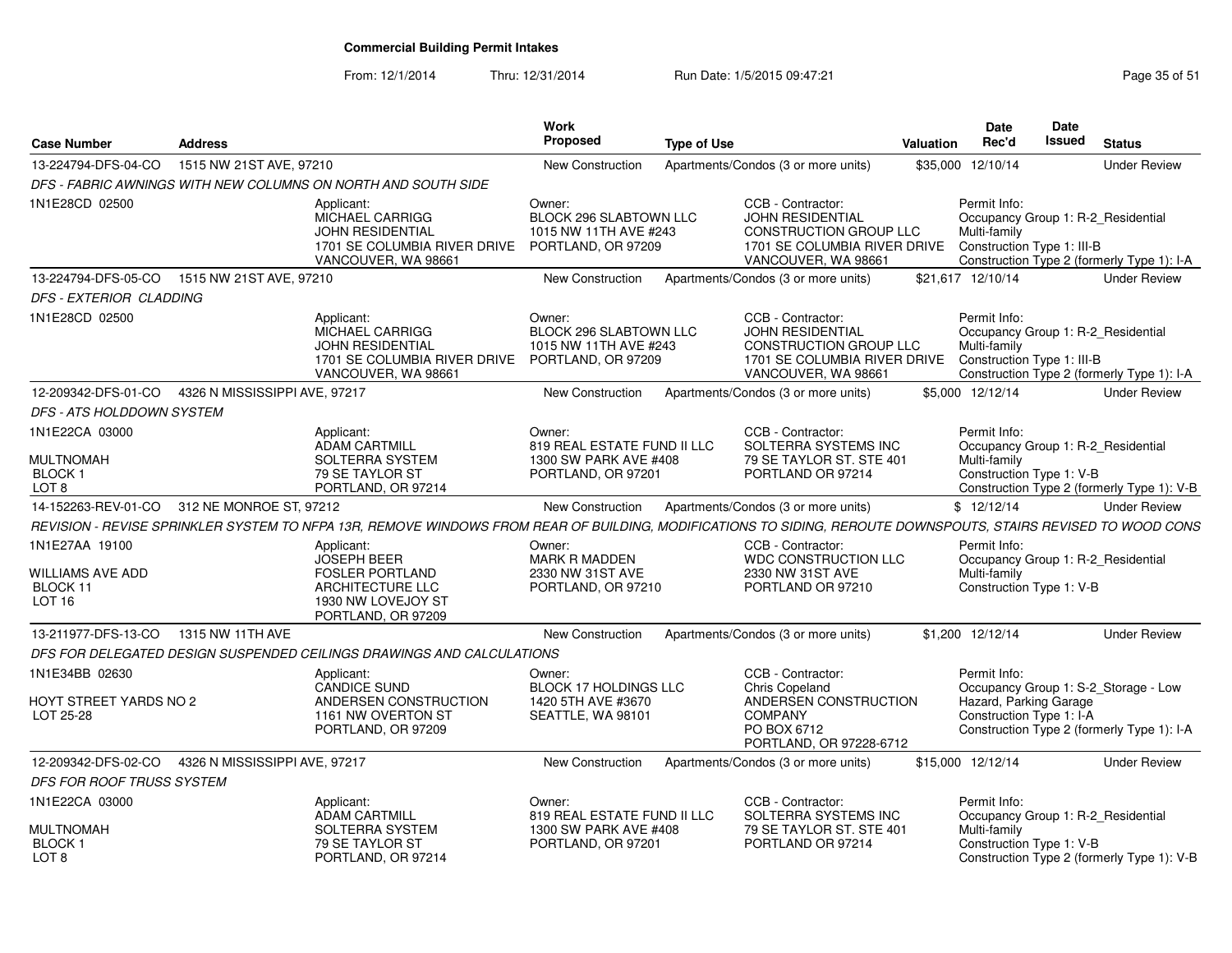| <b>Case Number</b>                                                                          | <b>Address</b>            |                                                                                                                                        | <b>Work</b><br><b>Proposed</b>                                                                                                      | <b>Type of Use</b> |                                                                                         | <b>Valuation</b> | <b>Date</b><br>Rec'd                                               | <b>Date</b><br><b>Issued</b> | <b>Status</b>                                                                      |
|---------------------------------------------------------------------------------------------|---------------------------|----------------------------------------------------------------------------------------------------------------------------------------|-------------------------------------------------------------------------------------------------------------------------------------|--------------------|-----------------------------------------------------------------------------------------|------------------|--------------------------------------------------------------------|------------------------------|------------------------------------------------------------------------------------|
| 12-174979-DFS-02-CO                                                                         | 3916 SW CORBETT AVE       |                                                                                                                                        | New Construction                                                                                                                    |                    | Apartments/Condos (3 or more units)                                                     |                  | \$20,000 12/12/14                                                  |                              | <b>Under Review</b>                                                                |
| <b>DFS FOR STAIRS</b>                                                                       |                           |                                                                                                                                        |                                                                                                                                     |                    |                                                                                         |                  |                                                                    |                              |                                                                                    |
| 1S1E10CA 07601                                                                              |                           | Applicant:<br><b>BRENNEN HOFFMAN</b>                                                                                                   | Owner:<br>NEWMAN DEVELOPMENT GROUP                                                                                                  |                    |                                                                                         |                  | Permit Info:                                                       |                              | Occupancy Group 1: R-2_Residential                                                 |
| CARUTHERS ADD<br>BLOCK 178<br>E 34' OF N 12' OF LOT 6<br>LOT 7 EXC W 22 ' OF S 14'<br>LOT 8 |                           | 805 SW BROADWAY SUITE 2100<br>PORTLAND OR 97205                                                                                        | 2255 VAN NESS AVE #102<br>SAN FRANCISCO, CA 94109<br>Owner:<br>OF PORTLAND LLC<br>2255 VAN NESS AVE #102<br>SAN FRANCISCO, CA 94109 |                    |                                                                                         |                  | Multi-family<br>Construction Type 1: III-B                         |                              | Construction Type 2 (formerly Type 1): I-A                                         |
| 14-248901-000-00-CO                                                                         | 5625 E BURNSIDE ST, 97213 |                                                                                                                                        | New Construction                                                                                                                    |                    | Apartments/Condos (3 or more units)                                                     |                  | \$1,093,765 12/15/14                                               |                              | <b>Under Review</b>                                                                |
|                                                                                             |                           | NEW 3 STORY APARTMENT WITH 20 UNITS; ASSOCIATED SITE WORK                                                                              |                                                                                                                                     |                    |                                                                                         |                  |                                                                    |                              |                                                                                    |
| 1N2E31DB 02600                                                                              |                           | Applicant:                                                                                                                             | Owner:                                                                                                                              |                    | CCB - Contractor:                                                                       |                  | Permit Info:                                                       |                              |                                                                                    |
| SUNSET PK & ADD 2<br>BLOCK <sub>9</sub><br>LOT 9-12                                         |                           | <b>STEVE FOSLER</b><br><b>FOSLER PORTLAND</b><br>ARCHITECTURE LLC<br>1930 NW LOVEJOY ST<br>PORTLAND OR 97209                           | <b>MARK R MADDEN</b><br>2330 NW 31ST AVE<br>PORTLAND, OR 97210-2034                                                                 |                    | WDC CONSTRUCTION LLC<br>2330 NW 31ST AVE<br>PORTLAND OR 97210                           |                  | Multi-family<br>Construction Type 1: V-B<br>10918                  |                              | Occupancy Group 1: R-2_Residential<br>Total Square Footage - Display Only:         |
| 14-248906-000-00-CO                                                                         | 5625 E BURNSIDE ST, 97213 |                                                                                                                                        | <b>New Construction</b>                                                                                                             |                    | Apartments/Condos (3 or more units)                                                     |                  | \$506,911 12/15/14                                                 |                              | <b>Under Review</b>                                                                |
|                                                                                             |                           | NEW 2 STORY APARTMENT WITH 5 UNITS, ASSOCIATED SITE WORK, TRASH ENCLOSURE AND BIKING PARKING                                           |                                                                                                                                     |                    |                                                                                         |                  |                                                                    |                              |                                                                                    |
| 1N2E31DB 02600<br>SUNSET PK & ADD 2<br>BLOCK <sub>9</sub><br>LOT 9-12                       |                           | Applicant:<br>STEVE FOSLER<br><b>FOSLER PORTLAND</b><br>ARCHITECTURE LLC<br>1930 NW LOVEJOY ST<br>PORTLAND OR 97209                    | Owner:<br><b>MARK R MADDEN</b><br>2330 NW 31ST AVE<br>PORTLAND, OR 97210-2034                                                       |                    | CCB - Contractor:<br>WDC CONSTRUCTION LLC<br>2330 NW 31ST AVE<br>PORTLAND OR 97210      |                  | Permit Info:<br>Multi-family<br>Construction Type 1: V-B           |                              | Occupancy Group 1: R-2_Residential<br>Total Square Footage - Display Only: 5060    |
| 13-133987-DFS-05-CO                                                                         | 304 NE MULTNOMAH, 97232   |                                                                                                                                        | New Construction                                                                                                                    |                    | Apartments/Condos (3 or more units)                                                     |                  | \$90,000 12/15/14                                                  |                              | <b>Under Review</b>                                                                |
|                                                                                             |                           | DFS-5: TRUSSES***Mixed use residential project. 186 residential, 3500 SF retail, 1 level subgarde parking. 5/1 construction***         |                                                                                                                                     |                    |                                                                                         |                  |                                                                    |                              |                                                                                    |
| 1N1E34AA 02600                                                                              |                           | Applicant:<br>PETE BRUNS<br>WALSH CONSTRUCTION<br>2905 SW 1ST AVENUE<br>PORTLAND OR 97201                                              | Owner:<br><b>STARTERRA LLC</b><br>610 SW ALDER ST #1221<br>PORTLAND, OR 97205                                                       |                    | CCB - Contractor:<br>WALSH CONSTRUCTION CO<br>2905 SW 1ST AVE<br>PORTLAND, OR 972014707 |                  | Permit Info:<br>Hazard, Parking Garage<br>Construction Type 1: I-A |                              | Occupancy Group 1: S-2_Storage - Low<br>Construction Type 2 (formerly Type 1): I-A |
| 13-133987-DFS-06-CO                                                                         | 304 NE MULTNOMAH, 97232   |                                                                                                                                        | New Construction                                                                                                                    |                    | Apartments/Condos (3 or more units)                                                     |                  | \$20,000 12/15/14                                                  |                              | <b>Under Review</b>                                                                |
|                                                                                             |                           | DFS-6 : FALL RESTRAINT***Mixed use residential project. 186 residential, 3500 SF retail, 1 level subgarde parking. 5/1 construction*** |                                                                                                                                     |                    |                                                                                         |                  |                                                                    |                              |                                                                                    |
| 1N1E34AA 02600                                                                              |                           | Applicant:<br>PETE BRUNS<br>WALSH CONSTRUCTION<br>2905 SW 1ST AVENUE<br>PORTLAND OR 97201                                              | Owner:<br>STARTERRA LLC<br>610 SW ALDER ST #1221<br>PORTLAND, OR 97205                                                              |                    | CCB - Contractor:<br>WALSH CONSTRUCTION CO<br>2905 SW 1ST AVE<br>PORTLAND, OR 972014707 |                  | Permit Info:<br>Hazard, Parking Garage<br>Construction Type 1: I-A |                              | Occupancy Group 1: S-2_Storage - Low<br>Construction Type 2 (formerly Type 1): I-A |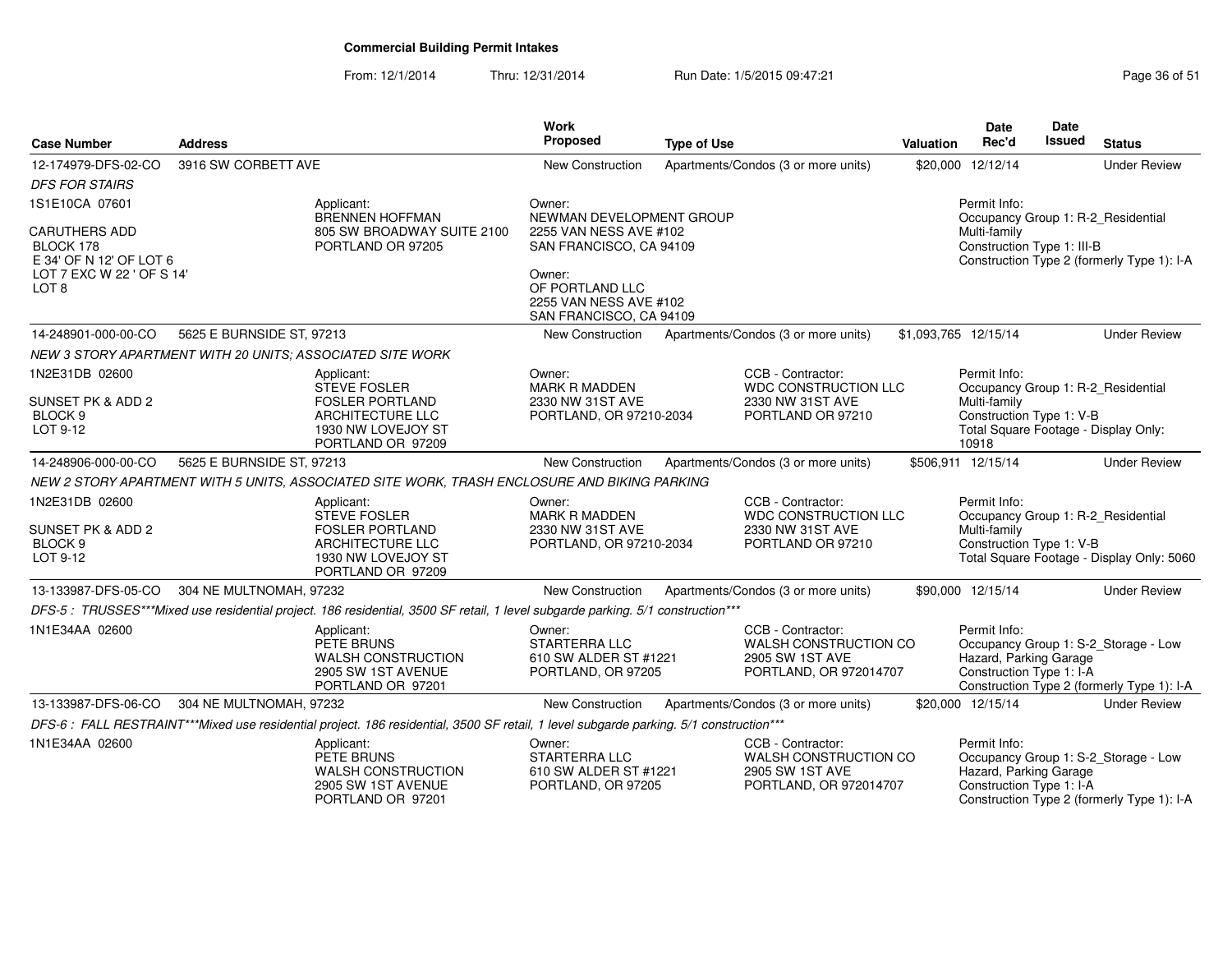From: 12/1/2014Thru: 12/31/2014 Run Date: 1/5/2015 09:47:21 Research 2010 Rage 37 of 51

| <b>Case Number</b>                                                                                                                                               | <b>Address</b>             |                                                                                                                                                    | <b>Work</b><br>Proposed                                                                                | <b>Type of Use</b> |                                                                                                                          | <b>Valuation</b> | <b>Date</b><br>Rec'd                                                                                                                            | <b>Date</b><br>Issued | <b>Status</b>                                                                        |
|------------------------------------------------------------------------------------------------------------------------------------------------------------------|----------------------------|----------------------------------------------------------------------------------------------------------------------------------------------------|--------------------------------------------------------------------------------------------------------|--------------------|--------------------------------------------------------------------------------------------------------------------------|------------------|-------------------------------------------------------------------------------------------------------------------------------------------------|-----------------------|--------------------------------------------------------------------------------------|
| 14-118634-DFS-07-CO                                                                                                                                              | 1075 NW NORTHRUP ST        |                                                                                                                                                    | <b>New Construction</b>                                                                                |                    | Apartments/Condos (3 or more units)                                                                                      |                  | \$350,000 12/15/14                                                                                                                              |                       | <b>Under Review</b>                                                                  |
| DFS FOR POST TENSION TENDONS LEVES 6 AND ROOF                                                                                                                    |                            |                                                                                                                                                    |                                                                                                        |                    |                                                                                                                          |                  |                                                                                                                                                 |                       |                                                                                      |
| 1N1E34BB 02620                                                                                                                                                   |                            | Applicant:<br><b>KENNY TYLER</b><br>ANDERSEN CONSTRUCTION<br>1075 NW NORTHRUP<br>PORTLAND, OR 97209                                                | Owner:<br><b>BLOCK 15 LLC</b><br>1022 NW MARSHALL ST STE 270<br>PORTLAND, OR 97209                     |                    | CCB - Contractor:<br>Chris Copeland<br>ANDERSEN CONSTRUCTION<br><b>COMPANY</b><br>PO BOX 6712<br>PORTLAND, OR 97228-6712 |                  | Permit Info:<br>Occupancy Group 1: R-2_Residential<br>Multi-family<br>Construction Type 1: I-A                                                  |                       | Construction Type 2 (formerly Type 1): I-A                                           |
| 14-245947-000-00-CO                                                                                                                                              | 1807 SE INSLEY ST, 97202   |                                                                                                                                                    | <b>New Construction</b>                                                                                |                    | Apartments/Condos (3 or more units)                                                                                      |                  | \$1,152,270 12/16/14                                                                                                                            |                       | <b>Under Review</b>                                                                  |
|                                                                                                                                                                  |                            | CONSTRUCT 3 STORY APARTMENT BUILDING, 18 UNITS, 6 PER FLOOR, ATTACHED COVERED TRASH ENCLOSURE, FLOW THROUGH PLANTER AND OTHER ASSOCIATED SITE WORK |                                                                                                        |                    |                                                                                                                          |                  |                                                                                                                                                 |                       |                                                                                      |
| 1S1E14AC 01100<br><b>ALTON PK</b><br>BLOCK <sub>3</sub><br>LOT <sub>1</sub>                                                                                      |                            | Applicant:<br><b>BAYARD MENTRUM</b><br><b>MENTRUM ARCHITECTURE</b><br>11860 SE MORRISON ST<br>PORTLAND, OR 97216                                   | Owner:<br>NW PROPERTIES LLC<br>11150 SW RIVERWOOD RD<br>PORTLAND, OR 97219                             |                    | CCB - Contractor:<br>DOZER CONSTRUCTION LLC<br>5324 NE 28TH AVE<br>PORTLAND, OR 97211                                    |                  | Permit Info:<br>Occupancy Group 1: R-2_Residential<br>Multi-family<br>Construction Type 1: V-B<br>Total Square Footage - Display Only:<br>11502 |                       |                                                                                      |
| 14-117007-REV-01-CO                                                                                                                                              | 7128 N RICHMOND AVE, 97203 |                                                                                                                                                    | New Construction                                                                                       |                    | Apartments/Condos (3 or more units)                                                                                      |                  | \$12/17/14                                                                                                                                      | 12/17/14 Issued       |                                                                                      |
|                                                                                                                                                                  |                            | REVISION TO ELIMINATE FIRE WALLS AT WEST AND EAST ELEVATIONS                                                                                       |                                                                                                        |                    |                                                                                                                          |                  |                                                                                                                                                 |                       |                                                                                      |
| 1N1W12AC 01400<br><b>SEVERANCE ADD</b><br>BLOCK 6<br>LOT <sub>9</sub>                                                                                            |                            | Applicant:<br><b>ADRIAN VASILE</b><br>AV PACIFIC, LLC<br>14475 SE MICAH ST<br>HAPPY VALLEY, OR 97086                                               | Owner:<br><b>ADRIAN VASILE</b><br>14475 SE MICAH ST<br>HAPPY VALLEY, OR 97086-6585                     |                    | CCB - Contractor:<br><b>ADRIAN VASILE</b><br>14475 SE MICAH ST<br>HAPPY VALLEY, OR 97086-6585                            |                  | Permit Info:<br>Occupancy Group 1: R-2_Residential<br>Multi-family<br>Construction Type 1: V-B                                                  |                       |                                                                                      |
| 14-137048-DFS-01-CO                                                                                                                                              | 1650 NW 13TH AVE           |                                                                                                                                                    | New Construction                                                                                       |                    | Apartments/Condos (3 or more units)                                                                                      |                  | \$200,000 12/17/14                                                                                                                              |                       | <b>Under Review</b>                                                                  |
| DFS FOR POST TENSION CABLES                                                                                                                                      |                            |                                                                                                                                                    |                                                                                                        |                    |                                                                                                                          |                  |                                                                                                                                                 |                       |                                                                                      |
| 1N1E28DD 00710                                                                                                                                                   |                            | Applicant:<br><b>BRYAN WARE</b><br><b>WALSH CONSTRUCTION</b><br>2905 SW 1ST AVE<br>PORTLAND, OR 97201                                              | Owner:<br>600 CALIFORNIA ST #900<br>SAN FRANCISCO, CA 94108                                            |                    | CCB - Contractor:<br>ABIGAIL HOUSING ASSOCIATES LI WALSH CONSTRUCTION CO<br>2905 SW 1ST AVE<br>PORTLAND, OR 972014707    |                  | Permit Info:<br>Multi-family<br>Construction Type 1: III-B                                                                                      |                       | Occupancy Group 1: R-2_Residential<br>Construction Type 2 (formerly Type 1): I-A     |
| 13-225047-DFS-03-CO                                                                                                                                              | 107 N COOK ST              |                                                                                                                                                    | New Construction                                                                                       |                    | Apartments/Condos (3 or more units)                                                                                      |                  | \$675,000 12/17/14                                                                                                                              |                       | <b>Under Review</b>                                                                  |
| DFS FOR WOOD FLOOR JOISTS                                                                                                                                        |                            |                                                                                                                                                    |                                                                                                        |                    |                                                                                                                          |                  |                                                                                                                                                 |                       |                                                                                      |
| 1N1E27AB 00401<br><b>WILLIAMS AVE ADD</b><br>BLOCK 4<br>INC PT VAC ST LOT 1 EXC PT IN ST<br>LOT 2-4 EXC PT IN ST<br>LOT 5&8&9&12; INC PT VAC ST LOT<br>6&7&10&11 |                            | Applicant:<br><b>AARON RIECK</b><br>SIERRA CONSTRUCTION<br><b>COMPANY</b><br>1700 SE 11TH STREET, SUITE 120<br>PORTLAND OR 97214-4981              | Owner:<br>COOK STREET APARTMENTS LLC GUY BLANCHARD<br>2030 DEXTER AVE N #100<br>SEATTLE, WA 98109-2754 |                    | CCB - Contractor:<br>SIERRA CONSTRUCTION<br>1700 SE 11TH AVE SUITE 120<br>PORTLAND OR 97214                              |                  | Permit Info:<br>Hazard, Parking Garage<br>Construction Type 1: I-A                                                                              |                       | Occupancy Group 1: S-2_Storage - Low<br>Construction Type 2 (formerly Type 1): III-A |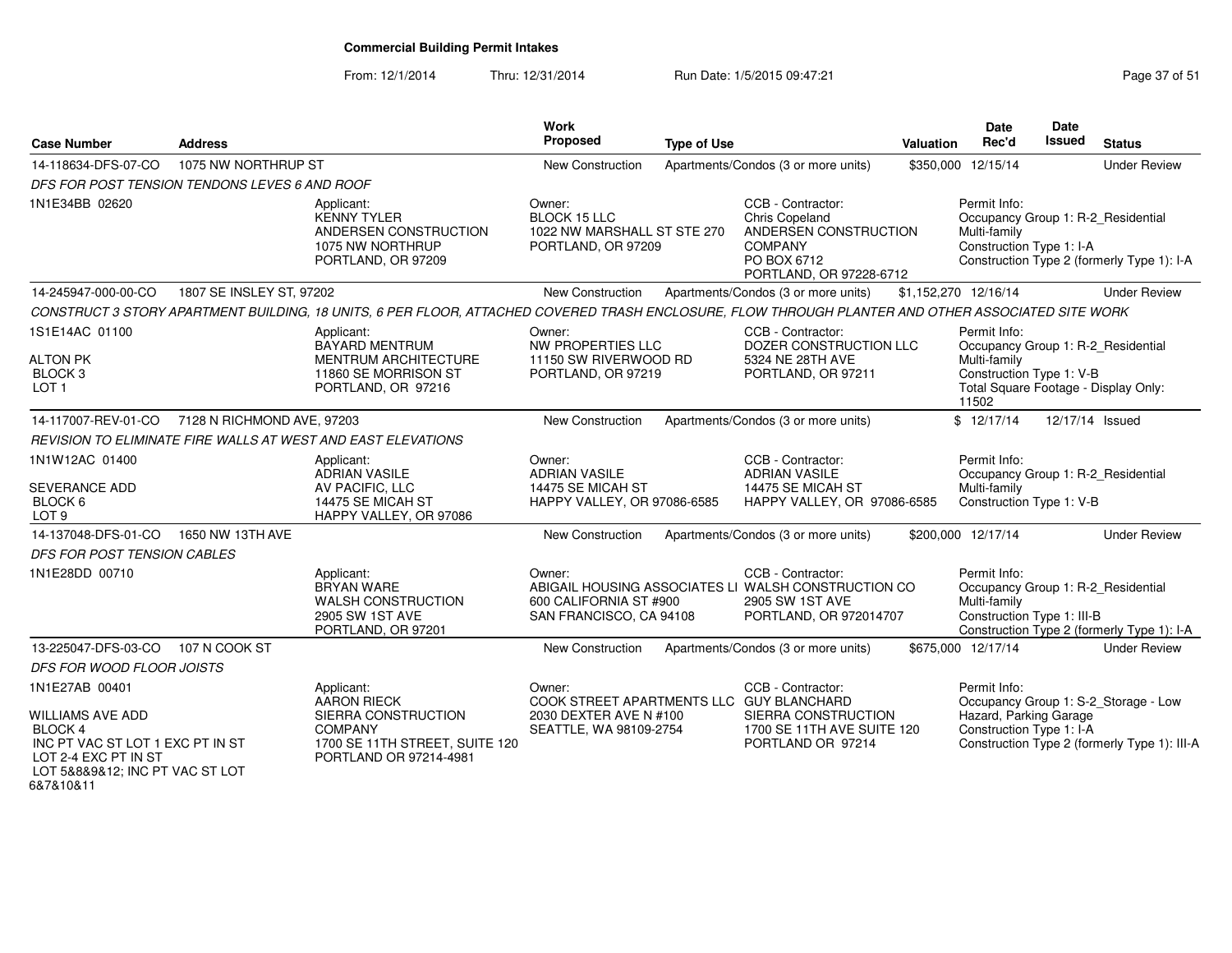| <b>Case Number</b>                            | <b>Address</b>                          |                                                                                                                                          | <b>Work</b><br>Proposed                                                                          | <b>Type of Use</b> |                                                                                                                                                    | Valuation | Date<br>Rec'd                                                                                    | Date<br>Issued | <b>Status</b>                              |
|-----------------------------------------------|-----------------------------------------|------------------------------------------------------------------------------------------------------------------------------------------|--------------------------------------------------------------------------------------------------|--------------------|----------------------------------------------------------------------------------------------------------------------------------------------------|-----------|--------------------------------------------------------------------------------------------------|----------------|--------------------------------------------|
| 14-168320-DFS-02-CO                           | 8338 N INTERSTATE AVE, 97217            |                                                                                                                                          | New Construction                                                                                 |                    | Apartments/Condos (3 or more units)                                                                                                                |           | \$42,707 12/18/14                                                                                |                | <b>Under Review</b>                        |
| <b>DFS FOR WOOD JOISTS</b>                    |                                         |                                                                                                                                          |                                                                                                  |                    |                                                                                                                                                    |           |                                                                                                  |                |                                            |
| 1N1E09DA 02400                                |                                         | Applicant:<br><b>AMY CLEMENTS</b>                                                                                                        | Owner:<br>8300 INTERSTATE LLC                                                                    |                    | CCB - Contractor:<br><b>JOHN RESIDENTIAL</b>                                                                                                       |           | Permit Info:<br>Occupancy Group 1: R-2 Residential                                               |                |                                            |
| <b>KENTON</b>                                 |                                         | <b>JOHN RESIDENTIAL</b>                                                                                                                  | 101 SW MAIN ST #825                                                                              |                    | CONSTRUCTION GROUP LLC                                                                                                                             |           | Multi-family                                                                                     |                |                                            |
| BLOCK 43 LOT 1 EXC PT IN ST<br><b>LOT 2-4</b> |                                         | CONSTRUCTION GROUP, LLC<br>1701 SE COLUMBIA RIVER DRIVE                                                                                  | PORTLAND, OR 97204-3216                                                                          |                    | 1701 SE COLUMBIA RIVER DRIVE<br>VANCOUVER, WA 98661                                                                                                |           | Construction Type 1: V-A                                                                         |                | Construction Type 2 (formerly Type 1): V-A |
| S 28' OF LOT 5&6<br>LOT 27-34 EXC PT IN ST    |                                         | VANCOUVER, WA 98661                                                                                                                      |                                                                                                  |                    |                                                                                                                                                    |           |                                                                                                  |                |                                            |
| 13-179034-DFS-05-CO                           | 4357 N WILLIAMS AVE, 97217              |                                                                                                                                          | New Construction                                                                                 |                    | Apartments/Condos (3 or more units)                                                                                                                |           | \$58,500 12/18/14                                                                                |                | <b>Under Review</b>                        |
|                                               | DFS FOR STOREFRONT FRAMING (NO GLASS)   |                                                                                                                                          |                                                                                                  |                    |                                                                                                                                                    |           |                                                                                                  |                |                                            |
| 1N1E22DB 00400                                |                                         | Applicant:<br><b>TODD PAYS</b><br>MARATHON CONSTRUCTION<br>30050 SW TOWN CENTER LOOP<br><b>WEST, #200</b><br>WILSONVILLE, OR 97070       | Owner:<br><b>WILLIAMS 1 LLC</b><br>12806 NW LORRAINE DR<br>PORTLAND, OR 97229-8348               |                    | CCB - Contractor:<br><b>MARATHON CONSTRUCTION</b><br><b>SERVICES LLC</b><br>30050 SW TOWN CENTER LOOP<br><b>W STE 200</b><br>WILSONVILLE, OR 97070 |           | Permit Info:<br>Occupancy Group 1: R-2_Residential<br>Multi-family<br>Construction Type 1: III-A |                | Construction Type 2 (formerly Type 1): I-A |
| 14-167510-STR-01-CO                           | 1221 SW 11TH AVE, 97205                 |                                                                                                                                          | <b>New Construction</b>                                                                          |                    | Apartments/Condos (3 or more units)                                                                                                                |           | \$3,000,000 12/19/14                                                                             |                | 12/19/14 Under Inspection                  |
|                                               |                                         | ***PARTIAL FOR FOUNDATION TO L3 AND UNDERSLAB PLUMBING***15 STORY MIXED USE, 196 APARTMENTS, 8,970 SF RETAIL, 2 LEVELS SUBGRADE PARKING  |                                                                                                  |                    |                                                                                                                                                    |           |                                                                                                  |                |                                            |
| 1S1E04AA 05300                                |                                         | Applicant:<br><b>STEVE POLAND</b><br>ANKROM MOISON ASSOCIATED<br><b>ARCHITECTS</b><br>6720 SW MACADAM, SUITE 100<br>PORTLAND OR 97219    | Owner:<br>PH PORTLAND JEFFERSON LLC<br>100 N CITY PKWY #1700<br>LAS VEGAS, NV 89106-4614         |                    | CCB - Contractor:<br>ABSHER CONSTRUCTION CO<br><b>PO BOX 280</b><br>PUYALLUP, WA 28058-7900                                                        |           | Permit Info:<br>Occupancy Group 1: R-2_Residential<br>Multi-family<br>Construction Type 1: I-A   |                | Construction Type 2 (formerly Type 1): I-A |
| 14-250657-STR-01-CO                           | 2140 NW QUIMBY ST, 97210                |                                                                                                                                          | New Construction                                                                                 |                    | Apartments/Condos (3 or more units)                                                                                                                |           | \$3,900,000 12/19/14                                                                             |                | <b>Under Review</b>                        |
|                                               |                                         | Excavation and shoring, utilities and podium (3rd and 4th floor included) and shear walls, mechanical for parking garage and first floor |                                                                                                  |                    |                                                                                                                                                    |           |                                                                                                  |                |                                            |
| 1N1E33BA 05800                                |                                         | Applicant:<br>Robert Hayden                                                                                                              | Owner:<br><b>ROSAN INC</b>                                                                       |                    |                                                                                                                                                    |           |                                                                                                  |                |                                            |
| <b>COUCHS ADD</b>                             |                                         | <b>YBA Architects</b>                                                                                                                    | PO BOX 6712                                                                                      |                    |                                                                                                                                                    |           |                                                                                                  |                |                                            |
| BLOCK 297<br>LOT 1-10                         |                                         | 3344 NE 25th Avenue<br>Portland, OR 97212                                                                                                | PORTLAND, OR 97228-6712                                                                          |                    |                                                                                                                                                    |           |                                                                                                  |                |                                            |
| 14-152153-DFS-02-CO                           | 1475 SE 15TH AVE, 97214                 |                                                                                                                                          | New Construction                                                                                 |                    | Apartments/Condos (3 or more units)                                                                                                                |           | \$55,000 12/19/14                                                                                |                | <b>Under Review</b>                        |
|                                               | DFS FOR STOREFRONT FRAMING AND GLAZING. |                                                                                                                                          |                                                                                                  |                    |                                                                                                                                                    |           |                                                                                                  |                |                                            |
| 1S1E02AC 17600                                |                                         | Applicant:<br><b>ZACH BASCOM</b><br>RJD, INC                                                                                             | Owner:<br><b>LANGANO APARTMENTS LLC</b><br>9819 SE TOP O SCOTT ST<br>HAPPY VALLEY, OR 97086-2639 |                    | CCB - Contractor:<br>Rob Yorke<br><b>RJD INC</b><br>4480 SW 101ST AVE<br>BEAVERTON OR 97005                                                        |           | Permit Info:<br>Occupancy Group 1: R-2_Residential<br>Multi-family<br>Construction Type 1: V-A   |                | Construction Type 2 (formerly Type 1): V-A |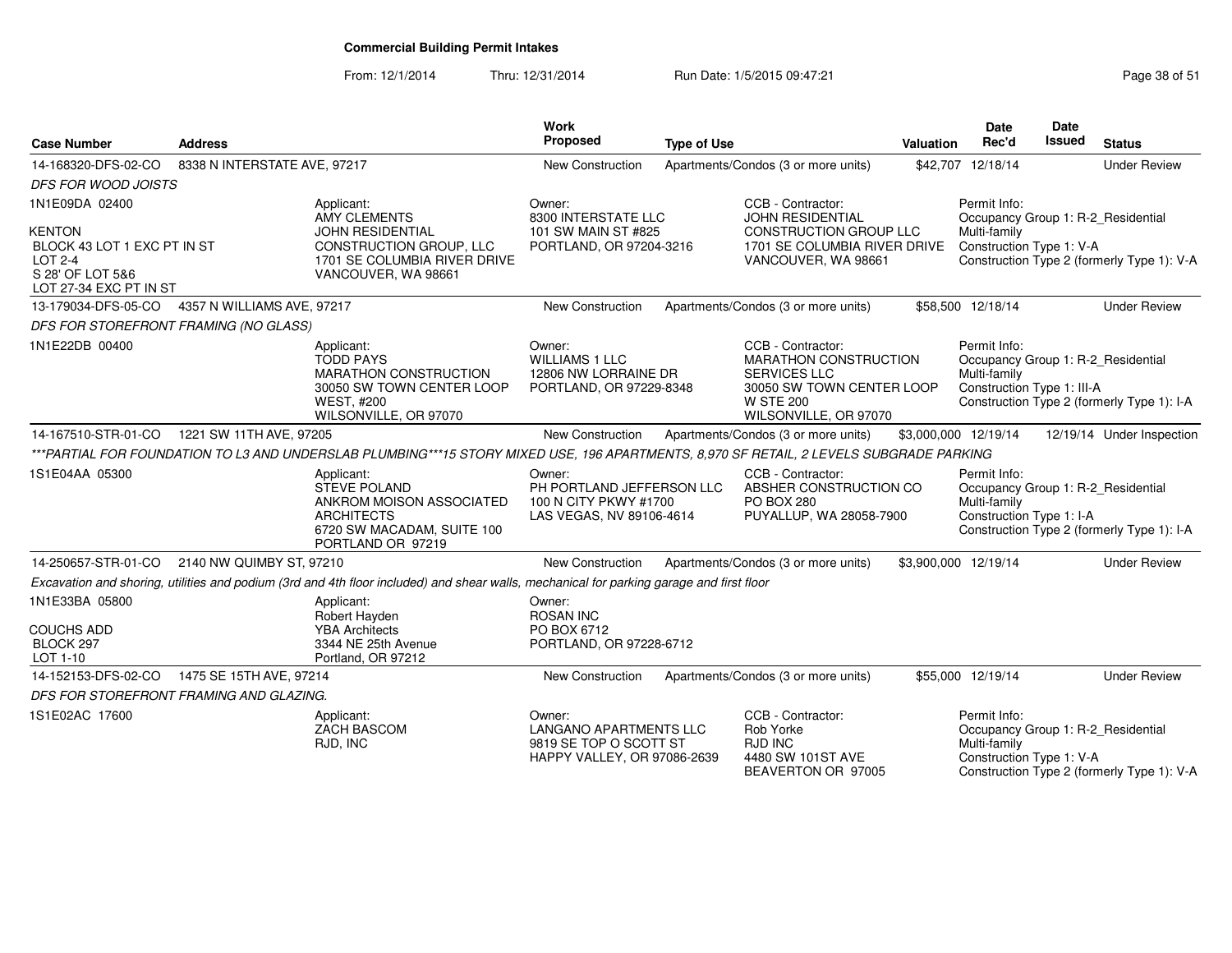From: 12/1/2014Thru: 12/31/2014 Run Date: 1/5/2015 09:47:21 Research 2010 12:47:21

| <b>Case Number</b>                               | <b>Address</b>                                                                                                                                                        | Work<br><b>Proposed</b>                                                                                                                                            | <b>Type of Use</b>                                                                                    | <b>Valuation</b> | Date<br>Rec'd                                            | Date<br>Issued  | <b>Status</b>                                                                    |
|--------------------------------------------------|-----------------------------------------------------------------------------------------------------------------------------------------------------------------------|--------------------------------------------------------------------------------------------------------------------------------------------------------------------|-------------------------------------------------------------------------------------------------------|------------------|----------------------------------------------------------|-----------------|----------------------------------------------------------------------------------|
| 14-176313-DFS-01-CO                              | 1980 SE MORRISON ST, 97214                                                                                                                                            | New Construction                                                                                                                                                   | Apartments/Condos (3 or more units)                                                                   |                  | \$20,000 12/19/14                                        |                 | <b>Under Review</b>                                                              |
| DFS - ATS / HOLDOWN SYSTEM                       |                                                                                                                                                                       |                                                                                                                                                                    |                                                                                                       |                  |                                                          |                 |                                                                                  |
| 1S1E02AA 04500                                   | Applicant:<br><b>DAVID MULLENS</b>                                                                                                                                    | Owner:<br><b>TAMMY L HOUSE</b>                                                                                                                                     | CCB - Contractor:<br>SK HOFF CONSTRUCTION LLC                                                         |                  | Permit Info:                                             |                 | Occupancy Group 1: R-2_Residential                                               |
| <b>GARRISON'S SUB</b><br><b>BLOCK 11 TL 4500</b> | URBAN DEVELOPMENT GROUP<br>735 SW 158TH AVENUE<br>BEAVERTON, OR 97006                                                                                                 | Owner:<br>MICHAEL D HOUSE<br>Owner:<br><b>EVA SANDERS</b><br>Owner:<br><b>WARREN SANDERS</b><br>Owner:<br><b>HEATHER ADAMS</b><br>Owner:<br><b>M DALE RICHARDS</b> | 735 SW 158TH AVE<br>BEAVERTON, OR 97006                                                               |                  | Multi-family<br>Construction Type 1: V-A                 |                 | Construction Type 2 (formerly Type 1): I-A                                       |
|                                                  |                                                                                                                                                                       | Owner:<br><b>UDG PICCADILLY LLC</b><br>735 SW 158TH AVE<br>BEAVERTON, OR 97006                                                                                     |                                                                                                       |                  |                                                          |                 |                                                                                  |
| 12-198803-REV-03-CO                              | 7227 N PHILADELPHIA AVE, 97203                                                                                                                                        | New Construction                                                                                                                                                   | Apartments/Condos (3 or more units)                                                                   |                  | \$12/19/14                                               | 12/19/14 Final  |                                                                                  |
|                                                  | ***REVISION 3 : REVISION TO PLANS TO SHOW RAILINGS AND FALL ARREST ARE EOR DESIGNED. REVISED SHEET S1.01 DELETED THESE 2 ITEMS FROM DEFERRED SUBMITTAL LIST, DETAILS. |                                                                                                                                                                    |                                                                                                       |                  |                                                          |                 |                                                                                  |
| 1N1W12BA 05900                                   | Applicant:<br>Jennifer Jenkins<br>Ankrom Moisan Architects<br>6720 SW MACADAM AVE SUITE 3330 NW YEON AVE #210<br>100<br>PORTLAND OR 97219                             | Owner:<br>PAT KESSI<br>ST JOHNS IVANHOE LLC                                                                                                                        | CCB - Contractor:<br>WALSH CONSTRUCTION CO<br>2905 SW 1ST AVE<br>PORTLAND, OR 972014707               |                  | Permit Info:<br>Multi-family<br>Construction Type 1: V-A |                 | Occupancy Group 1: R-2_Residential<br>Construction Type 2 (formerly Type 1): V-A |
| 14-173383-REV-01-CO                              | 4959 SW LANDING DR                                                                                                                                                    | New Construction                                                                                                                                                   | Apartments/Condos (3 or more units)                                                                   |                  | \$5,000 12/22/14                                         | 12/22/14 Issued |                                                                                  |
|                                                  | Add footing and PT slab blockout for temporary tower crane.                                                                                                           |                                                                                                                                                                    |                                                                                                       |                  |                                                          |                 |                                                                                  |
| 1S1E15BA 00601                                   | Applicant:<br><b>JERRY KORSMO</b><br>6720 SW MACADAM SUITE 310<br>PORTLAND, OR 97219                                                                                  | Owner:<br>MACADAM LANDING<br><b>APARTMENTS LLC</b><br>710 NW 14TH AVE 2ND FLOOR<br>PORTLAND, OR 97209                                                              | <b>Primary Contractor:</b><br>ANDERSEN CONSTRUCTION<br>6712 NORTH CUTTER CIRCLE<br>PORTLAND, OR 97217 |                  |                                                          |                 |                                                                                  |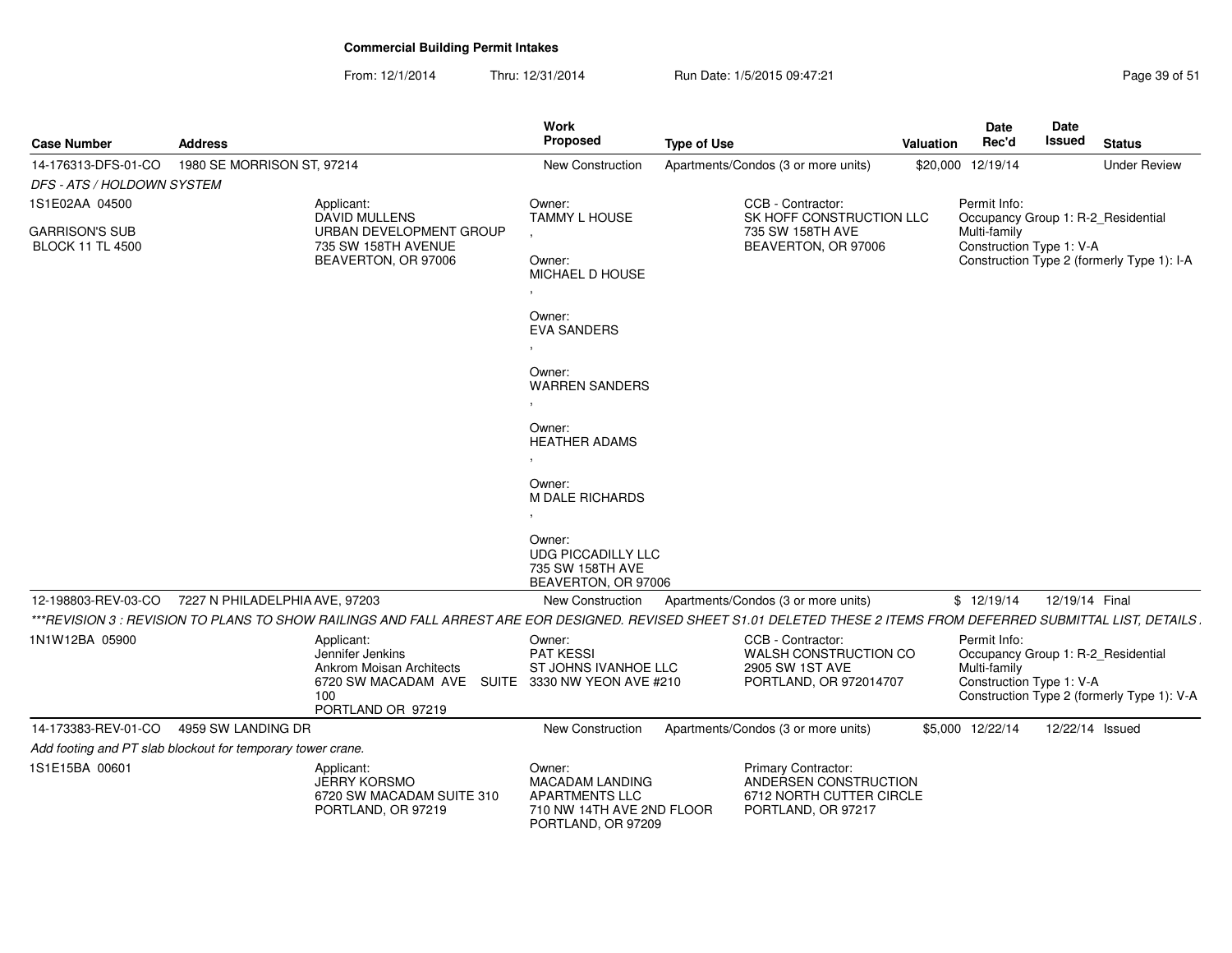From: 12/1/2014Thru: 12/31/2014 Run Date: 1/5/2015 09:47:21 Research 2010 12/31/2014 Page 40 of 51

| <b>Case Number</b>                                                                                                                                               | <b>Address</b>           |                                                                                                                                                                  | Work<br>Proposed                                                                                       | <b>Type of Use</b> |                                                                                                                     | <b>Valuation</b> | <b>Date</b><br>Rec'd                                               | Date<br><b>Issued</b> | <b>Status</b>                                                                        |
|------------------------------------------------------------------------------------------------------------------------------------------------------------------|--------------------------|------------------------------------------------------------------------------------------------------------------------------------------------------------------|--------------------------------------------------------------------------------------------------------|--------------------|---------------------------------------------------------------------------------------------------------------------|------------------|--------------------------------------------------------------------|-----------------------|--------------------------------------------------------------------------------------|
| 14-167510-DFS-01-CO                                                                                                                                              | 1221 SW 11TH AVE, 97205  |                                                                                                                                                                  | New Construction                                                                                       |                    | Apartments/Condos (3 or more units)                                                                                 |                  | \$600,000 12/22/14                                                 |                       | <b>Under Review</b>                                                                  |
|                                                                                                                                                                  |                          | DFS FOR POST TENSION SLABS*THIS DFS FOR THE STR PERMIT, MAIN PERMIT IS STILL UNDER REVIEW*                                                                       |                                                                                                        |                    |                                                                                                                     |                  |                                                                    |                       |                                                                                      |
| 1S1E04AA 05300                                                                                                                                                   |                          | Applicant:<br>ABSHER CONSTRUCTION CO<br><b>PO BOX 280</b><br>PUYALLUP, WA 28058-7900                                                                             | Owner:<br>PH PORTLAND JEFFERSON LLC<br>100 N CITY PKWY #1700<br>LAS VEGAS, NV 89106-4614               |                    | CCB - Contractor:<br>ABSHER CONSTRUCTION CO<br><b>PO BOX 280</b><br>PUYALLUP, WA 28058-7900                         |                  | Permit Info:<br>Multi-family<br>Construction Type 1: I-A           |                       | Occupancy Group 1: R-2 Residential<br>Construction Type 2 (formerly Type 1): I-A     |
| 13-225047-REV-01-CO                                                                                                                                              | 107 N COOK ST            |                                                                                                                                                                  | New Construction                                                                                       |                    | Apartments/Condos (3 or more units)                                                                                 |                  | \$12/22/14                                                         | 12/22/14 Issued       |                                                                                      |
| REVISION TO SHEAR WALL SCHEDULE DUE TO DRAWING ERROR                                                                                                             |                          |                                                                                                                                                                  |                                                                                                        |                    |                                                                                                                     |                  |                                                                    |                       |                                                                                      |
| 1N1E27AB 00401<br><b>WILLIAMS AVE ADD</b><br>BLOCK 4<br>INC PT VAC ST LOT 1 EXC PT IN ST<br>LOT 2-4 EXC PT IN ST<br>LOT 5&8&9&12; INC PT VAC ST LOT<br>6&7&10&11 |                          | Applicant:<br><b>TODD KNUDSON</b><br><b>LRS ARCHITECTS</b><br>720 NW DAVIS ST STE 300<br>PORTLAND OR 97209                                                       | Owner:<br>COOK STREET APARTMENTS LLC<br>2030 DEXTER AVE N #100<br>SEATTLE, WA 98109-2754               |                    | CCB - Contractor:<br><b>GUY BLANCHARD</b><br>SIERRA CONSTRUCTION<br>1700 SE 11TH AVE SUITE 120<br>PORTLAND OR 97214 |                  | Permit Info:<br>Hazard, Parking Garage<br>Construction Type 1: I-A |                       | Occupancy Group 1: S-2_Storage - Low<br>Construction Type 2 (formerly Type 1): III-A |
| 14-252477-000-00-CO                                                                                                                                              | 2403 SE ANKENY ST, 97214 |                                                                                                                                                                  | New Construction                                                                                       |                    | Apartments/Condos (3 or more units)                                                                                 |                  | \$1,853,898 12/22/14                                               |                       | <b>Under Review</b>                                                                  |
|                                                                                                                                                                  |                          | CONSTRUCT NEW 4 STORY APARTMENT BUILDING WITH 23 UNITS. INTERIOR TRASH STORAGE AND BIKE RACKS. NO ONSITE PARKING, STORMWATER FACILITY AND ASSOCIATED SITE WORK L |                                                                                                        |                    |                                                                                                                     |                  |                                                                    |                       |                                                                                      |
| 1N1E36CC 18400<br><b>KEYSTONE ADD</b><br>BLOCK 7<br>S 3' OF LOT 3<br>LOT 4                                                                                       |                          | Applicant:<br>MIKE COYLE<br><b>FASTER PERMITS</b><br>14334 NW EAGLERIDGE LANE<br>PORTLAND, OR 97229                                                              | Owner:<br><b>BLACKWOOD LOFTS LLC</b><br>PMB 110 5331 SW MACADAM AVE<br>#258<br>PORTLAND, OR 97239-3871 |                    | CCB - Contractor:<br>PATH CONSTRUCTION<br>5331 SW MACADAM AVE #258-110<br>PORTLAND, OR 97239                        |                  | Permit Info:<br>Multi-family<br>Construction Type 1: V-A<br>17700  |                       | Occupancy Group 1: R-2 Residential<br>Total Square Footage - Display Only:           |

S 3' OF LOT 3 LOT 4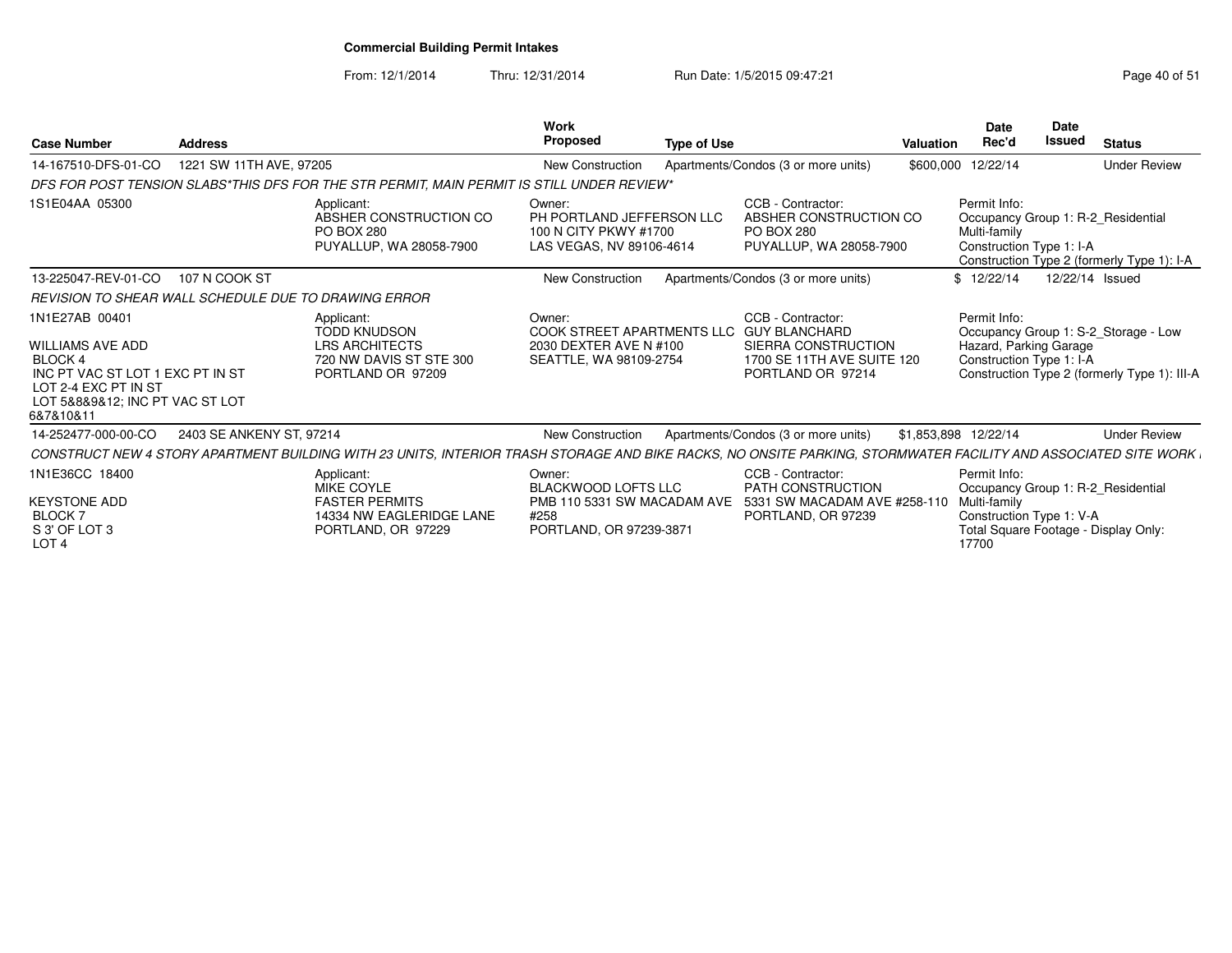From: 12/1/2014Thru: 12/31/2014 Run Date: 1/5/2015 09:47:21 Research 2010 12:31/2014 Page 41 of 51

| <b>Case Number</b>                               | <b>Address</b>             |                                                                                               | <b>Work</b><br>Proposed                                                                                                                                                                                                       | <b>Type of Use</b> |                                                                     | Valuation            | Date<br>Rec'd                                                                             | <b>Date</b><br><b>Issued</b> | <b>Status</b>                              |
|--------------------------------------------------|----------------------------|-----------------------------------------------------------------------------------------------|-------------------------------------------------------------------------------------------------------------------------------------------------------------------------------------------------------------------------------|--------------------|---------------------------------------------------------------------|----------------------|-------------------------------------------------------------------------------------------|------------------------------|--------------------------------------------|
| 14-176313-DFS-02-CO                              | 1980 SE MORRISON ST, 97214 |                                                                                               | <b>New Construction</b>                                                                                                                                                                                                       |                    | Apartments/Condos (3 or more units)                                 |                      | \$200,000 12/22/14                                                                        |                              | <b>Under Review</b>                        |
| <b>DFS FOR PT SLAB ELEVATED</b>                  |                            |                                                                                               |                                                                                                                                                                                                                               |                    |                                                                     |                      |                                                                                           |                              |                                            |
| 1S1E02AA 04500                                   |                            | Applicant:                                                                                    | Owner:                                                                                                                                                                                                                        |                    | CCB - Contractor:                                                   |                      | Permit Info:                                                                              |                              |                                            |
| <b>GARRISON'S SUB</b><br><b>BLOCK 11 TL 4500</b> |                            | <b>AARON WALKER</b><br>735 SW 158TH AVE<br>BEAVERTON OR 97006                                 | <b>TAMMY L HOUSE</b><br>$\sim$<br>Owner:<br>MICHAEL D HOUSE<br>$\cdot$<br>Owner:<br><b>EVA SANDERS</b><br>Owner:<br><b>WARREN SANDERS</b><br>Owner:<br><b>HEATHER ADAMS</b><br>$\sim$<br>Owner:<br>M DALE RICHARDS<br>$\cdot$ |                    | SK HOFF CONSTRUCTION LLC<br>735 SW 158TH AVE<br>BEAVERTON, OR 97006 |                      | Occupancy Group 1: R-2 Residential<br>Multi-family<br>Construction Type 1: V-A            |                              | Construction Type 2 (formerly Type 1): I-A |
|                                                  |                            |                                                                                               | Owner:<br><b>UDG PICCADILLY LLC</b><br>735 SW 158TH AVE<br>BEAVERTON, OR 97006                                                                                                                                                |                    |                                                                     |                      |                                                                                           |                              |                                            |
| 14-253381-000-00-CO                              | 1521 SE 31ST AVE, 97214    |                                                                                               | <b>New Construction</b>                                                                                                                                                                                                       |                    | Apartments/Condos (3 or more units)                                 | \$2,462,725 12/23/14 |                                                                                           |                              | <b>Under Review</b>                        |
|                                                  |                            | NEW 4-STORY MIXED USE BUILDING WITH GROUND FLOOR RETAIL AND 30 APARTMENT UNITS IN FLOORS 2-4. |                                                                                                                                                                                                                               |                    |                                                                     |                      |                                                                                           |                              |                                            |
| 1S1E01CA 04900                                   |                            | Applicant:<br><b>RICHARD RAPP</b>                                                             | Owner:<br>CHI SO                                                                                                                                                                                                              |                    | CCB - Contractor:<br><b>VWR DEVELOPMENT LLC</b>                     |                      | Permit Info:<br>Occupancy Group 1: R-2_Residential                                        |                              |                                            |
| <b>GIESE ADD</b><br><b>BLOCK1</b><br>LOT 15&16   |                            | <b>TVA ARCHITECTS</b><br>920 SW 6TH AVE. #1500<br>PORTLAND OR 97204                           | 6410 SE PINE ST<br>PORTLAND, OR 97215-1368<br>Owner:<br>YIN PING HO BILON<br>6410 SE PINE ST<br>PORTLAND, OR 97215-1368                                                                                                       |                    | 735 SW 158TH AVE S #180<br>BEAVERTON, OR 97006                      |                      | Multi-family<br>Construction Type 1: V-B<br>Total Square Footage - Display Only:<br>24583 |                              |                                            |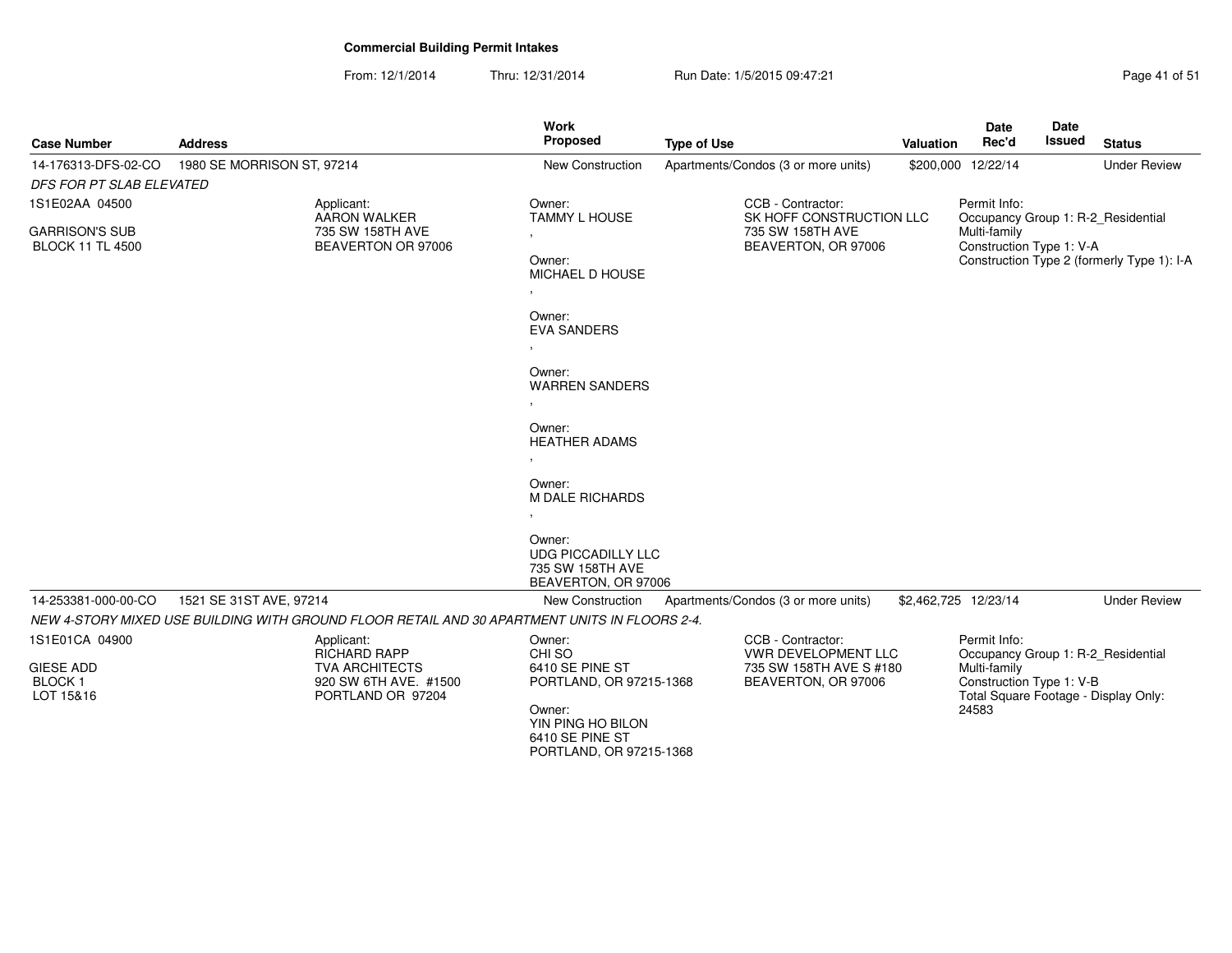From: 12/1/2014Thru: 12/31/2014 Run Date: 1/5/2015 09:47:21 Rege 42 of 51

| <b>Case Number</b>                                     | <b>Address</b>                      |                                                                                                                                                 | <b>Work</b><br>Proposed                                                     | <b>Type of Use</b> |                                                                      | Valuation            | Date<br>Rec'd                                                      | <b>Date</b><br><b>Issued</b> | <b>Status</b>                              |
|--------------------------------------------------------|-------------------------------------|-------------------------------------------------------------------------------------------------------------------------------------------------|-----------------------------------------------------------------------------|--------------------|----------------------------------------------------------------------|----------------------|--------------------------------------------------------------------|------------------------------|--------------------------------------------|
| 14-245178-EXC-01-CO                                    |                                     |                                                                                                                                                 | <b>New Construction</b>                                                     |                    | Apartments/Condos (3 or more units)                                  | \$2,350,000 12/30/14 |                                                                    |                              | <b>Under Review</b>                        |
| Partial permit for excavation and shoring only         |                                     |                                                                                                                                                 |                                                                             |                    |                                                                      |                      |                                                                    |                              |                                            |
| 1N1E28D 00304                                          |                                     | Applicant:                                                                                                                                      | Owner:                                                                      |                    |                                                                      |                      |                                                                    |                              |                                            |
| <b>RIVERNORTH</b><br>LOT 1                             |                                     | <b>JOHN SMITH</b><br><b>SERA ARCHITECTS</b><br>338 NW 5TH AVE<br>PORTLAND OR 97209                                                              | <b>HOLT DISTRESSED PROPERTY</b><br>PO BOX 87970<br>VANCOUVER, WA 98687-7970 |                    |                                                                      |                      |                                                                    |                              |                                            |
|                                                        |                                     |                                                                                                                                                 | Owner:<br><b>FUND 2010 L P</b><br>PO BOX 87970<br>VANCOUVER, WA 98687-7970  |                    |                                                                      |                      |                                                                    |                              |                                            |
| 14-249052-000-00-CO                                    | 8311 SE BROOKLYN ST, 97266          |                                                                                                                                                 | <b>New Construction</b>                                                     |                    | Apartments/Condos (3 or more units)                                  | \$888,096 12/30/14   |                                                                    |                              | <b>Under Review</b>                        |
| NEW 9 UNIT 3 STORY APARTMENT BUILDING                  |                                     |                                                                                                                                                 |                                                                             |                    |                                                                      |                      |                                                                    |                              |                                            |
| 1S2E09BC 05400                                         |                                     | Applicant:<br><b>BOB SCHATZ</b>                                                                                                                 | Owner:<br><b>JDM INVESTMENT LLC</b>                                         |                    | Primary Contractor:<br>TO BID                                        |                      | Permit Info:<br>Occupancy Group 1: R-2_Residential                 |                              |                                            |
| <b>BINNSMEAD</b><br>LOT 4 EXC E 3'                     |                                     | ALLUSA ARCHICTECTURE<br>2118 SE DIVISION ST<br>PORTLAND, OR 97202                                                                               | 2850 SE 82ND AVE #88<br>PORTLAND, OR 97266                                  |                    |                                                                      |                      | Multi-family<br>Construction Type 1: V-B                           |                              | Total Square Footage - Display Only: 8865  |
| 14-170294-DFS-01-CO  1500 SW 12TH AVE, 97201           |                                     |                                                                                                                                                 | New Construction                                                            |                    | Apartments/Condos (3 or more units)                                  |                      | \$200,000 12/30/14                                                 |                              | <b>Under Review</b>                        |
| DFS FOR COMPOSITE FLOOR JOISTS                         |                                     |                                                                                                                                                 |                                                                             |                    |                                                                      |                      |                                                                    |                              |                                            |
| 1S1E04AD 04900<br><b>PORTLAND</b>                      |                                     | Applicant:<br>MIKE COYLE<br><b>FASTER PERMITS</b>                                                                                               | Owner:<br><b>CAMERON ASSOCIATES LLC</b><br>3811 SW BARBUR BLVD              |                    | CCB - Contractor:<br><b>BREMIK CONSTRUCTION</b><br>1026 SE STARK ST  |                      | Permit Info:<br>Occupancy Group 1: R-2_Residential<br>Multi-family |                              |                                            |
| BLOCK 266<br>LOT 7&8                                   |                                     | 14334 NW EAGLERIDGE LANE<br>PORTLAND, OR 97229                                                                                                  | PORTLAND, OR 97239                                                          |                    | PORTLAND, OR 97214                                                   |                      | Construction Type 1: I-B                                           |                              | Construction Type 2 (formerly Type 1): I-B |
| 14-255312-000-00-CO                                    | 1334 NE KILLINGSWORTH ST, 97211     |                                                                                                                                                 | New Construction                                                            |                    | Apartments/Condos (3 or more units)                                  |                      | \$425,000 12/31/14                                                 |                              | <b>Under Review</b>                        |
|                                                        |                                     | NEW 3 STORY APARTMENT BUILDING WITH 6 UNITS, 50 SQ FT DETACHED TRASH ENCLOSURE, ASSOCIATED SITE WORK. NORTH BUILDING, 1 OF 2.                   |                                                                             |                    |                                                                      |                      |                                                                    |                              |                                            |
| 1N1E23BA 00100                                         |                                     | Applicant:<br><b>BAYARD MENTRUM</b>                                                                                                             | Owner:<br>RIVERWOOD LLC                                                     |                    |                                                                      |                      | Permit Info:<br>Occupancy Group 1: R-2_Residential                 |                              |                                            |
| <b>CAESAR PK</b><br><b>BLOCK 5</b><br>LOT <sub>4</sub> |                                     | 11860 SE MORRISON ST<br>PORTLAND OR 97216                                                                                                       | 11150 SW RIVERWOOD RD<br>PORTLAND, OR 97219                                 |                    |                                                                      |                      | Multi-family<br>Construction Type 1: V-B<br>12983                  |                              | Total Square Footage - Display Only:       |
| 14-255327-000-00-CO                                    | 6518 SE DIVISION ST - Unit A, 97206 |                                                                                                                                                 | <b>New Construction</b>                                                     |                    | Apartments/Condos (3 or more units)                                  |                      | \$800.000 12/31/14                                                 |                              | <b>Under Review</b>                        |
|                                                        |                                     | NEW 3-STORY APARTMENT BUILDING WITH 9 UNITS, DETACHED 71 SQ FT TRASH ENCLOSURE, PARKING LOT AND ASSOCIATED SITE WORK. NO TRUSS PACKAGE PROVIDED |                                                                             |                    |                                                                      |                      |                                                                    |                              |                                            |
| 1S2E05CC 06500                                         |                                     | Applicant:<br>MIKE COYLE                                                                                                                        | Owner:<br>6518 SE DIVISION ST LLC                                           |                    | CCB - Contractor:<br><b>STEPHEN MCHUGH</b>                           |                      |                                                                    |                              |                                            |
| SECTION 05 1S 2E<br>TL 6500 0.18 ACRES                 |                                     | <b>FASTER PERMITS</b><br>14334 NW EAGLERIDGE LANE<br>PORTLAND, OR 97229                                                                         | 5320 SW 18TH DR<br>PORTLAND, OR 97239-2103                                  |                    | <b>MCH CONSTRUCTION</b><br>9725 SW BEAVERTON-HILLSDALE<br><b>HWY</b> |                      |                                                                    |                              |                                            |

HWY BEAVERTON, OR 97005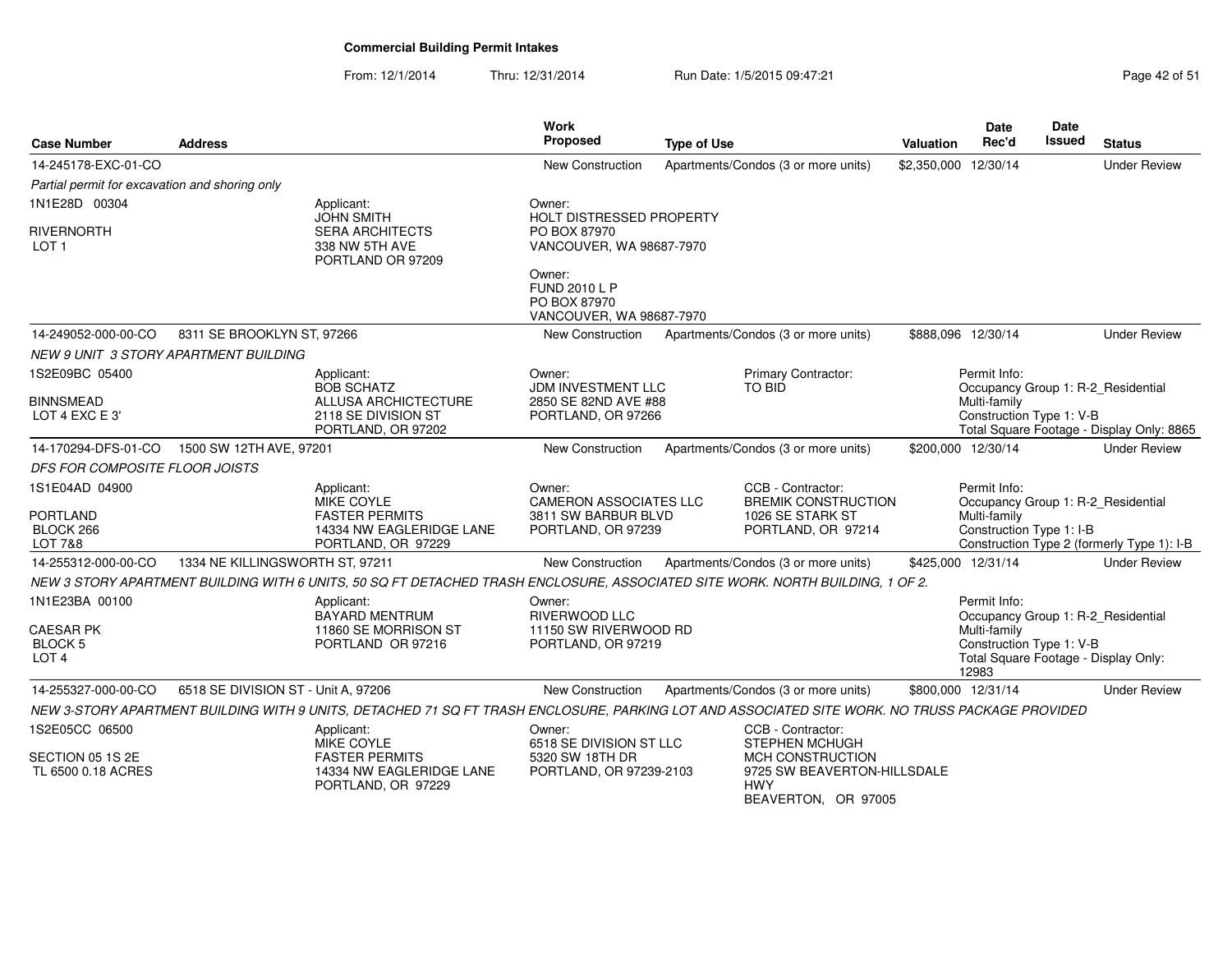| <b>Case Number</b>                                                | <b>Address</b>              |                                                                                                                                                                   | Work<br><b>Proposed</b>                                                      | <b>Type of Use</b> | Valuation                                                                   | Date<br>Rec'd                | Date<br>Issued                                                                                         | <b>Status</b>                                |
|-------------------------------------------------------------------|-----------------------------|-------------------------------------------------------------------------------------------------------------------------------------------------------------------|------------------------------------------------------------------------------|--------------------|-----------------------------------------------------------------------------|------------------------------|--------------------------------------------------------------------------------------------------------|----------------------------------------------|
| 12-200516-REV-01-CO                                               | 13932 SE STARK ST. 97233    |                                                                                                                                                                   | New Construction                                                             | Assembly           |                                                                             | \$12/17/14                   | 12/17/14 Issued                                                                                        |                                              |
| REVISION TO LANDSCAPING PLAN                                      |                             |                                                                                                                                                                   |                                                                              |                    |                                                                             |                              |                                                                                                        |                                              |
| 1S2E02AA 07700                                                    |                             | Applicant:<br><b>STEVE HUTCHINSON</b>                                                                                                                             | Owner:<br>AMERICAN FILIPINO BAPTIST                                          |                    |                                                                             | Permit Info:                 | Occupancy Group 1: A-3 Assembly -                                                                      |                                              |
| HOOD ACRES & PLAT 2 & 3<br>BLOCK 2                                |                             | AMERICAN FILIPINO BABTIST<br><b>CHURCH</b>                                                                                                                        | <b>CHURCH</b><br>13930 SE STARK ST                                           |                    |                                                                             | General                      | Construction Type 1: V-B                                                                               |                                              |
| LOT 18&19 EXC PT IN ST                                            |                             | 1294 SW ROYAL ANNE AVE<br>TROUTDALE OR 97060                                                                                                                      | PORTLAND, OR 97233-2144                                                      |                    |                                                                             |                              |                                                                                                        | Construction Type 2 (formerly Type 1): V-B   |
| 13-164353-REV-06-CO                                               | 3530 N VANCOUVER AVE, 97227 |                                                                                                                                                                   | New Construction                                                             | <b>Business</b>    |                                                                             | \$12/1/14                    | 12/1/14 Final                                                                                          |                                              |
|                                                                   |                             | REVISION TO DELETE CONSTRUCTION OF SE COURTYARD AREA (LANDSCAPING ETC) AND SIDEWALKS (LANDINGS TO REMAIN); (Reviewed and approved under 14-186937-CO Karuna II)   |                                                                              |                    |                                                                             |                              |                                                                                                        |                                              |
| 1N1E22DC 14300                                                    |                             | Applicant:<br>Jeff Vincent                                                                                                                                        | Owner:<br><b>DECO DINER LLC</b>                                              |                    | CCB - Contractor:<br>KAISER GROUP LLC                                       | Permit Info:                 | Occupancy Group 1: A-2 Restaurant                                                                      |                                              |
| <b>ALBINA HMSTD</b><br>BLOCK 30<br>LOT 11&12                      |                             | Deco Diner LLC<br>5229 N Mlk Blvd Suite #101<br>Portland, OR 97211                                                                                                | 5229 NE M L KING BLVD<br>PORTLAND, OR 97211                                  | 101                | 5229 NE M L KING JR BLVD. STE<br>PORTLAND OR 97211                          |                              | Construction Type 1: III-A                                                                             | Construction Type 2 (formerly Type 1): III-A |
| 14-242598-000-00-CO                                               | 1625 SE 3RD AVE, 97214      |                                                                                                                                                                   | New Construction                                                             | <b>Business</b>    |                                                                             | \$12,935,996 12/1/14         |                                                                                                        | <b>Under Review</b>                          |
|                                                                   |                             | NEW INDUSTRIAL OFFICE BUILDING WITH STRUCTURED PARKING AT LOWER LEVEL AND THE BELOW GRADE PARKING AREA WILL ALSO UTILIZE THE EXISTING RETAINING WALL, ADJACENT SI |                                                                              |                    |                                                                             |                              |                                                                                                        |                                              |
| 1S1E03DA 01900                                                    |                             | Applicant:                                                                                                                                                        | Owner:                                                                       |                    | CCB - Contractor:                                                           | Permit Info:                 |                                                                                                        |                                              |
|                                                                   |                             | <b>KELLY THELEN</b><br><b>GROUP MACKENZIE</b><br>1500 SE WATER AV STE 100<br>PORTLAND, OR 97214                                                                   | <b>CLAY INVESTORS LLC</b><br>500 E BROADWAY #110<br>VANCOUVER, WA 98660-3323 |                    | TURNER CONSTRUCTION CO<br>1200 NW NAITO PARKWAY #300<br>PORTLAND, OR 972209 | Med.Off., Pub.Bldg.<br>89442 | Occupancy Group 1: B Bank, Off.,<br>Construction Type 1: III-A<br>Total Square Footage - Display Only: |                                              |
| 14-167544-DFS-03-CO                                               | 2393 NE FREMONT ST, 97212   |                                                                                                                                                                   | New Construction                                                             | <b>Business</b>    |                                                                             | \$4,000 12/30/14             |                                                                                                        | <b>Under Review</b>                          |
| <b>DFS-BRICK VENEER TIES</b>                                      |                             |                                                                                                                                                                   |                                                                              |                    |                                                                             |                              |                                                                                                        |                                              |
| 1N1E23DD 20800                                                    |                             | Applicant:<br><b>EARL NEWTON</b>                                                                                                                                  | Owner:<br>H WAGNER LLC                                                       |                    | CCB - Contractor:<br><b>BREMIK CONSTRUCTION</b>                             | Permit Info:                 | Occupancy Group 1: B_Bank, Off.,                                                                       |                                              |
| SECTION 23 1N 1E<br>TL 20800 0.23 ACRES                           |                             | <b>BREMIK CONSTRUCTION</b><br>1026 SE STARK<br>PORTLAND, OR                                                                                                       | 1001 SE DIVISION ST #1<br>PORTLAND, OR 97202-1076                            |                    | 1026 SE STARK ST<br>PORTLAND, OR 97214                                      | Med.Off., Pub.Bldg.          | Construction Type 1: V-B                                                                               |                                              |
| 14-167544-DFS-02-CO                                               | 2393 NE FREMONT ST. 97212   |                                                                                                                                                                   | New Construction                                                             | <b>Business</b>    |                                                                             | \$33,000 12/30/14            |                                                                                                        | <b>Under Review</b>                          |
| <b>STOREFRONT-GLAZING SYSTEM</b>                                  |                             |                                                                                                                                                                   |                                                                              |                    |                                                                             |                              |                                                                                                        |                                              |
| 1N1E23DD 20800                                                    |                             | Applicant:<br><b>EARL NEWTON</b>                                                                                                                                  | Owner:<br>H WAGNER LLC                                                       |                    | CCB - Contractor:<br><b>BREMIK CONSTRUCTION</b>                             | Permit Info:                 | Occupancy Group 1: B_Bank, Off.,                                                                       |                                              |
| SECTION 23 1N 1E<br>TL 20800 0.23 ACRES                           |                             | <b>BREMIK CONSTRUCTION</b><br>1026 SE STARK<br>PORTLAND, OR                                                                                                       | 1001 SE DIVISION ST #1<br>PORTLAND, OR 97202-1076                            |                    | 1026 SE STARK ST<br>PORTLAND, OR 97214                                      | Med.Off., Pub.Bldg.          | Construction Type 1: V-B                                                                               |                                              |
| 13-160382-REV-01-CO                                               | 2719 NE SANDY BLVD, 97232   |                                                                                                                                                                   | New Construction                                                             | <b>Business</b>    |                                                                             | \$12/19/14                   |                                                                                                        | 12/19/14 Under Inspection                    |
|                                                                   |                             | REVISION TO CHANGE FROM 1 (15FT) DRYWELL TO 3 (5FT) DRYWELLS                                                                                                      |                                                                              |                    |                                                                             |                              |                                                                                                        |                                              |
| 1N1E36BC 12100                                                    |                             | Applicant:<br><b>Brett Schulz</b>                                                                                                                                 | Owner:<br>THE ZIPPER 27TH                                                    |                    | CCB - Contractor:<br><b>BRIAN SCOTT BACHELOR</b>                            | Permit Info:                 | Occupancy Group 1: B_Bank, Off.,                                                                       |                                              |
| SULLIVANS ADD<br>BLOCK 27                                         |                             | 1111 E BURNSIDE SREET, STE. 30: 3435 NE 45TH AVE<br>PORTLAND OR 97214                                                                                             | PORTLAND, OR 97213                                                           |                    | 3334 NE 45TH AVE<br>PORTLAND, OR 97213                                      | Med.Off., Pub.Bldg.          | Construction Type 1: V-B                                                                               |                                              |
| LOT 1-3 EXC PT IN ST<br>LOT 7 EXC PT IN ST<br>LOT 8 EXC PT IN STS |                             |                                                                                                                                                                   | Owner:<br><b>SANDY LLC</b><br>3435 NE 45TH AVE                               |                    |                                                                             |                              |                                                                                                        | Construction Type 2 (formerly Type 1): V-B   |
|                                                                   |                             |                                                                                                                                                                   | PORTLAND, OR 97213                                                           |                    |                                                                             |                              |                                                                                                        |                                              |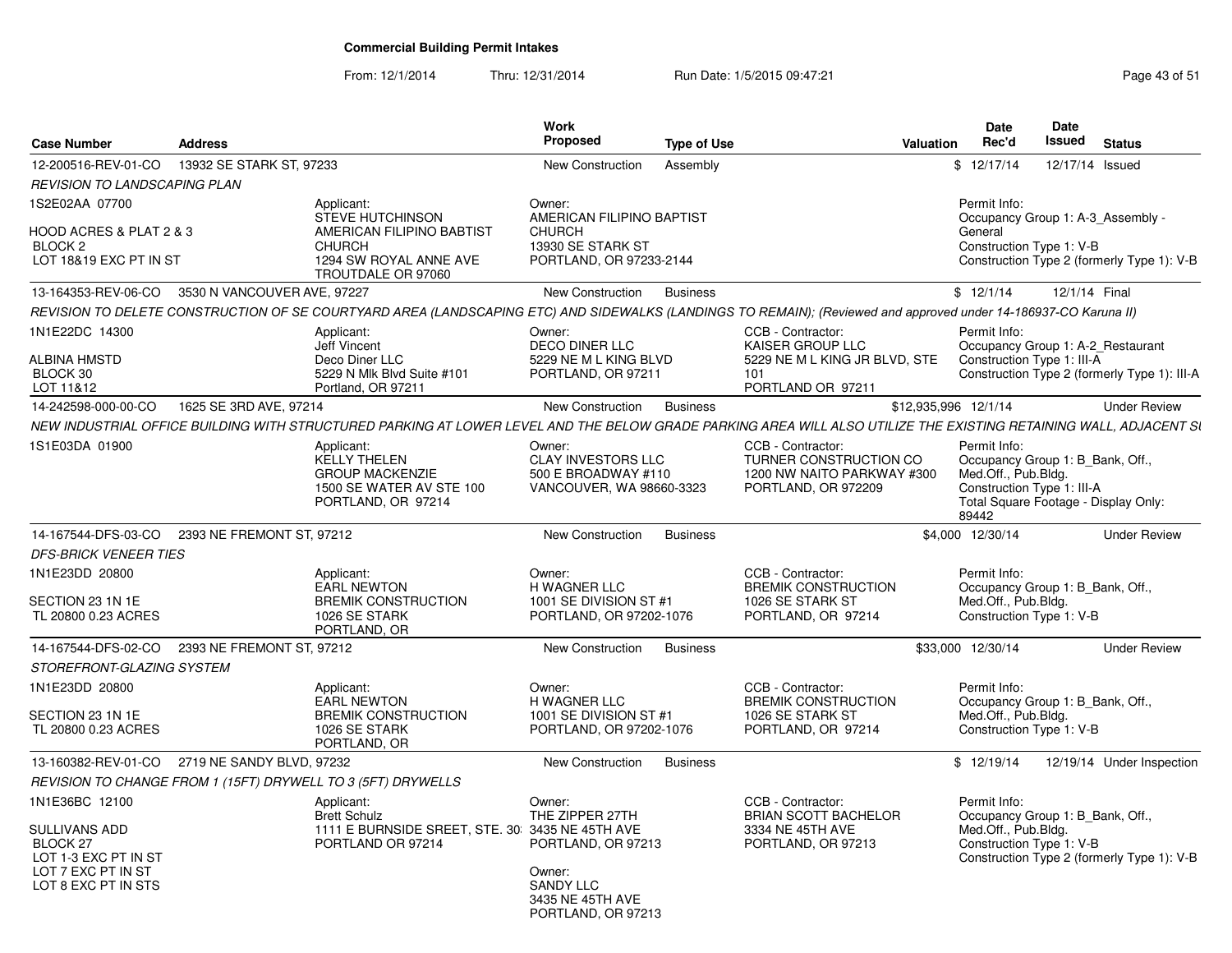From: 12/1/2014

Thru: 12/31/2014 Run Date: 1/5/2015 09:47:21

| Page 44 of 51 |  |  |
|---------------|--|--|
|---------------|--|--|

| <b>Case Number</b>                                             | <b>Address</b>                                                                                                                                                                   | Work<br><b>Proposed</b>                                                                                                             | <b>Type of Use</b> |                                                                                                                           | <b>Valuation</b> | <b>Date</b><br>Rec'd                                                                                       | Date<br>Issued  | <b>Status</b>                                                                      |
|----------------------------------------------------------------|----------------------------------------------------------------------------------------------------------------------------------------------------------------------------------|-------------------------------------------------------------------------------------------------------------------------------------|--------------------|---------------------------------------------------------------------------------------------------------------------------|------------------|------------------------------------------------------------------------------------------------------------|-----------------|------------------------------------------------------------------------------------|
| 14-251889-000-00-CO                                            | 6004 SE 52ND AVE, 97206                                                                                                                                                          | <b>New Construction</b>                                                                                                             | <b>Business</b>    |                                                                                                                           |                  | \$1,550,241 12/19/14                                                                                       |                 | <b>Under Review</b>                                                                |
|                                                                | NEW 2 STORY COMMERCIAL BUILDING; SHELL ONLY; WITH ASSOCIATED SITE WORK. No occupancy under this permit, separate TI permits required for occupancy.***TRASH ENCLOSURE UNDER SEPA |                                                                                                                                     |                    |                                                                                                                           |                  |                                                                                                            |                 |                                                                                    |
| 1S2E18DC 05600                                                 | Applicant:<br><b>MATE SKORO</b>                                                                                                                                                  | Owner:<br><b>MARION SKORO</b>                                                                                                       |                    | CCB - Contractor:<br><b>MATE SKORO</b>                                                                                    |                  | Permit Info:                                                                                               |                 | Occupancy Group 1: M_Store, Service                                                |
| <b>HENRYS 4TH ADD</b><br><b>BLOCK1</b><br>LOT 1-4&21-24        | <b>SKORO CONSTRUCTION LLC</b><br>11390 SE 222ND DR<br>DAMASCUS, OR 97089                                                                                                         | 19300 NW GILLIHAN RD<br>PORTLAND, OR 97231-1530<br>Owner:<br><b>MIRELA SKORO</b><br>19300 NW GILLIHAN RD<br>PORTLAND, OR 97231-1530 |                    | SKORO CONSTRUCTION LLC<br>11390 SE 222ND DR<br>DAMASCUS, OR 97089                                                         |                  | Station<br>Construction Type 1: V-B<br>14776                                                               |                 | Construction Type 2 (formerly Type 1): V-B<br>Total Square Footage - Display Only: |
|                                                                | 14-175489-DFS-01-CO 8135 SE ASH ST, 97215                                                                                                                                        | <b>New Construction</b>                                                                                                             | <b>Business</b>    |                                                                                                                           |                  | \$40,000 12/18/14                                                                                          |                 | <b>Under Review</b>                                                                |
| <b>DFS FOR STEEL JOISTS</b>                                    |                                                                                                                                                                                  |                                                                                                                                     |                    |                                                                                                                           |                  |                                                                                                            |                 |                                                                                    |
| 1N2E32DD 00500                                                 | Applicant:<br><b>DAN GLENNON</b>                                                                                                                                                 | Owner:<br>HONG INVESTMENTS LLC                                                                                                      |                    | CCB - Contractor:<br><b>MEGA PACIFIC CO</b>                                                                               |                  | Permit Info:                                                                                               |                 | Occupancy Group 1: M Store, Service                                                |
| ST IVES ADD                                                    | DAN GLENNON ARCHITECT                                                                                                                                                            | 1415 NW 185TH AVE                                                                                                                   |                    | PO BOX 82186                                                                                                              |                  | Station                                                                                                    |                 |                                                                                    |
| <b>BLOCK1</b><br>LOT 3&4                                       | 4106 NE 32ND PLACE<br>PORTLAND OR 97211                                                                                                                                          | BEAVERTON, OR 97006                                                                                                                 |                    | PORTLAND, OR 97282-0186                                                                                                   |                  | Construction Type 1: V-B                                                                                   |                 |                                                                                    |
|                                                                | 14-152245-REV-01-CO 410 NE 28TH AVE, 97232                                                                                                                                       | New Construction                                                                                                                    | <b>Business</b>    |                                                                                                                           |                  | \$12/16/14                                                                                                 | 12/16/14 Issued |                                                                                    |
|                                                                | REVISION TO CHANGE ROOF FRAMING. CHANGE TO STORMWATER DRYWELLS TO SIMPILER DESIGN, COST REDUCTION OF 2000.                                                                       |                                                                                                                                     |                    |                                                                                                                           |                  |                                                                                                            |                 |                                                                                    |
| 1N1E36CB 00600                                                 | Applicant:<br><b>JULIA WOOD</b>                                                                                                                                                  | Owner:<br><b>NICOLLE M DIRKS</b>                                                                                                    |                    | CCB - Contractor:<br>WHITE DOG RESTORATIONS INC                                                                           |                  | Permit Info:<br>Occupancy Group 1: B_Bank, Off.,                                                           |                 |                                                                                    |
| HAWTHORNES 1ST ADD<br>BLOCK <sub>8</sub><br>S 1/2 OF LOT 11&12 | <b>JULIA WOOD ARCHITECT</b><br>333 S STATE ST SUITE V-192<br>LAKE OSWEGO, OR 97034                                                                                               | 410 NE 28TH AVE<br>PORTLAND, OR 97232                                                                                               |                    | 4915 NE 16TH AVE<br>PORTLAND, OR 97211                                                                                    |                  | Med.Off., Pub.Bldg.<br>Construction Type 1: V-B                                                            |                 |                                                                                    |
| 13-101210-DFS-11-CO                                            | 1900 N INTERSTATE AVE, 97227                                                                                                                                                     | New Construction                                                                                                                    | <b>Business</b>    |                                                                                                                           |                  | \$10,000 12/15/14                                                                                          |                 | <b>Under Review</b>                                                                |
| DFS FOR OPS BUILDING SHIPS LADDER                              |                                                                                                                                                                                  |                                                                                                                                     |                    |                                                                                                                           |                  |                                                                                                            |                 |                                                                                    |
| 1N1E27CD 00200                                                 | Applicant:<br><b>CURTIS KELLEM</b>                                                                                                                                               | Owner:<br>PORTLAND CITY OF                                                                                                          |                    | CCB - Contractor:<br><b>THOMAS SMITH</b>                                                                                  |                  | Permit Info:<br>Occupancy Group 1: B_Bank, Off.,                                                           |                 |                                                                                    |
| <b>ALBINA</b><br><b>BLOCK 94 TL 200</b>                        | HOFFMAN CONSTRUCTION CO<br>1900 N INTERSTATE AVE<br>PORTLAND, OR 97227                                                                                                           | 1120 SW 5TH AVE #609<br>PORTLAND, OR 97204-1912                                                                                     |                    | HOFFMAN CONSTRUCTION CO<br>OF OREGON<br>805 SW BROADWAY SUITE 2100<br>PORTLAND, OR 97205<br>Primary Contractor:<br>TO BID |                  | Med.Off., Pub.Bldg.<br>Construction Type 1: III-B                                                          |                 |                                                                                    |
| 13-149527-DFS-02-CO                                            | 9555 NE ALDERWOOD RD, 97220                                                                                                                                                      | <b>New Construction</b>                                                                                                             | <b>Business</b>    |                                                                                                                           |                  | \$15,000 12/9/14                                                                                           |                 | 12/9/14 Issued                                                                     |
|                                                                | DFS 2: RTU ATTACHMENTSWAREHOUSE SHELL ONLY ***NO OCCUPATION UNDER THIS PERMIT***                                                                                                 |                                                                                                                                     |                    |                                                                                                                           |                  |                                                                                                            |                 |                                                                                    |
| 1N2E16 00100                                                   | Applicant:<br>RYAN WESTON<br><b>GROUP MACKENZIE</b><br>1515 SE WATER AVE, #100<br>PORTLAND, OR 97214                                                                             | Owner:<br>PORT OF PORTLAND<br>PO BOX 3529<br>PORTLAND, OR 97208-3529                                                                |                    | CCB - Contractor:<br>PERLO CONSTRUCTION GROUP<br><b>INC</b><br>7190 SW SANDBURG ST<br>PORTLAND, OR 97223                  |                  | Permit Info:<br>Occupancy Group 1: S-1_Storage -<br>Moderate Hazard, Warehouse<br>Construction Type 1: V-B |                 |                                                                                    |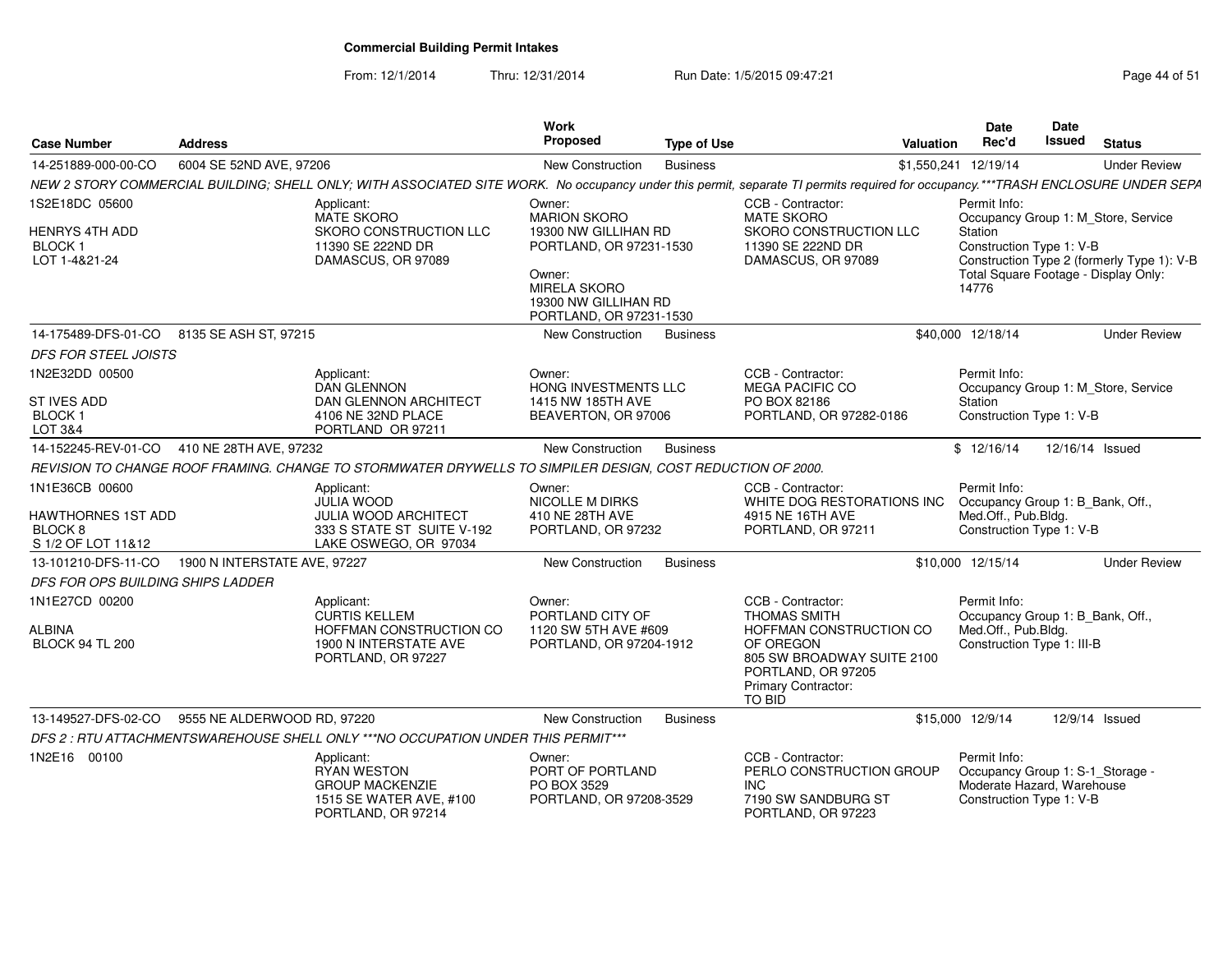| <b>Case Number</b>                                                                                                                                                 | <b>Address</b>              |                                                                                                                                 | <b>Work</b><br>Proposed                                                                                    | <b>Type of Use</b> |                                                                                                                 | <b>Valuation</b> | Date<br>Rec'd                                                                                               | Date<br><b>Issued</b> | <b>Status</b>                               |
|--------------------------------------------------------------------------------------------------------------------------------------------------------------------|-----------------------------|---------------------------------------------------------------------------------------------------------------------------------|------------------------------------------------------------------------------------------------------------|--------------------|-----------------------------------------------------------------------------------------------------------------|------------------|-------------------------------------------------------------------------------------------------------------|-----------------------|---------------------------------------------|
| 14-186937-DFS-02-CO                                                                                                                                                | 3514 N VANCOUVER AVE, 97227 |                                                                                                                                 | New Construction                                                                                           | <b>Business</b>    |                                                                                                                 |                  | \$50,000 12/8/14                                                                                            |                       | $1/5/15$ Issued                             |
| <b>DFS-PT TENDONS</b>                                                                                                                                              |                             |                                                                                                                                 |                                                                                                            |                    |                                                                                                                 |                  |                                                                                                             |                       |                                             |
| 1N1E22DC 14200                                                                                                                                                     |                             | Applicant:<br>Mike McGrew                                                                                                       | Owner:                                                                                                     |                    | CCB - Contractor:<br>KARUNA PROPERTIES II WEST LLI R & H CONSTRUCTION                                           |                  | Permit Info:<br>Occupancy Group 1: B_Bank, Off.,                                                            |                       |                                             |
| <b>ALBINA HMSTD</b><br>BLOCK 30<br>LOT 9&10                                                                                                                        |                             | <b>R&amp;H Construction</b><br>32 NE FREMONT<br>PORTLAND OR 97212                                                               | PO BOX 12143<br>PORTLAND, OR 97212                                                                         |                    | 1530 SW TAYLOR STREET<br>PORTLAND, OR 97205                                                                     |                  | Med.Off., Pub.Bldg.<br>Construction Type 1: III-B                                                           |                       | Construction Type 2 (formerly Type 1): I-A  |
| 14-154983-REV-01-CO 2110 NW 23RD AVE, 97210                                                                                                                        |                             |                                                                                                                                 | New Construction                                                                                           | <b>Business</b>    |                                                                                                                 |                  | \$12/8/14                                                                                                   | 12/8/14 Issued        |                                             |
|                                                                                                                                                                    |                             | REVISION-REVISE DESIGN CRITERIA FOR THE SNOW LOAD-CHANGE THIS FROM 70PSF TO 25PSF                                               |                                                                                                            |                    |                                                                                                                 |                  |                                                                                                             |                       |                                             |
| 1N1E28CB 04500                                                                                                                                                     |                             | Applicant:<br>MIKE COYLE                                                                                                        | Owner:<br><b>CHRISTIAN LLC</b>                                                                             |                    | CCB - Contractor:<br><b>PATH CONSTRUCTION</b>                                                                   |                  | Permit Info:                                                                                                |                       | Occupancy Group 1: F-1_Industrial Plant -   |
| <b>NORTH PORTLAND</b><br><b>BLOCK 4 TL 4500</b>                                                                                                                    |                             | <b>FASTER PERMITS</b><br>14334 NW EAGLERIDGE LANE<br>PORTLAND, OR 97229                                                         | <b>PO BOX 27</b><br>WALTERVILLE, OR 97489-0027                                                             |                    | 5331 SW MACADAM AVE #258-110<br>PORTLAND, OR 97239                                                              |                  | Factory, Mod.Hazard<br>Construction Type 1: V-B                                                             |                       |                                             |
| 13-108530-DFS-02-CO                                                                                                                                                | 146 N GERTZ RD, 97217       |                                                                                                                                 | New Construction                                                                                           | <b>Business</b>    |                                                                                                                 |                  | \$940 12/8/14                                                                                               | 12/8/14 Final         |                                             |
| dfs 02 - girders for cross dock building                                                                                                                           |                             |                                                                                                                                 |                                                                                                            |                    |                                                                                                                 |                  |                                                                                                             |                       |                                             |
| 1N1E03D 00200<br>SECTION 03 1N 1E<br>TL 200 24.64 ACRES<br>LAND & IMPS<br>SPLIT LEVY & SPLIT MAP R146538<br>(R204703600)<br>SEE R314443 (R941032061) FOR BILLBOARD |                             | Applicant:<br><b>Calvin Mertz</b><br><b>FURST CONSTRUCTION</b><br><b>COMPANY INC</b><br>10138 S 460 W<br>SOUTH JORDAN, UT 84095 | Owner:<br>OLD DOMINION FREIGHT LINE INC Calvin Mertz<br>500 OLD DOMINION WAY<br>THOMASVILLE, NC 27360-8923 |                    | CCB - Contractor:<br><b>FURST CONSTRUCTION</b><br><b>COMPANY INC</b><br>10138 S 460 W<br>SOUTH JORDAN, UT 84095 |                  | Permit Info:<br>Occupancy Group 1: S-1_Storage -<br>Moderate Hazard, Warehouse<br>Construction Type 1: II-B |                       | Construction Type 2 (formerly Type 1): II-B |
| 13-108534-DFS-02-CO 146 N GERTZ RD, 97217                                                                                                                          |                             |                                                                                                                                 | New Construction                                                                                           | <b>Business</b>    |                                                                                                                 |                  | \$188,000 12/8/14                                                                                           | 12/8/14 Final         |                                             |
| DFS 2 -Shop building - steel joists and girders                                                                                                                    |                             |                                                                                                                                 |                                                                                                            |                    |                                                                                                                 |                  |                                                                                                             |                       |                                             |
| 1N1E03D 00200<br>SECTION 03 1N 1E<br>TL 200 24.64 ACRES<br>LAND & IMPS<br>SPLIT LEVY & SPLIT MAP R146538<br>(R204703600)<br>SEE R314443 (R941032061) FOR BILLBOARD |                             | Applicant:<br>Calvin Mertz<br><b>FURST CONSTRUCTION</b><br><b>COMPANY INC</b><br>10138 S 460 W<br>SOUTH JORDAN, UT 84095        | Owner:<br>OLD DOMINION FREIGHT LINE INC Calvin Mertz<br>500 OLD DOMINION WAY<br>THOMASVILLE, NC 27360-8923 |                    | CCB - Contractor:<br><b>FURST CONSTRUCTION</b><br><b>COMPANY INC</b><br>10138 S 460 W<br>SOUTH JORDAN, UT 84095 |                  | Permit Info:<br>Occupancy Group 1: S-1_Storage -<br>Moderate Hazard, Warehouse<br>Construction Type 1: II-B |                       | Construction Type 2 (formerly Type 1): II-B |
| 14-167544-DFS-01-CO                                                                                                                                                | 2393 NE FREMONT ST, 97212   |                                                                                                                                 | <b>New Construction</b>                                                                                    | <b>Business</b>    |                                                                                                                 |                  | \$10,000 12/5/14                                                                                            |                       | <b>Under Review</b>                         |
| <b>DFS FOR ROOF TRUSSES</b>                                                                                                                                        |                             |                                                                                                                                 |                                                                                                            |                    |                                                                                                                 |                  |                                                                                                             |                       |                                             |
| 1N1E23DD 20800                                                                                                                                                     |                             | Applicant:<br><b>EARL NEWTON</b>                                                                                                | Owner:<br>H WAGNER LLC                                                                                     |                    | CCB - Contractor:<br><b>BREMIK CONSTRUCTION</b>                                                                 |                  | Permit Info:<br>Occupancy Group 1: B_Bank, Off.,                                                            |                       |                                             |
| SECTION 23 1N 1E<br>TL 20800 0.23 ACRES                                                                                                                            |                             | <b>BREMIK CONSTRUCTION</b><br>1026 SE STARK<br>PORTLAND, OR                                                                     | 1001 SE DIVISION ST #1<br>PORTLAND, OR 97202-1076                                                          |                    | 1026 SE STARK ST<br>PORTLAND, OR 97214                                                                          |                  | Med.Off., Pub.Bldg.<br>Construction Type 1: V-B                                                             |                       |                                             |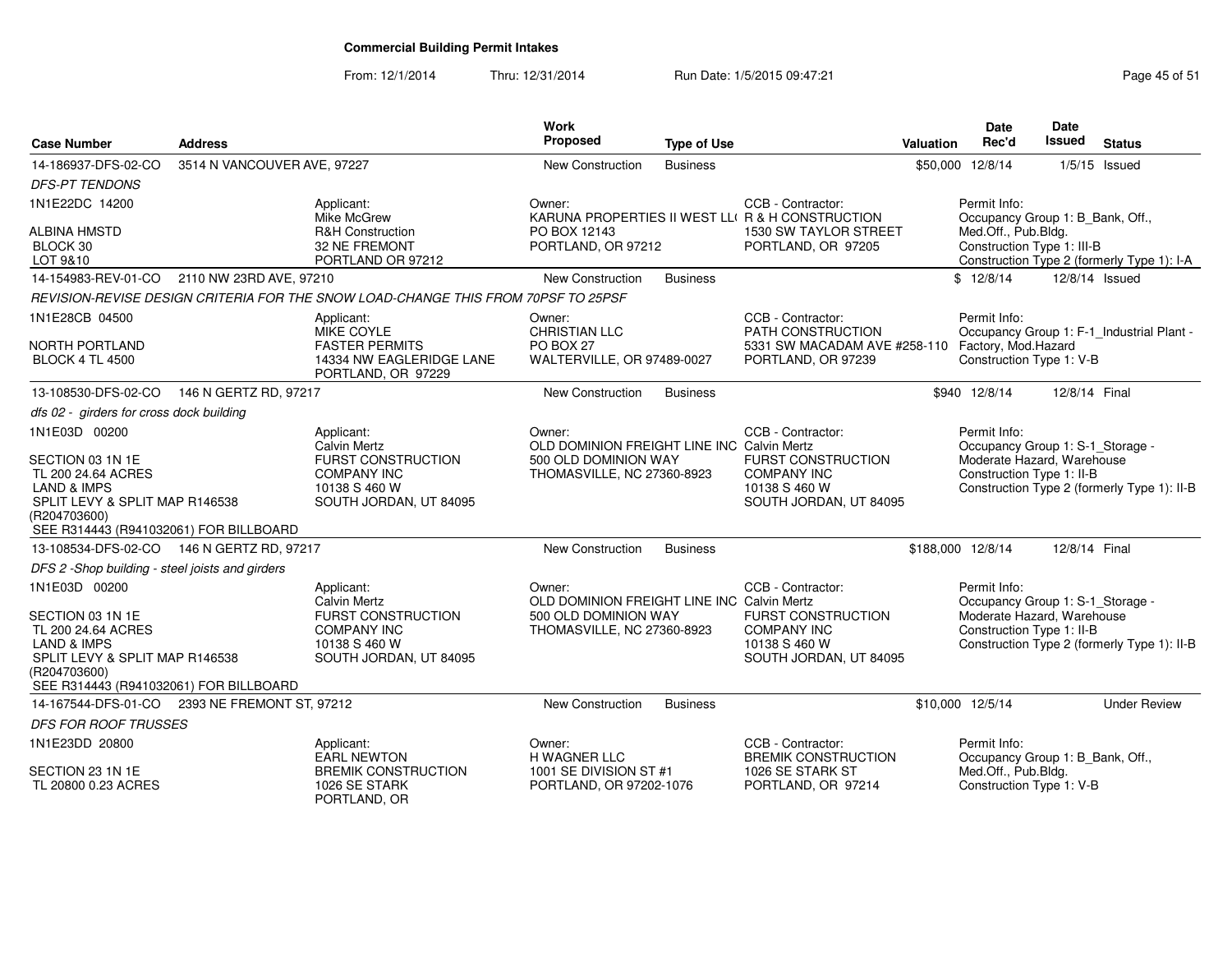From: 12/1/2014

| <b>Case Number</b>                                                                                                                                                                                                                       | <b>Address</b>               |                                                                                                                                                                                                      | Work<br>Proposed                                                                                   | <b>Type of Use</b> |                                                                                                                                                               | Valuation | <b>Date</b><br>Rec'd                                                                                         | <b>Date</b><br>Issued | <b>Status</b>                               |
|------------------------------------------------------------------------------------------------------------------------------------------------------------------------------------------------------------------------------------------|------------------------------|------------------------------------------------------------------------------------------------------------------------------------------------------------------------------------------------------|----------------------------------------------------------------------------------------------------|--------------------|---------------------------------------------------------------------------------------------------------------------------------------------------------------|-----------|--------------------------------------------------------------------------------------------------------------|-----------------------|---------------------------------------------|
| 13-185405-REV-01-CO                                                                                                                                                                                                                      | 8300 SE MCLOUGHLIN BLVD      |                                                                                                                                                                                                      | New Construction                                                                                   | <b>Business</b>    |                                                                                                                                                               |           | \$12/5/14                                                                                                    |                       | 12/5/14 Issued                              |
|                                                                                                                                                                                                                                          |                              | ***REVISION : Redesign of southeast corner of lot to accommodate bus turnaround movements. Includes modifications to stormwater planters, landscape areas, pavement and curbs.*** ACCESS ROAD AND PA |                                                                                                    |                    |                                                                                                                                                               |           |                                                                                                              |                       |                                             |
|                                                                                                                                                                                                                                          |                              | Applicant:<br>KAREN KARLSSON<br><b>KLK CONSULTING</b><br>906 NW 23RD AVE<br>PORTLAND, OR 97210                                                                                                       | Owner:<br>OREGON WORSTED CO<br>9701 SE MCLOUGHLIN BLVD<br>MILWAUKIE, OR 97222                      |                    | CCB - Contractor:<br><b>Bill Bruce</b><br>STACY & WITBECK INC/MOWAT<br>CONSTRUCTION CO A JOINT<br><b>VENTURE</b><br>403 SE CARUTHERS ST<br>PORTLAND, OR 97214 |           | Permit Info:<br>Occupancy Group 1: U_Private<br>Garage\Utility Misc.<br>Construction Type 1: V-B             |                       |                                             |
| 14-186937-DFS-01-CO 3514 N VANCOUVER AVE, 97227                                                                                                                                                                                          |                              |                                                                                                                                                                                                      | New Construction                                                                                   | <b>Business</b>    |                                                                                                                                                               |           | \$50,000 12/4/14                                                                                             |                       | <b>Under Review</b>                         |
| DFS FOR ATS HOLDOWN SYSTEM                                                                                                                                                                                                               |                              |                                                                                                                                                                                                      |                                                                                                    |                    |                                                                                                                                                               |           |                                                                                                              |                       |                                             |
| 1N1E22DC 14200<br><b>ALBINA HMSTD</b><br>BLOCK 30<br>LOT 9&10                                                                                                                                                                            |                              | Applicant:<br>Mike McGrew<br><b>R&amp;H Construction</b><br>32 NE FREMONT<br>PORTLAND OR 97212                                                                                                       | Owner:<br>KARUNA PROPERTIES II LLC<br>3013 NE 9TH AVE<br>PORTLAND, OR 97212                        |                    | CCB - Contractor:<br>R & H CONSTRUCTION<br>1530 SW TAYLOR STREET<br>PORTLAND, OR 97205                                                                        |           | Permit Info:<br>Occupancy Group 1: B_Bank, Off.,<br>Med.Off., Pub.Bldg.<br>Construction Type 1: III-B        |                       | Construction Type 2 (formerly Type 1): I-A  |
| 13-115738-DFS-08-CO                                                                                                                                                                                                                      | 11800 NE SHAVER ST, 97220    |                                                                                                                                                                                                      | New Construction                                                                                   | Educational        |                                                                                                                                                               |           | \$130,000 12/31/14                                                                                           | 12/31/14 Issued       |                                             |
| DFS 08 - Skylights                                                                                                                                                                                                                       |                              |                                                                                                                                                                                                      |                                                                                                    |                    |                                                                                                                                                               |           |                                                                                                              |                       |                                             |
| 1N2E22DD 00200<br>SECTION 22 1N 2E<br>TL 200 14.53 ACRES                                                                                                                                                                                 |                              | Applicant:<br><b>RUSS KAUFMAN</b><br><b>TODD CONSTRUCTION</b><br><b>PO BOX 949</b><br>TUALATIN OR 97062                                                                                              | Owner:<br>SCHOOL DISTRICT NO 3 M CO<br>10636 NE PRESCOTT ST<br>PORTLAND, OR 97220-2648             |                    | CCB - Contractor:<br><b>LARRY KENNEBECK</b><br>TODD CONSTRUCTION INC<br><b>PO BOX 949</b><br>TUALATIN, OR 970620949                                           |           | Permit Info:<br>Occupancy Group 1: E_School<br>Construction Type 1: II-B                                     |                       | Construction Type 2 (formerly Type 1): II-B |
| 14-250467-000-00-CO                                                                                                                                                                                                                      | 7124 N MARINE DR, 97203      |                                                                                                                                                                                                      | New Construction                                                                                   | Factory/Industrial |                                                                                                                                                               |           | \$120,000 12/18/14                                                                                           |                       | <b>Under Review</b>                         |
|                                                                                                                                                                                                                                          |                              | CONSTRUCTION OF OUTDOOR AMMONIA REFRIGERATION COMPRESSOR AND EVAPORATIVE COOLER AND ASSOCIATED SUPPORT FRAME AND FOUNDATIONS*****SEE COMMENTS*****                                                   |                                                                                                    |                    |                                                                                                                                                               |           |                                                                                                              |                       |                                             |
| 2N1W25A 00200<br>RIVERGATE INDUSTRIAL DIS<br><b>BLOCK 27</b><br>LOT 3-6 TL 200<br>LAND & IMPS<br>ENTERPRISE ZONE; POTENTIAL ADDITIONAL<br>TAX; SEE R660328 (R708888589) FOR OTHER<br>IMPS; R646093 (R708888588) FOR MACH &<br>EQUIP; DEF |                              | Applicant:<br><b>JOE KURTH</b><br>LIVERMORE ARCH AND<br><b>ENGINEERING</b><br>140 SW ARTHUR ST SUITE 200<br>PORTLAND OR 97201                                                                        | Owner:<br>AJINOMOTO FROZEN FOODS USA NICK LETTIN<br>INC.<br>7124 N MARINE DR<br>PORTLAND, OR 97203 |                    | CCB - Contractor:<br>INSPEC INTERNATIONAL LLC<br>140 SW ARTHUR ST<br>PORTLAND, OR 97201                                                                       |           |                                                                                                              |                       |                                             |
| 14-171386-DFS-01-CO                                                                                                                                                                                                                      | 16441 NE CAMERON BLVD, 97230 |                                                                                                                                                                                                      | New Construction                                                                                   | Factory/Industrial |                                                                                                                                                               |           | \$2,200,000 12/11/14                                                                                         |                       | <b>Under Review</b>                         |
| DFS FOR JOISTS AND GIRDERS                                                                                                                                                                                                               |                              |                                                                                                                                                                                                      |                                                                                                    |                    |                                                                                                                                                               |           |                                                                                                              |                       |                                             |
| 1N3E19B 00201<br><b>INTERSTATE CROSSROADS</b><br>LOT 10                                                                                                                                                                                  |                              | Applicant:<br>CHRIS GREGG<br>PERLO CONSTRUCTION<br>16101 SW 72ND AVE, SUITE 200<br>PORTLAND, OR 97224                                                                                                | Owner:<br>INTERSTATE CROSSROADS LLC<br>BEAVERTON, OR 97006                                         |                    | CCB - Contractor:<br>PERLO CONSTRUCTION LLC<br>15325 SW BEAVERTON CREEK CT 7190 SW Sandburg St.<br>Portland, OR 97223                                         |           | Permit Info:<br>Occupancy Group 1: S-1_Storage -<br>Moderate Hazard, Warehouse<br>Construction Type 1: III-B |                       |                                             |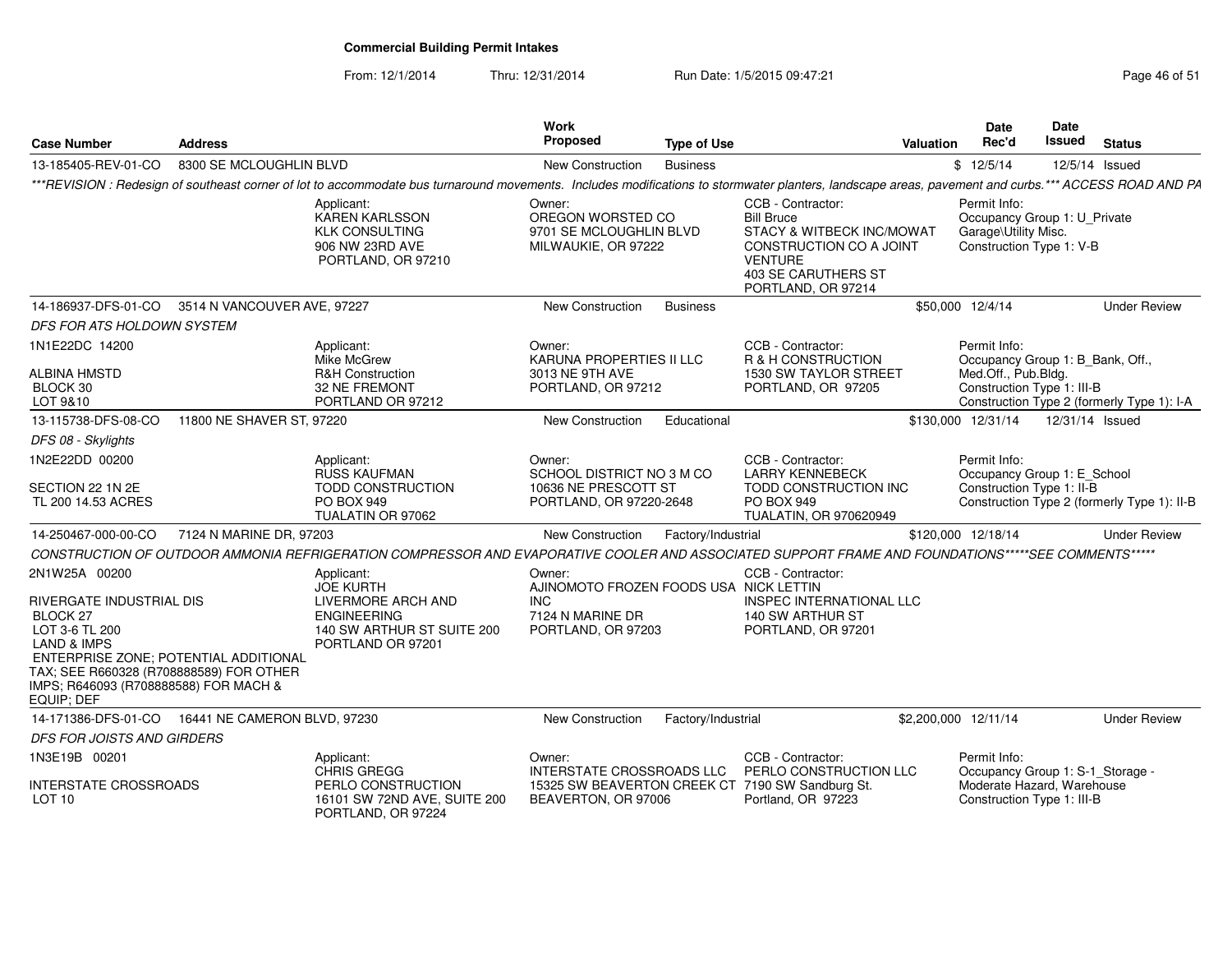From: 12/1/2014

Thru: 12/31/2014 Run Date: 1/5/2015 09:47:21 Research 2010 Rage 47 of 51

| <b>Case Number</b>                                                | <b>Address</b>              |                                                                                                                                                                | Work<br><b>Proposed</b>                                                                                                                                                          | <b>Type of Use</b>         |                                                                                                                      | Valuation         | <b>Date</b><br>Rec'd                                 | Date<br>Issued | <b>Status</b>                                                                                                                   |
|-------------------------------------------------------------------|-----------------------------|----------------------------------------------------------------------------------------------------------------------------------------------------------------|----------------------------------------------------------------------------------------------------------------------------------------------------------------------------------|----------------------------|----------------------------------------------------------------------------------------------------------------------|-------------------|------------------------------------------------------|----------------|---------------------------------------------------------------------------------------------------------------------------------|
| 14-243823-000-00-CO                                               | 9808 NW ST HELENS RD, 97231 |                                                                                                                                                                | <b>New Construction</b>                                                                                                                                                          | Hazardous                  |                                                                                                                      | \$155,076 12/1/14 |                                                      |                | <b>Under Review</b>                                                                                                             |
|                                                                   |                             | NEW CONSTRUCTION OF (2) PRE-FAB MODULAR ENCLOSURES. EACH ENCLOSURE 137SFSAMPLE RECOVERY TANK#1 AND GASOLINE FAST LOOP SKID#1SAMPLE RECOVERY TANK#2 AND GAS     |                                                                                                                                                                                  |                            |                                                                                                                      |                   |                                                      |                |                                                                                                                                 |
| 1N1W02CC 01600                                                    |                             | Applicant:<br>ALICE WILLIAMS                                                                                                                                   | Owner:<br>BP WEST COAST PRODUCTS LLC TO BID                                                                                                                                      |                            | <b>Primary Contractor:</b>                                                                                           |                   | Permit Info:<br>Occupancy Group 1: U Private         |                |                                                                                                                                 |
| SECTION 02 1N 1W<br>TL 1600 1.75 ACRES                            |                             | SUNOCO LOGISTICS LP<br><b>PO BOX 5095</b><br>SUGAR LAND, TX 77478                                                                                              | PO BOX 3092<br><b>HOUSTON, TX 77253-3092</b>                                                                                                                                     |                            |                                                                                                                      |                   | Garage\Utility Misc.<br>Construction Type 1: II-B    |                | Total Square Footage - Display Only: 312                                                                                        |
| 14-165482-DFS-03-CO                                               | 4477 NE GLISAN ST, 97213    |                                                                                                                                                                | New Construction                                                                                                                                                                 | Hotel/Motel                |                                                                                                                      |                   | \$50,000 12/10/14                                    |                | <b>Under Review</b>                                                                                                             |
| <b>DFS FOR WOOD STAIRS</b>                                        |                             |                                                                                                                                                                |                                                                                                                                                                                  |                            |                                                                                                                      |                   |                                                      |                |                                                                                                                                 |
| 1N2E31BC 06500                                                    |                             | Applicant:<br><b>MILES COLYER</b><br><b>HOWARD S WRIGHT</b><br>425 NW 9TH AVE SUITE 200<br>PORTLAND OR 97209                                                   | Owner:<br>PROVIDENCE HEALTH<br>4400 NE HALSEY ST BLDG 2 #190<br>PORTLAND, OR 97213-1545<br>Owner:<br>SERVICES-OREGON<br>4400 NE HALSEY ST BLDG 2 #190<br>PORTLAND, OR 97213-1545 |                            | CCB - Contractor:<br><b>BALFOUR BEATTY</b><br><b>CONSTRUCTION LLC</b><br>3100 MCKINNON 6TH FLOOR<br>DALLAS, TX 75201 |                   | Permit Info:<br>Construction Type 1: V-B             |                | Occupancy Group 1: R-1 Hotel or Motel<br>Construction Type 2 (formerly Type 1): V-B                                             |
| 14-253066-000-00-CO                                               | 1505 NE 92ND AVE, 97220     |                                                                                                                                                                | New Construction                                                                                                                                                                 | Mercantile                 |                                                                                                                      |                   | \$581,391 12/23/14                                   |                | <b>Under Review</b>                                                                                                             |
|                                                                   |                             | NEW 5 MULTI PRODUCT DESPENSER FUELING STATION WITH CANOPY AND ASSOCIATED PAVING, CURBING, 6FT MASONRY SOUND WALLS AND LANDSCAPE AREAS .***FOUNDATION ONLY FOI  |                                                                                                                                                                                  |                            |                                                                                                                      |                   |                                                      |                |                                                                                                                                 |
| 1N2E28CD 13500<br>EASTGATE VILLAGE<br>BLOCK 1<br>LOT <sub>2</sub> |                             | Applicant:<br><b>JOEL HOWITT</b><br><b>BARGHAUSEN CONSULTING</b><br>ENGINEERS, INC<br>18215 72ND AVE S.<br><b>KENT WA 98032</b>                                | Owner:<br>PORTLAND RESCUE MISSION<br>P O BOX 3713<br>PORTLAND, OR 97208                                                                                                          |                            | <b>Primary Contractor:</b><br>TO BID                                                                                 |                   | Permit Info:<br>Station<br>Construction Type 1: II-B |                | Occupancy Group 1: M_Store, Service<br>Construction Type 2 (formerly Type 1): II-B<br>Total Square Footage - Display Only: 5008 |
| 09-140720-REV-01-CO                                               | 9451 SW BARBUR BLVD, 97219  |                                                                                                                                                                | New Construction                                                                                                                                                                 | Special Residential        |                                                                                                                      |                   | \$5,000 12/12/14                                     |                | <b>Under Review</b>                                                                                                             |
|                                                                   |                             | ADDED VALUE REVISION TO ADD OUTDOOR COVERED AREA TO RIGHT FRONT ELEVATION, CHANGE LOWER LEVEL FLAT ROOF TO PITCHED ROOF TRUSSES; REVISION TO SITE RETAINING WA |                                                                                                                                                                                  |                            |                                                                                                                      |                   |                                                      |                |                                                                                                                                 |
| 1S1E29BD 03900                                                    |                             | Applicant:<br>EDWARD RADULESCU                                                                                                                                 | Owner:<br><b>DWIGHT KONRAD</b>                                                                                                                                                   |                            | CCB - Contractor:<br><b>SAMUEL PEIA</b>                                                                              |                   | Permit Info:                                         |                | Occupancy Group 1: SR-4 SPEC.RES. 6                                                                                             |
| <b>BRUGGER VIEW</b><br><b>BLOCK 1 TL 3900</b>                     |                             | <b>EPR DESIGN</b><br>825 NE 20TH AVE SUITE 202<br>PORTLAND OR 97232                                                                                            | PO BOX 14907<br>PORTLAND, OR 97293-0907                                                                                                                                          |                            | 9347 SW 35TH AVE<br>PORTLAND OR 97219                                                                                |                   | to $16$<br>Construction Type 1: V-B                  |                |                                                                                                                                 |
| 13-187684-REV-01-CO                                               | 16050 NE HALSEY ST          |                                                                                                                                                                | New Construction                                                                                                                                                                 | <b>Special Residential</b> |                                                                                                                      |                   | \$12/29/14                                           |                | <b>Under Review</b>                                                                                                             |
|                                                                   |                             | REVISION - SOIL NAILS WITH SHOTCRETE TO REPLACE SOLDIER PILE RETAINING WALL                                                                                    |                                                                                                                                                                                  |                            |                                                                                                                      |                   |                                                      |                |                                                                                                                                 |
| 1N2E36AA 00301                                                    |                             | Applicant:<br><b>MIKE PURCELL</b>                                                                                                                              | Owner:<br><b>STELICA MALOS</b>                                                                                                                                                   |                            | CCB - Contractor:<br>E & M CONSTRUCTORS LLC                                                                          |                   | Permit Info:                                         |                | Occupancy Group 1: SR-2_SPEC.RES.                                                                                               |
| PARTITION PLAT 2002-128<br>LOT <sub>1</sub>                       |                             | 10129 SW LANCASTER RD<br>PORTLAND OR 97219                                                                                                                     | 3963 SW 30TH DR<br>GRESHAM, OR 97080-6327                                                                                                                                        |                            | PO BOX 80638<br>PORTLAND, OR 97280                                                                                   |                   | Impractical Evacuation<br>Construction Type 1: V-A   |                |                                                                                                                                 |
|                                                                   |                             |                                                                                                                                                                | Owner:<br>RODICA MALOS<br>3963 SW 30TH DR<br>GRESHAM, OR 97080-6327                                                                                                              |                            |                                                                                                                      |                   |                                                      |                |                                                                                                                                 |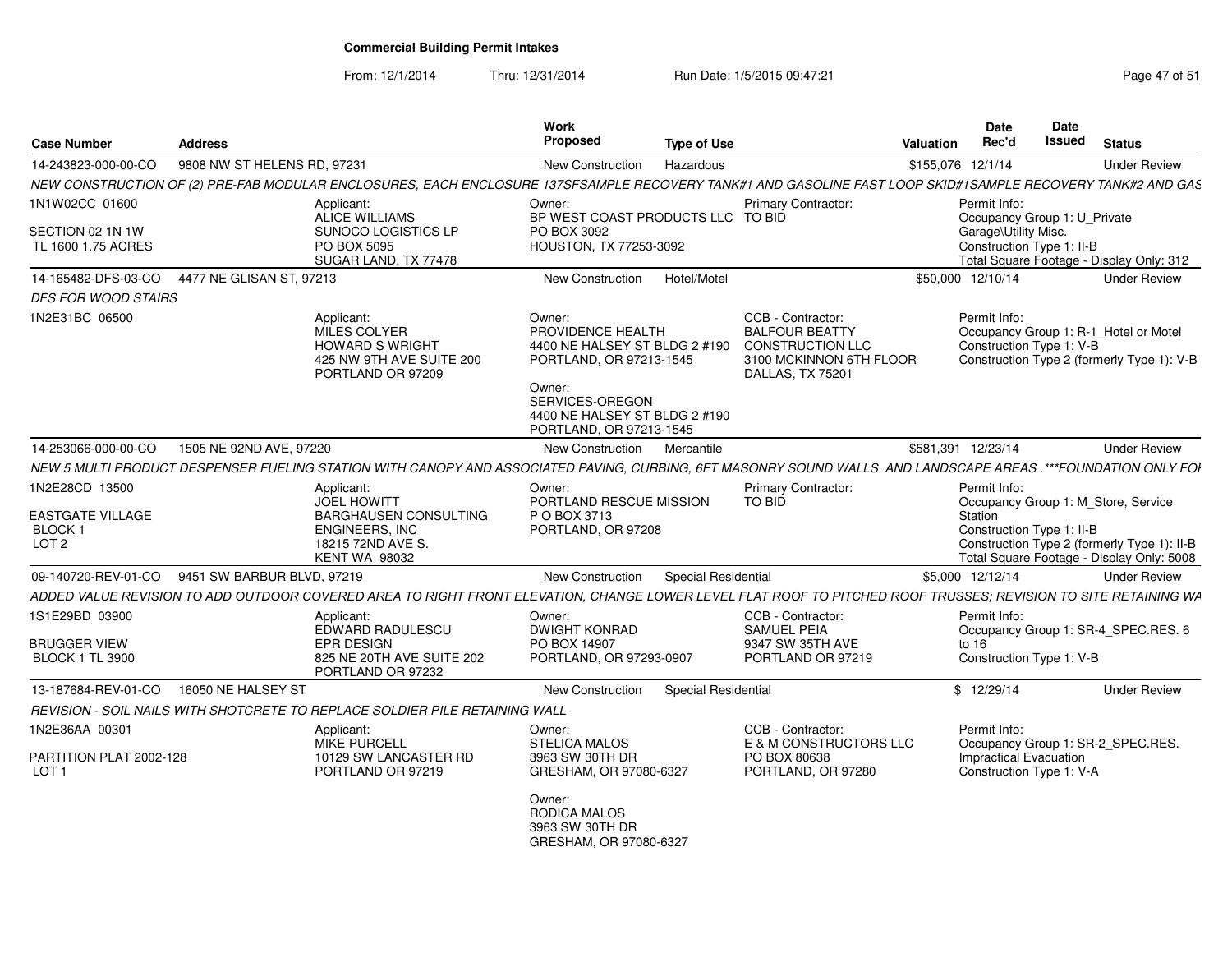| <b>Case Number</b>                                                                               | <b>Address</b>           |                                                                                                                                                                          | Work<br><b>Proposed</b>                                                                                | <b>Type of Use</b> | Valuation          | <b>Date</b><br>Rec'd | Date<br><b>Issued</b> | <b>Status</b>       |
|--------------------------------------------------------------------------------------------------|--------------------------|--------------------------------------------------------------------------------------------------------------------------------------------------------------------------|--------------------------------------------------------------------------------------------------------|--------------------|--------------------|----------------------|-----------------------|---------------------|
| 14-250400-000-00-CO                                                                              | . 97202                  |                                                                                                                                                                          | New Construction                                                                                       | Storage            | \$104,396 12/18/14 |                      |                       | <b>Under Review</b> |
|                                                                                                  |                          | DETACHED 2 CAR GARAGE. Replacing bldg demolished by bridge construction.                                                                                                 |                                                                                                        |                    |                    |                      |                       |                     |
| 1S1E22DD 90000<br>SELLWOOD HARBOR CONDOMINIUM<br>INC PT VAC ST GENERAL COMMON<br><b>ELEMENTS</b> |                          | Applicant:<br>SUZANNE CAREY<br>DAVID EVANS AND ASSOCIATES<br>2100 SW RIVER PARKWAY<br>PORTLAND OR 97201                                                                  | Owner:<br>ASSOCIATION OF UNIT OWNERS<br>OF<br>232 SE SPOKANE ST<br>PORTLAND, OR 97202-6443             |                    |                    |                      |                       |                     |
|                                                                                                  |                          |                                                                                                                                                                          | Owner:<br>SELLWOOD HARBOR<br><b>CONDOMINIUM</b><br>232 SE SPOKANE ST<br>PORTLAND, OR 97202-6443        |                    |                    |                      |                       |                     |
| 14-250405-000-00-CO                                                                              | , 97202                  |                                                                                                                                                                          | New Construction                                                                                       | Storage            | \$363,187 12/18/14 |                      |                       | <b>Under Review</b> |
|                                                                                                  |                          | 548 SF DETACHED 1 CAR GARAGE WITH STORAGE UNIT, AND SITE WORK INCLUDING RETAINING WALL, GRADING, UTILITIES AND PAVING. Replacing bldg demolished by bridge construction. |                                                                                                        |                    |                    |                      |                       |                     |
| 1S1E22DD 90000<br>SELLWOOD HARBOR CONDOMINIUM<br>INC PT VAC ST GENERAL COMMON<br><b>ELEMENTS</b> |                          | Applicant:<br><b>SUZANNE CAREY</b><br>DAVID EVANS AND ASSOCIATES<br>2100 SW RIVER PARKWAY<br>PORTLAND OR 97201                                                           | Owner:<br>ASSOCIATION OF UNIT OWNERS<br>OF<br>232 SE SPOKANE ST<br>PORTLAND, OR 97202-6443             |                    |                    |                      |                       |                     |
|                                                                                                  |                          |                                                                                                                                                                          | Owner:<br>SELLWOOD HARBOR<br><b>CONDOMINIUM</b><br>232 SE SPOKANE ST<br>PORTLAND, OR 97202-6443        |                    |                    |                      |                       |                     |
| 14-250137-000-00-CO                                                                              | .97202                   |                                                                                                                                                                          | New Construction                                                                                       | Storage            |                    | \$82,251 12/18/14    |                       | <b>Under Review</b> |
|                                                                                                  |                          | 5 unit, 494 SF, storage bldg, Replacing bldg demolished by bridge construction.                                                                                          |                                                                                                        |                    |                    |                      |                       |                     |
| 1S1E22DD 90000<br>SELLWOOD HARBOR CONDOMINIUM<br>INC PT VAC ST GENERAL COMMON<br><b>ELEMENTS</b> |                          | Applicant:<br><b>SUZANNE CAREY</b><br>DAVID EVANS AND ASSOCIATES<br>2100 SW RIVER PARKWAY<br>PORTLAND OR 97201                                                           | Owner:<br>ASSOCIATION OF UNIT OWNERS<br>OF.<br>232 SE SPOKANE ST<br>PORTLAND, OR 97202-6443            |                    |                    |                      |                       |                     |
|                                                                                                  |                          |                                                                                                                                                                          | Owner:<br><b>SELLWOOD HARBOR</b><br><b>CONDOMINIUM</b><br>232 SE SPOKANE ST<br>PORTLAND, OR 97202-6443 |                    |                    |                      |                       |                     |
| 14-251968-000-00-CO                                                                              | 5501 NW FRONT AVE, 97210 |                                                                                                                                                                          | New Construction                                                                                       | Storage            | \$350,000 12/23/14 |                      |                       | <b>Under Review</b> |
| New storage building for Fire Pump                                                               |                          |                                                                                                                                                                          |                                                                                                        |                    |                    |                      |                       |                     |
| 1N1E19B 00400                                                                                    |                          | Applicant:<br><b>SEAN OBRIEN</b><br><b>JHI ENGINEERING INC</b><br>3420 SW MACADAM<br>PORTLAND, OR 97239                                                                  | Owner:<br>LCP OREGON HOLDINGS LLC<br>3000 RESEARCH FOREST DR #250<br>THE WOODLANDS, TX 77381-4385      |                    |                    |                      |                       |                     |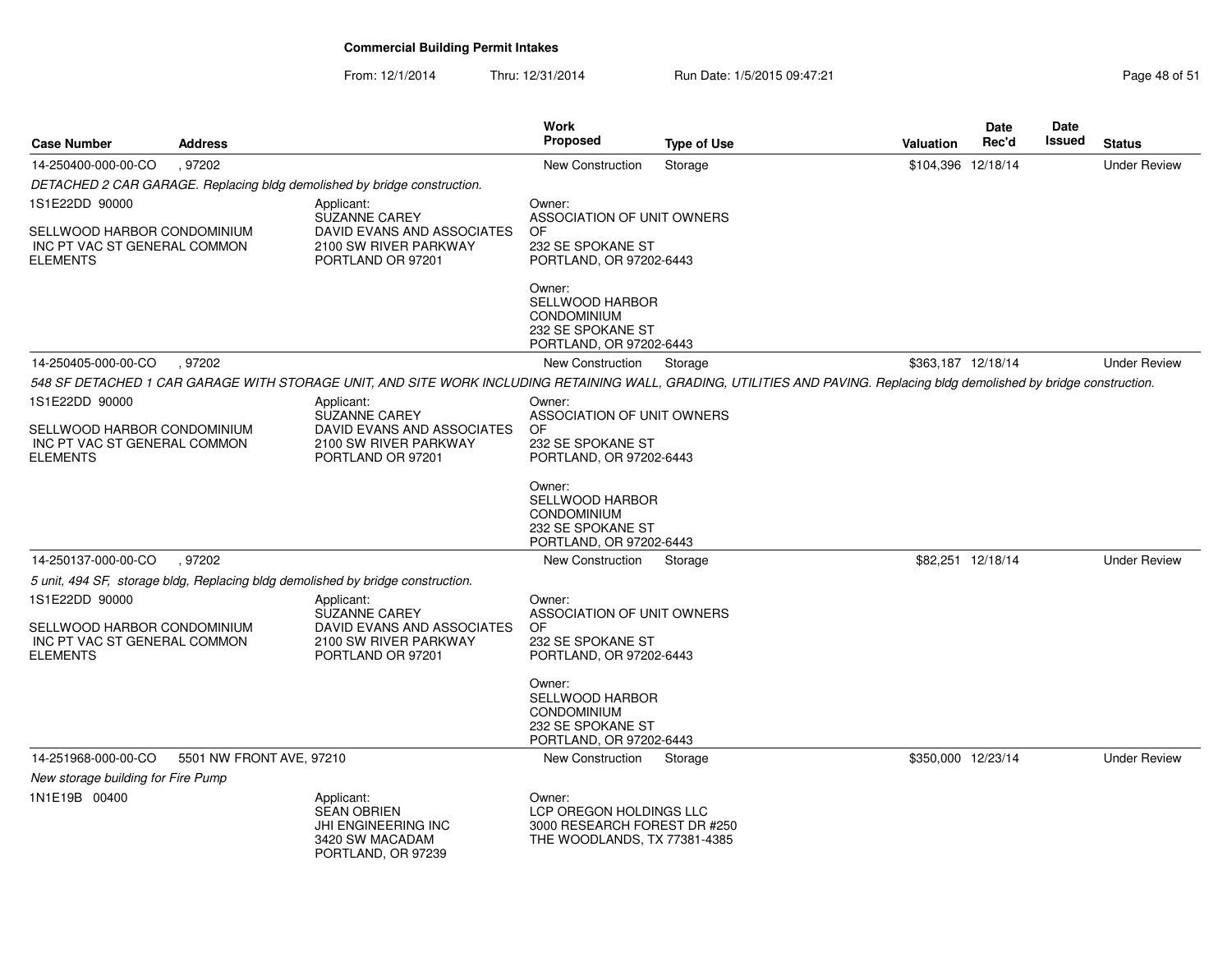From: 12/1/2014Thru: 12/31/2014 Run Date: 1/5/2015 09:47:21 Research 2010 12:47:21

| <b>Case Number</b>                                                                        | <b>Address</b>              |                                                                                                                  | <b>Work</b><br>Proposed                                                                                                                                              | <b>Type of Use</b> |                                                                                                                         | <b>Valuation</b> | <b>Date</b><br>Rec'd                                                                                                 | <b>Date</b><br><b>Issued</b> | <b>Status</b>                            |
|-------------------------------------------------------------------------------------------|-----------------------------|------------------------------------------------------------------------------------------------------------------|----------------------------------------------------------------------------------------------------------------------------------------------------------------------|--------------------|-------------------------------------------------------------------------------------------------------------------------|------------------|----------------------------------------------------------------------------------------------------------------------|------------------------------|------------------------------------------|
| 14-254364-000-00-CO                                                                       | 9500 NE CASCADES PKY, 97220 |                                                                                                                  | <b>New Construction</b>                                                                                                                                              | Storage            |                                                                                                                         |                  | \$20,143,392 12/29/14                                                                                                |                              | <b>Under Review</b>                      |
|                                                                                           |                             | NEW 355,200 SINGLE STORY TILT UP WAREHOUSE. Shell permit only. No occupancy this permit.                         |                                                                                                                                                                      |                    |                                                                                                                         |                  |                                                                                                                      |                              |                                          |
| 1N2E16 00100<br>SECTION 16 1N 2E<br>TL 100 36.34 ACRES<br>SPLIT LEVY R317194 (R942160540) |                             | Applicant:<br>SUZANNAH STANLEY<br><b>MACKENZIE</b><br>1515 SE WATER AVE<br>PORTLAND, OR 97214                    | Owner:<br>PORT OF PORTLAND<br>PO BOX 3529<br>PORTLAND, OR 97208-3529                                                                                                 |                    | Primary Contractor:<br>TO BID                                                                                           |                  | Permit Info:<br>Occupancy Group 1: S-1_Storage -<br>Moderate Hazard, Warehouse<br>Construction Type 1: V-B<br>355200 |                              | Total Square Footage - Display Only:     |
| 14-254370-000-00-CO                                                                       | 9500 NE CASCADES PKY, 97220 |                                                                                                                  | New Construction                                                                                                                                                     | Storage            |                                                                                                                         |                  | \$11,172 12/29/14                                                                                                    |                              | <b>Under Review</b>                      |
| NEW DETACHED TRASH ENCLOSURE                                                              |                             |                                                                                                                  |                                                                                                                                                                      |                    |                                                                                                                         |                  |                                                                                                                      |                              |                                          |
| 1N2E16 00100<br>SECTION 16 1N 2E<br>TL 100 36.34 ACRES<br>SPLIT LEVY R317194 (R942160540) |                             | Applicant:<br><b>SUZANNAH STANLEY</b><br><b>MACKENZIE</b><br>1515 SE WATER AVE<br>PORTLAND, OR 97214             | Owner:<br>PORT OF PORTLAND<br>PO BOX 3529<br>PORTLAND, OR 97208-3529                                                                                                 |                    | Primary Contractor:<br>TO BID                                                                                           |                  | Permit Info:<br>Occupancy Group 1: U_Private<br>Garage\Utility Misc.<br>Construction Type 1: V-B                     |                              | Total Square Footage - Display Only: 263 |
| 14-251890-000-00-CO                                                                       | 6004 SE 52ND AVE, 97206     |                                                                                                                  | New Construction                                                                                                                                                     | Storage            |                                                                                                                         |                  | \$9,176 12/19/14                                                                                                     |                              | <b>Under Review</b>                      |
| <b>NEW 207 SQ FT TRASH ENCLOSURE</b>                                                      |                             |                                                                                                                  |                                                                                                                                                                      |                    |                                                                                                                         |                  |                                                                                                                      |                              |                                          |
| 1S2E18DC 05600<br><b>HENRYS 4TH ADD</b><br><b>BLOCK1</b><br>LOT 1-4&21-24                 |                             | Applicant:<br><b>MATE SKORO</b><br>SKORO CONSTRUCTION LLC<br>11390 SE 222ND DR<br>DAMASCUS, OR 97089             | Owner:<br><b>MARION SKORO</b><br>19300 NW GILLIHAN RD<br>PORTLAND, OR 97231-1530<br>Owner:<br><b>MIRELA SKORO</b><br>19300 NW GILLIHAN RD<br>PORTLAND, OR 97231-1530 |                    | CCB - Contractor:<br><b>MATE SKORO</b><br>SKORO CONSTRUCTION LLC<br>11390 SE 222ND DR<br>DAMASCUS, OR 97089             |                  | Permit Info:<br>Occupancy Group 1: U_Private<br>Garage\Utility Misc.<br>Construction Type 1: V-B                     |                              | Total Square Footage - Display Only: 216 |
| 14-248859-000-00-CO                                                                       | 3930 NW YEON AVE, 97210     |                                                                                                                  | <b>New Construction</b>                                                                                                                                              | Storage            |                                                                                                                         |                  | \$20,000 12/17/14                                                                                                    |                              | <b>Under Review</b>                      |
| <b>NEW 25' x 35' STORAGE BUILDING</b>                                                     |                             |                                                                                                                  |                                                                                                                                                                      |                    |                                                                                                                         |                  |                                                                                                                      |                              |                                          |
| 1N1E19DA 00100<br>SECTION 19 1N 1E<br>TL 100 1.29 ACRES DEPT OF REVENUE                   |                             | Applicant:<br>SPRINGER CONSTRUCTION LLC<br>14845 SW MURRAY SCHOLLS DR<br>STE #110 PMB 105<br>BEAVERTON, OR 97007 | Owner:<br>PORTLAND TERMINAL RR CO<br>3500 NW YEON AVE<br>PORTLAND, OR 97210<br>Owner:<br><b>BURLINGTON NORTHERN RR CO</b><br>3500 NW YEON AVE                        |                    | CCB - Contractor:<br>SPRINGER CONSTRUCTION LLC<br>14845 SW MURRAY SCHOLLS DR<br>STE #110 PMB 105<br>BEAVERTON, OR 97007 |                  |                                                                                                                      |                              |                                          |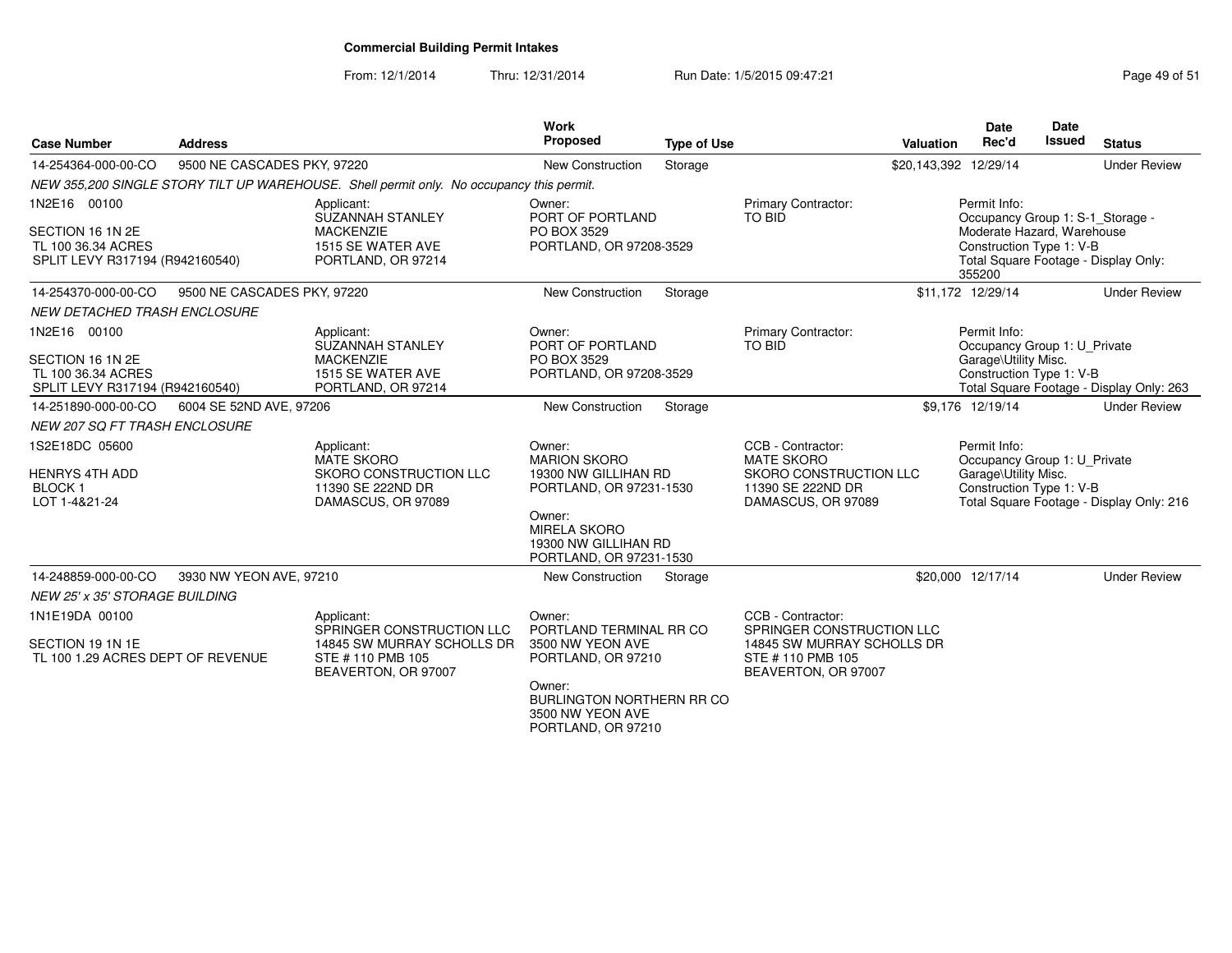From: 12/1/2014Thru: 12/31/2014 Run Date: 1/5/2015 09:47:21 Research 2010 12:31/2014 Page 50 of 51

| <b>Case Number</b>                                                               | <b>Address</b>               |                                                                                                               | <b>Work</b><br>Proposed                                                                           | <b>Type of Use</b> |                                                                                                  | Valuation | <b>Date</b><br>Rec'd                                                                                       | Date<br>Issued  | <b>Status</b>                            |
|----------------------------------------------------------------------------------|------------------------------|---------------------------------------------------------------------------------------------------------------|---------------------------------------------------------------------------------------------------|--------------------|--------------------------------------------------------------------------------------------------|-----------|------------------------------------------------------------------------------------------------------------|-----------------|------------------------------------------|
| 14-153377-REV-01-CO                                                              | 4559 N CHANNEL AVE           |                                                                                                               | <b>New Construction</b>                                                                           | Storage            |                                                                                                  |           | \$12/12/14                                                                                                 | 12/12/14 Issued |                                          |
| revision - change                                                                |                              |                                                                                                               |                                                                                                   |                    |                                                                                                  |           |                                                                                                            |                 |                                          |
| 1N1E20 00110                                                                     |                              | Applicant:                                                                                                    | Owner:                                                                                            |                    | CCB - Contractor:                                                                                |           | Permit Info:                                                                                               |                 |                                          |
| PARTITION PLAT 2003-38<br>LOT 2 TL 110<br>LAND ONLY SEE R540485 (64983-1505) FOR |                              | <b>KARL SCHULZ</b><br>inici Group, Inc.<br>3030 SW MOODY AVE, STE 104<br>PORTLAND OR 97201                    | PORT OF PORTLAND (LEASED<br>PO BOX 3820<br>PORTLAND, OR 97208-3849                                |                    | <b>ERIC HOFFMAN</b><br>HOFFMAN CONSTRUCTION<br>805 SW BROADWAY STE 2100<br>PORTLAND, OR 97205    |           | Occupancy Group 1: S-2_Storage - Low<br>Hazard, Parking Garage<br>Construction Type 1: I-B                 |                 |                                          |
| IMPS                                                                             |                              |                                                                                                               | Owner:<br>DAIMLER TRUCKS NORTH<br>PO BOX 3820<br>PORTLAND, OR 97208-3849                          |                    |                                                                                                  |           |                                                                                                            |                 |                                          |
|                                                                                  |                              |                                                                                                               | Owner:<br><b>AMERICA LLC</b><br>PO BOX 3820<br>PORTLAND, OR 97208-3849                            |                    |                                                                                                  |           |                                                                                                            |                 |                                          |
| 14-242611-000-00-CO                                                              | 1615 SE 3RD AVE, 97214       |                                                                                                               | New Construction                                                                                  | Storage            |                                                                                                  |           | \$20,730 12/1/14                                                                                           |                 | <b>Under Review</b>                      |
| <b>NEW TRASH ENCLOSURE</b>                                                       |                              |                                                                                                               |                                                                                                   |                    |                                                                                                  |           |                                                                                                            |                 |                                          |
| 1S1E03DA 01900                                                                   |                              | Applicant:<br><b>KELLY THELEN</b><br><b>GROUP MACKENZIE</b><br>1500 SE WATER AV STE 100<br>PORTLAND, OR 97214 | Owner:<br><b>CLAY INVESTORS LLC</b><br>500 E BROADWAY #110<br>VANCOUVER, WA 98660-3323            |                    | CCB - Contractor:<br>TURNER CONSTRUCTION CO<br>1200 NW NAITO PARKWAY #300<br>PORTLAND, OR 972209 |           | Permit Info:<br>Occupancy Group 1: U_Private<br>Garage\Utility Misc.<br>Construction Type 1: V-B           |                 | Total Square Footage - Display Only: 488 |
| 14-252050-000-00-CO                                                              | 4800 NE SIMPSON ST, 97218    |                                                                                                               | <b>New Construction</b>                                                                           | Storage            |                                                                                                  |           | \$15,000 12/22/14                                                                                          |                 | <b>Under Review</b>                      |
|                                                                                  |                              | CONSTRUCT NEW 21X36 METAL BUILDING ON THE SITE; TO INCLUDE RESTROOM                                           |                                                                                                   |                    |                                                                                                  |           |                                                                                                            |                 |                                          |
| 1N2E18CD 08400<br><b>ENGLEWOOD PK</b><br><b>BLOCK 4</b><br>LOT <sub>5</sub>      |                              | Applicant:<br><b>STACEY GIVENS</b><br>THE SIDE YARD FARM<br>6704 NE WYGANT ST<br>PORTLAND OR 97218            | Owner:<br><b>KENNETH G WILLETT</b><br>5720 NE 48TH AVE<br>PORTLAND, OR 97218-1872                 |                    |                                                                                                  |           | Permit Info:<br>Occupancy Group 1: U_Private<br>Garage\Utility Misc.<br>Construction Type 1: V-B           |                 | Total Square Footage - Display Only: 783 |
| 14-251964-000-00-CO                                                              | 5501 NW FRONT AVE, 97210     |                                                                                                               | <b>New Construction</b>                                                                           | Utility            |                                                                                                  |           | \$3,575,000 12/23/14                                                                                       |                 | <b>Under Review</b>                      |
| <b>New Rail Access Platform</b>                                                  |                              |                                                                                                               |                                                                                                   |                    |                                                                                                  |           |                                                                                                            |                 |                                          |
| 1N1E19B 00400                                                                    |                              | Applicant:<br><b>SEAN OBRIEN</b><br>JHI ENGINEERING INC<br>3420 SW MACADAM<br>PORTLAND, OR 97239              | Owner:<br>LCP OREGON HOLDINGS LLC<br>3000 RESEARCH FOREST DR #250<br>THE WOODLANDS, TX 77381-4385 |                    |                                                                                                  |           |                                                                                                            |                 |                                          |
| 14-155506-000-00-CO                                                              | 16913 NE CAMERON BLVD, 97230 |                                                                                                               | <b>New Construction</b>                                                                           | Utility            |                                                                                                  |           | \$15,595 12/10/14                                                                                          | 12/10/14 Issued |                                          |
| Trash Enclosure 1 (North)- 275 sq feet                                           |                              |                                                                                                               |                                                                                                   |                    |                                                                                                  |           |                                                                                                            |                 |                                          |
| 1N3E19B 01600                                                                    |                              | Applicant:<br><b>SUZANNAH STANLEY</b><br><b>MACKENZIE</b><br>1515 SE WATER AVE<br>PORTLAND, OR 97214          | Owner:<br><b>ENTERCOM PORTLAND LLC</b><br>0700 SW BANCROFT ST<br>PORTLAND, OR 97239               |                    | CCB - Contractor:<br>HOLLAND CONSTRUCTION INC<br>1111 MAIN ST SUITE 750<br>VANCOUVER, WA 98660   |           | Permit Info:<br>Occupancy Group 1: S-1_Storage -<br>Moderate Hazard, Warehouse<br>Construction Type 1: V-B |                 | Total Square Footage - Display Only: 275 |